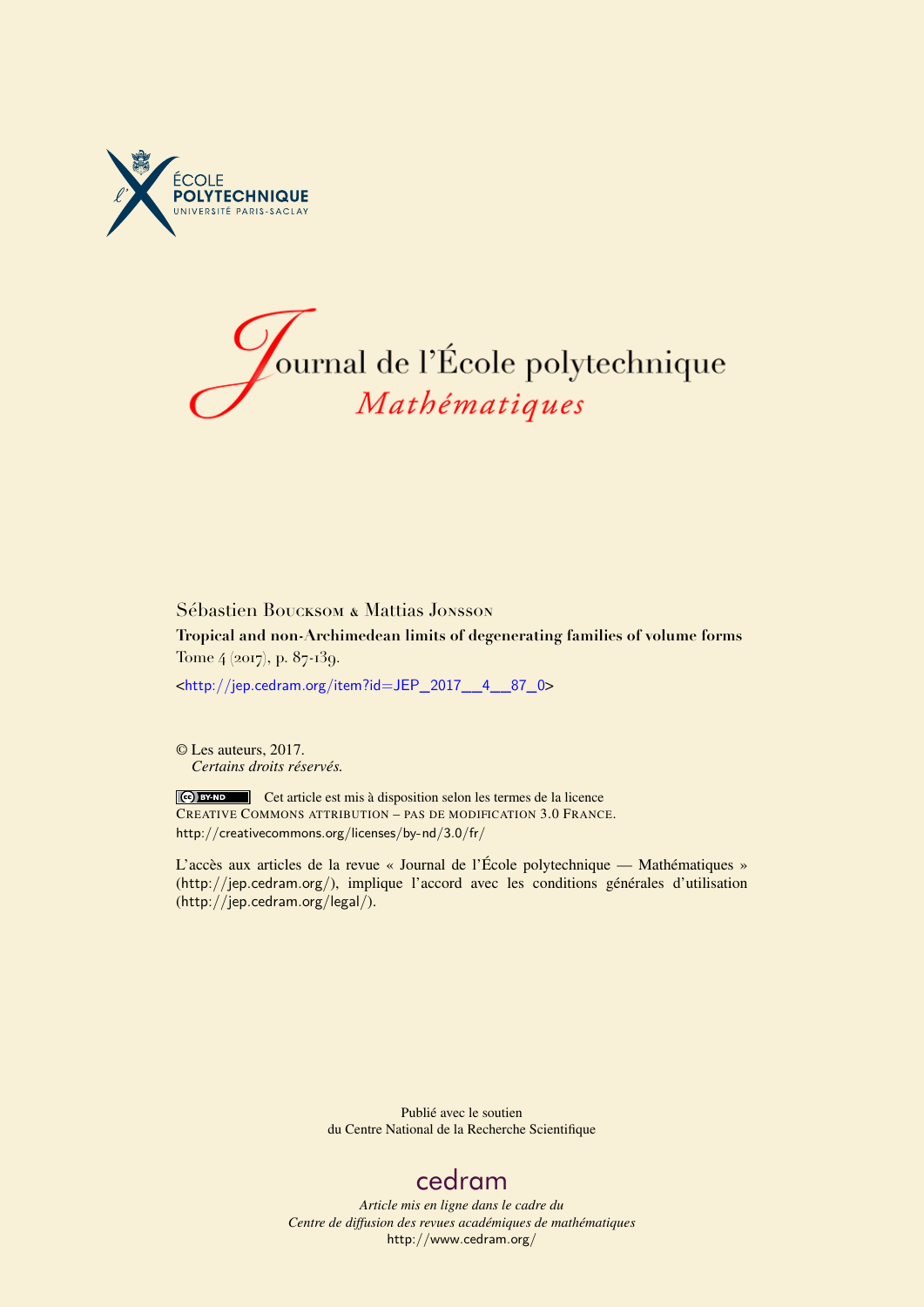# Journal de l'École polytechnique Tome 4, 2017, p. 87–139 DOI: 10.5802/jep.39

# TROPICAL AND NON-ARCHIMEDEAN LIMITS OF DEGENERATING FAMILIES OF VOLUME FORMS

by Sébastien Boucksom & Mattias Jonsson

Abstract. — We study the asymptotic behavior of volume forms on a degenerating family of compact complex manifolds. Under rather general conditions, we prove that the volume forms converge in a natural sense to a Lebesgue-type measure on a certain simplicial complex. In particular, this provides a measure-theoretic version of a conjecture by Kontsevich–Soibelman and Gross–Wilson, bearing on maximal degenerations of Calabi–Yau manifolds.

Résumé (Limites tropicales et non archimédiennes de familles de formes volumes qui dégénèrent) Nous étudions le comportement asymptotique de formes volumes dans une famille de variétés complexes compactes qui dégénèrent. Sous des conditions assez générales, nous montrons que les formes volumes convergent en un sens naturel vers une mesure du type de Lebesgue sur un certain complexe simplicial. Ceci fournit en particulier une version en théorie de la mesure d'une conjecture de Kontsevich–Soibelman et Gross–Wilson portant sur les dégénérescences maximales de variétés de Calabi-Yau.

#### **CONTENTS**

Mathematical subject classification (2010). — 32Q25, 14J32, 14T05, 53C23, 32P05, 14G22. Keywords. — Calabi-Yau manifolds, volume forms, degenerations, Berkovich spaces.

S.B. was supported by the ANR project GRACK. M.J. was supported by NSF grants DMS-1266207 and DMS-1600011, a grant from the Knut and Alice Wallenberg foundation and a grant from the United States—Israel Binational Science Foundation.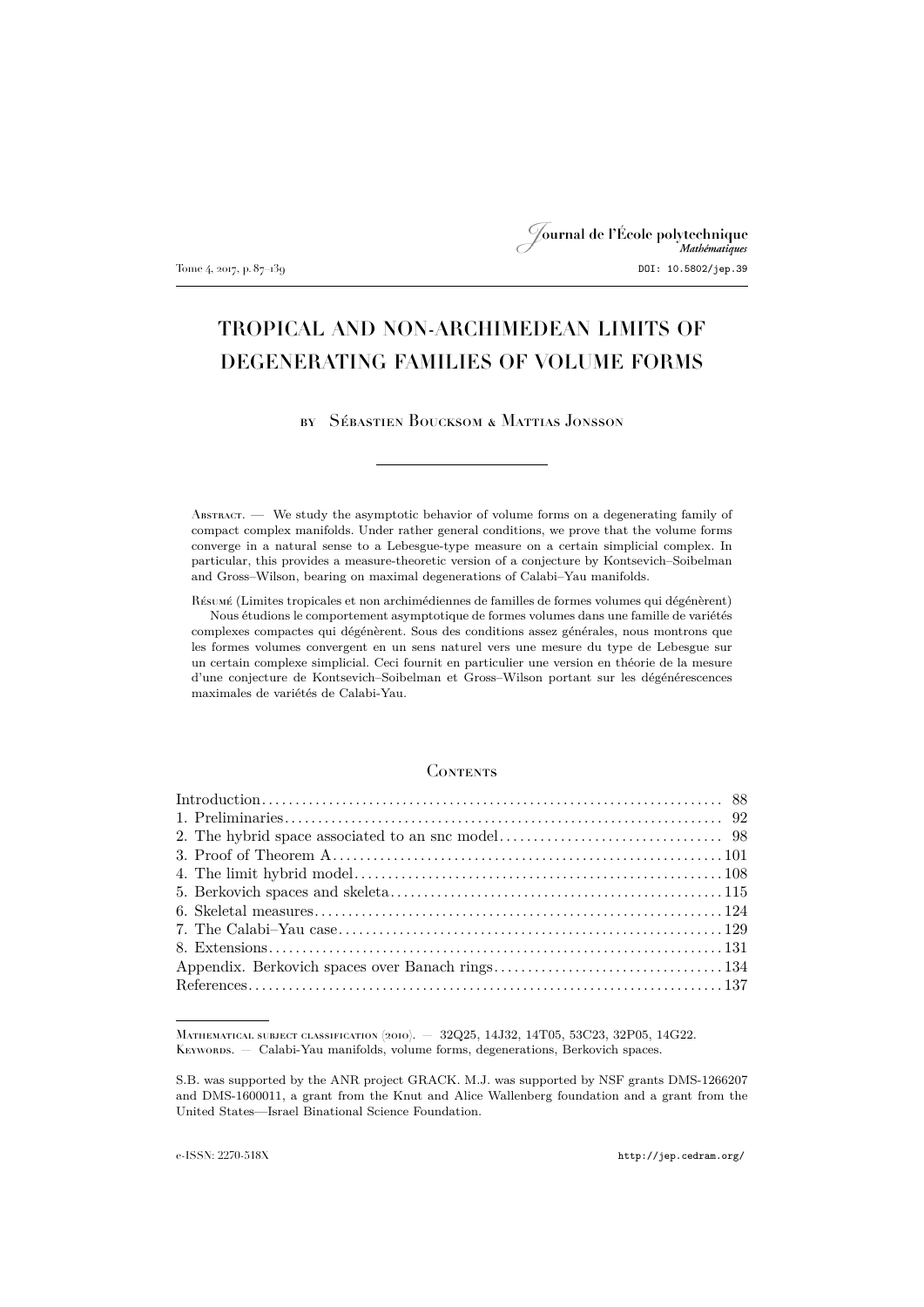#### <span id="page-2-0"></span>**INTRODUCTION**

As is well-known, there is a natural bijection between (smooth, positive) volume forms on a complex manifold and smooth Hermitian metrics on its canonical bundle. Consequently, the data of a smooth family  $(\nu_t)_{t\in\mathbb{D}^*}$  of volume forms on a holomorphic family  $(X_t)_{t\in\mathbb{D}^*}$  of compact complex manifolds is equivalent to that of a proper holomorphic submersion  $\pi \colon X \to \mathbb{D}^*$  together with a smooth metric  $\psi$  on the relative canonical bundle  $K_{X/\mathbb{D}^*}$ .

We say that the family  $(\nu_t)$  has *analytic singularities* at  $t = 0$  if the following conditions hold:

(i)  $\pi \colon X \to \mathbb{D}^*$  is meromorphic at  $0 \in \mathbb{D}$  in the sense that it extends to a proper, flat map  $\pi: \mathscr{X} \to \mathbb{D}$ , with  $\mathscr{X}$  normal;

(ii) X can be chosen so that  $K_{X/\mathbb{D}^*}$  extends to a Q-line bundle L on X, and  $\psi$ extends continuously to  $\mathscr{L}.$ 

When (i) holds, we call  $\mathscr X$  a *model* of X. Using resolution of singularities, we can always choose  $\mathscr X$  as an *snc model*, that is,  $\mathscr X$  is smooth and  $\mathscr X_0 = \sum_{i \in I} b_i E_i$  has simple normal crossing support. To  $\mathscr X$  is then associated a dual complex  $\Delta(\mathscr X)$ , with one vertex  $e_i$  for each  $E_i$ , and a face  $\sigma$  for each connected component Y of a non-empty intersection  $E_J = \bigcap_{i \in J} E_i$  with  $J \subset I$ .

In the spirit of the Morgan-Shalen topological compactification of affine varieties [\[MS84\]](#page-52-0), we introduce a natural "hybrid" space

$$
\mathscr{X}^{\rm hyb}:=X\coprod\Delta(\mathscr{X})
$$

associated to  $\mathscr{X}$ ; it is equipped with a topology defined in terms of a tropicalization map  $X \to \Delta(\mathscr{X})$ , measuring the logarithmic rate of convergence of local coordinates compatible with  $\mathscr{X}_0$ .

Our first main result says that, after normalizing to unit mass, the volume forms  $\nu_t$ admit a "tropical" limit inside  $\mathscr{X}^{\rm hyb}$ .

<span id="page-2-1"></span>THEOREM A. — Let  $(\nu_t)_{t\in\mathbb{D}^*}$  be a family of volume forms on a holomorphic family  $X \to \mathbb{D}^*$  *of compact complex manifolds, with analytic singularities at*  $t = 0$ *. The asymptotic behavior of the total mass of*  $\nu_t$  *is then given by* 

$$
\nu_t(X_t) \sim c|t|^{2\kappa_{\min}} (\log|t|^{-1})^d
$$

 $with \ c \in \mathbb{R}_+^*, \ \kappa_{\min} \in \mathbb{Q} \ and \ d \in \mathbb{N}^*, \ where \ d \leqslant n := \dim X_t. \ Further, \ given \ any \ sac$ *model*  $\mathcal{X}$  →  $\mathbb{D}$  *of*  $X$  →  $\mathbb{D}^*$  *such that*  $K_{X/\mathbb{D}^*}$  *extends to a*  $\mathbb{Q}$ *-line bundle on*  $\mathcal{L}$  *on*  $\mathcal{X}$ and  $\psi$  *extends to a continuous metric on*  $\mathscr{L}$ *, the rescaled measures* 

$$
\mu_t := \frac{\nu_t}{|t|^{2\kappa_{\min}} (2\pi \log |t|^{-1})^d},
$$

*viewed as measures on*  $\mathscr{X}^{\text{hyb}}$ , *converge weakly to a Lebesgue type measure*  $\mu_0$  *on a d*-dimensional subcomplex  $\Delta(\mathscr{L})$  of  $\Delta(\mathscr{X})$ .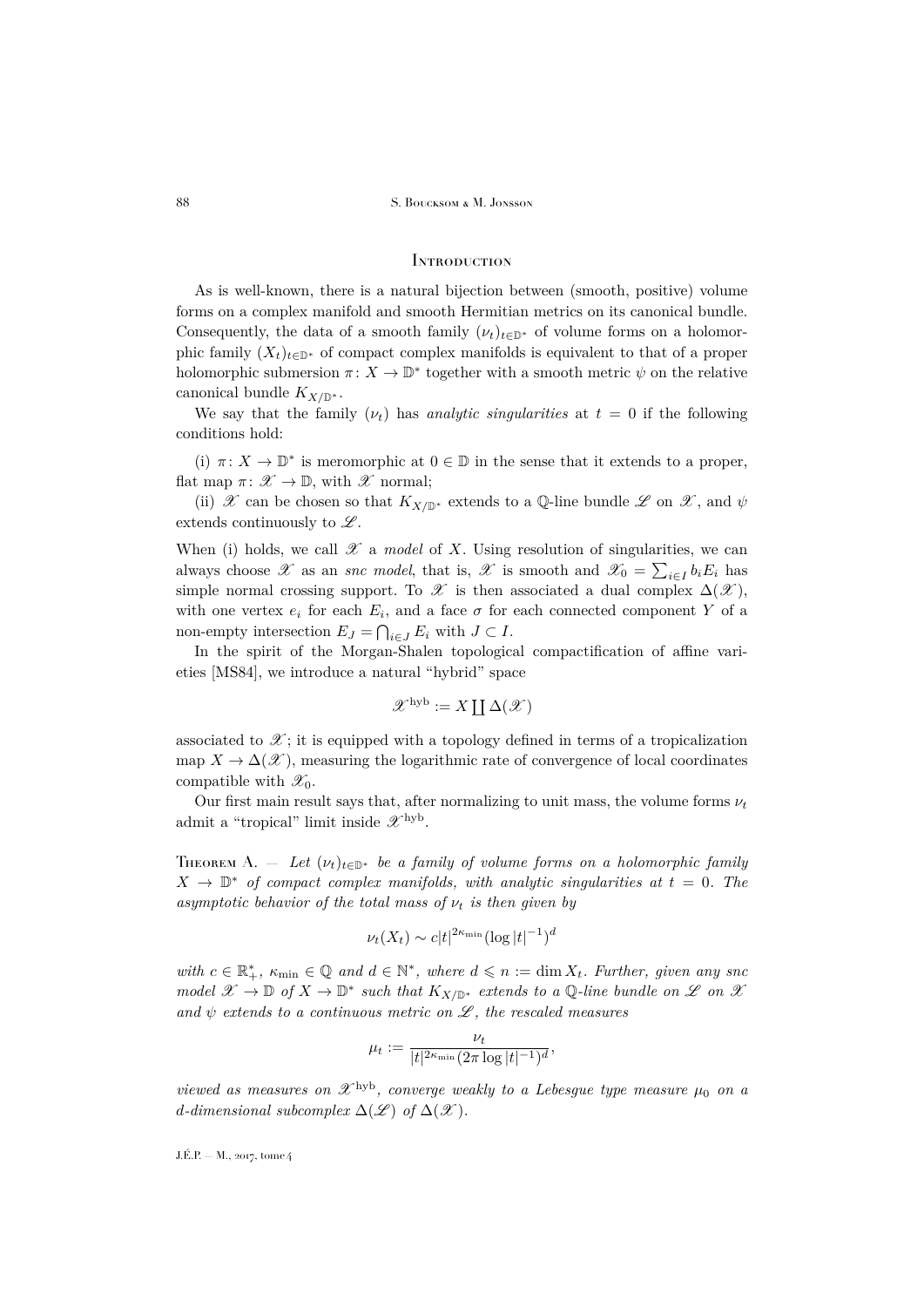The invariant  $\kappa_{\min}$  and the subcomplex  $\Delta(\mathscr{L})$  only depend on  $\mathscr{L}$  (and not on the metric on L<sup>2</sup>). Consider the *logarithmic relative canonical bundle* 

$$
K_{\mathscr{X}/\mathbb{D}}^{\log} := K_{\mathscr{X}} + \mathscr{X}_{0, \text{red}} - \pi^*(K_{\mathbb{D}} + [0]) = K_{\mathscr{X}/\mathbb{D}} + \mathscr{X}_{0, \text{red}} - \mathscr{X}_0
$$

and write  $K^{\log}_{\mathscr{X}/\mathbb{D}} = \mathscr{L} + \sum_{i \in I} a_i E_i$  with  $a_i \in \mathbb{Q}$ . Setting  $\kappa_i := a_i/b_i$ , we then have  $\kappa_{\min} = \min_{i \in I} \kappa_i$ , and  $\Delta(\mathscr{L})$  is the subcomplex of  $\Delta(\mathscr{X})$  whose vertices  $e_i$  correspond to those  $i \in I$  achieving the minimum.

On the other hand, the limit measure  $\mu_0$  does depend on  $\psi$ ; it is given by

$$
\mu_0 = \sum_{\sigma} \left( \int_{Y_{\sigma}} \text{Res}_{Y_{\sigma}}(\psi) \right) b_{\sigma}^{-1} \lambda_{\sigma}.
$$

Here,  $\sigma$  ranges over the d-dimensional faces of  $\Delta(\mathscr{L})$ , with corresponding strata  $Y_{\sigma} \subset \mathscr{X}_0$ ,  $\text{Res}_{Y_{\sigma}}(\psi)$  is a naturally defined residual positive measure on  $Y_{\sigma}$ ,  $\lambda_{\sigma}$  is the Lebesgue measure of  $\sigma$  normalized by its natural integral affine structure, and  $b_{\sigma} \in \mathbb{Z}_{>0}$  is an arithmetic coefficient.

The study of the asymptotics of integrals is a very classical subject and has been pursued by many people; see for example the book [\[AGZV12\]](#page-51-1). The assertions in Theorem [A](#page-2-1) are closely related to results by Chambert-Loir and Tschinkel (who also worked over general local fields and in an adelic setting). Specifically, the estimate for  $\nu_t(X_t)$ , suitably averaged over t, is essentially equivalent to [\[CLT10,](#page-51-2) Th. 1.2]. It also appears in [\[KS01,](#page-52-1) §3.1] and is exploited in [\[BHJ16\]](#page-51-3).

The convergence result for the measures  $\mu_t$  is also closely related to [\[CLT10,](#page-51-2) Cor. 4.8], where, however, the limit measure lives on  $\mathscr{X}_0$  and not on  $\Delta(\mathscr{X})$ .<sup>(1)</sup> The main new feature of Theorem [A](#page-2-1) is the precise and explicit convergence of the measure  $\mu_t$  to a "tropical" limit  $\mu_0$ , living on a simplicial complex.

The following examples illustrate Theorem [A.](#page-2-1) First consider the subvariety

$$
\mathscr{X} := \{ (z_0^{n+1} + \dots + z_n^{n+1}) + \varepsilon tz_0 \cdot \dots \cdot z_n = 0 \} \subset \mathbb{C} \times \mathbb{P}^n,
$$

where  $0 < \varepsilon \ll 1$ . Write  $X := \text{pr}_1^{-1}(\mathbb{C}^*)$ . The fiber  $X_t$  over  $t \in \mathbb{D}^*$  is a Calabi-Yau manifold, and we can choose a nonvanishing holomorphic n-form  $\eta_t$  on  $X_t$  to define a smooth metric  $\psi$  on  $K_{X/\mathbb{D}^*}$  that extends continuously to  $\mathscr{L} = K_{\mathscr{X}/\mathbb{D}}$ . In the terminology of Theorem [A](#page-2-1) we have  $\nu_t := 2^{-n}i^{n^2}\eta_t \wedge \overline{\eta}_t$ . Here  $\mathscr{X}_0$  is smooth, so  $\Delta(\mathscr{X})$ is a single point. Thus  $\nu_t(X_t) \sim c$  for some  $c > 0$ , and the limit measure  $\mu_0$  is a point mass.

Now consider instead

$$
\mathscr{X} := \{ t \varepsilon (z_0^{n+1} + \dots + z_n^{n+1}) + z_0 \cdot \dots \cdot z_n = 0 \} \subset \mathbb{C} \times \mathbb{P}^n.
$$

In this case,  $\Delta(\mathscr{L}) = \Delta(\mathscr{X})$  is a union of  $(n+1)$  simplices of dimension n, and topologically a sphere. We have  $\nu_t(X_t) \sim c(\log|t|^{-1})^n$  and the limit measure is a weighted sum of Lebesgue measures on each simplex. In fact, it is clear by symmetry that the weights are equal; this also follows from Theorem [C](#page-5-0) below.

 $(1)$ A. Chambert-Loir has pointed out that [\[CLT10,](#page-51-2) Cor. 4.8] is sufficiently precise, so that when applying it to toric blowups of  $\mathscr X$  one can see the form of the limit measure  $\mu_0$  in Theorem [A.](#page-2-1)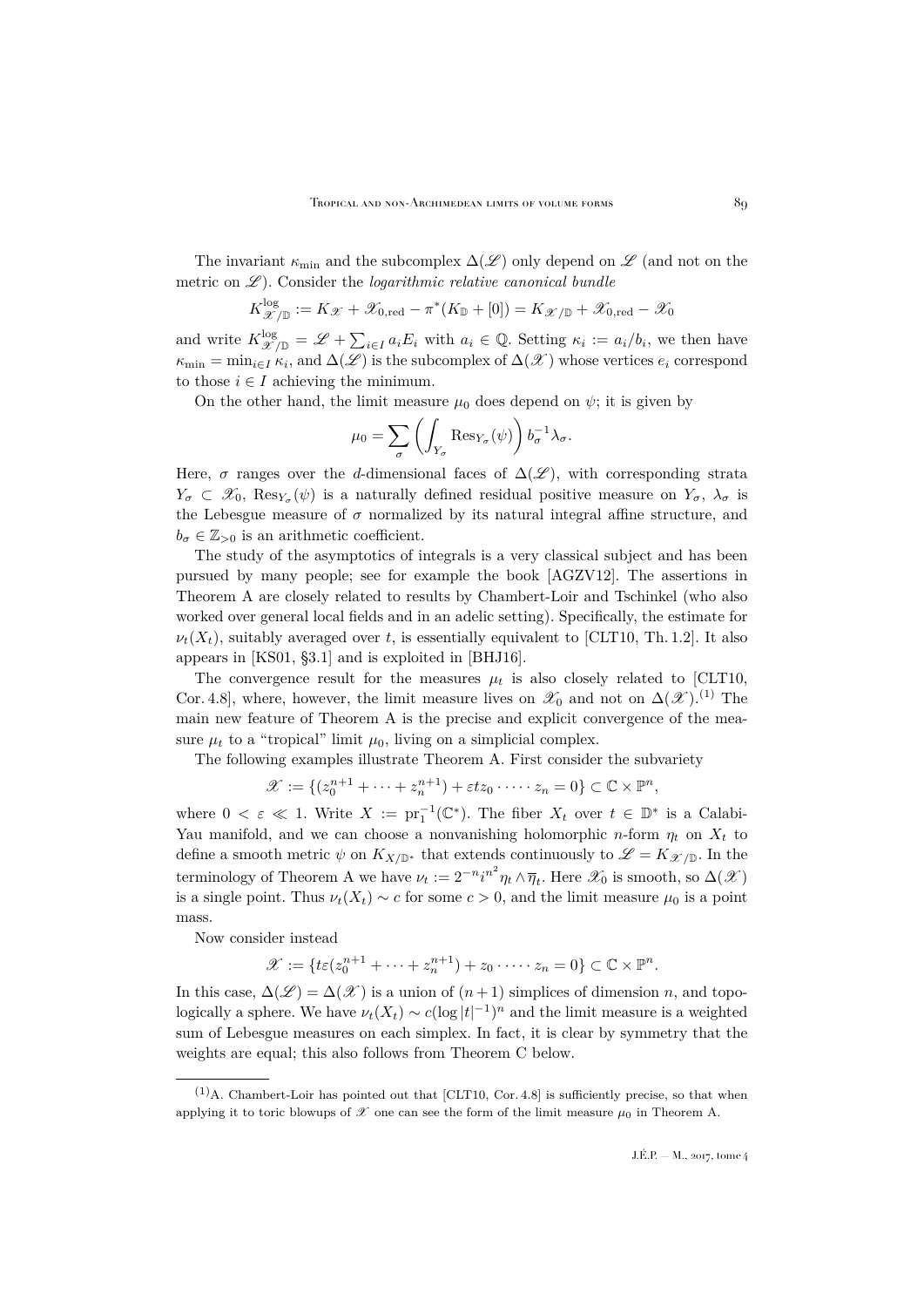We also prove a logarithmic version of Theorem [A,](#page-2-1) for a log smooth klt pair  $(X, B)$ , and a metric  $\psi$  on  $K_{(X,B)/\mathbb{D}^*}$ , see Theorem [8.4.](#page-46-0)

The space  $\mathscr{X}^{\text{hyb}}$  and the measure  $\mu_0$  depend on the choice of snc model  $\mathscr{X}$ . We obtain a more canonical situation by considering all possible snc models simultaneously. Namely, the set of snc models of  $X$  is directed, and in  $\S4$  we define a locally compact (Hausdorff) topological space

$$
X^{\textrm{hyb}} := \varprojlim_{\mathscr{X}} \mathscr{X}^{\textrm{hyb}},
$$

fibering over  $\mathbb{D}$ , with central fiber  $X_0^{\text{hyb}} := \underleftarrow{\lim}$  $\varprojlim_{\mathcal{W}} \Delta(\mathcal{X})$ . For any  $\mathcal{X}$ , the dual complex  $\Delta(\mathscr{X})$  embeds in the central fiber  $X_0^{\rm hyb}$  of  $\hat{X}^{\rm hyb}$ .

<span id="page-4-0"></span>COROLL[A](#page-2-1)RY B.  $-$  *With assumptions and notation as in Theorem A, the measures*  $\mu_t$ , *viewed as measures on*  $X^{\text{hyb}}$ *, converge weakly to a measure*  $\mu_0$ *. Further,*  $\mu_0$  *is a* Lebesgue type measure on a d-dimensional complex in  $X_0^{\text{hyb}}$ .

Now consider the case when  $X \to \mathbb{D}^*$  is projective. As we now explain, the central fiber of Xhyb is then a *non-Archimedean* space. Namely, X induces a smooth projective variety  $X_K$  over the non-Archimedean field  $K$  of complex formal Laurent series, to which we can associate a Berkovich analytification  $X_K^{\text{an}}$ . Similarly, any projective snc model  $\mathscr{X} \to \mathbb{D}$  of X induces a projective model  $\mathscr{X}_R$  over the valuation ring R of K. The dual complex  $\Delta(\mathscr{X})$  then has a canonical realization as a compact  $\mathbb{Z}$ -PA subspace  $\text{Sk}(\mathscr{X}) \subset X_K^{\text{an}}$ , the *skeleton* of  $\mathscr{X}$ . In fact, it is well known (see e.g. [\[BFJ16\]](#page-51-4)) that there is a homeomorphism  $X_K^{\text{an}} \stackrel{\sim}{\leftarrow} \underbrace{\lim}_{\mathscr{X}} Sk(\mathscr{X})$ , so we can identify the central fiber of the space  $X^{\text{hyb}}$  with the analytification  $X_{R}^{\text{an}}$ . In fact, as shown in Appendix [A.6,](#page-50-0) using ideas from [\[Ber09\]](#page-51-5), we can view the restriction of  $X^{\rm hyb} \to \mathbb{D}$  to a closed subdisc  $\overline{\mathbb{D}}_r$ as the analytification of the base change of X to a suitable Banach ring  $A_r$ .

Assuming  $X \to \mathbb{D}^*$  is projective, we can describe the limit measure  $\mu_0$  and its support  $\text{Sk}(\mathscr{L}) \simeq \Delta(\mathscr{L})$  inside  $X_K^{\text{an}}$  in more detail. The skeleton  $\text{Sk}(\mathscr{L})$  is of purely non-Archimedean nature, and can be seen as a mild generalization of the *Kontsevich– Soibelman skeleton* introduced in [\[KS06\]](#page-52-2) and studied in [\[MN15,](#page-52-3) [NX16b,](#page-52-4) [NX16a\]](#page-52-5). The *skeletal measure*  $\mu_0$ , on the other hand, depends on both Archimedean and non-Archimedean data. Namely, it is supported on the skeleton  $Sk(\mathscr{L})$ , but depends on the choice of metric on the restriction of the line bundle  $\mathscr L$  to the central fiber  $\mathscr X_0$ (viewed as a complex space) of any snc model  $\mathscr X$ .

We also study both the skeleton and the skeletal measure in the more general case when the model  $\mathscr X$  is allowed to have mild (dlt) singularities.

One major motivation for studying the above general setting comes from degenerations of Calabi–Yau manifolds. Thus suppose  $X \to \mathbb{D}^*$  is a projective holomorphic submersion, meromorphic at  $0 \in \mathbb{D}$ , such that  $K_{X/\mathbb{D}^*} = \mathscr{O}_X$ . Any trivializing section  $\eta \in H^0(X, K_{X/\mathbb{D}^*})$  then defines a family  $\eta_t := \eta|_{X_t}$  of trivializations of  $K_{X_t}$ , and hence a smooth family of volume forms  $\nu_t := |\eta_t|^2$  with analytic singularities at  $t = 0$ . Indeed, for any snc model  $\mathscr{X} \to \mathbb{D}$ ,  $\eta$  extends to a nowhere vanishing section of  $\mathscr{L} := \mathscr{O}_{\mathscr{X}}$ , and  $\psi := \log |\eta|$  defines a smooth metric on  $\mathscr{L}$ .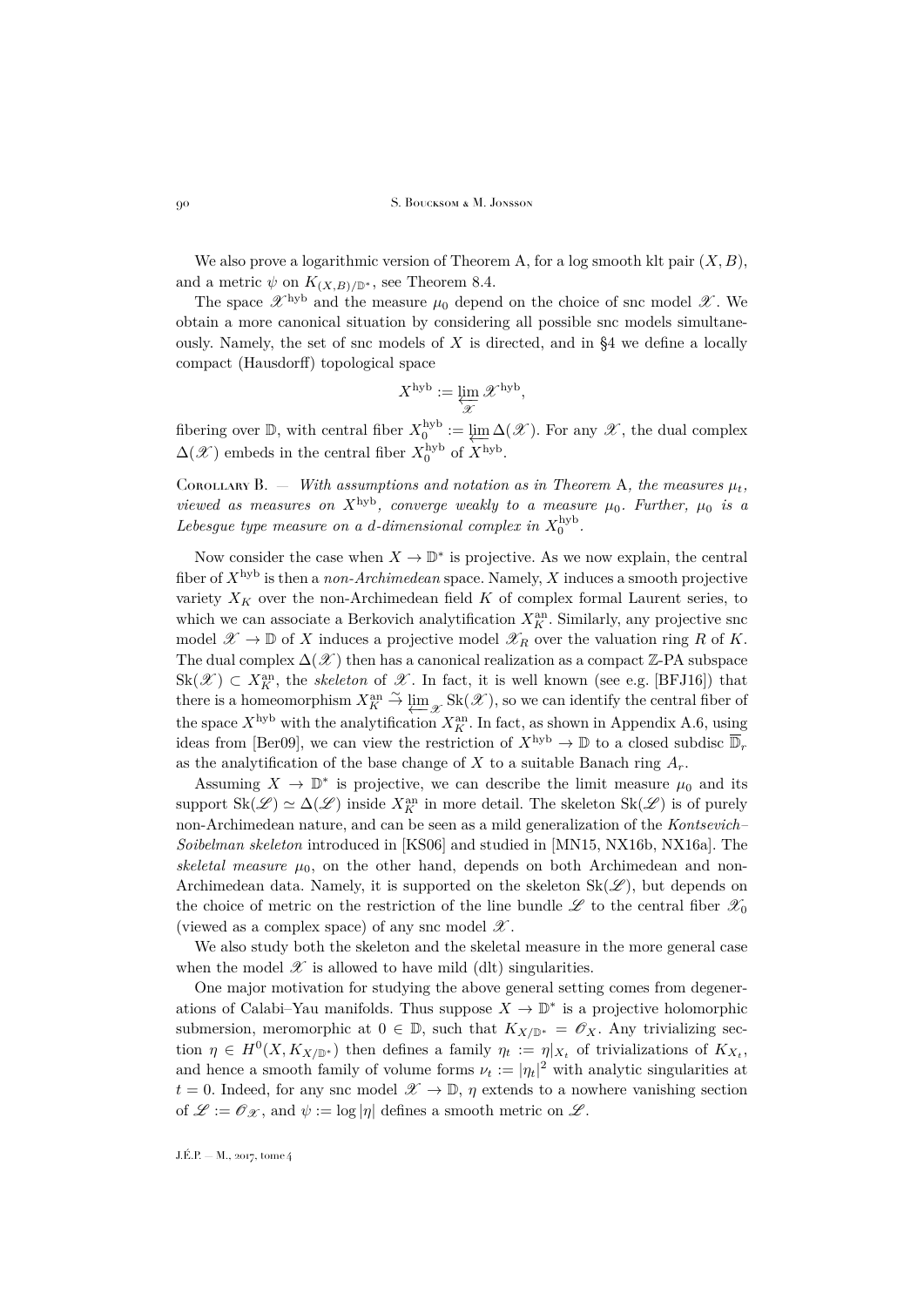The total mass  $\nu_t(X_t) = \int_{X_t} |\eta_t|^2$  is then nothing but the  $L^2$  (or Hodge) metric on the direct image of  $K_{X/\mathbb{D}^*}$ , whose asymptotic behavior at  $t = 0$  is described in a very precise way by Schmid's nilpotent orbit theorem [\[Sch73,](#page-53-0) Th. 4.9] (compare for instance [\[GTZ16,](#page-52-6) Prop. 2.1]).

On the other hand, the skeleton  $Sk(\mathscr{L})$  described above coincides in the current context with the Kontsevich–Soibelman skeleton  $Sk(X)$  [\[KS06,](#page-52-2) [MN15,](#page-52-3) [NX16b\]](#page-52-4). Its dimension d, which features as the exponent of the log term in the asymptotics of the mass, measures how "bad" the degeneration is. Further, the family  $X \to \mathbb{D}^*$  admits a relative minimal model  $\mathscr{X}$ , with certain mild (dlt) singularities [\[KNX15\]](#page-52-7), and the essential skeleton can be identified with the dual complex of  $\mathscr{X}$  [\[NX16b\]](#page-52-4). In particular,  $d = 0$  if and only if X can filled in with a central fiber  $\mathscr{X}_0$  which is a Calabi–Yau variety with klt singularities.

At the other end of the spectrum,  $d = n = \dim X_t$  if and only if X is maximally degenerate, i.e., a "large complex structure limit". In that case, the essential skeleton  $Sk(X)$  is shown to be a pseudomanifold in [\[NX16b\]](#page-52-4). Building on this, we prove:

<span id="page-5-0"></span>THEOREM C.  $-$  Let  $X \to \mathbb{D}^*$  be a smooth projective family of Calabi–Yau varieties, *meromorphic at*  $0 \in \mathbb{D}$ *. Assume that* X *is maximally degenerate and has semistable reduction. Then the skeletal measure*  $\mu_0$  *is a multiple of the integral affine Lebesgue measure on*  $Sk(X)$ *.* 

This theorem also holds in the purely non-Archimedean setting of Calabi–Yau varieties defined over the field of Laurent series. The semistable reduction condition means that X admits an snc model  $\mathscr X$  with  $\mathscr X_0$  reduced. This condition is always satisfied after a finite base change.

Theorem [C](#page-5-0) describes measure-theoretic degenerations of Calabi–Yau varieties. Let us briefly discuss the case of *metric* degenerations. Consider a smooth projective family  $X \to \mathbb{D}^*$  of Calabi–Yau varieties, meromorphic at  $0 \in \mathbb{D}$ , and suppose the family is polarized, that is, we are given a relative ample line bundle  $A$  on  $X$ . By Yau's theorem [\[Yau78\]](#page-53-1), each fiber  $X_t$  carries a unique Ricci-flat Kähler metric  $\omega_t$  in the cohomology class of  $A_t$ .

By [\[Wan03,](#page-53-2) [Tos15,](#page-53-3) [Tak15\]](#page-53-4), the diameter  $D_t$  of  $(X_t, \omega_t)$  remains bounded if and only if  $d = 0$ , that is, X admits a model X such that  $\mathcal{X}_0$  has klt singularities. In this case, it is shown in [\[RZ11,](#page-53-5) [RZ13\]](#page-53-6), building in part on [\[DS14\]](#page-51-6), that  $(X_t, \omega_t)$  converges in the Gromov-Hausdorff sense to the Calabi–Yau variety  $\mathscr{X}_0$ , endowed with the metric completion of its singular Ricci-flat Kähler metric in the sense of [\[EGZ09\]](#page-51-7).

The maximally degenerate case  $d = n$  is the object of the *Kontsevich–Soibelman conjecture* [\[KS06\]](#page-52-2)<sup>(2)</sup>, which states that  $(X_t, D_t^{-2}\omega_t)$  (which has diameter one) converges in the Gromov-Hausdorff sense to the essential skeleton  $Sk(X)$  endowed with a piecewise smooth metric of Monge-Ampère type, i.e., locally given as the Hessian of a convex function satisfying a real Monge-Ampère equation. This conjecture

<sup>(2)</sup>Essentially the same conjecture was stated independently by Gross–Wilson [\[GW00\]](#page-52-8) and Todorov.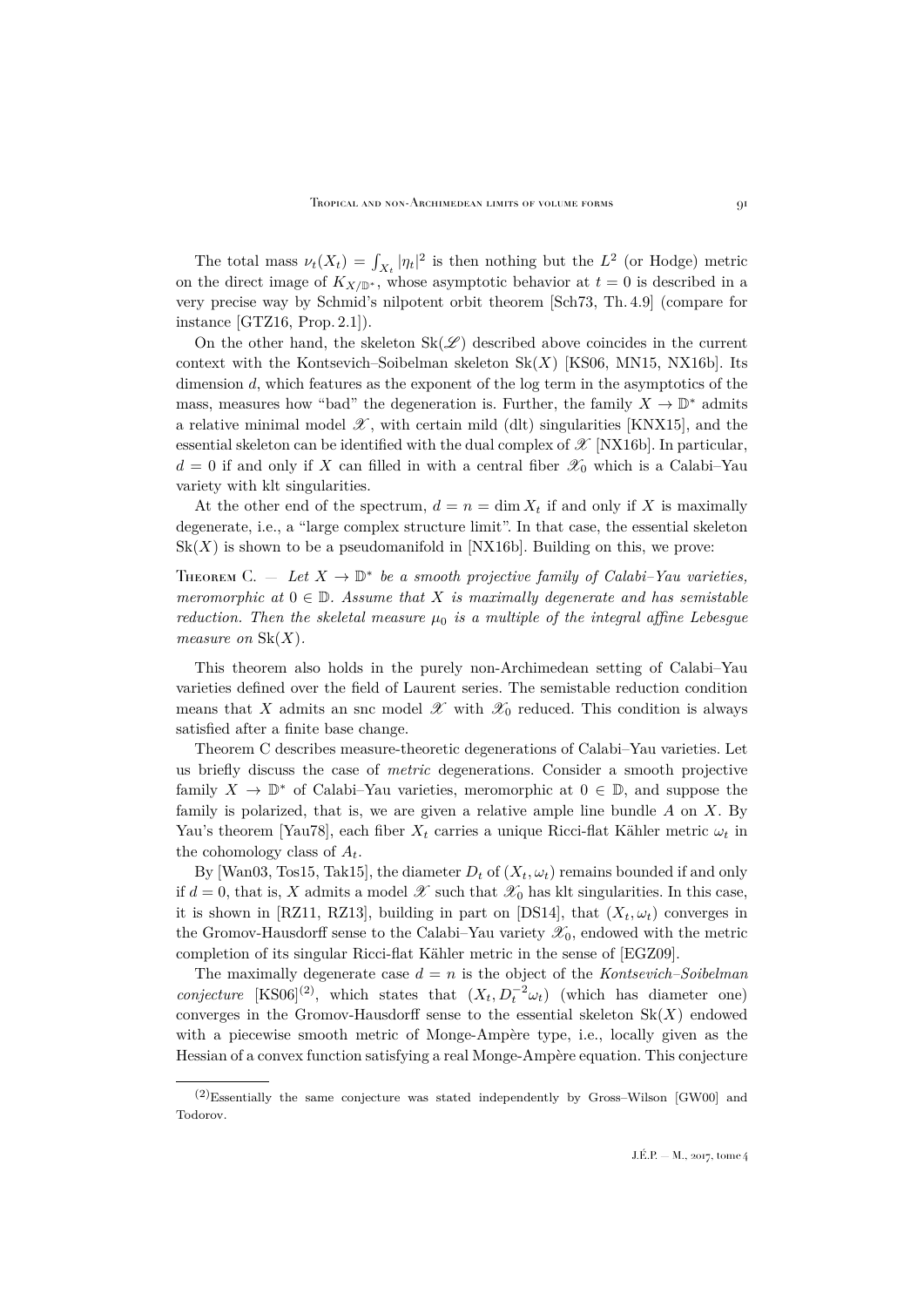has been verified for abelian varieties see e.g. [\[Oda14\]](#page-52-9) but is largely open in general. The "mirror" situation, when one fixes the complex structure and degenerates the cohomology class of the Ricci-flat Kähler metric (along a line segment in the Kähler cone), is better understood [\[GW00,](#page-52-8) [Tos09,](#page-53-7) [Tos10,](#page-53-8) [GTZ13,](#page-52-10) [GTZ16,](#page-52-6) [HT15,](#page-52-11) [TWY14\]](#page-53-9). By performing a "hyper-Kähler rotation", this implies a version of the Kontsevich– Soibelman conjecture for special cases of Type III degenerations of K3 surfaces [\[GW00\]](#page-52-8).

Theorems A and C indicate a possible approach to the Kontsevich–Soibelman conjecture. Indeed, recall that the metric  $\omega_t$  for  $t \in \mathbb{D}^*$  is constructed as the curvature form of a smooth metric  $\phi_t$  on  $A_t$ , where  $\phi_t$  in turn is obtained as a solution of the complex Monge-Ampère equation  $MA(\phi_t) = \mu_t$ .

On the central fiber  $X_0^{\text{hyb}} = X_K^{\text{an}}$  of  $X^{\text{hyb}}$ , it was shown in [\[BFJ15\]](#page-51-8) that there exists a metric on the line bundle  $A_K^{\text{an}}$ , unique up to scaling, solving the non-Archimedean Monge-Ampère equation  $MA(\phi_0) = \mu_0$  (at least when X is defined over an algebraic curve). It is now tempting to approach the Kontsevich–Soibelman conjecture by studying the behavior of  $\phi_t$  as  $t \to 0$ . However, this seems to be a delicate issue since there is no a priori reason why the weak continuity at  $t = 0$  of  $t \mapsto \mu_t$  would imply continuity of the solutions  $t \mapsto \phi_t$ .

Instead of Calabi-Yau manifolds, it would be interesting to study degenerating families  $X \to \mathbb{D}^*$  of canonically polarized projective manifolds, where the metric on  $K_{X_t}$ would be the Kähler-Einstein metric or the Bergman metric, and prove versions of Theorems A and C in this context.

The paper is organized as follows. After recalling various facts in [§1](#page-6-0) we define in [§2](#page-12-0) the hybrid space  $\mathscr{X}^{\rm hyb}$  associated to an SNC model  $\mathscr{X}$ . The proof of Theorem [A](#page-2-1) is given in [§3.](#page-15-0) In [§4](#page-22-0) we define the space  $X^{\rm hyb}$  associated to a degeneration as an inverse limit of the spaces  $\mathscr{X}^{\rm hyb}$ , and prove Corollary [B.](#page-4-0) Various notions of skeleta are defined and studied in [§5,](#page-29-0) and in [§6](#page-38-0) we formalize the notion of a residually metrized model of the canonical bundle, and associate to such an object a positive measure on the relevant Berkovich space. Degenerations of Calabi–Yau varieties are studied in [§7](#page-43-0) where we prove Theorem [C.](#page-5-0) In [§8](#page-45-0) we study various extensions, and in the appendix we recall the Berkovich analytification of a scheme over a Banach ring.

*Acknowledgements*. — We are very grateful to Johannes Nicaise and Chenyang Xu for explaining the behavior of Poincaré residues in the present context. We also thank Vladimir Berkovich, Antoine Chambert-Loir, Antoine Ducros and Charles Favre for useful comments leading up to this work, Bernard Teissier for help with the Hironaka flattening theorem, and Matt Baker and Valentino Tosatti for comments on a preliminary version of this manuscript. Finally we thank the referees for useful comments.

## 1. Preliminaries

<span id="page-6-0"></span>The goal of this section is to fix conventions and notation for metrics and measures, and to recall a few basic facts on integral affine structures. We also make a few calculations regarding tropicalizations that will be useful in the proof of Theorem [A.](#page-2-1)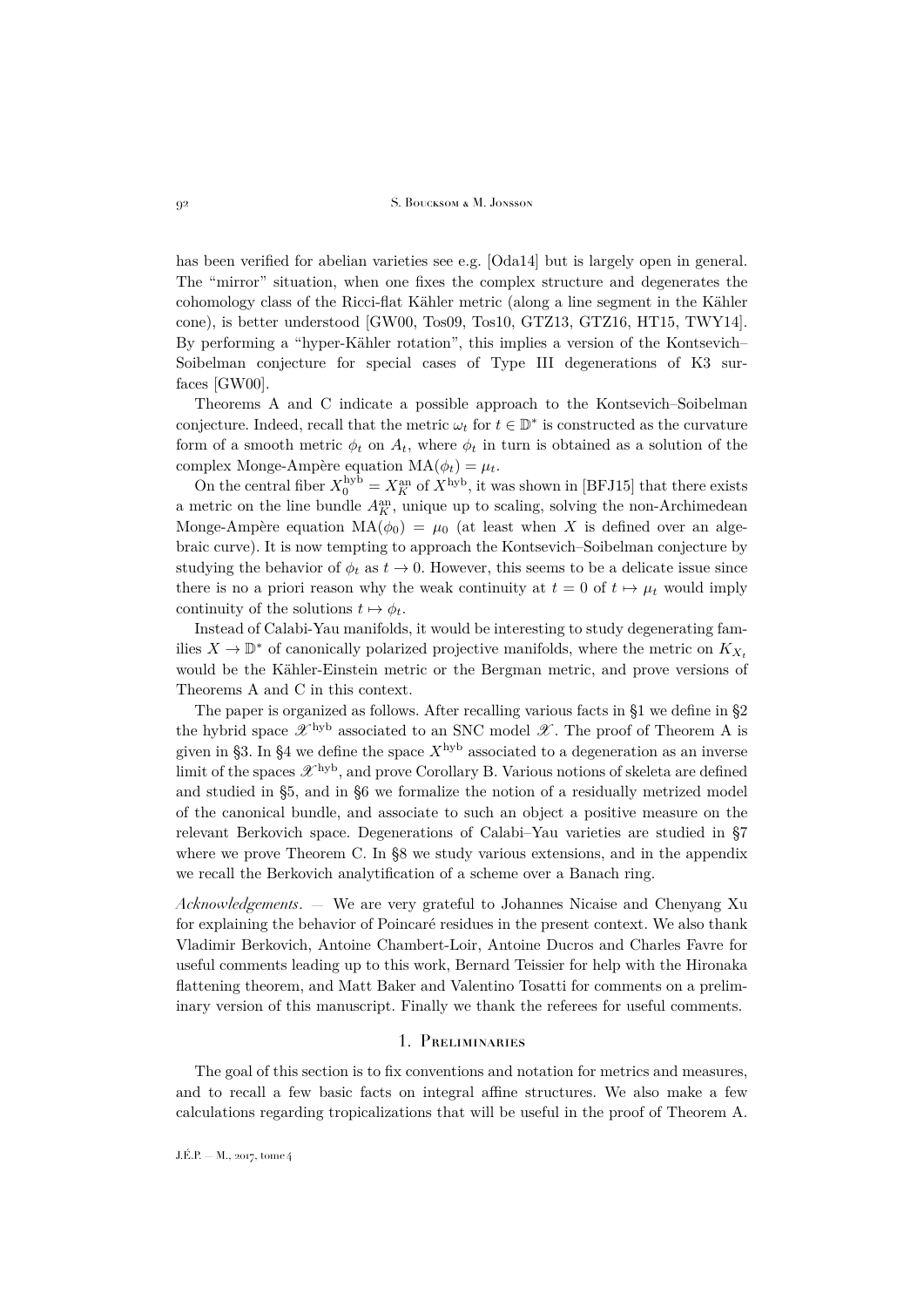1.1. METRICS. — We use additive notation for line bundles and metrics over an analytic space  $X$ , both in the complex and non-Archimedean setting. This amounts to the following two rules:

(i) if for  $i = 1, 2, \phi_i$  is a metric on a line bundle  $L_i$  and  $a_i \in \mathbb{Z}$ , then  $a_1\phi_1 + a_2\phi_2$ is a metric on  $a_1L_1 + a_2L_2$ ;

(ii) a metric on the trivial line bundle  $\mathscr{O}_X$  is of the form  $|\cdot|e^{-\phi}$  for a function  $\phi$ on X, and we identify the metric with  $\phi$ .

If s is a section of a line bundle L on X, then  $log |s|$  stands for the corresponding (possibly singular) metric on L in which s has length 1. For any metric  $\phi$  on L, the above rules imply that  $\log |s| - \phi$  is a function on X, and

$$
|s|_{\phi} := |s|e^{-\phi} = \exp(\log |s| - \phi)
$$

is the pointwise length of s in the metric  $\phi$ .

A metric on a Q-line bundle L is a collection  $(\phi_m)_m$  of metrics on mL, for m sufficiently divisible, such that  $\phi_{jm} = j\phi_m$ .

The line bundle  $\mathscr{O}_X(D)$  associated to any Cartier divisor D on X comes with a canonical singular metric  $\phi_D$ , smooth outside D. This fact extends to  $\mathbb Q$ -divisors, by interpreting  $\phi_D$  as a metric on a Q-line bundle. In the complex case at least, the curvature current of  $\phi_D$ , correctly normalized, coincides with the integration current on D.

<span id="page-7-0"></span>1.2. MEASURES AND FORMS.  $-$  Any finite-dimensional real vector space V comes equipped with a Lebesgue (or Haar) measure  $\lambda$ , uniquely defined up to a multiplicative constant. Any lattice  $\Lambda \subset V$  allows us to normalize  $\lambda$  by  $\lambda(V/\Lambda) = 1$ .

To any top-dimensional differential form  $\omega$  on a  $C^{\infty}$  manifold X is associated a positive measure  $|\omega|$  on X. For example, if  $\Lambda \subset V$  is a lattice as above,  $m_1, \ldots, m_n$ is a basis of the dual lattice, then  $|dm_1 \wedge \cdots \wedge dm_n|$  is a Lebesgue measure on V normalized by  $\Lambda$ .

If X is a complex manifold of dimension n, and  $\Omega$  is a section of  $K_X$ , that is, a holomorphic *n*-form, we define  $|\Omega|^2$  as the positive measure

$$
|\Omega|^2:=\frac{i^{n^2}}{2^n}\,|\Omega\wedge\overline{\Omega}|.
$$

The normalization is chosen so that the measure associated to the form  $dz = dx + i dy$ on  $\mathbb C$  is Lebesgue measure  $|dz|^2 = |dx \wedge dy|$  on  $\mathbb C \simeq \mathbb R^2$ .

This construction induces a natural bijection between smooth metrics on the canonical bundle  $K_X$  and (smooth, positive) volume forms on X, which associates to a smooth metric  $\psi$  on  $K_X$  the volume form  $e^{2\psi}$  locally defined by

$$
e^{2\psi}:=\frac{i^{n^2}|\Omega\wedge\overline{\Omega}|}{2^n|\Omega|^2_{\psi}}=\frac{|\Omega|^2}{|\Omega|^2e^{-2\psi}}
$$

for any local section  $\Omega$  of  $K_X$ . If  $\psi'$  is another metric on  $K_X$ , then

$$
e^{2\psi'} = e^{2(\psi'-\psi)}e^{2\psi},
$$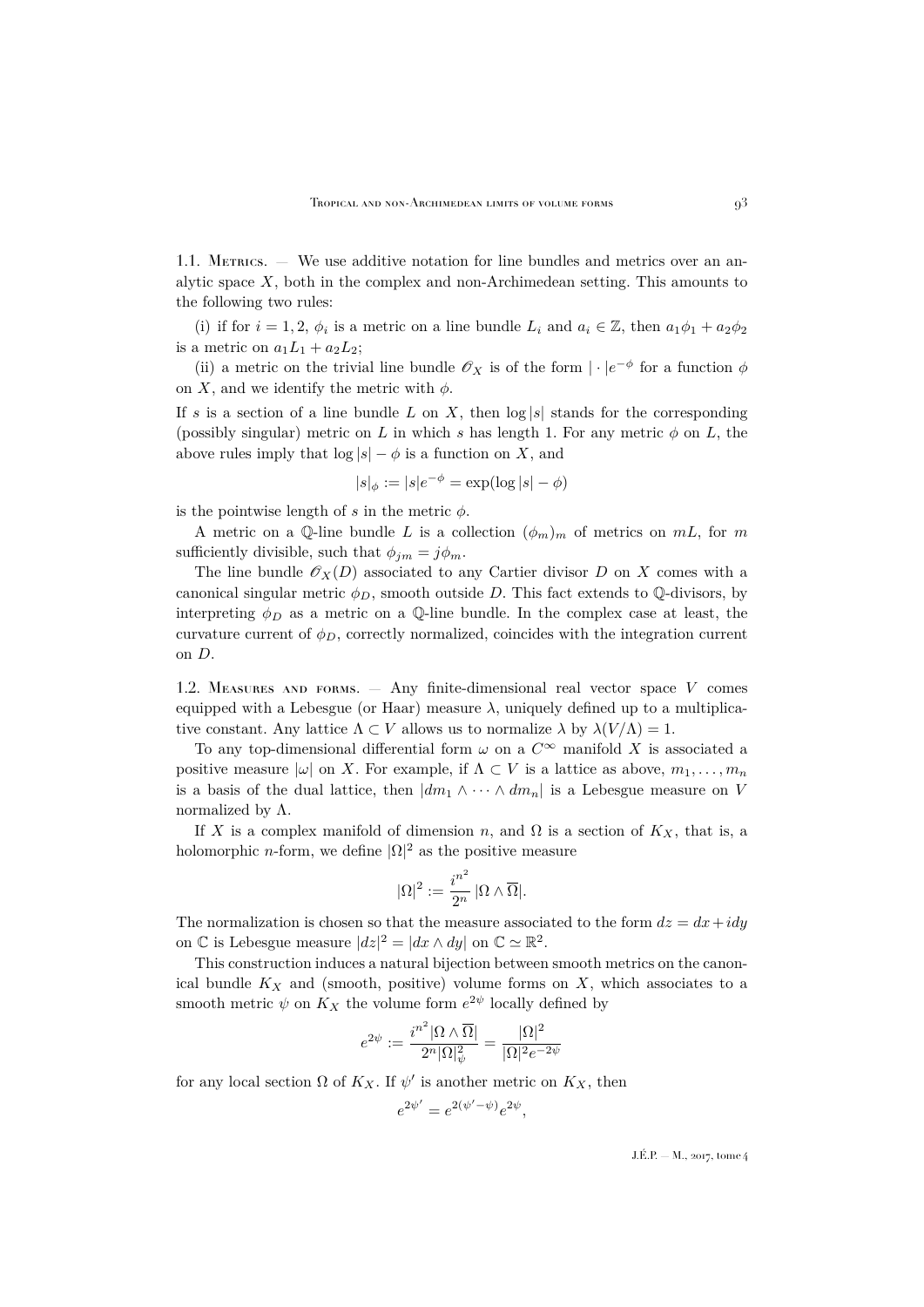where  $e^{2(\psi'-\psi)}$  is the usual exponential of the smooth function  $2(\psi'-\psi) \in C^{\infty}(X)$ . This can be used to make sense of  $e^{2\psi}$  as a positive measure for any (possibly singular) metric  $\psi$  on  $K_X$ . Similarly,  $e^{2\psi/m}$  is a volume form for every metric  $\psi$  on  $mK_X$ ,  $m \in \mathbb{Z}$ .

Now assume  $(X, B)$  is a *pair* in the sense of the Minimal Model Program, i.e., X is a normal complex space and  $B$  is a (not necessarily effective)  $\mathbb{Q}\text{-}\text{Weil divisor on }X$ such that

$$
K_{(X,B)} := K_X + B
$$

is a Q-line bundle. Denote by  $\phi_B$  the canonical singular metric on  $B|_{X_{\text{reg}}}$ , viewed as a Q-line bundle. If  $\psi$  is smooth metric on the Q-line bundle  $K_{(X,B)}$ , then  $\psi - \phi_B$  is a smooth metric on  $K_{X_{\text{reg}}\setminus B}$ , and  $e^{2(\psi-\phi_B)}$  is thus a volume form on  $X_{\text{reg}}\setminus B$ .<sup>(3)</sup>

A pair  $(X, B)$  is *subklt* if for some (or, equivalently, any) log resolution  $\rho: X' \to X$ of  $(X, B)$ , the unique Q-divisor B' such that  $\rho^* K_{(X,B)} = K_{(X',B')}$  and  $\rho_* B' = B$  has coefficients  $< 1$ . The pair  $(X, B)$  is *klt* if B is further effective.

<span id="page-8-0"></span>LEMMA 1.1.  $-$  *For any continuous metric*  $\psi$  *on*  $K_{(X,B)}$ *,*  $(X,B)$  *is subklt if and only if the measure*  $e^{2(\psi - \phi_B)}$  *has locally finite mass near each point of* X.

*Proof*. — With the above notation it is immediate to check that

$$
\rho^* e^{2(\psi - \phi_B)} = e^{2(\rho^* \psi - \phi_{B'})}.
$$

We are thus reduced to a log smooth pair  $(X', B')$ , i.e., X' is smooth and B' has snc support, and the proof is then trivial.  $\Box$ 

When  $(X, B)$  is subklt, we may thus view  $e^{2(\psi - \phi_B)}$  as a finite positive (Radon) measure on X, putting no mass on Zariski closed subsets. Such measures are called  $adapted$  in [\[EGZ09,](#page-51-7) [BBE](#page-51-9)+16].

1.3. Integral piecewise affine spaces. — The following discussion roughly follows [\[KKMSD73,](#page-52-12) p. 59] and [\[Ber04,](#page-51-10) §1].

If P is a rational polytope in  $\mathbb{R}^n$ , that is, the convex hull of a finite subset of  $\mathbb{Q}^n$ , denote by  $M_P \subset C^0(P)$  the finitely generated free abelian group obtained by restricting to P affine functions with coefficients in  $\mathbb Z$  (constant term included). Denote by  $1_P$ the constant function on  $P$  with value 1, and set

$$
\overrightarrow{M}_P := M_P/M_P \cap \mathbb{Q}1_P.
$$

Denote also by  $b_P \in \mathbb{N}$  the greatest integer such that  $b_P^{-1}1_P \in M_P$ .

The data of  $(P, M_P)$  modulo homeomorphism is called an *(abstract)* Z-polytope. The functions in  $M_P$  are called *integral affine*, or  $\mathbb{Z}$ -affine.

The evaluation map defines a canonical realization  $P \hookrightarrow (M_P)_{\mathbb{R}}^{\vee}$  as a codimension one rational polytope, with tangent space  $T_P$  identified with  $(\overrightarrow{M}_P)_{\mathbb{R}}^{\vee}$ . Further, the lattice  $T_{P,Z} := \text{Hom}(\vec{M}_P, \mathbb{Z}) \subset T_P$  yields a normalized Lebesgue measure  $\lambda_P$  on P.

The main example for us is as follows.

 $(3)$  Here and in what follows, we write  $X\setminus D$  for the complement of the support of a (not necessarily reduced) divisor  $D$  in a complex space  $X$ .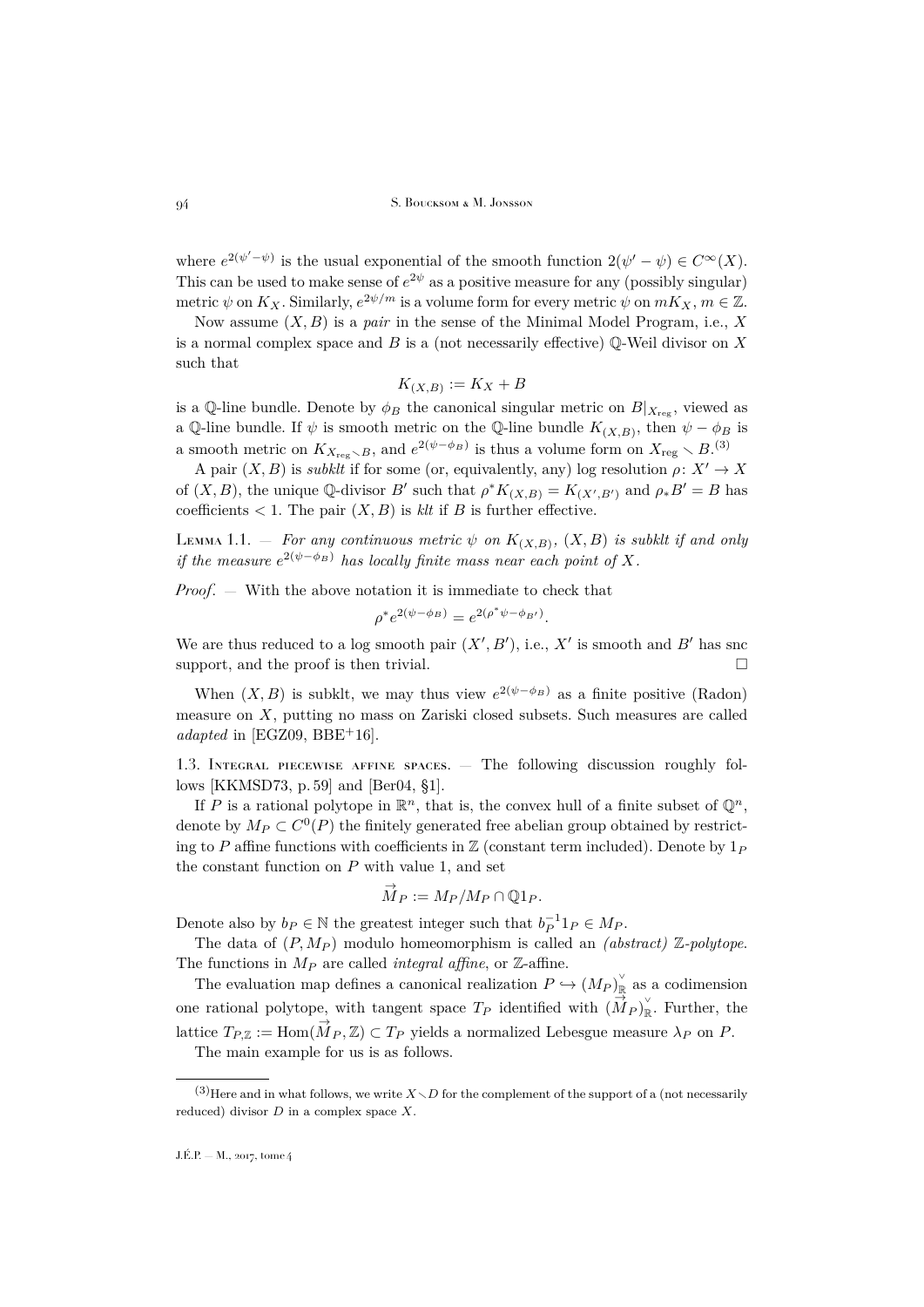<span id="page-9-1"></span>LEMMA 1.2. – *Given*  $b_0, \ldots, b_p \in \mathbb{N}^*$ , *view* 

$$
\sigma = \left\{ w \in \mathbb{R}_+^{p+1} \; \middle| \; \sum_{i=0}^p b_i w_i = 1 \right\}
$$

*as a* Z-simplex. Then  $b_{\sigma} = \gcd(b_i)$ , and

$$
Vol(\sigma) = \frac{b_{\sigma}}{p! \prod_{i} b_{i}}.
$$

*Proof.* – Note that  $T_{\sigma,\mathbb{Z}} = \{w \in \mathbb{Z}^{p+1} \mid \sum_i b_i w_i = 0\}$ . The linear isomorphism  $\phi \colon \mathbb{R}^{p+1} \to \mathbb{R}^{p+1}$  given by  $\phi(w_j) = (b_j w_j)$  takes  $\sigma$  to the standard simplex

$$
\sigma' = \{ w' \in \mathbb{R}^{p+1}_+ \mid \sum_i w'_j = 1 \},\
$$

and hence

$$
[T_{\sigma',\mathbb{Z}}\colon \phi(T_{\sigma,\mathbb{Z}})]\operatorname{Vol}(\sigma) = \operatorname{Vol}(\sigma') = \frac{1}{p!}.
$$

Write  $T_{\sigma',\mathbb{Z}}$  as the kernel of  $\chi\colon \mathbb{Z}^{p+1}\to \mathbb{Z}$  defined by  $\chi(w')=\sum_i w'_i$ . Then

$$
\phi(T_{\sigma,\mathbb{Z}})=\ker\chi\cap\phi(\mathbb{Z}^{p+1}),\quad\chi(\phi(\mathbb{Z}^{p+1}))=\gcd(b_i)\mathbb{Z},
$$

and the exact sequence

$$
0 \longrightarrow \frac{\ker \chi}{\ker \chi \cap \phi(\mathbb{Z}^{p+1})} \longrightarrow \frac{\mathbb{Z}^{p+1}}{\phi(\mathbb{Z}^{p+1})} \longrightarrow \frac{\mathbb{Z}}{\chi(\phi(\mathbb{Z}^{p+1}))} \longrightarrow 0
$$

gives as desired

$$
[T_{\sigma',\mathbb{Z}}\colon \phi(T_{\sigma,\mathbb{Z}})] = \frac{\prod_i b_i}{\gcd(b_i)}.
$$

Finally, the first assertion is clear.  $\Box$ 

<span id="page-9-0"></span>REMARK 1.3. – By setting  $w_0 = b_0^{-1}(1 - \sum_{i=1}^p b_i w_i)$ , we can identify  $\sigma$  with the simplex  $\sum_{i=1}^{p} b_i w_i \leq 1$  in  $\mathbb{R}^p_+$ . The normalized Lebesgue measure on  $\sigma$  is then given by  $\lambda_{\sigma} = b_{\sigma}^{-1} |dw_1 \wedge \cdots \wedge dw_p|.$ 

A *compact rational polyhedron* K in  $\mathbb{R}^n$  is a finite union of rational polytopes  $P_i$ , which may then be arranged so that  $P_i \cap P_j$  is either empty or a common face of  $P_i$ and  $P_j$ . We then say that  $(P_i)$  is a *subdivision* of K, and call the subdivision *simplicial* if each  $P_i$  is a simplex. A continuous function on K is *integral piecewise affine* ( $Z$ -PA for short) if  $f|_{P_i} \in M_{P_i}$  for some subdivision of K. These functions form a subgroup  $\text{PA}_{\mathbb{Z}}(K) \subset C^0(K)$ , and the data of  $(K, \text{PA}_{\mathbb{Z}}(K))$  modulo homeomorphism is called a *compact* Z*-PA space*.

The *normalized Lebesgue measure* of K is defined as

$$
\lambda_K = \sum_{\dim P_i = \dim K} \mathbf{1}_{P_i} \lambda_{P_i}
$$

for some (and hence any) subdivision into Z-polytopes.

Note that a Z-polytope P can be regarded as a Z-PA space and that  $M_P \subset \text{PA}_{\mathbb{Z}}(P)$ .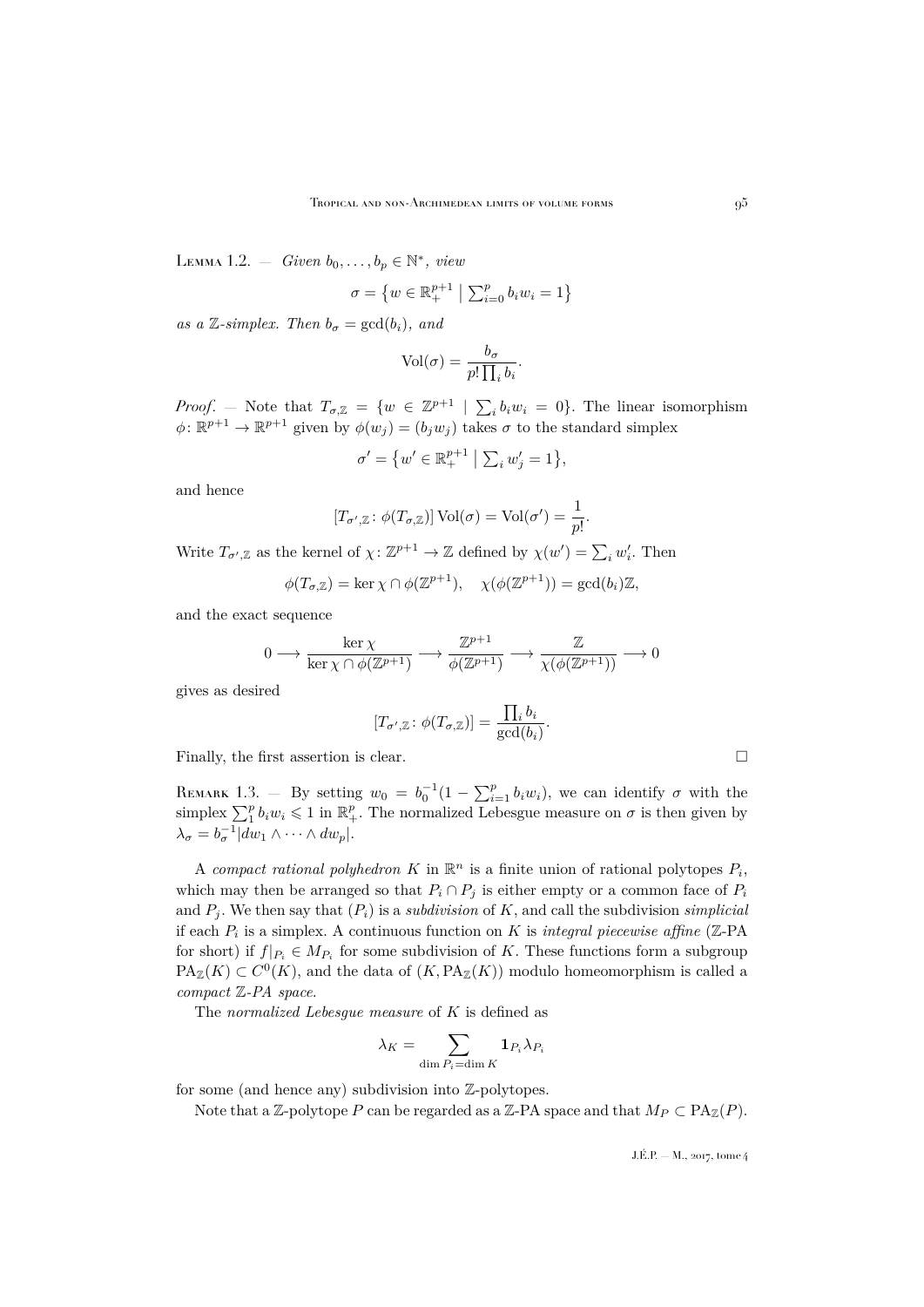<span id="page-10-1"></span>1.4. Tropicalizations and polar coordinates. — The material in this section is surely well known, but we include the details for lack of a suitable reference. The calculations here are used in the proof of Theorem [3.4](#page-17-0) (which implies Theorem [A\)](#page-2-1).

Let  $N \simeq \mathbb{Z}^{p+1}$  be a lattice,  $M = \text{Hom}(N, \mathbb{Z})$  the dual lattice,  $\mathbb{C}[M]$  the semigroup ring and  $T = \text{Spec } \mathbb{C}[M] = N \otimes \mathbb{C}^*$  the algebraic torus. A basis for N induces a dual basis  $(m_0, \ldots, m_p)$  for M and elements  $z_i \in \mathbb{C}[M], 0 \leq i \leq p$ , such that  $\mathbb{C}[M] =$  $\mathbb{C}[z_0^{\pm 1}, \dots, z_p^{\pm 1}]$  and  $T \simeq (\mathbb{C}^*)^{p+1}$ .

Let  $\Omega \in H^0(T, K_T)$  be the T-invariant global section given in coordinates by

$$
\Omega = \frac{dz_0}{z_0} \wedge \cdots \wedge \frac{dz_p}{z_p}.
$$

Note that  $\Omega$  is independent of the choice of coordinates, up to a sign. Its associated measure

$$
\rho:=|\Omega|^2
$$

is T-invariant, and hence a Haar measure on T.

We can write this measure in (logarithmic) polar coordinates via the canonical *tropicalization map*  $L: T \to N_{\mathbb{R}}$ , given in the basis above by

$$
L=(-\log|z_0|,\ldots,-\log|z_p|).
$$

Note that L sits in the exact sequence  $1 \to K \to T \to N_{\mathbb{R}}$  obtained by tensoring with N the exact sequence  $1 \to S^1 \to \mathbb{C}^* \to \mathbb{R} \to 0$  induced by  $z \mapsto -\log|z|$ . In particular,  $K = N \otimes S^1 \simeq (S^1)^{p+1}$  is a compact torus, and  $L: T \to N_{\mathbb{R}}$  is a principal K-bundle.

On the one hand, let  $\omega$  be the translation invariant real  $(p+1)$ -form on the tropical torus  $N_{\mathbb{R}} \simeq \mathbb{R}^{p+1}$  given by

$$
\omega = dm_0 \wedge \cdots \wedge dm_p.
$$

This form is again independent of the choice of basis, up to a sign, and its associated measure  $\lambda := |\omega|$  is the Lebesgue (or Haar) measure on  $N_{\mathbb{R}}$  normalized by N.

On the other hand, since  $L : T \to N_{\mathbb{R}}$  is a principal K-bundle, each fiber  $K_w =$  $L^{-1}(w)$  has a unique K-invariant probability measure  $\rho_w$ . Then  $\rho$  has a fiber decomposition

<span id="page-10-0"></span>
$$
\rho = (2\pi)^{p+1} \lambda(dw) \otimes \rho_w,
$$

i.e.,

(1.1) 
$$
\int_T f d\rho = (2\pi)^{p+1} \int_{N_{\mathbb{R}}} \left( \int_{K_w} f d\rho_w \right) \lambda(dw),
$$

for any  $f \in C_c^0(T)$ . Concretely, we can use logarithmic polar coordinates on T:

 $z_j = \exp(-w_j + 2\pi i \theta_j)$ 

for  $0 \leq j \leq p$ ; then  $\rho_w = |d\theta_0 \wedge \cdots \wedge d\theta_p|$ , and

$$
\rho = \left| \frac{dz_0}{z_0} \wedge \cdots \wedge \frac{dz_p}{z_p} \right|^2 = (2\pi)^{p+1} |dw_1 \wedge \cdots \wedge dw_n| \otimes \rho_w.
$$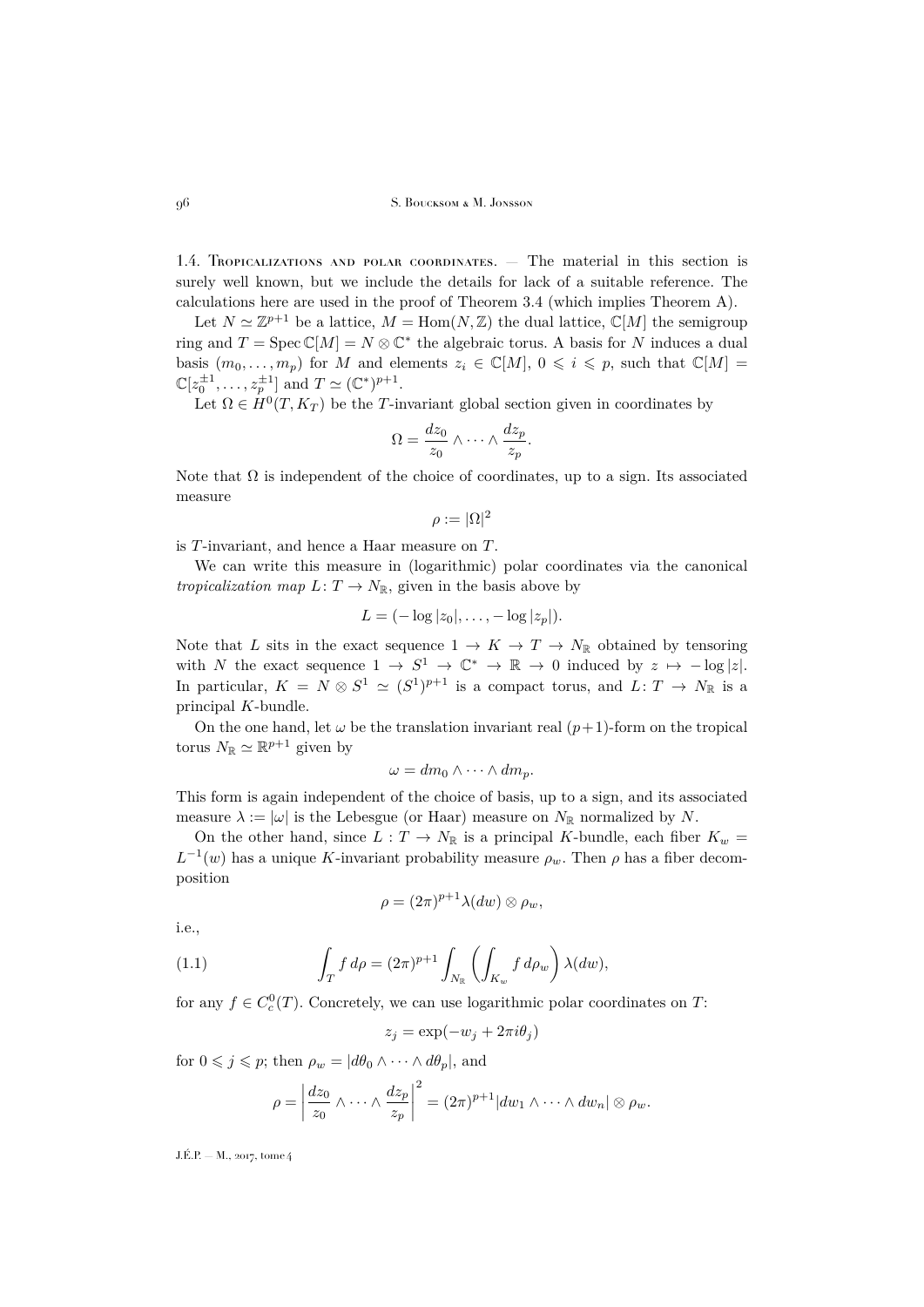We will need the same analysis on certain subgroups of T. Fix an element  $m \in M$ and let  $\chi = \chi^m : T \to \mathbb{C}^*$  be the corresponding character. Let  $b \in \mathbb{Z}_{>0}$  be the largest integer such that  $b^{-1}m \in M$ . In the bases above, we can write  $m = \sum_{i=0}^{p} b_i m_i$  and  $\chi = \prod_i z_i^{b_i}$ , where  $b_i \in \mathbb{Z}$ ; then  $b = \gcd_i b_i$ . On the other hand, we can pick a basis such that  $m = bm_0$  and  $\chi = z_0^b$ . This is useful for computations.

For  $t \in \mathbb{C}^*$ ,  $T_t := \chi^{-1}(t)$  is a complex manifold with b connected components. Note that  $T' := X_1$  is an algebraic subgroup of T and that  $T_t$  is a torsor for T' for any  $t \in \mathbb{C}^*$ . The T-invariant  $(p+1)$ -form  $\Omega$  induces in a canonical way a T'-invariant p-form  $\Omega_t$  on  $T_t$ , obtained as the restriction to  $T_t$  of any choice of holomorphic p-form  $\Omega'$  on T such that  $\frac{d\chi}{\chi} \wedge \Omega' = \Omega$ . In general coordinates as above, we can pick

$$
\Omega' = \frac{1}{\#J} \sum_{j \in J} \frac{(-1)^j}{b_j} \frac{dz_0}{z_0} \wedge \dots \wedge \frac{\widehat{dz_j}}{z_j} \wedge \dots \wedge \frac{dz_p}{z_p},
$$

where  $J = \{j \mid b_j \neq 0\}$ . In special coordinates, so that  $m = bm_0$  and  $\chi = z_0^b$ , we then have  $\Omega' = \frac{1}{b} \frac{dz_1}{z_1} \wedge \cdots \wedge \frac{dz_p}{z_p}$ , and hence

$$
T_t = \bigcup_{u^b = t} \{z_0 = u\} \quad \text{and} \quad \Omega_t = \frac{1}{b} \frac{dz_1}{z_1} \wedge \dots \wedge \frac{dz_p}{z_p} \bigg|_{T_t}.
$$

Note that  $\rho_1 := |\Omega_1|^2$  is Haar measure on T', whereas  $\rho_t := |\Omega_t|^2$  is a T'-invariant measure on  $T_t$ . In the special case  $p = 0$ ,  $T_t$  consists of b points, and  $\rho_t$  gives mass  $1/b^2$ to each of them.

Next we study the analogous situation in the tropical torus  $N_{\mathbb{R}}$ . Viewing m as a linear form on  $N_{\mathbb{R}}$ , set  $H_s := m^{-1}(s)$  for  $s \in \mathbb{R}$ . The lattice  $N' = \text{Ker } m \subset N$  defines an integral affine structure on  $H_s$ , and hence a normalized Lebesgue measure  $\lambda_s$ . Note that

$$
|\omega'|_{H_s}|=\frac{1}{b}\,\lambda_s
$$

for any choice of p-form  $\omega'$  on  $N_{\mathbb{R}}$  such that  $dm \wedge \omega' = \omega$ . In general coordinates, we pick

$$
\omega' = \frac{1}{\#J} \sum_{j \in J} \frac{(-1)^j}{b_j} dm_0 \wedge \cdots \wedge \widehat{dm_j} \wedge \cdots \wedge dm_p,
$$

where  $J = \{j \mid b_j \neq 0\}$ . In special coordinates,  $\omega' = (1/b)dm_1 \wedge \cdots \wedge dm_p$ .

Finally we describe  $\rho_t$  in polar coordinates. The tropicalization map  $L: T \to N_{\mathbb{R}}$ induces a principal  $T' \cap K$ -bundle  $T_t \to H_s$  with  $s = -\log|t|$ , and hence an invariant probability measure on  $\rho_{t,w}$  on each fiber  $K_{t,w} := T_t \cap K_w$ . We claim that

<span id="page-11-0"></span>
$$
\rho_t = \frac{(2\pi)^p}{b} \lambda_s(dw) \otimes \rho_{t,w},
$$

i.e.,

(1.2) 
$$
\int_{T_t} f d\rho_t = \frac{(2\pi)^p}{b} \int_{H_s} \left( \int_{K_{t,w}} f \rho_{t,w} \right) \lambda_s(dw),
$$

for any  $f \in C_c^0(T_t)$ , where  $s = \log |t|^{-1}$ .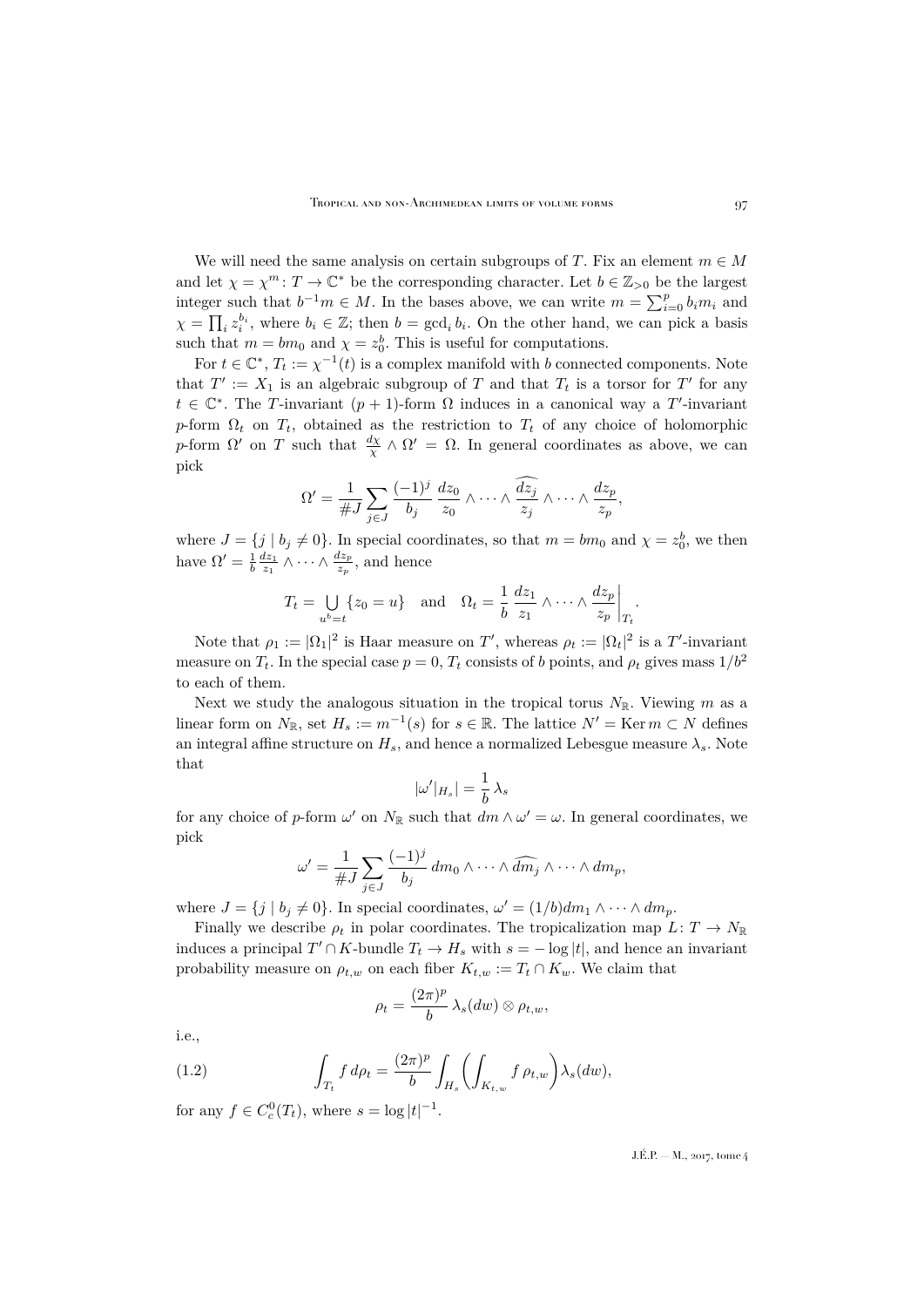The proof is essentially the same as that of [\(1.1\)](#page-10-0). We work in special coordinates, so that  $\chi = z_0^b$  and  $m = bm_0$ . Then  $T_t = \{z_0^b = t\}$  has b connected components  $T_t^{(\ell)}$ ,  $1 \leqslant \ell \leqslant b$ , and

$$
\rho_t = |\Omega_t|^2 = \frac{1}{b^2} \left| \frac{dz_1}{z_1} \wedge \dots \wedge \frac{dz_p}{z_p} \right|^2.
$$

The restriction of the tropicalization map to  $T_t^{(\ell)}$  amounts to the change of coordinates  $z_j = u_j^{(\ell)} \exp(-w_j + 2\pi i \theta_j)$  for  $1 \leqslant j \leqslant p$ , where the  $u_j^{(\ell)}$  are constants with  $|u_j^{(\ell)}| = 1$ . In these coordinates,

$$
\rho_t|_{T_t^{(\ell)}} = \frac{(2\pi)^p}{b^2} |dm_1 \wedge \cdots \wedge dm_n| \otimes |d\theta_1 \wedge \cdots \wedge d\theta_p|.
$$

Here  $(1/b)|d\theta_1 \wedge \cdots \wedge d\theta_p|$  induces the measure  $\rho_{t,w}$  on  $K_{t,w}$ , whereas  $|dm_1 \wedge \cdots \wedge dm_s|$ is Lebesgue measure  $\lambda_s$  on  $H_s$ . Hence [\(1.2\)](#page-11-0) follows.

## 2. The hybrid space associated to an snc model

<span id="page-12-0"></span>In this section, we show how to perform a topological surgery in a complex manifold, replacing a simple normal crossing divisor with its dual complex. Our construction is similar to the one used by Morgan-Shalen in [\[MS84,](#page-52-0) §I.3], and can even be traced back to the pioneering work of Bergman [\[Ber71\]](#page-51-11).

<span id="page-12-1"></span>2.1. The dual complex.  $\overline{P}$  Let D be an effective divisor with simple normal crossing (snc) support in a complex manifold  $\mathscr{X}$ . By definition,  $D = \sum_{i \in I} b_i E_i$  with  $b_i \in \mathbb{N}^*$ and  $(E_i)_{i\in I}$  a finite family of smooth irreducible divisors such that

$$
E_J := \bigcap_{i \in J} E_i
$$

is either empty or smooth of codimension  $|J|$  (with finitely many connected components) for each  $\varnothing \neq J \subset I$ . A connected component Y of a non-empty  $E_J$ is called a *stratum*. Together with  $\mathscr{X} \setminus D = E_{\varnothing}$ , the locally closed submanifolds  $\mathring{Y} := Y \setminus \bigcup_{i \in I \setminus J} E_i$  define a partition of  $\mathscr{X}$ .

The *dual complex*  $\Delta(D)$  is the simplicial complex<sup>(4)</sup> defined as follows: to each stratum Y corresponds a simplex

$$
\sigma_Y = \left\{ w \in \mathbb{R}_+^J \mid \sum_{i \in J} b_i w_i = 1 \right\},\
$$

and  $\sigma_Y$  is a face of  $\sigma_{Y'}$  if and only if  $Y' \subset Y$ . This description equips  $\Delta(D)$  with an integral affine structure, by which we mean a compatible choice of integral affine structures on each simplex  $\sigma$ . This further induces a Z-PA structure on  $\Delta(D)$ .

We write  $Y_{\sigma}$  for the stratum of a face  $\sigma$ . Each point  $\xi \in D$  belongs to  $Y_{\xi}$  for a unique stratum  $Y_{\xi}$ , obtained as the connected component of  $E_{J_{\xi}}$  containing  $\xi$ , with  $J_{\xi} = \{i \in I \mid \xi \in E_i\}$ . We denote by  $\sigma_{\xi} := \sigma_{Y_{\xi}}$  the corresponding face of  $\Delta(D)$ .

<sup>(4)</sup>This is understood in the slightly generalized sense that the intersection of two faces is a *union* of common faces.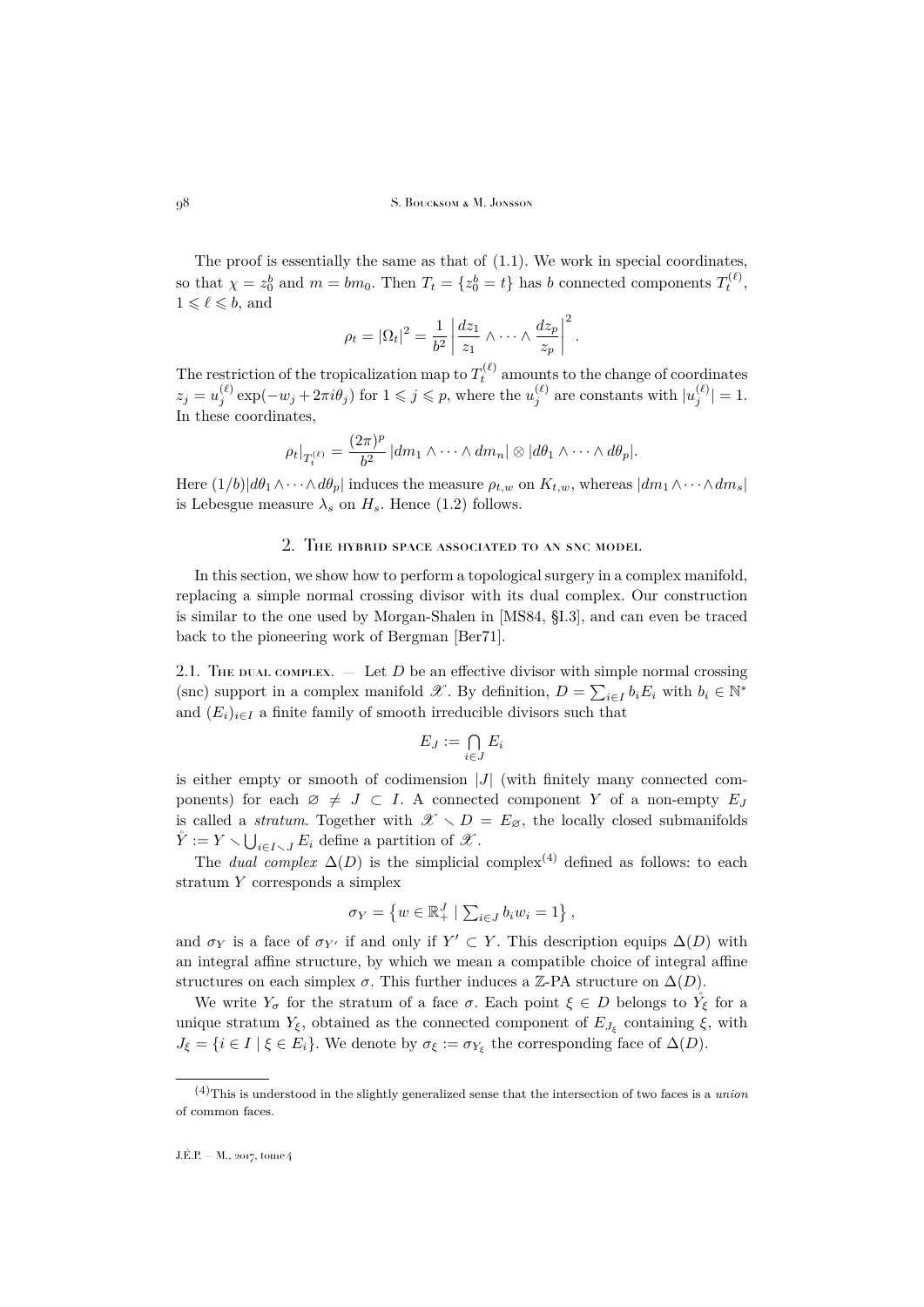### <span id="page-13-5"></span>2.2. The hybrid topology.  $-$  Next we define a natural topology on the disjoint union

 $\mathscr{X}^{\rm hyb} := (\mathscr{X} \setminus D) \coprod \Delta(D).$ 

Consider a connected open set  $\mathscr{U} \subset \mathscr{X}$  meeting D and local coordinates  $z =$  $(z_0, \ldots, z_n)$  on  $\mathcal U$ . We say that the pair  $(\mathcal U, z)$  is *adapted* (to D) if the following conditions hold:

(i) if  $E_0, \ldots, E_p$  are the irreducible components of D intersecting  $\mathscr{U}$ , then  $\mathscr{U} \cap E_0 \cap \cdots \cap E_p$ , if nonempty, equals  $\mathscr{U} \cap Y$  for a component Y of  $E_0 \cap \cdots \cap E_p$ ;

(ii)  $z_i$  is an equation of  $E_i \cap \mathscr{U}$  with  $|z_i| < 1, 0 \leq i \leq p$ .

We call  $Y = Y_{\mathscr{U}}$  the stratum of  $\mathscr{U}$ , and denote by

$$
\sigma_{\mathcal{U}} = \left\{ w \in \mathbb{R}^{p+1} \mid \sum_{i=0}^{p} b_i w_i = 1 \right\}
$$

the corresponding face of  $\Delta(D)$ . The function  $f_{\mathscr{U},z} := \prod_{i=0}^p z_i^{b_i}$  is an equation of D in  $\mathscr{U}$ , with  $|f_{\mathscr{U},z}| < 1$ , and we get a continuous map  $\text{Log}_{\mathscr{U}} : \mathscr{U} \setminus D \to \sigma_Y$  by setting

<span id="page-13-3"></span>
$$
\mathrm{Log}_{\mathscr{U}} = \left(\frac{\log |z_i|}{\log |f_{\mathscr{U}}|}\right)_{0 \leqslant i \leqslant p}
$$

.

For any two adapted coordinate charts  $(\mathscr{U}, z)$ ,  $(\mathscr{U}', z')$ , with the same stratum Y, we have  $z_i' = u_i z_i$  with  $u_i$  nonvanishing on  $\mathscr{U} \cap \mathscr{U}'$ , for  $i = 0, \ldots, p$  (after a possible reindexing); it follows that

(2.1) 
$$
\operatorname{Log}_{\mathscr{U}'} = \operatorname{Log}_{\mathscr{U}} + O\left(\frac{1}{\log |f_{\mathscr{U},z}|^{-1}}\right)
$$

locally uniformly on  $\mathscr{U}\cap\mathscr{U}'$ . We next show how to globalize this construction.

<span id="page-13-0"></span>Proposition 2.1. — *There exists an open neighborhood*  $\mathcal{V} \subset \mathcal{X}$  of D and a continuous *map*  $\text{Log}_{\mathscr{V}} : \mathscr{V} \setminus D \to \Delta(D)$  *such that for each adapted coordinate chart*  $(\mathscr{U}, z)$  *with*  $\mathscr{U} \subset \mathscr{V}$  *we have*  $\text{Log}_{\mathscr{V}}(\mathscr{U} \setminus D) \subset \sigma_{\mathscr{U}}$  *and* 

<span id="page-13-4"></span>(2.2) 
$$
\operatorname{Log}_{\mathscr{V}} = \operatorname{Log}_{\mathscr{U}} + O\left(\frac{1}{\log |f_{\mathscr{U},z}|^{-1}}\right)
$$

*uniformly on compact subsets of*  $U$ *.* 

This will be accomplished by means of a partition of unity, using the following elementary special case of [\[Cle77,](#page-51-12) Th. 5.7].

<span id="page-13-1"></span>LEMMA 2.2. — *There exists a family*  $((\mathcal{V}_{\alpha}, z_{\alpha}))_{\alpha \in A}$  *of adapted coordinate charts, such that*  $(\mathcal{V}_{\alpha})_{\alpha}$  *forms a locally finite covering of* D *and such that the strata*  $Y_{\alpha}$  *of the*  $\mathcal{V}_{\alpha}$ *satisfy*

<span id="page-13-2"></span>(2.3) 
$$
\bigcap_{\beta \in B} \mathscr{V}_{\beta} \neq \varnothing \Longrightarrow \bigcap_{\beta \in B} Y_{\beta} \neq \varnothing
$$

*for every finite*  $B \subset A$ *.*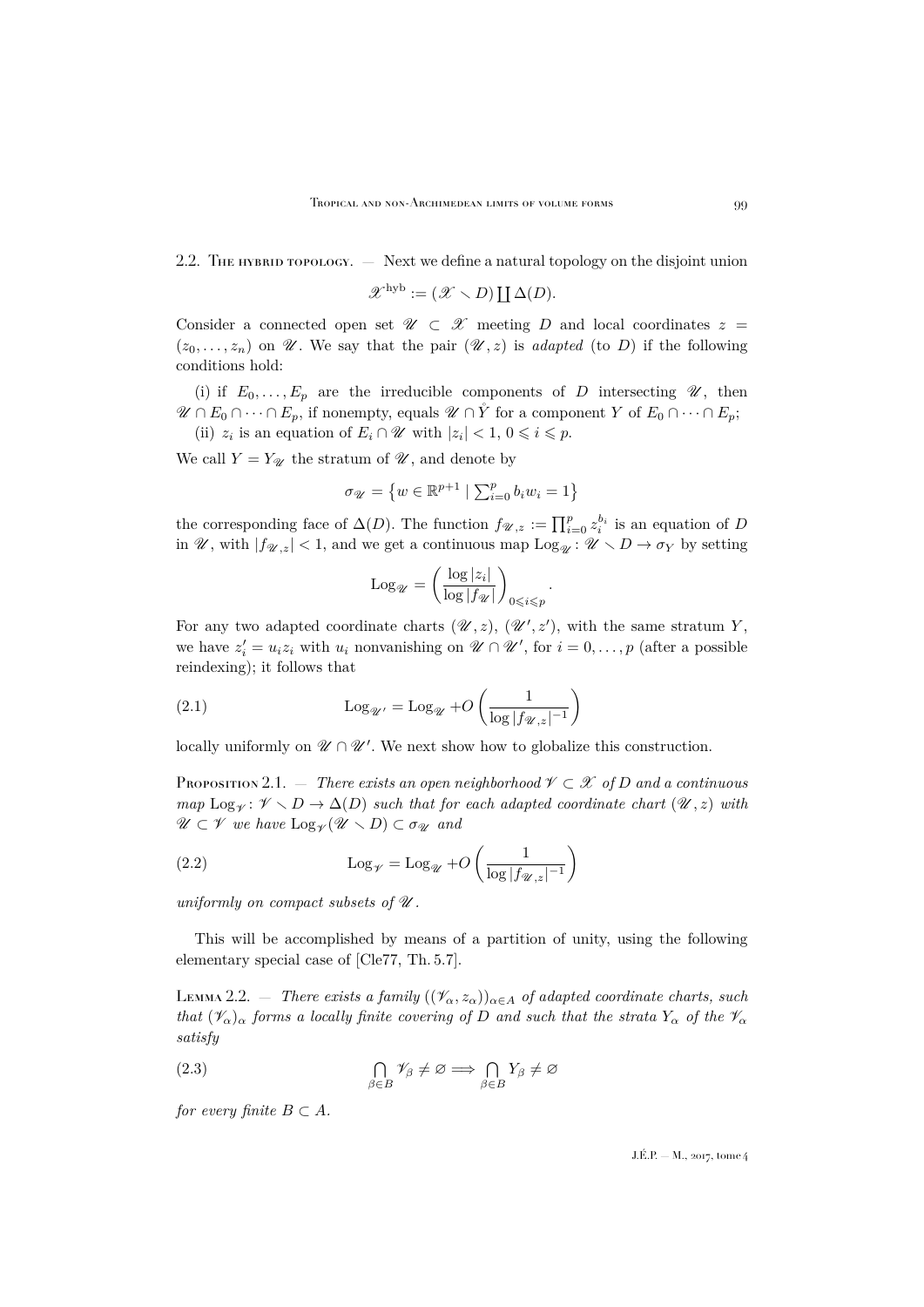*Proof of Proposition* [2.1.](#page-13-0) — Pick an open cover  $(\mathscr{V}_{\alpha})_{\alpha}$  as in Lemma [2.2,](#page-13-1) and denote by  $Log_{\alpha} : \mathscr{V}_{\alpha} \setminus D \to \sigma_{\alpha}$  the corresponding maps. Set  $\mathscr{V} := \bigcup_{\alpha} \mathscr{V}_{\alpha}$ , and pick a partition of unity  $(\chi_{\alpha})$  subordinate to  $(\mathscr{V}_{\alpha})$ . We claim that for each  $\xi \in \mathscr{V}$  there exists an open neighborhood W of  $\xi$  and a face  $\sigma_W$  of  $\Delta(D)$  such that

$$
W\cap\operatorname{supp}\chi_{\alpha}\neq\varnothing\Longrightarrow\sigma_{\alpha}\subset\sigma_W
$$

for any  $\alpha \in A$ . Indeed, using [\(2.3\)](#page-13-2) it is easy to see that

$$
W := \bigcap_{\alpha | \xi \in \mathscr{U}_\alpha} \mathscr{V}_\alpha \setminus \bigcup_{\alpha | \xi \notin \operatorname{supp} \chi_\beta} \operatorname{supp} \chi_\beta
$$

satisfies this property. By convexity of  $\sigma_W$ , it follows that  $\text{Log}_{\mathscr{V}} := \sum_{\alpha} \chi_{\alpha} \text{Log}_{\mathscr{V}_{\alpha}}$  is well-defined on  $W \setminus D$ , and hence yields a continuous map  $Log_{\mathscr{V}} : \mathscr{V} \setminus D \to \Delta(D)$ .<br>The last property is a direct consequence of (2.1) The last property is a direct consequence of [\(2.1\)](#page-13-3).

We extend the previous map as

$$
Log_{\mathscr{V}}\colon \mathscr{V}^{\mathrm{hyb}}:=(\mathscr{V}\smallsetminus D)\cup\Delta(D)\longrightarrow\Delta(D)
$$

by setting Log<sub> $\psi$ </sub> = id on  $\Delta(D)$ .

DEFINITION 2.3. — The *hybrid topology* on  $\mathscr{X}^{\text{hyb}} := (\mathscr{X} \setminus D) \cup \Delta(D)$  is defined as the coarsest topology such that:

(i)  $\mathscr{X} \setminus D \hookrightarrow \mathscr{X}^{\rm hyb}$  is an open embedding;

(ii) For every open neighborhood  $\mathscr V$  of D in  $\mathscr X$ , the set  $(\mathscr V \setminus D) \cup \Delta(\mathscr X)$  is open in  $\mathscr{X}^{\mathrm{hyb}}$ ;

(iii)  $Log_{\mathscr{V}}: \mathscr{V}^{hyb} \to \Delta(D)$  is continuous.

Using [\(2.2\)](#page-13-4), this definition is easily seen to be independent of the choice of map Log<sub> $\gamma$ </sub>. If D is compact and  $K \subset \mathcal{X}$  is a compact neighborhood of D, then one easily checks that the corresponding subset  $K^{\rm hyb} = (K \setminus D) \cup \Delta(D)$  is compact (Hausdorff). When  $D = b_0 E_0$  has only one irreducible component,  $K^{\rm hyb}$  is simply the Tychonoff one-point compactification of  $K \setminus D$ .

<span id="page-14-0"></span>EXAMPLE 2.4. – Set  $\mathscr{X} = \mathbb{D}^2$  and  $D = E_0 + E_1$  the union of the coordinate axes, with coordinates  $(z_0, z_1)$ . Then  $\mathscr{U} = \mathscr{X}$  is itself an adapted coordinate chart. In these coordinates,  $Log_{\mathscr{U}}: \mathscr{U} \setminus D \to \sigma_{\mathscr{U}}$  becomes the map  $(\mathbb{D}^*)^2 \to [0,1]$  sending  $(z_0, z_1)$ to  $\log |z_1|/\log |z_0z_1|$ . As a consequence, given  $\zeta \in \mathbb{R}_+^*$  and  $0 < \varepsilon \ll 1$ , the closure in  $\mathscr{X}^{\rm hyb}$  of the closed subset

$$
F_{\varepsilon} := \{ 0 < |z_0|, \ |z_1| \leqslant \varepsilon, \ |z_0|^{\zeta + \varepsilon} \leqslant |z_1| \leqslant |z_0|^{\zeta - \varepsilon} \} \subset \mathbb{D}^2
$$

is given by  $\overline{F}_{\varepsilon} = F_{\varepsilon} \cup I_{\varepsilon}$ , where

$$
I_{\varepsilon} := \Big\{ w \in [0,1] \; \Big| \; \frac{\zeta - \varepsilon}{1 + \zeta - \varepsilon} \leqslant w \leqslant \frac{\zeta + \varepsilon}{1 + \zeta + \varepsilon} \Big\}.
$$

Further, the sets  $\overline{F}_{\varepsilon}$ , for  $0 < \varepsilon \ll 1$  form a basis of closed neighborhoods of the point  $\zeta/(1+\zeta) \in [0,1]$  in  $\mathscr{X}^{\rm hyb}$ . See Figure [2.1.](#page-15-1)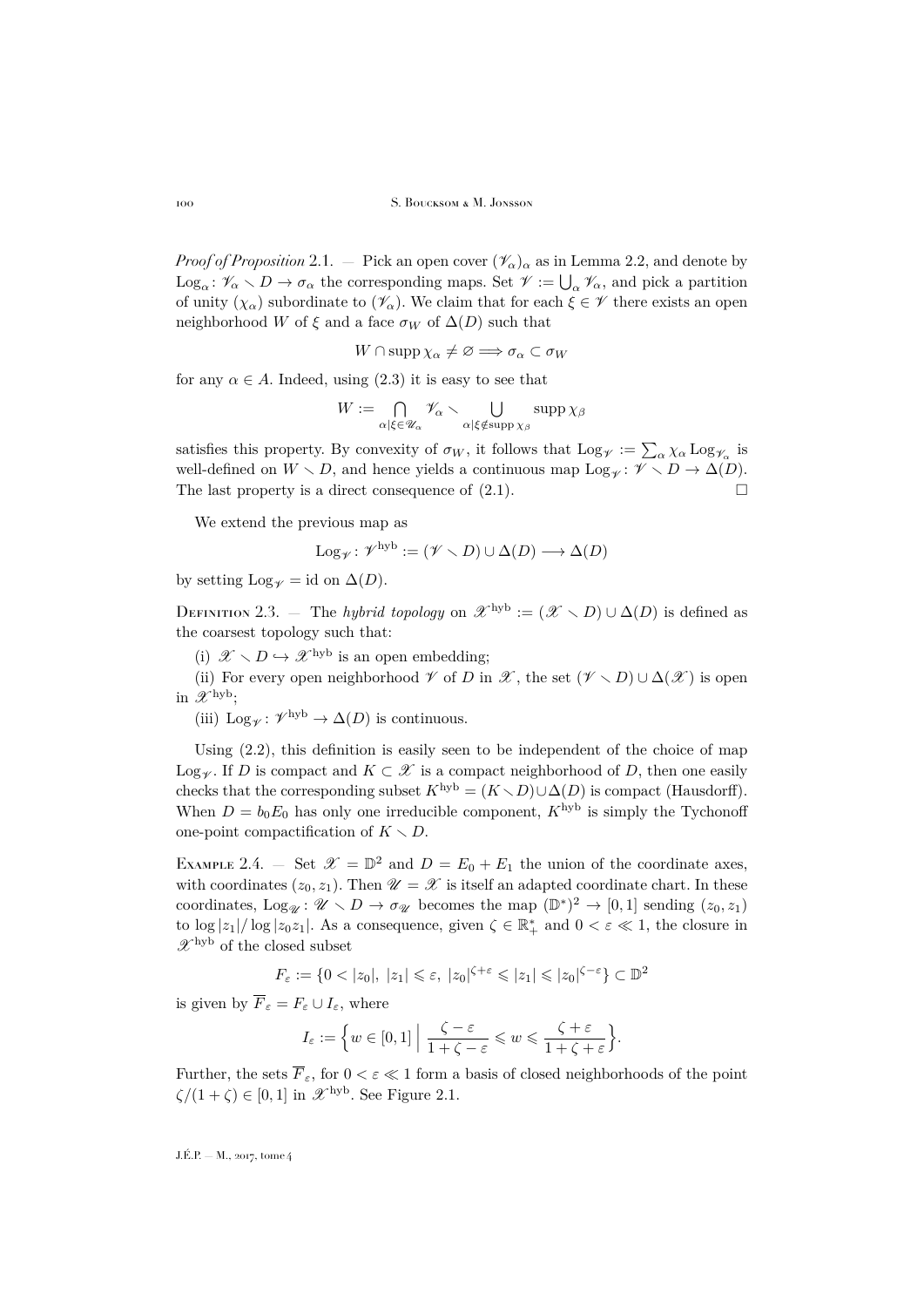

FIGURE 2.1. The figure shows the closed subset  $F<sub>\varepsilon</sub>$  in Example [2.4.](#page-14-0)

### <span id="page-15-1"></span>3. Proof of Theorem [A](#page-2-1)

<span id="page-15-0"></span>In this section, we describe in more detail the objects involved in Theorem A, and then provide a proof. We work purely in the complex analytic category here.

<span id="page-15-2"></span>3.1. RESIDUAL MEASURES. — Let  $\pi: \mathscr{X} \to \mathbb{D}$  be an snc degeneration, i.e., a proper, surjective holomorphic map from a connected complex manifold to the unit disc in C, whose restriction to  $X := \pi^{-1}(\mathbb{D}^*)$  is a submersion and such that  $\mathscr{X}_0 := \pi^{-1}(0)$  $\sum_{i\in I} b_i E_i$  has snc support. Note that  $X_t := \pi^{-1}(t)$  is non-singular for  $t \in \mathbb{D}^*$ . The *dual complex*  $\Delta(\mathcal{X})$  is defined as that of  $\mathcal{X}_0$ ; it is equipped with its natural Z-PA structure. The *logarithmic canonical bundle* of  $\mathscr X$  is

$$
K_{\mathscr{X}}^{\log} := K_{\mathscr{X}} + \mathscr{X}_{0, \text{red}}.
$$

Setting  $K_{\mathbb{D}}^{\log} := K_{\mathbb{D}} + [0],$  we define the *relative logarithmic canonical bundle* as

$$
K_{\mathscr{X}/\mathbb{D}}^{\log} := K_{\mathscr{X}}^{\log} - \pi^* K_{\mathbb{D}}^{\log} = K_{\mathscr{X}/\mathbb{D}} + \mathscr{X}_{0, \text{red}} - \mathscr{X}_{0}.
$$

Now suppose we are given a Q-line bundle L on  $\mathscr X$  extending  $K_{X/\mathbb{D}^*}$ . We then have a unique decomposition

$$
K_{\mathscr{X}/\mathbb{D}}^{\log} = \mathscr{L} + \sum_{i \in I} a_i E_i
$$

with  $a_i \in \mathbb{Q}$ . Set  $\kappa_i := a_i/b_i$  and  $\kappa_{\min} := \min_i \kappa_i$ .

DEFINITION 3.1. — We denote by  $\Delta(\mathscr{L})$  the subcomplex of  $\Delta(\mathscr{X})$  such that a face  $\sigma$ of  $\Delta(\mathscr{X})$  is in  $\Delta(\mathscr{L})$  if and only if each vertex of  $\sigma$  achieves  $\min_i \kappa_i$ .

In general,  $\Delta(\mathscr{L})$  is neither connected nor pure dimensional. We say that a face of  $\Delta(\mathscr{L})$  is *maximal* if it is not contained in a larger face of  $\Delta(\mathscr{L})$ .

LEMMA 3.2. — Let  $Y \subset \mathscr{X}_0$  be a stratum corresponding to face  $\sigma$  of  $\Delta(\mathscr{X})$ , and denote *by*  $J ⊂ I$  *the set of irreducible components*  $E_i$  *cutting out*  $Y$ *. Then* 

$$
B_Y^{\mathcal{L}} := \sum_{i \notin J} (1 - (a_i - \kappa_{\min} b_i)) E_i|_Y
$$

*is a* Q*-divisor on* Y *with snc support, and we have a canonical identification*

$$
\mathscr{L}|_Y = K_{(Y,B_Y^{\mathscr{L}})} := K_Y + B_Y^{\mathscr{L}}
$$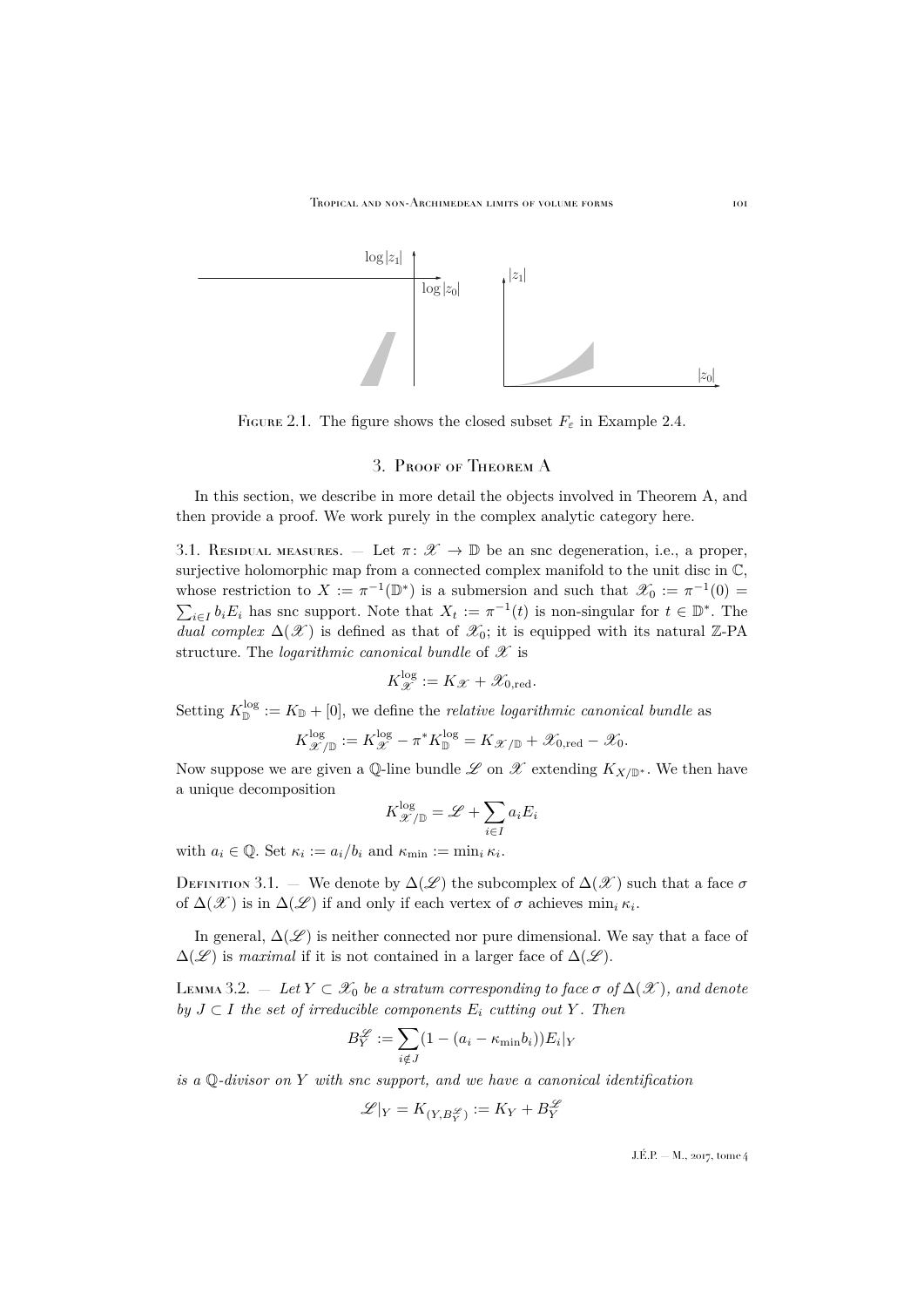*as* Q-line bundles. If we further assume that  $\sigma$  is a maximal face of  $\Delta(\mathscr{L})$ , then  $B_Y^{\mathscr{L}}$ *has coefficients*  $< 1$ *, so the pair*  $(Y, B_Y^{\mathscr{L}})$  *is subklt.* 

*Proof*. — The first point is a simple consequence of the triviality of the normal bundle  $\mathscr{O}_{\mathscr{X}_0}(\mathscr{X}_0)$  together with the adjunction formula

$$
K_Y = (K_{\mathcal{X}} + \sum_{i \in J} E_i)|_Y,
$$

canonically realized by Poincaré residues once an order on J has been chosen. When  $\sigma$ is a maximal face of  $\Delta(\mathscr{L})$ , each  $E_i$  meeting Y properly satisfies  $\kappa_i > \kappa_{\min}$ , which implies that  $B_Y^{\mathscr{L}}$  has coefficients  $< 1$ .

If  $\psi$  is a continuous metric on  $\mathscr{L}, \psi|_Y$  may thus be viewed as a metric on  $K_{(Y,B_Y^{\mathscr{L}})}$ . When  $\sigma$  is a maximal face of  $\Delta(\mathscr{L})$ , the pair  $(Y, B_Y^{\mathscr{L}})$  is subklt, and Lemma [1.1](#page-8-0) applies. This leads to the following notion.

DEFINITION 3.3. — Let Y be a stratum corresponding to a maximal face of  $\Delta(\mathscr{L})$ . The *residual measure* on Y of a continuous metric  $\psi$  on  $\mathscr L$  is the (finite) positive measure on Y defined by

$$
\mathrm{Res}_Y(\psi) := \exp\bigl(2(\psi|_Y - \phi_{B_Y^{\mathscr{L}}})\bigr).
$$

This measure can be more explicitly described as follows. At each point  $\xi \in Y$ , pick local coordinates  $(z_0, \ldots, z_n)$  such that  $z_0, \ldots, z_p$  are local equations for the components  $E_0, \ldots, E_p$  of  $\mathscr{X}_0$  that pass through  $\xi$ , indexed so that  $J = \{0, \ldots, d\}$ , where  $0 \leq d \leq p$ , and such that  $t = \prod_{j=0}^p z_j^{b_j}$  The logarithmic form

$$
\Omega := \frac{dz_0}{z_0} \wedge \dots \wedge \frac{dz_p}{z_p} \wedge dz_{p+1} \wedge \dots \wedge dz_n
$$

is a local trivialization of  $K_{\mathscr{X}}^{\log}$ , hence induces a local trivialization  $\Omega^{\text{rel}} = \Omega \otimes (dt/t)^{-1}$ of  $K_{\mathscr{X}/\mathbb{D}}^{\log}$ . We may then view  $\tau := \prod_{i=0}^p z_i^{a_i} \Omega^{\text{rel}}$  as a local Q-generator of  $\mathscr{L}$ . Under the identification  $\mathscr{L}|_Y = K_{(Y,B_Y^{\mathscr{L}})}$ , we have

$$
\tau|_Y = \prod_{i=d+1}^p z_i^{a_i - \kappa_{\min} b_i} \operatorname{Res}_Y(\Omega)
$$

with

$$
\operatorname{Res}_{Y}(\Omega) = \frac{dz_{d+1}}{z_{d+1}} \wedge \cdots \wedge \frac{dz_{p}}{z_{p}} \wedge dz_{p+1} \wedge \cdots \wedge dz_{n} \bigg|_{Y}.
$$

We infer

(3.1) 
$$
\operatorname{Res}_{Y}(\psi) = |\tau|_{\psi}^{-2} \prod_{i=d+1}^{p} |z_{i}|^{2(a_{i} - \kappa_{\min} b_{i} - 1)} \left| \bigwedge_{i=d+1}^{n} dz_{i} \right|^{2}.
$$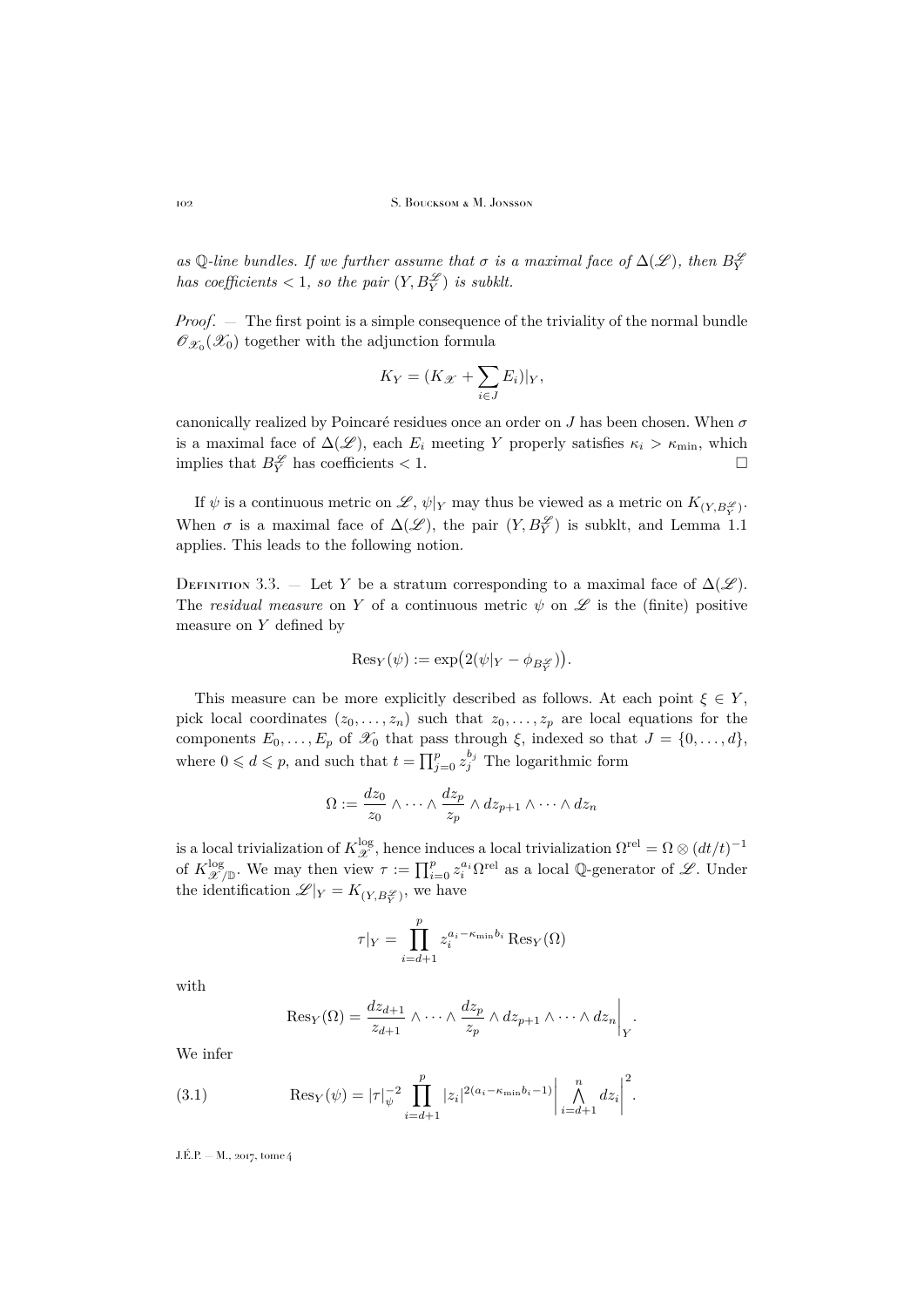<span id="page-17-1"></span>3.2. STATEMENT AND FIRST REDUCTIONS.  $-$  It will be convenient to introduce the quantity

$$
\lambda(t) := (\log |t|^{-1})^{-1},
$$

for  $t \in \mathbb{D}^*$ . Note that  $\lambda(t) \to 0$  as  $t \to 0$ .

Let  $\mathcal{X}^{\text{hyb}} := X \coprod \Delta(\mathcal{X})$  be the locally compact hybrid space constructed in [§2.](#page-12-0) It comes with a proper map  $\pi: \mathscr{X}^{\rm hyb} \to \Delta$  extending  $\pi: X \to \mathbb{D}^*$  and such that  $\Delta(\mathscr{X}) = \pi^{-1}(0)$ . The next result implies Theorem A in the introduction.

<span id="page-17-0"></span>THEOREM 3.4.  $-$  *Let*  $\pi: \mathscr{X} \to \mathbb{D}$  *be an snc degeneration,*  $\mathscr{L}$  *a*  $\mathbb{Q}$ *-line bundle on*  $\mathscr{X}$ *extending*  $K_{X/\mathbb{D}^*}$ *, and*  $\psi$  *a continuous metric on*  $\mathscr{L}$ *. Define*  $\kappa_{\min}$  *as above, and set*  $d := \dim \Delta(\mathscr{L})$ . Then, viewed as measures on  $\mathscr{X}^{\rm hyb}$ ,

$$
\mu_t := \frac{\lambda(t)^d}{(2\pi)^d |t|^{2\kappa_{\min}}} e^{2\psi_t}
$$

*converges weakly to*

$$
\mu_0 := \sum_{\sigma} \left( \int_{Y_{\sigma}} \text{Res}_{Y_{\sigma}}(\psi) \right) b_{\sigma}^{-1} \lambda_{\sigma},
$$

*where*  $\sigma$  *ranges over the d-dimensional faces of*  $\Delta(\mathscr{L})$ *. Here*  $\lambda_{\sigma}$  *denotes normalized Lebesgue measure on*  $\sigma$  *and*  $b_{\sigma} = \text{gcd}_{i \in J} b_i$ , where  $\mathscr{X}_0 = \sum_i b_i E_i$  *and*  $E_i$ ,  $i \in J$  *are the divisors defining*  $\sigma$ *.* 

We start by making a few reductions. First, we may—and will—assume in what follows that  $\kappa_{\min} = 0$ . Indeed, t defines a nonvanishing section of  $\mathscr{O}_{\mathscr{X}}(\mathscr{X}_0)$ , and hence a smooth metric log |t|, so we may replace L and  $\psi$  with  $\mathscr{L} - \kappa_{\min} \mathscr{X}_0$  and  $\psi - \kappa_{\min} \log|t|$ , respectively, and end up with  $\kappa_{\min} = 0$ .

Since  $\min_i a_i/b_i = \kappa_{\min} = 0$ , we then have  $a_i \geq 0$ , with equality if and only if  $E_i$ corresponds to a vertex of  $\Delta(\mathscr{L})$ .

Next we reduce the assertion of Theorem [3.4](#page-17-0) to a local problem. Let  $Y \subset \mathcal{X}_0$  be the stratum of an arbitrary face  $\sigma$  of  $\Delta(\mathscr{X})$ , and denote by  $E_0, \ldots, E_p$  the components of  $\mathscr{X}_0$  cutting out Y, ordered so that

$$
\kappa_0 = \cdots = \kappa_q < \kappa_{q+1} \leqslant \cdots \leqslant \kappa_p.
$$

We can then make the identification

$$
\sigma = \left\{ w \in \mathbb{R}^{p+1}_+ \mid b \cdot w = 1 \right\}
$$

with  $b = (b_0, ..., b_p) \in \mathbb{Z}_{>0}^{p+1}$ . Set  $b' = (b_0, ..., b_q) \in \mathbb{Z}_{>0}^{q+1}$  and

$$
\sigma' := \{w' \in \mathbb{R}^{q+1}_+ \mid b' \cdot w' = 1\}.
$$

Then  $\sigma'$  is a face of  $\sigma$  under the embedding  $\mathbb{R}^{q+1}_+ \hookrightarrow \mathbb{R}^{p+1}_+$  given by  $w' \to (w', 0)$ . Let  $Y' \supset Y$  be the corresponding stratum of  $\mathscr{X}_0$ .

Note that  $\sigma$  contains a face of  $\Delta(\mathscr{L})$  if and only if  $\kappa_0 = 0$ ; in that case, the face is unique, equal to  $\sigma'$  (which then implies  $q \leq d$ ).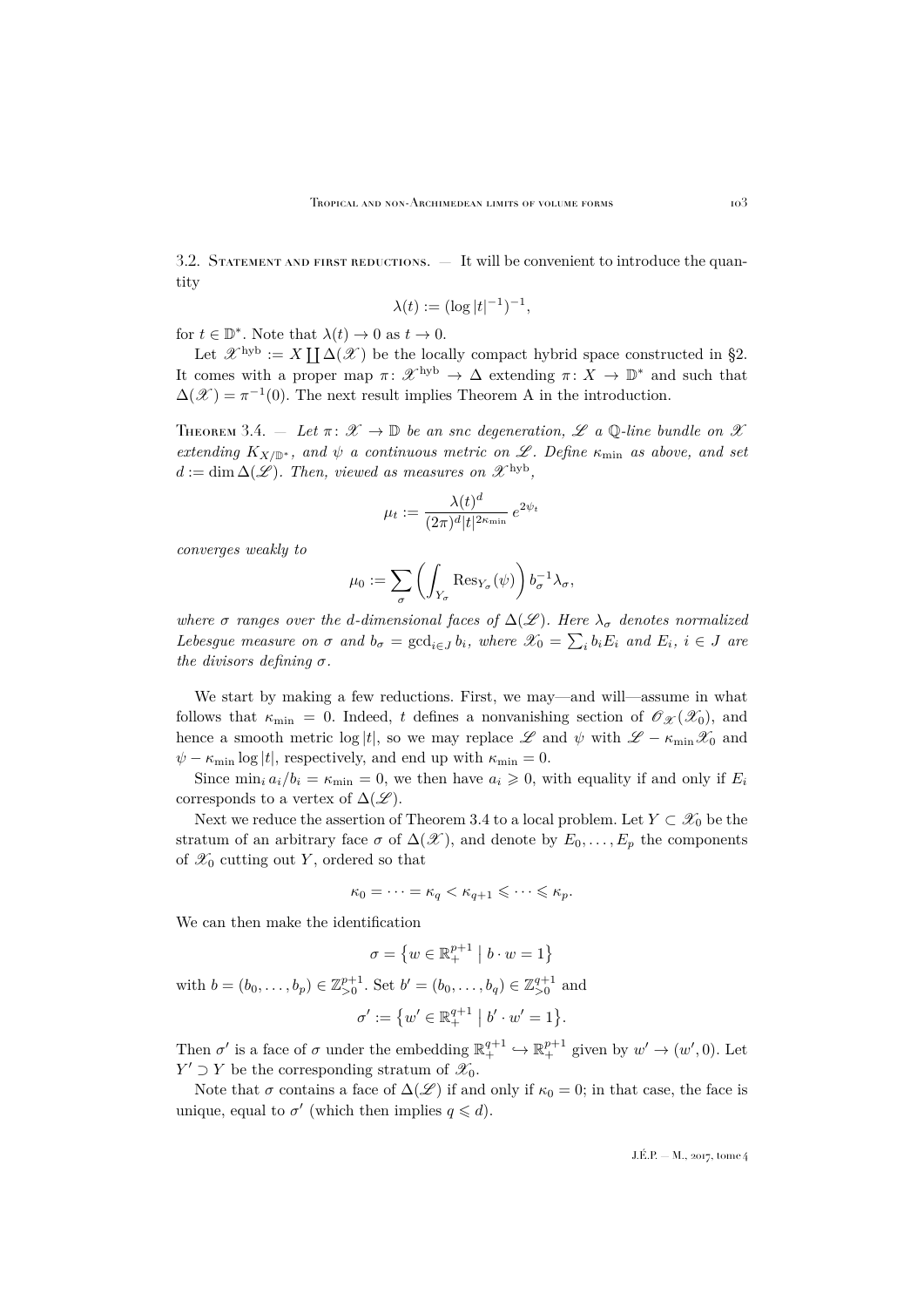Pick  $x \in \mathring{Y}$ , and choose local coordinates  $z = (z_0, \ldots, z_n)$  at x such that  $z_i$  is a local equation of  $E_i$  for  $0 \leq i \leq p$  and

$$
t = \prod_{i=0}^{p} z_i^{b_i}.
$$

We may assume that z is defined on a polydisc  $\mathscr{U} \simeq \mathbb{D}(r)^{p+1} \times \mathbb{D}^{n-p}$  with  $0 < r \ll 1$ . Decompose

$$
z = (z_0, \dots, z_n) \in \mathcal{U} \simeq \mathbb{D}(r)^{p+1} \times \mathbb{D}^{n-p}
$$

as

$$
z = (z', z'', y) \in \mathbb{D}(r)^{q+1} \times \mathbb{D}(r)^{p-q} \times \mathbb{D}^{n-p},
$$

where we view y as a point of  $\mathscr{U} \cap Y \simeq \mathbb{D}^{n-p}$ , and  $(z'', y)$  as a point of  $\mathscr{U} \cap Y' \simeq$  $\mathbb{D}(r)^{p-q} \times \mathbb{D}^{n-p}.$ 

The coordinate chart  $(\mathcal{U}, z)$  is adapted to  $\mathcal{X}_0$  in the sense of [§2.2,](#page-13-5) with

 $Log_{\mathscr{A}}: \mathscr{U} \setminus \mathscr{X}_0 \longrightarrow \sigma$ 

given by

$$
\mathrm{Log}_{\mathscr{U}} = \left(\frac{\log |z_i|}{\log |t|}\right)_{0 \leqslant i \leqslant p}.
$$

We aim to establish the following result.

<span id="page-18-1"></span>LEMMA 3.5. – *Pick*  $\chi \in C_c^0(\mathcal{U})$ *. If*  $\kappa_0 = 0$  *and*  $q = d$ *, then* 

$$
\lim_{t \to 0} (\mathrm{Log}_{\mathscr{U}})_*(\chi \mu_t) = \left( \int_{Y'} \chi \mathrm{Res}_{Y'}(\psi) \right) b_{\sigma'}^{-1} \lambda_{\sigma'}
$$

*in the weak topology of measures on*  $\sigma$ *, with*  $\sigma'$  *the unique d-dimensional face of*  $\Delta(\mathscr{L})$ *contained in*  $\sigma$ *. Otherwise* (*i.e., if*  $\kappa_0 > 0$  *or*  $q < d$ ) (Log<sub>W</sub>)<sub>\*</sub>( $\chi \mu_t$ )  $\rightarrow 0$ *.* 

Granted this result, let us show how to prove Theorem [3.4.](#page-17-0) For  $0 < r \ll 1$ ,  $\mathscr{V} := \pi^{-1}(\overline{\mathbb{D}}_r) \subset \mathscr{X}$  is an compact neighborhood of  $\mathscr{X}_0$  with a map  $\text{Log}_{\mathscr{V}}: \mathscr{V}^{\text{hyb}} \to$  $\Delta(\mathscr{X})$  as in Proposition [2.1.](#page-13-0) We will use

<span id="page-18-0"></span>LEMMA 3.6.  $-$  *Let*  $\mu_t$ ,  $t \in \mathbb{D}_r$  *be a family of probability measures on*  $\mathscr{X}^{\text{hyb}}$  *such that*  $\mu_t$  *is supported on*  $\mathscr{X}_t$ *. Then*  $\lim_{t\to 0} \mu_t = \mu_0$  *if and only if*  $\lim_{t\to 0} (\text{Log}_{\mathscr{V}})_*\mu_t = \mu_0$ *. Here the limits are in the sense of weak convergence of measures on*  $\mathscr{X}^{\text{hyb}}$  *and*  $\Delta(\mathscr{X})$ *, respectively.*

By Lemma [3.6](#page-18-0) we must show that

$$
(\mathrm{Log}_{\mathscr{V}})_*\mu_t \longrightarrow \mu_0 = \sum_{\sigma'} \left( \int_{Y'} \mathrm{Res}_{Y'}(\psi) \right) b_{\sigma'}^{-1} \lambda_{\sigma'},
$$

where  $\sigma'$  ranges over d-dimensional simplices in  $\Delta(\mathscr{L})$ . But this is easily seen to follow from Lemma [3.5,](#page-18-1) using a partition of unity argument as in the proof of Proposition [2.1.](#page-13-0)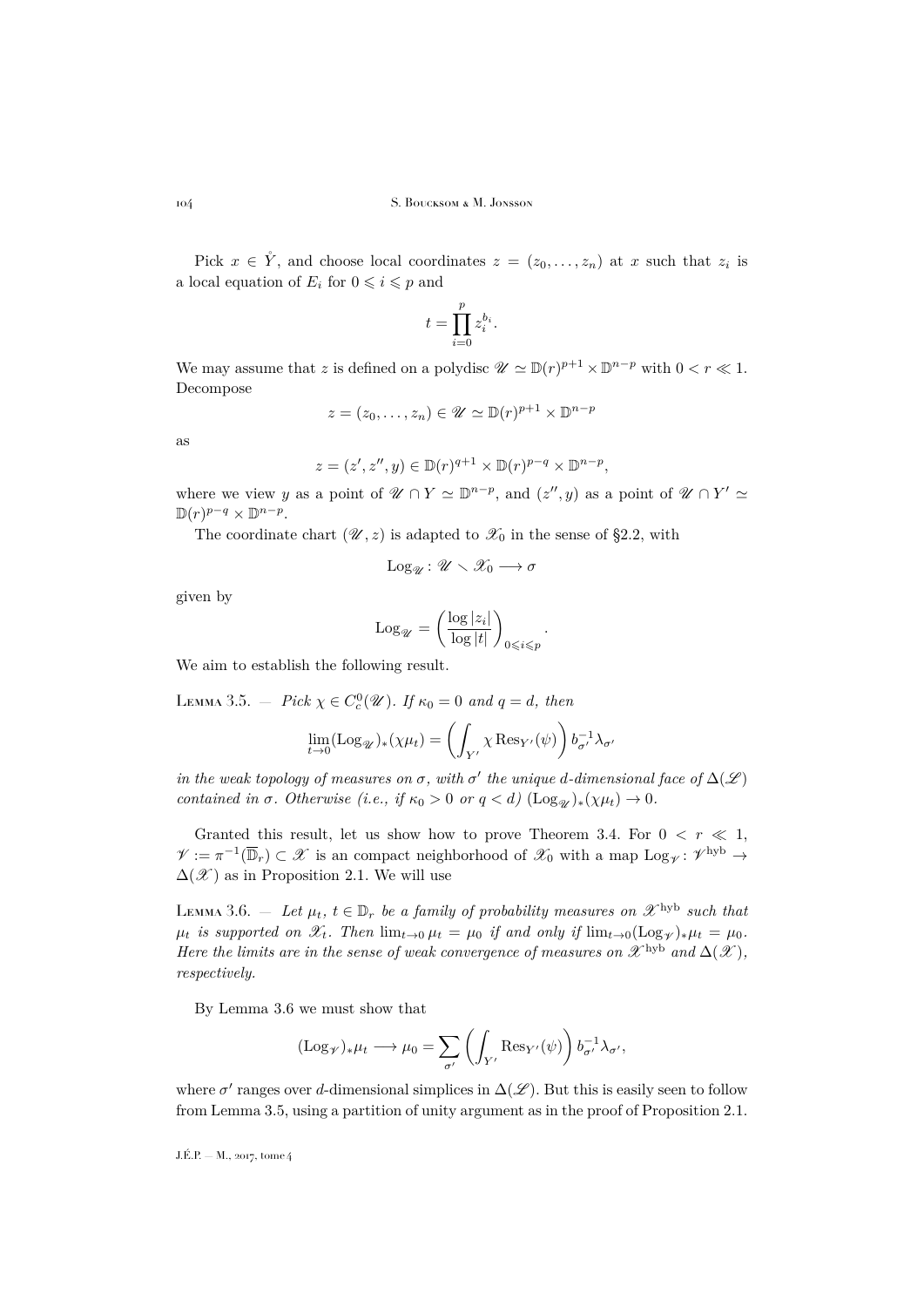*Proof of Lemma* [3.6.](#page-18-0) — The direct implication follows from the continuity of Log<sub> $\gamma$ </sub>. For the reverse implication, assume that  $\lim_{t\to 0} (\text{Log}_{\mathscr{V}})_*\mu_t = \mu_0$  and consider the following three subsets of  $C^0(\mathscr{V})$ :  $A_1$  is the set of functions of the form  $\text{Log}^*_{\mathscr{V}}\varphi$ , where  $\varphi \in C^0(\Delta(\mathcal{X}))$ ;  $A_2$  is the set of functions of the form  $\pi^*g$ , where  $g \in C^0(\mathbb{D}_r)$ ; and  $A_3 = C_c^0(\mathscr{V} \setminus \Delta(\mathscr{X}))$  together with the constant function 1. Then the real vector space  $A \subset C^0(\mathscr{V})$  spanned by functions of the form  $f_1 f_2 f_3$ , with  $f_i \in A_i$  is easily seen to be an R-algebra that separates points and contains all constant functions. By the Stone-Weierstrass Theorem, A is dense in  $C^0(\mathscr{V})$ , so it suffices to prove that  $\lim \int f \mu_t = \int f \mu_0$  for  $f \in A$ . By linearity, we may assume  $f = f_1 f_2 f_3$  with  $f_i \in A_i$ . We may further assume  $f_3 = 1$ . Write  $f_1 = \text{Log}_{\mathscr{V}}^* \varphi$  and  $f_2 = \pi^* g$ . Then

$$
\lim_{t \to 0} \int_{X_t} f \mu_t = \lim_{t \to 0} g(t) \int_{X_t} \varphi \circ \text{Log}_{\mathscr{V}} \mu_t
$$
  
= 
$$
\lim_{t \to 0} g(t) \int_{\Delta(\mathscr{X})} \varphi (\text{Log}_{\mathscr{V}})_* \mu_t = g(0) \int_{\Delta(\mathscr{X})} \varphi \mu_0 = \int f \mu_0,
$$

which completes the proof.  $\Box$ 

<span id="page-19-0"></span>3.3. Proof of Lemma [3.5.](#page-18-1)  $-$  As in [§3.1,](#page-15-2) we introduce the logarithmic form

$$
\Omega := \frac{dz_0}{z_0} \wedge \cdots \wedge \frac{dz_p}{z_p} \wedge dz_{p+1} \wedge \cdots \wedge dz_n,
$$

and the corresponding local trivialization  $\Omega^{rel} = \Omega \otimes (dt/t)^{-1}$  of  $K_{\mathscr{X}/\mathbb{D}}^{\log}$ . The restriction  $\Omega_t$  of  $\Omega^{\text{rel}}$  to the fiber  $U_t := \mathscr{X}_t \cap \mathscr{U}$  is a trivializing section of  $K_{U_t}$ , explicitly given by

$$
\Omega_t = \frac{1}{p+1} \sum_{j=0}^p \frac{(-1)^j}{b_j} \frac{dz_0}{z_0} \wedge \dots \wedge \frac{\widehat{dz_j}}{z_j} \wedge \dots \wedge \frac{dz_p}{z_p} \wedge dz_{p+1} \wedge \dots \wedge dz_n \bigg|_{U_t}.
$$

For  $t \in \mathbb{D}^*$  close to 0, consider the map  $\text{Log}_t: U_t \to \sigma \times (Y \cap \mathcal{U})$  defined by

$$
Log_t = (Log_{\mathscr{U}}, y) = \left(\frac{log |z_0|}{log |t|}, \dots, \frac{log |z_p|}{log |t|}, z_{p+1}, \dots, z_n\right)
$$

Note the similarity to the situation considered in [§1.4.](#page-10-1) More precisely, view  $U := \mathscr{U} \cap X$ as embedded in  $T \times \mathbb{C}^{n-p}$ , where  $T = (\mathbb{C}^*)^{p+1}$ , and consider the character  $\chi = \prod_{i=0}^p z_i^{b_i}$ on T. If  $L: T \to \mathbb{R}^{p+1}$  is the tropicalization map, then

$$
Logt = (\lambda(t)-1 L(z', z''), y).
$$

Each fiber  $\text{Log}_t^{-1}(w, y)$  is a torsor for the (possibly disconnected) compact Lie group

$$
K = \left\{ \theta \in (\mathbb{R}/\mathbb{Z})^{p+1} \mid \sum_i b_i \theta_i = 0 \right\};
$$

hence carries a unique K-invariant probability measure  $\rho_{t,w,y}$ .

The analysis in [§1.4](#page-10-1) now gives the following expression for the volume form  $|\Omega_t|^2$ on  $U_t$  in logarithmic polar coordinates:

.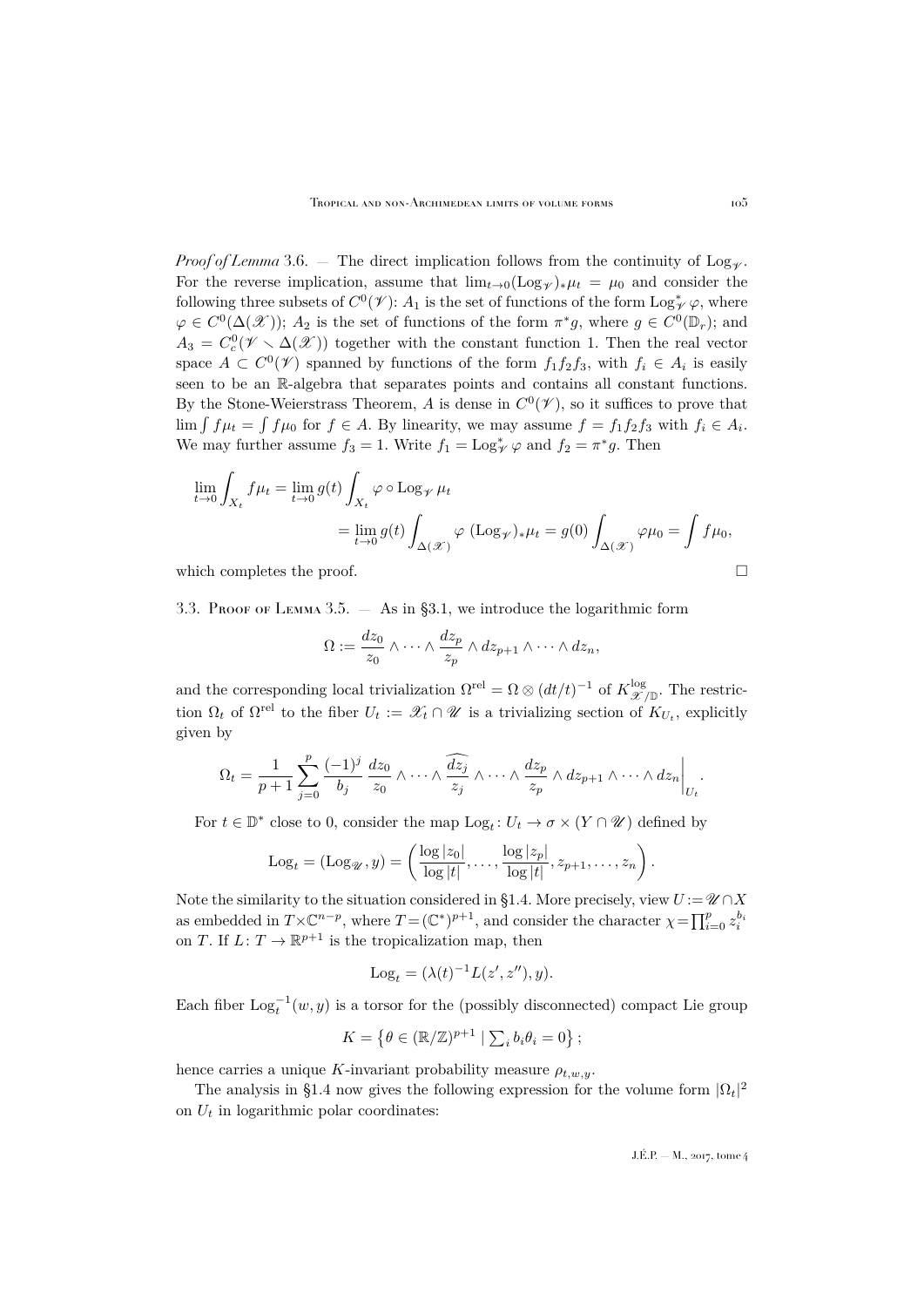<span id="page-20-0"></span>LEMMA 3.7. – For  $h \in C_c^0(\mathcal{U})$  and  $t \in \mathbb{D}^*$  close to 0, we have  $(3.2)$  $\int_{U_t} h |\Omega_t|^2 = (2\pi)^p \lambda(t)^{-p} \int$  $\sigma{\times}(Y\!\cap\!\mathscr{U})$  $b_\sigma^{-1}\lambda_\sigma(dw)\otimes|dy|^2$  $\int_{\mathrm{Log}_t^{-1}(w,y)} h \, \rho_{t,w,y},$ *where*  $dy := dz_{p+1} \wedge \cdots \wedge dz_n$ .

As before, view  $\tau := \prod_{i=0}^p z_i^{a_i} \Omega^{\text{rel}}$  as a local Q-generator of  $\mathscr{L}$ , and set

$$
g := -\log|\tau|_{\psi} \in C^0(\mathcal{U}).
$$

By definition, we have  $\mu_t = (2\pi)^{-d} \lambda(t)^d |\Omega_t|^2 / |\Omega_t|^2_{\psi_t}$ , and hence

<span id="page-20-1"></span>
$$
(3.3) (2\pi)^{d-p}\lambda(t)^{p-d}|t|^{-2\kappa_0}\int_{U_t}h\mu_t
$$
  
= 
$$
\int_{\sigma\times(Y\cap\mathscr{U})}|t|^{2\sum_{i=q+1}^p b_i w_i(\kappa_i-\kappa_0)}b_{\sigma}^{-1}\lambda_{\sigma}(dw)\otimes |dy|^2\int he^{2g}\rho_{t,w,y}
$$
  
= 
$$
\int_{\sigma\times(Y\cap\mathscr{U})}e^{-2\lambda(t)^{-1}\sum_{i=q+1}^p b_i w_i(\kappa_i-\kappa_0)}b_{\sigma}^{-1}\lambda_{\sigma}\otimes |dy|^2\int he^{2g}\rho_{t,w,y}
$$

for every  $h \in C_c^0(\mathcal{U})$ , thanks to Lemma [3.7.](#page-20-0)

We use the following change of variables. For  $t\in\mathbb{D}^*,$  consider the polytope

$$
\sigma_t := \left\{ (w', x'') \in \mathbb{R}^{q+1}_+ \times \mathbb{R}^{p-q}_+ \mid b' \cdot w' = 1, b'' \cdot x'' \leq \lambda(t)^{-1} \right\} \subset \sigma' \times \mathbb{R}^{p-q}_+ \subset \mathbb{R}^{p+1}_+,
$$
  
where  $b' = (b_0, \dots, b_q)$  and  $b'' = (b_{q+1}, \dots, b_p)$ .

<span id="page-20-2"></span>LEMMA 3.8. — *The continuous map*  $Q_t: \sigma_t \to \sigma$  *defined by* 

$$
Q_t(w',x'') = \left( (1-\lambda(t)b''\cdot x'')\, w', \lambda(t)x'' \right)
$$

*restricts to a homeomorphism between the interior of*  $\sigma_t$  *and the interior of*  $\sigma$ *. Further, its inverse maps the Lebesgue measure*  $b_{\sigma}^{-1}\lambda_{\sigma}$  *on*  $\sigma$  *to the measure* 

$$
(Q_t^{-1})_*b_{\sigma}^{-1}\lambda_{\sigma} = \left(1 - \lambda(t)b'' \cdot x''\right)^q \lambda(t)^{p-q} b_{\sigma'}^{-1}\lambda'_{\sigma'} \otimes |dx''|,
$$

*on*  $\sigma_t$ *, where*  $|dx''|$  *is Lebesgue measure on*  $\mathbb{R}^{p-q}$  *normalized by*  $\mathbb{Z}^{p-q}$ *.* 

*Proof*. — The first statement is elementary. To prove the second, we must make sure to handle the "multiplicities"  $b_\sigma$  and  $b_{\sigma'}$  correctly. Parametrize the interior of  $\sigma$  by coordinates  $(w_1, \ldots, w_p)$  using  $w_0 = b_0^{-1} (1 - \sum_1^p b_i w_i)$ . By Remark [1.3](#page-9-0) we have

$$
b_{\sigma} \lambda_{\sigma} = |dw_1 \wedge \cdots \wedge dw_p|.
$$

Similarly, we parametrize the interiors of  $\sigma'$  and  $\sigma_t$  using coordinates  $(w_1, \ldots, w_q)$ and  $(w_1, \ldots, w_q, x''_{q+1}, \ldots, x''_p)$ , respectively. Then

$$
b_{\sigma'}\lambda_{\sigma'}=|dw_1\wedge\cdots\wedge dw_q|.
$$

The required formula now follows from an elementary computation.  $\Box$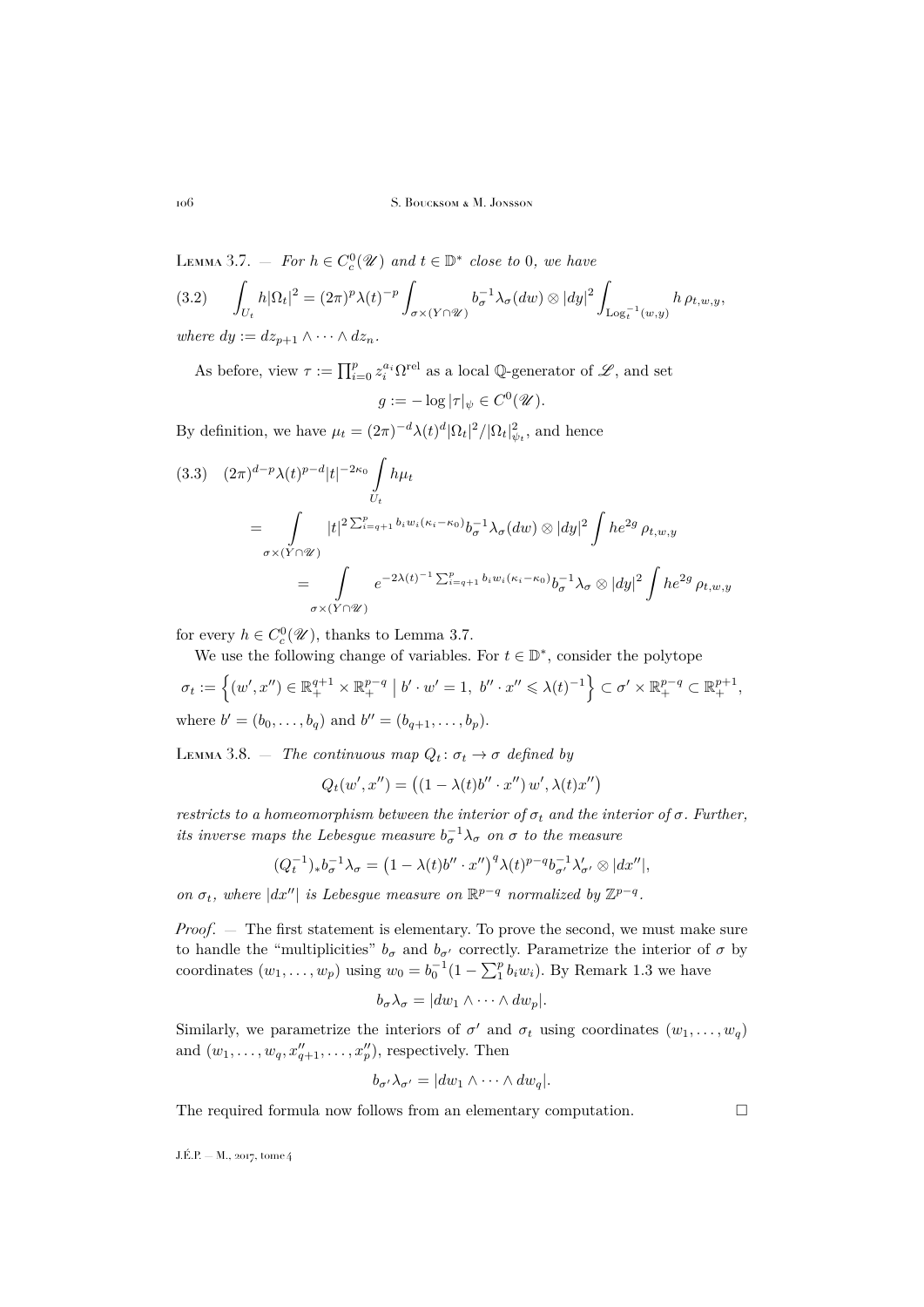Using the map  $Q_t$  and the fact that  $\kappa_i - \kappa_0 > 0$  for  $i > q$ , it is easy to see that

$$
\int_{\sigma} e^{-2\lambda(t)^{-1} \sum_{i=q+1}^p b_i w_i(\kappa_i - \kappa_0)} \lambda_{\sigma}(dw) = O(\lambda(t)^{p-q}).
$$

By [\(3.3\)](#page-20-1), it follows that

(3.4) 
$$
\mu_t(U_t) = O(\lambda(t)^{d-q} |t|^{2\kappa_0}),
$$

and hence  $\mu_t(U_t) \to 0$  unless  $\kappa_0 = 0$  and  $q = d$ , which we henceforth assume. Given  $\varphi \in C^0(\sigma)$ , our goal is now to show

<span id="page-21-0"></span>(3.5) 
$$
\int_{U_t} (\varphi \circ \mathrm{Log}_{\mathscr{U}}) \chi \mu_t \longrightarrow \left( \int_{\sigma'} \varphi b_{\sigma'}^{-1} \lambda_{\sigma'} \right) \cdot \left( \int_{Y'} \chi \mathrm{Res}_{Y'} (\psi) \right).
$$

Let us first express both sides of [\(3.5\)](#page-21-0) in logarithmic polar coordinates. We start by the left-hand side. Set  $f := \chi e^{2g} \in C^0(\mathcal{U})$ . By [\(3.3\)](#page-20-1) and Lemma [3.8](#page-20-2) we have

<span id="page-21-2"></span>
$$
(3.6) \quad (2\pi)^{d-p} \int_{U_t} (\varphi \circ \text{Log}_{\mathcal{U}}) \chi \mu_t
$$
  
\n
$$
= \lambda(t)^{d-p} \int_{\sigma \times (Y \cap \mathcal{U})} \varphi(w) e^{-2\lambda(t)^{-1}a'' \cdot w''} b_{\sigma}^{-1} \lambda_{\sigma}(dw) \otimes |dy|^2 \int f \rho_{t,w,y}
$$
  
\n
$$
= \int_{\sigma' \times \mathbb{R}_+^{p-d} \times (Y \cap \mathcal{U})} H_t(w', x'') b_{\sigma'}^{-1} \lambda_{\sigma'}(dw') \otimes |dx''| \otimes |dy|^2 \int f \rho_{t,w',x'',y}
$$

where

$$
H_t(w', x'') = \mathbf{1}_{\sigma_t} \varphi(Q_t(w', x'')) e^{-2a'' \cdot x''} (1 - \lambda(t) b'' \cdot x'')^d,
$$

and  $\rho_{t,w',x'',y}$  is the same measure as  $\rho_{t,w,y}$  via the identification  $Q_t(w',x'') = w$ . Note that  $\lim_{t\to 0} Q_t(w', x'') = (w', 0)$ , so

$$
\lim_{t\to 0}H_t(w',x'')=\mathbf{1}_{\sigma'\times\mathbb{R}^{p-d}_+}\varphi(w',0)e^{-2a''\cdot x''}.
$$

Consider the tropicalization map

$$
S\colon Y'\cap\mathscr{U}\longrightarrow\mathbb{R}^{p-d}_+\times(Y\cap\mathscr{U})
$$

given by  $S = (-\log |z_{d+1}|, \ldots, -\log |z_p|, y)$ . Each fiber  $S^{-1}(x'', y)$  is a torsor for the compact torus  $(\mathbb{R}/\mathbb{Z})^{p-d}$  and hence carries a unique invariant probability measure  $\rho_{x'',y}$ . As  $t \to 0$ , the probability measure  $\rho_{t,w',x'',y}$  converges weakly to  $\rho_{x'',y}$  for any  $w' \in \sigma'.$ 

By dominated convergence it follows that

<span id="page-21-1"></span>
$$
(3.7) \quad \lim_{t \to 0} (2\pi)^{d-p} \int_{U_t} (\varphi \circ \text{Log}_{\mathcal{U}}) \chi \, d\mu_t
$$
  
= 
$$
\int_{\sigma' \times \mathbb{R}_+^{p-d} \times (Y \cap \mathcal{U})} \varphi(w', 0) e^{-2a'' \cdot x''} b_{\sigma'}^{-1} \lambda_{\sigma'} (dw') \otimes |dx''| \otimes |dy|^2 \int f \, \rho_{x'', y}
$$
  
= 
$$
\left( \int_{\sigma'} \varphi b_{\sigma'}^{-1} \lambda_{\sigma'} \right) \left( \int_{\mathbb{R}_+^{p-d}} e^{-2a'' \cdot x''} |dx''| \int_{Y \cap \mathcal{U}} |dy|^2 \int f \, \rho_{x'', y} \right).
$$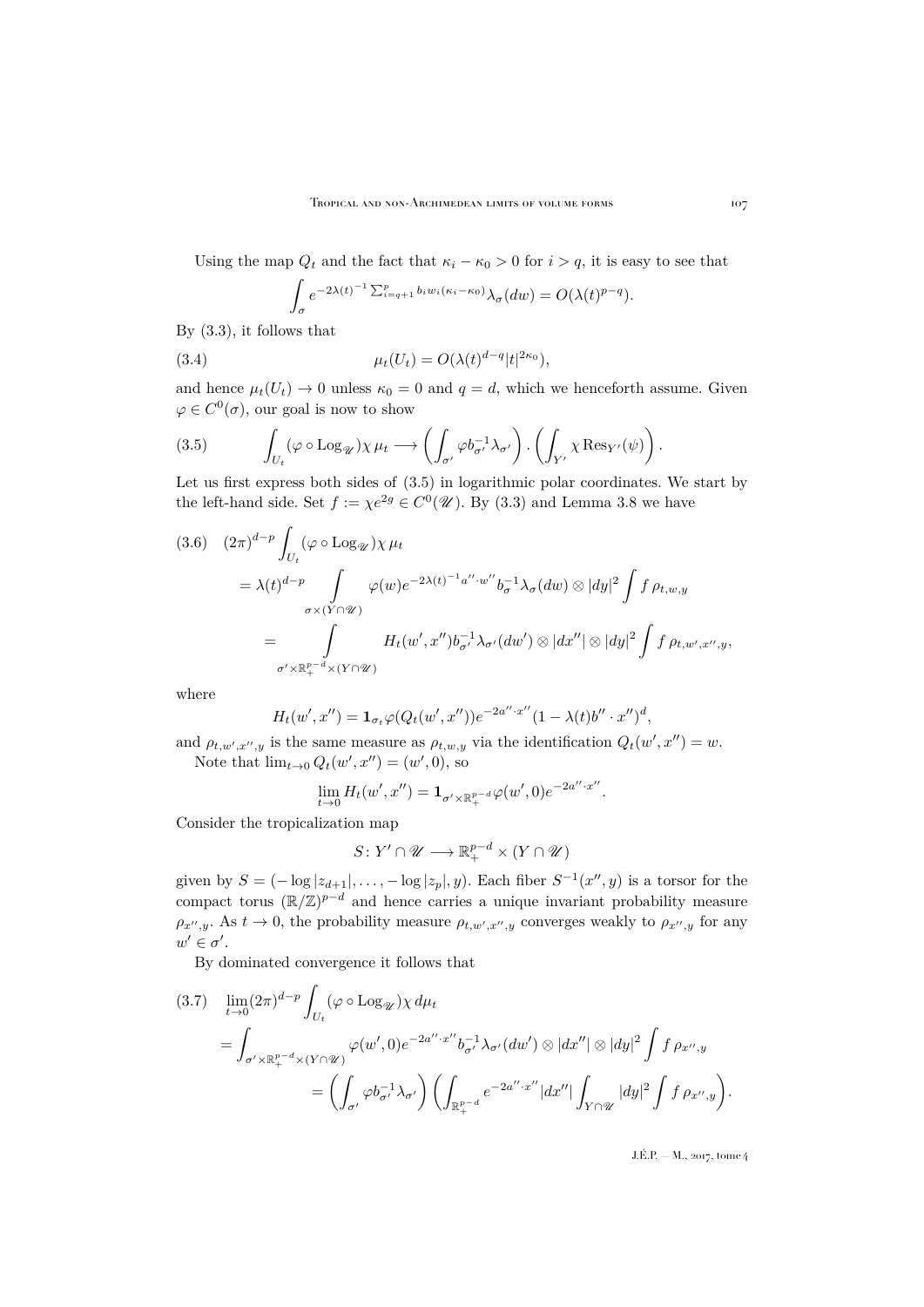It only remains to compare the second factor of [\(3.7\)](#page-21-1) to the second factor in [\(3.5\)](#page-21-0). To this end, we again use logarithmic polar coordinates. We have

<span id="page-22-2"></span>(3.8) 
$$
\chi \operatorname{Res}_{Y'}(\psi) = f \prod_{i=d+1}^p |z_i|^{2a_i - 2} |dz''|^2 \otimes |dy|^2.
$$

For  $d < j \leq p$ , set  $z_j = e^{-x_j + 2\pi i \theta_j}$  with  $x'' \in \mathbb{R}^{p-d}_+$  and  $\theta'' \in (\mathbb{R}/\mathbb{Z})^{p-d}$ . Then

<span id="page-22-3"></span>(3.9) 
$$
\int_{Y' \cap \mathscr{U}} \chi \operatorname{Res}_{Y'}(\psi) = (2\pi)^{p-d} \int_{\mathbb{R}^{p-d}_+} e^{-2a'' \cdot x''} |dx''| \int_{Y \cap \mathscr{U}} |dy|^2 \int f \rho_{x'',y},
$$

which completes the proof of  $(3.5)$ , and hence of Theorem [3.4.](#page-17-0)

## 4. The limit hybrid model

<span id="page-22-0"></span>Let  $\pi \colon X \to \mathbb{D}^*$  be a proper submersion, with  $X$  a connected complex manifold. Assume that  $\pi$  is meromorphic over  $0 \in \mathbb{D}$  in the sense that it admits a *model*  $\pi: \mathscr{X} \to \mathbb{D}$ , that is,  $\mathscr X$  is a normal complex space,  $\pi$  is a flat proper map, and we are given an isomorphism  $X \simeq \pi^{-1}(\mathbb{D}^*)$  over  $\mathbb{D}^*$ . We say that  $\mathscr X$  is an *snc model* (of X) if  $\mathscr X$  is smooth and the Cartier divisor  $\mathscr{X}_0 := \pi^{-1}(0)$  has simple normal crossing support. Such models always exist by Hironaka's theorem.

To any snc model  $\mathscr X$  we can associate as in [§2](#page-12-0) a hybrid space  $\mathscr X^{\rm hyb}$ , that of course depends on  $\mathscr{X}$ . In this section we define a canonical hybrid space  $X^{\mathrm{hyb}}$ , obtained as the inverse limit of the  $\mathscr{X}^{\rm hyb}$ , that does not have this defect. We then prove Theorem B from the introduction.

In the projective case, we show that the both the central fiber  $X_0^{\rm hyb}$  and the closed subset  $X_{\overline{\mathbb{D}_r}}^{\text{hyb}}$  can be viewed as analytifications in the sense of Berkovich.

4.1. SNC MODELS AND SIMPLE BLOWUPS. — Given any two models  $\mathscr{X}, \mathscr{X}'$  of X, there is a canonical bimeromorphic map  $\mathscr{X}' \dashrightarrow \mathscr{X}$ , and we say that  $\mathscr{X}'$  dominates  $\mathscr{X}$ if this map is a morphism. Any two models  $\mathscr{X}, \mathscr{X}'$  are dominated by a third, for instance the normalization of the graph of  $\mathscr{X} \dashrightarrow \mathscr{X}'$ . By Hironaka's theorem, any model is dominated by an snc model. Thus the set of models forms a directed set, in which snc models are cofinal.

Suppose  $\mathscr X$  is an snc model and that  $\mathscr X'$  is another model that dominates  $\mathscr X$  via  $\rho: \mathscr{X}' \to \mathscr{X}$ . As in [\[KS06,](#page-52-2) Def. 22] we say that  $\rho$  is a *simple blowup* if it is a blowup along a smooth, connected complex subspace  $W$  of  $\mathscr{X}_0$  meeting transversely (or not at all) every irreducible component of  $\mathscr{X}_0$  that does not contain it. In this case,  $\mathscr{X}'$ is also an snc model.

<span id="page-22-1"></span>LEMMA 4.1. – *Suppose*  $\mathscr X$  *and*  $\mathscr X'$  *are snc models, and that*  $\mathscr X'$  *dominates*  $\mathscr X$  *via*  $\rho \colon \mathscr{X}' \to \mathscr{X}$ . Then there exists a third snc model  $\mathscr{X}''$  dominating  $\mathscr{X}'$ , such that the *induced map*  $\mathscr{X}'' \to \mathscr{X}$  *is a composition of simple blowups.* 

We are grateful to Bernard Teissier for help with the following argument.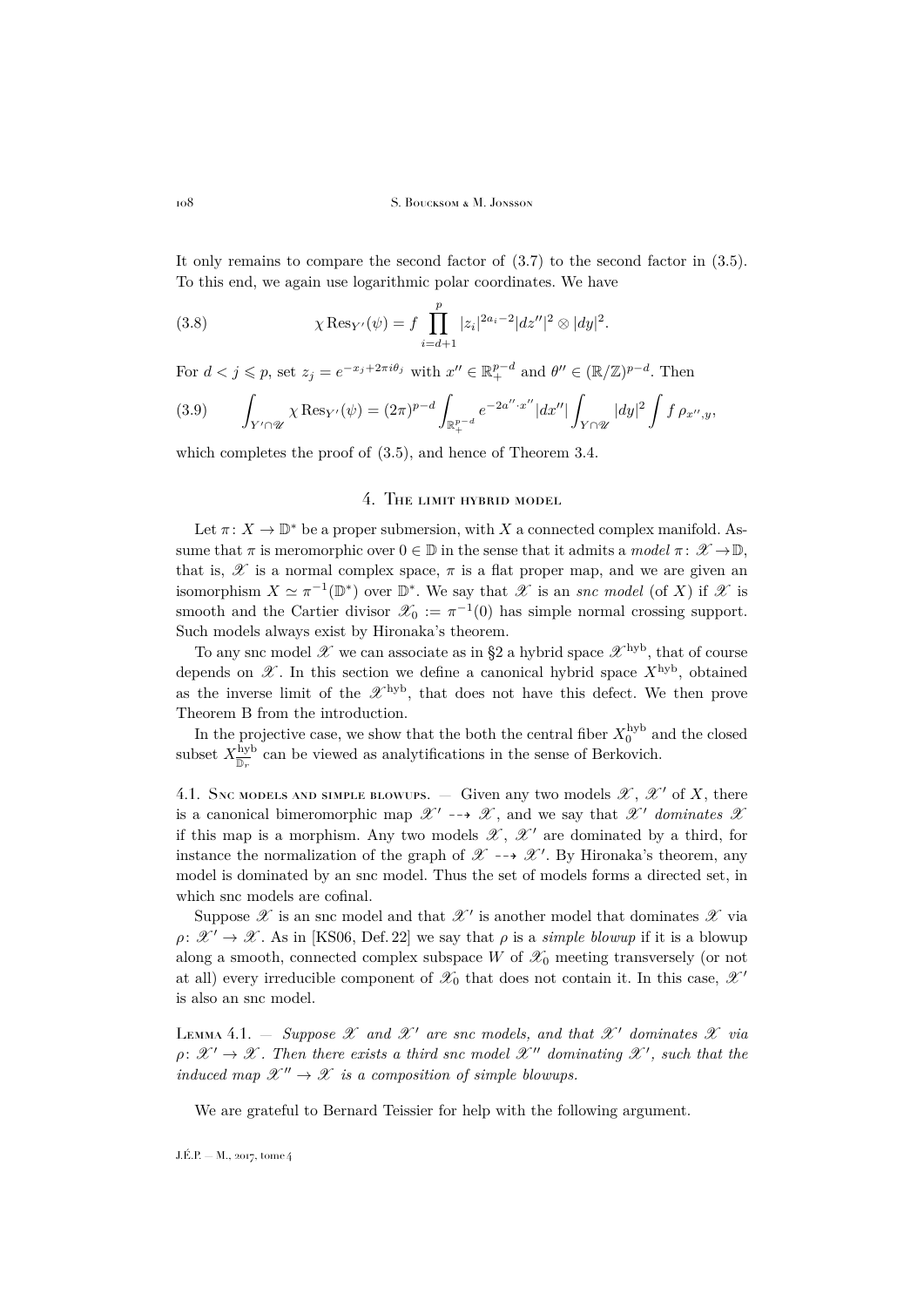*Proof*. — By Hironaka's version of the Chow theorem (in turn a consequence of the flattening theorem), see [\[Hir75,](#page-52-13) Cor. 2], there exists a complex manifold  $\mathscr{X}''$  and a projective bimeromorphic morphism  $\mathscr{X}'' \to \mathscr{X}$  such that  $\mathscr{X}''$  dominates  $\mathscr{X}'$ . Since  $\mathscr{X}' \to \mathscr{X}$  is an isomorphism above X, the construction in [\[Hir75\]](#page-52-13) further guarantees that  $\mathscr{X}'' \to \mathscr{X}$  is an isomorphism above X. Indeed, the proof proceeds by blowing up well-chosen smooth centers contained in the non-flat locus of  $\mathscr{X}' \to \mathscr{X}$ , see Déf. 4.4.3 (2) in loc. cit.

We may therefore assume that  $\mathscr{X}' \to \mathscr{X}$  itself is projective, and more precisely the blowup of an ideal I cosupported on  $\mathscr{X}_0$ . By the principalization theorem for ideals, there exists a projective bimeromorphic morphism  $\mathscr{X}'' \to \mathscr{X}$  that is a composition of simple blowups, such that the pullback of I to  $\mathcal{X}''$  is a principal ideal, see [\[Kol07,](#page-52-14) Th. 3.45] or [\[Wło09,](#page-53-10) Th. 2.0.3]. In particular,  $\mathscr{X}''$  dominates  $\mathscr{X}'$ . .

<span id="page-23-1"></span>4.2. INDUCED MAPS BETWEEN DUAL COMPLEXES.  $-$  Suppose  $\mathcal{X}'$  and  $\mathcal{X}$  are snc models with  $\mathscr{X}'$  dominating  $\mathscr{X}$  via  $\rho: \mathscr{X}' \to \mathscr{X}$ . There is then an integral affine map

$$
r_{\mathscr{X}\mathscr{X}'}\colon \Delta(\mathscr{X}') \longrightarrow \Delta(\mathscr{X}),
$$

defined as follows. Consider any simplex  $\sigma'$  of  $\Delta(\mathscr{X}')$  and let Y' be the corresponding stratum. There exists a unique minimal stratum Y of  $\mathscr{X}_0$  such that  $\rho(Y') \subset Y$ . Let  $\sigma = \sigma_Y$  be the corresponding simplex. Let  $E_i$ ,  $0 \leq i \leq p$  (resp.  $E'_j$ ,  $0 \leq j \leq p'$ ) be the irreducible components of  $\mathscr{X}_0$  cutting out Y (resp. Y'). Then

<span id="page-23-2"></span>
$$
\rho^* E_i = \sum_{j=0}^{p'} a_{ij} E'_j,
$$

for  $0 \leq i \leq p$ , where  $a_{ij} \in \mathbb{Z}_{>0}$ .

We can realize the simplex  $\sigma$  (resp.  $\sigma'$ ) as the subset  $\{\sum_{i=0}^p b_i w_i = 1\} \subset \mathbb{R}^{p+1}_+$ (resp.  $\{\sum_{j=0}^{p'}b'_jw'_j=1\}\subset\mathbb{R}^{p'+1}_+$ ), where  $b_i$  (resp.  $b'_j$ ) is the multiplicity of  $E_i$  in  $\mathscr{X}_0$ (resp. of  $E'_j$  in  $\mathscr{X}'_0$ ). The restriction of  $r_{\mathscr{X} \mathscr{X}'}$  to  $\sigma'$  is then given by

(4.1) 
$$
w_i = \sum_{j=0}^{p'} a_{ij} w'_j.
$$

for  $0 \leq i \leq p$ . It is clear that  $r_{\mathcal{X}|\mathcal{X}}$  defines a continuous, integral affine map from  $\Delta(\mathscr{X}')$  to  $\Delta(\mathscr{X})$ . Further, if  $\mathscr{X}, \mathscr{X}'$  and  $\mathscr{X}''$  are snc models with  $\mathscr{X}''$  dominating  $\mathscr{X}'$ , and  $\mathscr{X}'$  dominating  $\mathscr{X}$ , then  $r_{\mathscr{X}}\mathscr{X}'} \circ r_{\mathscr{X}'\mathscr{X}''} = r_{\mathscr{X}\mathscr{X}''}.$ 

In general, it may happen that  $\rho(Y')$  is a strict subvariety of Y, and the linear map defining  $r_{\mathscr{X} \mathscr{X}}$   $|_{\sigma'}$  could fail to be injective or surjective.

DEFINITION 4.2. – With notation as above, we say that  $\sigma'$  is *active* for  $r_{\mathscr{X} \mathscr{X}}$  if the restriction  $\rho|_{Y'} : Y' \to Y$  is a bimeromorphic morphism and the Q-linear map defining  $r_{\mathscr{X} \mathscr{X}'}|_{\sigma'}$  is an isomorphism. In this case,  $\sigma'$  and  $\sigma$  have the same dimension, and  $r_{\mathscr{X} \mathscr{X}'}$ maps  $\sigma'$  homeomorphically onto a Z-subsimplex of  $\sigma$  of the same dimension.

Denote by  $A_{\mathscr{X} \mathscr{X}}$  the union of all simplices in  $\Delta(\mathscr{X}')$  that are active for  $r_{\mathscr{X} \mathscr{X}}$ . Our goal in this subsection is to prove the following result.

<span id="page-23-0"></span>Proposition 4.3.  $-$  *Let*  $\mathscr X$  *and*  $\mathscr X'$  *be snc models, with*  $\mathscr X'$  *dominating*  $\mathscr X$ *. Then*  $r_{\mathscr{X} \mathscr{X}}$  *maps*  $A_{\mathscr{X} \mathscr{X}}$  *homeomorphically onto*  $\Delta(\mathscr{X})$ *.*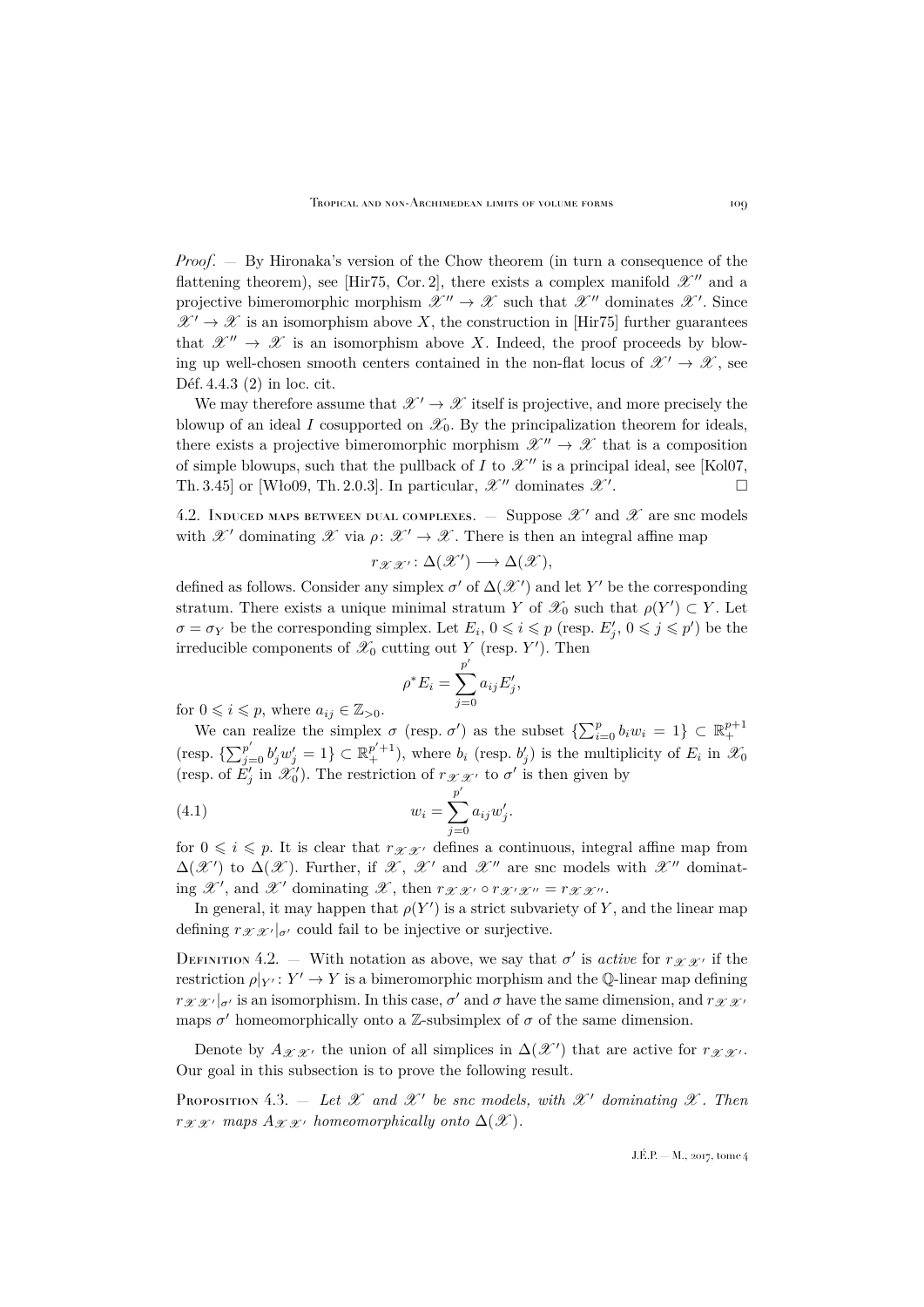COROLLARY 4.4.  $\bar{a}$  *- The images under*  $r_{\mathscr{X} \mathscr{X}}$  *of the active simplices in*  $\Delta(\mathscr{X}')$  *form a*  $simplified \mathbb{Z}-subdivision$  of  $\Delta(\mathcal{X})$ *. As a consequence, there exists a unique,*  $\mathbb{Z}-PA$  map  $i_{\mathscr{X}'}_{\mathscr{X}} : \Delta(\mathscr{X}) \to \Delta(\mathscr{X}')$  such that  $i_{\mathscr{X}'}_{\mathscr{X}}(\Delta(\mathscr{X})) = A_{\mathscr{X} \mathscr{X}'}$  and  $r_{\mathscr{X} \mathscr{X}'} \circ i_{\mathscr{X}'}_{\mathscr{X}} = id$ .

When  $\pi$ ,  $\pi'$  and  $\rho$  are projective, one can prove Proposition [4.3](#page-23-0) using the algebraic tool of valuations. Here we follow an ad hoc approach, based on Lemma [4.1.](#page-22-1)

LEMMA 4.5. – *Suppose*  $\mathscr{X}$ ,  $\mathscr{X}'$  and  $\mathscr{X}''$  are snc models, with  $\mathscr{X}'$  dominating  $\mathscr{X}$ *and*  $\mathscr{X}''$  *dominating*  $\mathscr{X}'$ *. Let*  $\sigma''$  *be a simplex of*  $\Delta(\mathscr{X}'')$ *, and let*  $\sigma'$  *be the smallest*  $simplex$  of  $\Delta(\mathscr{X}')$  containing  $r_{\mathscr{X}'}_{\mathscr{X}''}(\sigma'')$ . Then  $\sigma''$  is active for  $r_{\mathscr{X} \mathscr{X}''}$  iff  $\sigma''$  is active  $for~r_{\mathscr{X}'}\mathscr{X}''$  and  $\sigma'$  is active for  $r_{\mathscr{X}}\mathscr{X}'$ . As a consequence,

$$
A_{\mathscr{X}\mathscr{X}''}=A_{\mathscr{X}'\mathscr{X}''}\cap r_{\mathscr{X}'\mathscr{X}''}^{-1}(A_{\mathscr{X}\mathscr{X}'}).
$$

*Proof.* – To ease notation, set  $r' := r_{\mathcal{X}'\mathcal{X}''}$  and  $r := r_{\mathcal{X}\mathcal{X}'}$ . Let  $\sigma$  be the smallest simplex of  $\Delta(\mathscr{X})$  containing  $r(\sigma')$ . Write Y, Y' and Y'' for the strata of  $\mathscr{X}_0$ ,  $\mathscr{X}'_0$ and  $\mathscr{X}'''_0$  corresponding to  $\sigma$ ,  $\sigma'$  and  $\sigma''$ , respectively. The restrictions  $r'|_{\sigma''}: \sigma'' \to \sigma'$ and  $r_{\sigma'}: \sigma' \to \sigma$  are given by Q-linear maps, and we have induced morphisms  $Y'' \to Y'$ and  $Y' \to Y$ .

First suppose that  $\sigma''$  is active for r' and  $\sigma'$  is active for r. Then  $r'|_{\sigma''}$  and  $r|_{\sigma'}$ are given by Q-linear isomorphisms; hence so is the composition  $r_{\mathscr{X} \mathscr{X}''}|_{\sigma''}$ . Similarly, the maps  $Y'' \to Y'$  and  $Y' \to Y$  are bimeromorphic morphisms; hence so is the composition  $Y'' \to Y$ . It follows that  $\sigma''$  is active for  $r_{\mathscr{X} \mathscr{X}''}$ .

Conversely, suppose  $\sigma''$  is active for  $r_{\mathscr{X} \mathscr{X}''}$ . Since the map  $Y'' \to Y$  is a bimeromorphic morphism, the map  $Y'' \to Y'$  (resp.  $Y' \to Y$ ) must be injective (resp. surjective). In particular, dim  $Y'' \leq \dim Y'$  and dim  $Y \leq \dim Y'$ . Similarly, since the Q-linear map defining  $r_{\mathscr{X} \mathscr{X}''}|_{\sigma''} = r|_{\sigma'} \circ r'|_{\sigma''}$  is an isomorphism, the Q-linear map defining  $r'|_{\sigma''}$ (resp.  $r|_{\sigma'}$ ) must be injective (resp. surjective). In particular,  $\dim \sigma'' \leq \dim \sigma'$  and  $\dim \sigma \leqslant \dim \sigma'.$  Now

$$
\dim Y'' + \dim \sigma'' = \dim Y' + \dim \sigma' = \dim Y + \dim \sigma = n - 1,
$$

so we infer that  $\dim Y'' = \dim Y' = \dim Y$  and  $\dim \sigma = \dim \sigma' = \dim \sigma''$ . This further implies that the maps  $Y'' \to Y'$  and  $Y' \to Y$  are bimeromorphic morphisms, and that the Q-linear maps defining  $r'|_{\sigma''}$  and  $r|_{\sigma'}$  are isomorphisms. Hence  $\sigma''$  and  $\sigma'$  are active for  $r'$  and  $r$ , respectively.

<span id="page-24-0"></span>LEMMA 4.6. – *Suppose*  $\mathscr{X}$ ,  $\mathscr{X}'$  and  $\mathscr{X}''$  are snc models, with  $\mathscr{X}'$  dominating  $\mathscr{X}$ and  $\mathscr{X}''$  dominating  $\mathscr{X}'$ .

(a) *If*  $r_{\mathcal{X}}\chi\chi\chi\chi\chi\chi\chi\chi\chi\chi\chi$  is surjective, then so is  $r_{\mathcal{X}}\chi\chi\chi\chi\chi\chi\chi\chi\chi\chi\chi\chi\chi\chi\chi\chi\chi$ .

(b) If  $r_{\mathscr{X}\mathscr{X}}$ ":  $A_{\mathscr{X}\mathscr{X}}$ "  $\rightarrow \Delta(\mathscr{X})$  *is injective and*  $r_{\mathscr{X}'\mathscr{X}}$ ":  $A_{\mathscr{X}'\mathscr{X}}$ "  $\rightarrow \Delta(\mathscr{X}')$  *is surjective, then*  $r_{\mathscr{X} \mathscr{X}} : A_{\mathscr{X} \mathscr{X}} \to \Delta(\mathscr{X})$  *is injective.* 

(c) If  $r_{\mathscr{X}\mathscr{X}}$ :  $A_{\mathscr{X}\mathscr{X}} \to \Delta(\mathscr{X})$  and  $r_{\mathscr{X}'\mathscr{X}}$  :  $A_{\mathscr{X}'\mathscr{X}} \to \Delta(\mathscr{X}')$  are both surjective, *then so is r<sub>X X''</sub>* :  $A_{\mathcal{X} \mathcal{X}''} \to \Delta(\mathcal{X})$ .

(d) If  $r_{\mathscr{X}\mathscr{X}}$ :  $A_{\mathscr{X}\mathscr{X}}$   $\rightarrow \Delta(\mathscr{X})$  and  $r_{\mathscr{X}'\mathscr{X}}$   $\cdots$   $A_{\mathscr{X}'\mathscr{X}}$   $\rightarrow \Delta(\mathscr{X}')$  are both injective, *then so is*  $r_{\mathscr{X}}\mathscr{X}''$ :  $A_{\mathscr{X}}\mathscr{X}'' \to \Delta(\mathscr{X})$ .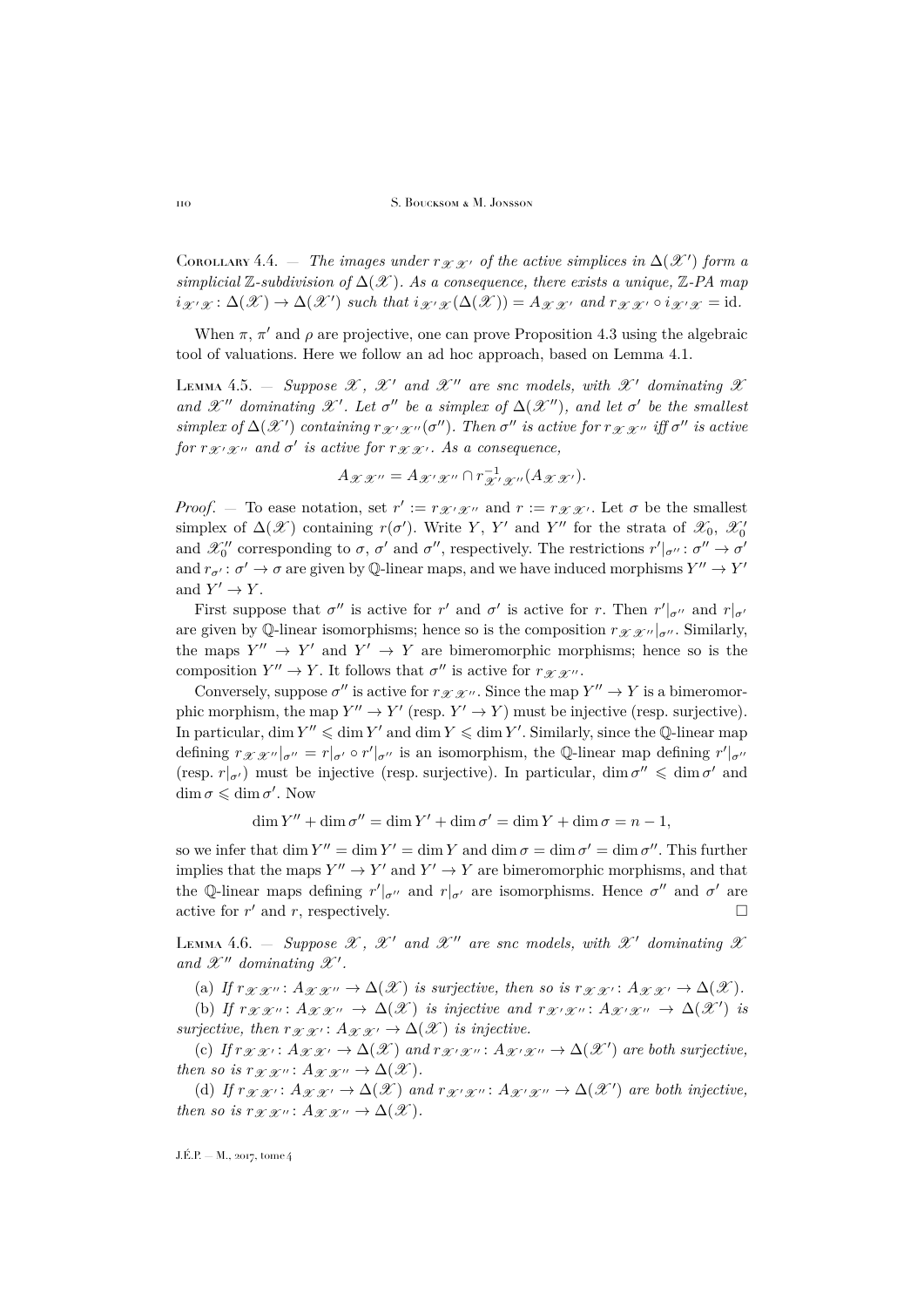*Proof.* — This is formal consequence of the relations  $r_{\mathscr{X} \mathscr{X}} = r_{\mathscr{X} \mathscr{X}} \circ r_{\mathscr{X}'} \circ r_{\mathscr{X}}$ and  $A_{\mathscr{X} \mathscr{X}''} = A_{\mathscr{X}' \mathscr{X}''} \cap r_{\mathscr{X}' \mathscr{X}''}^{-1}(A_{\mathscr{X} \mathscr{X}'})$ . For example, let us prove (a). Pick any point  $w \in \Delta(\mathscr{X})$ . The assumption implies that we can find  $w'' \in A_{\mathscr{X} \mathscr{X}''}$  with  $r_{\mathscr{X}\mathscr{X}}(w'')=w$ . Then  $w' := r_{\mathscr{X}'\mathscr{X}'}(w'') \in A_{\mathscr{X}\mathscr{X}'}$  and  $r_{\mathscr{X}\mathscr{X}'}(w') = w$ . Thus (a) holds. The proofs of (b)–(d) are similar and left to the reader.  $\Box$ 

### <span id="page-25-0"></span>Lemma 4.7. — *The assertions of Proposition* [4.3](#page-23-0) *hold when* ρ *is a simple blowup.*

*Proof*. — This is well known (see e.g. [\[KS06,](#page-52-2) p. 381]) but we supply a proof for the convenience of the reader. To simplify notation, we set  $r := r_{\mathscr{X} \mathscr{X}}$ ,  $A := A_{\mathscr{X} \mathscr{X}}$ ,  $\Delta := \Delta(\mathscr{X})$  and  $\Delta' := \Delta(\mathscr{X}')$ .

Let W be the center of the blowup  $\rho$ , and Z the smallest stratum of  $\mathscr{X}_0$  containing W. Let  $E_i$ ,  $i \in I$  be the irreducible components of  $\mathscr{X}_0$ ,  $J \subset I$  the subset such that Z is an component of  $E_J$ , and  $\sigma_Z$  the simplex defined by Z. Let  $E'_i$ ,  $i \in I$  be the strict transform of  $E_i$  to  $\mathscr{X}'$ . Finally, let  $E'$  be the exceptional divisor of  $\rho$ . It corresponds to a vertex  $v' = v'_{E'}$  of  $\Delta'$ .

First assume  $W \subsetneq Z$ . In this case,  $\Delta'$  is obtained from  $\Delta$  by "raising a tent over the simplex  $\sigma_Z$ ". Let us be more precise. Consider a simplex  $\sigma$  of  $\Delta$ , corresponding to a stratum Y of  $\mathscr{X}_0$ . By the definition of a simple blowup, W meets every irreducible component of  $\mathscr{X}_0$  transversely (if at all). It follows that Y cannot be contained in W, so  $\rho$  is a biholomorphism above a general point of Y. Thus the strict transform Y' of Y defines a stratum of  $\mathcal{X}'_0$  as well as a simplex  $\sigma'$  of  $\Delta'$ , whose vertices correspond to the strict transforms of the vertices of  $\sigma$ . In this case, r maps  $\sigma'$  onto  $\sigma$ , and  $\rho: Y' \to Y$ is a bimeromorphic morphism, so  $\sigma'$  is active for r.

This proves that  $r\colon A\to\Delta$  is surjective. To prove injectivity, consider a stratum  $Y'$ of  $\mathcal{X}'_0$ , with corresponding simplex  $\sigma'$  of  $\Delta'$ . If Y' is not contained in E', then  $\rho$  is a biholomorphism at the general point of Y',  $Y := \rho(Y')$  is a stratum of  $\mathscr{X}_0$  of the same dimension as  $Y'$ , and  $Y'$  is the strict transform of Y. Thus we are in the situation above. On the other hand, if Y' is contained in  $E'$ , then there exist irreducible components  $E_i$ ,  $i \in J$  of  $\mathscr{X}_0$ , having strict transforms  $E'_i$ ,  $i \in J$ , such that  $\sigma'$  has  $v'$ and  $v'_i$ ,  $i \in J$  as vertices. Since W is not a stratum of  $\mathscr{X}_0$ , the smallest stratum Y containing  $\rho(Y')$  is cut out by  $E_i$ ,  $i \in J$ . It follows that r maps the simplex  $\sigma'$  onto the lower-dimensional simplex  $\sigma$ , so  $\sigma'$  is not active for r. Hence  $r: A \to \Delta$  is injective.

Now assume  $W = Z$  is stratum of  $\mathscr{X}_0$ , defining a simplex  $\sigma$  with vertices  $v_i, i \in J$ . In this case,  $\Delta'$  is obtained from  $\Delta$  by a barycentric subdivision of the simplex  $\sigma_Z$ . Again, let us be more precise. The same argument as above shows that if  $Y$  is a stratum of  $\mathscr{X}_0$  that is not contained in W, and Y' is the strict transform, then the simplex  $\sigma'_{Y'}$  is active for r and  $r(\sigma'_{Y'}) = \sigma_Y$ . Further,  $\sigma'_{Y'}$  is the unique simplex in  $\mathscr{X}'_0$ that is active for r and whose image under r meets the interior of  $\sigma_Y$ .

It remains to consider strata of  $\mathscr{X}_0$  contained in Z. This becomes a toroidal calculation. Let Y be such a stratum, cut out by  $E_i$ ,  $i \in K$ , where  $J \subset K$ . Then  $\rho^{-1}(Y)$ consists of |J| strata  $Y'_i$ ,  $i \in J$ , each cut out by  $E'$  and  $E'_j$ ,  $j \in K \setminus \{i\}$ . The restriction  $\rho|_{Y'_i}: Y'_i \to Y$  is a bimeromorphic morphism, and the corresponding simplex  $\sigma'_i$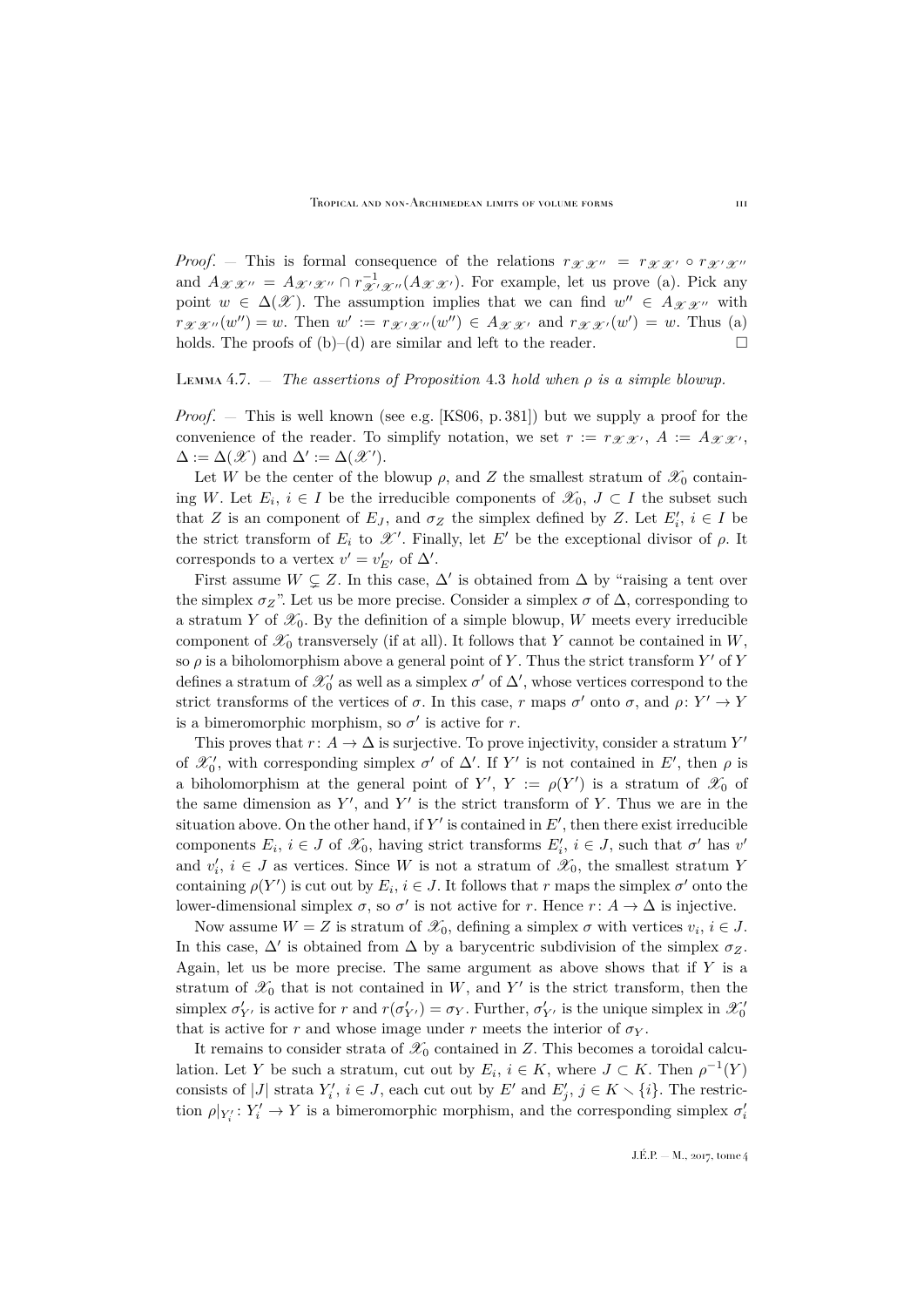is active for r and maps homeomorphically onto a simplex contained in  $\sigma_Y$ . Further, these simplices  $r(\sigma_i')$  have disjoint interiors and cover  $\sigma_Y$ . Finally, if Y' is a stratum of  $\mathcal{X}'_0$  contained in  $E = \rho^{-1}(Z)$ , then  $Y = \rho(Y')$  is a stratum contained in Z, hence  $Y' = Y'_i$  is one of the strata above. This completes the proof.

*Proof of Proposition* [4.3.](#page-23-0) — Since  $r_{\mathscr{X} \mathscr{X}}$  is continuous,  $A_{\mathscr{X} \mathscr{X}}$  is compact, and  $\Delta(\mathscr{X})$ is Hausdorff, it suffices to prove that  $r_{\mathscr{X} \mathscr{X}} : A_{\mathscr{X} \mathscr{X}} \to \Delta(\mathscr{X})$  is bijective.

Using Lemma [4.6](#page-24-0)  $(c)$ – $(d)$  and Lemma [4.7,](#page-25-0) one proves by induction on the number of blowups that  $r_{\mathscr{X} \mathscr{X}} : A_{\mathscr{X} \mathscr{X}} \to \Delta(\mathscr{X})$  is bijective when  $\mathscr{X}' \to \mathscr{X}$  is a composition of simple blowups.

Now consider the general case. Using Lemma [4.1](#page-22-1) we find an snc model  $\mathscr{X}''$  dominating both  $\mathscr X$  and  $\mathscr X'$  and such that the morphism  $\mathscr X'' \to \mathscr X$  is a composition of simple blowups. Thus  $r_{\mathcal{X} \mathcal{X}''}: A_{\mathcal{X} \mathcal{X}''} \to \Delta(\mathcal{X})$  is bijective. By Lemma [4.6](#page-24-0) (a), it follows that  $r_{\mathscr{X} \mathscr{X}} : A_{\mathscr{X} \mathscr{X}} \to \Delta(\mathscr{X})$  is surjective. Since  $\mathscr{X}$  and  $\mathscr{X}'$  were arbitrary snc models with X' dominating X, it follows that  $r_{\mathcal{X}'}\chi'' : A_{\mathcal{X}'}\chi'' \to \Delta(\mathcal{X})$  is also surjective. It now follows from Lemma [4.6](#page-24-0) (b) that  $r_{\mathscr{X} \mathscr{X}}$  :  $A_{\mathscr{X} \mathscr{X}} \to \Delta(\mathscr{X})$  is injective, which completes the proof.

4.3. INDUCED MAPS BETWEEN HYBRID SPACES.  $-$  To any snc model  $\mathscr X$  of X we associ-ated in [§2](#page-12-0) a hybrid space  $\mathscr{X}^{\text{hyb}} = X \coprod \Delta(\mathscr{X})$ . Let us briefly recall the topology on  $\mathscr{X}^{\mathrm{hyb}}$  in the present context. Extend  $\pi\colon X\to \mathbb{D}^*$  to a map

 $\pi \colon \mathscr{X}^{\mathrm{hyb}} \longrightarrow \mathbb{D}$ 

by declaring  $\pi = 0$  on  $\Delta(\mathscr{X})$ . For  $0 < r \leq 1$ , define  $\mathscr{X}_{\mathbb{D}_r} := \pi^{-1}(\mathbb{D}_r)$ . The construction in [§2](#page-12-0) yields, for  $0 < r \ll 1$ , a tropicalization map

$$
\log_{\mathscr{X}}\colon \mathscr{X}_{\mathbb{D}_r} \longrightarrow \Delta(\mathscr{X})
$$

uniquely defined up to an additive error term of size  $O((\log |t|)^{-1})$ . The topology on  $\mathscr{X}^{\text{hyb}}$  is the coarsest one such that  $\log_{\mathscr{X}}$  is continuous,  $\pi$  is continuous, and the inclusion  $X \subset \mathscr{X}^{\rm hyb}$  is an open embedding.

Now suppose  $\mathscr{X}'$  and  $\mathscr{X}$  are snc models, with  $\mathscr{X}'$  dominating  $\mathscr{X}$  via  $\rho: \mathscr{X}' \to \mathscr{X}$ . Define the map  $\rho^{\rm hyb}$ :  $\mathscr{X}'^{\rm hyb} \to \mathscr{X}^{\rm hyb}$  to be the identity on  $X \subset \mathscr{X}'$  and equal to the map  $r_{\mathscr{X} \mathscr{X}}$  on  $\Delta(\mathscr{X}')$  defined in [§4.2.](#page-23-1)

<span id="page-26-1"></span>PROPOSITION 4.8.  $-$  *The map*  $\rho^{\text{hyb}}$  *is continuous and surjective. Further, we have* 

<span id="page-26-0"></span>(4.2) 
$$
\operatorname{Log}_{\mathscr{X}} \circ \rho^{\text{hyb}} = r_{\mathscr{X} \mathscr{X}'} \circ \operatorname{Log}_{\mathscr{X}'} + O((\log|t|)^{-1})
$$

*on*  $X_{\mathbb{D}^*_{r}}$  *for*  $0 < r \ll 1$ *.* 

*Proof*. — Surjectivity follows from Proposition [4.3,](#page-23-0) and continuity from [\(4.2\)](#page-26-0) after unwinding the definitions. It remains to establish [\(4.2\)](#page-26-0). Consider any point  $\xi' \in \mathcal{X}_0$ and set  $\xi = \pi(\xi')$ . We can find adapted coordinate charts  $(\mathscr{U}', z')$  at  $\xi'$  on  $\mathscr{X}'$  and  $(\mathscr{U}, z)$  at  $\xi$  on  $\mathscr{X}$  such that  $\rho(\mathscr{U}') \subset \mathscr{U}$  and such that the following holds:  $t = \prod_{i=0}^p z_i^{b_i}$ in  $\mathscr{U}, t = \prod_{j=0}^{p'} (z'_j)^{b'_j}$  in  $\mathscr{U}'$  and  $\rho^* z_i = \prod_j (z'_j)^{a_{ij}}$ . Since the map  $r_{\mathscr{X}} x_j$  is given by  $(4.1)$ , the result now follows from Proposition [2.1.](#page-13-0)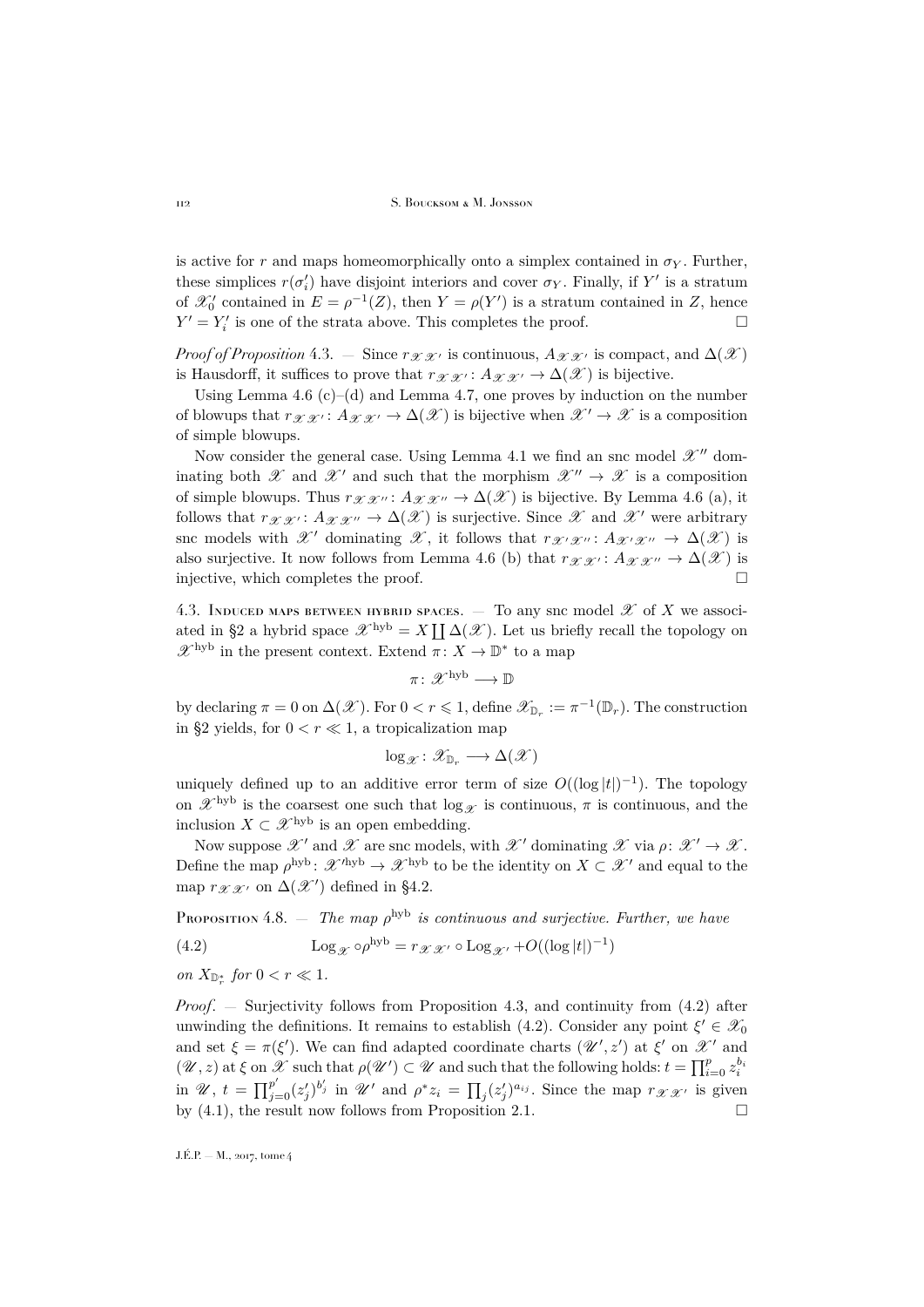4.4. The limit hybrid space. — Proposition [4.8](#page-26-1) allows us to introduce

DEFINITION 4.9.  $-$  The *hybrid space associated to* X is the topological space

$$
X^{\textrm{hyb}} := \varprojlim_{\mathscr{X}} \mathscr{X}^{\textrm{hyb}},
$$

where  $\mathscr X$  runs over all snc models of X.

Here  $X^{\text{hyb}}$  is equipped with the inverse limit topology. The maps  $\pi: \mathscr{X}^{\text{hyb}} \to \mathbb{D}$ define a continuous and proper map

$$
\pi\colon X^{\mathrm{hyb}}\longrightarrow \mathbb{D}.
$$

We can identify X with the open subset  $\pi^{-1}(\mathbb{D}^*)$ . Similarly, the compact subset  $X_0^{\rm hyb} := \pi^{-1}(0)$  can be identified with  $\varprojlim_{\mathscr{X}} \Delta(\mathscr{X})$ . For every snc model  $\mathscr{X}$  we have, by the definition of the inverse limit, a continuous proper map  $r_{\mathcal{X}}: X^{\text{hyb}} \to \mathcal{X}^{\text{hyb}}$ . We also have an embedding  $i_{\mathscr{X}}: \Delta(\mathscr{X}) \to X^{\rm hyb}$  of  $\Delta(\mathscr{X})$  onto a closed subset of  $X_0^{\rm hyb}$ . It satisfies  $r_{\mathscr{X}} \circ i_{\mathscr{X}} = id$  on  $\Delta(\mathscr{X})$ .

REMARK 4.10. – It is not clear how to define a map Log:  $X^{\rm hyb} \to \varprojlim_{\mathscr{X}} \Delta(\mathscr{X})$ , since each tropicalization map  $\text{Log}_{\mathscr{X}}$  is only defined on  $X_{\mathbb{D}^*(r)}$ , where  $r = r_{\mathscr{X}}$  depends on  $\mathscr{X}$ . See [§4.6](#page-28-0) for a substitute in the projective case.

4.5. Convergence of measures. — For any locally compact Hausdorff space Z, let  $\mathcal{M}(Z)$  denote the space of signed Radon measures on Z. By definition we have  $X^{\rm hyb} =$  $\varprojlim_{\mathscr{X}} \mathscr{X}^{\text{hyb}}$ , and this induces a homeomorphism

$$
\mathscr{M}(X^{\mathrm{hyb}}) \stackrel{\sim}{\longrightarrow} \varprojlim_{\mathscr{X}} \mathscr{M}(\mathscr{X}^{\mathrm{hyb}}).
$$

Theorem [3.4](#page-17-0) now implies the following result, which is equivalent to Corollary [B](#page-4-0) in the introduction.

COROLLARY 4.11.  $-$  Let  $\pi: X \to \mathbb{D}^*$  be a proper submersion that is meromorphic at <sup>0</sup> <sup>∈</sup> <sup>D</sup>*, and let* <sup>ψ</sup> *be a continuous metric on* <sup>K</sup>X/D<sup>∗</sup> *with analytic singularities. Then there exists a positive measure*  $\mu_0$  *on*  $X_0^{\text{hyb}}$  *such that if*  $\mu_t := \lambda(t)^d e^{2\psi_t} / |t|^{2\kappa_{\min}} (2\pi)^d$ , *then*  $\lim_{t\to 0} \mu_t = \mu_0$  *in the sense of weak convergence of measures on*  $X^{\text{hyb}}$ *. Further, there exists a snc model*  $\mathscr{X} \to \mathbb{D}$  *and a*  $\mathbb{Q}$ -line bundle  $\mathscr{L}$  *on*  $\mathscr{X}$  *extending*  $K_{X/\mathbb{D}^*}$  *such that*  $\psi$  *extends to a smooth metric on*  $\mathscr{L}$ *, and* 

$$
\mu_0 := \sum_{\sigma} \left( \int_{Y_{\sigma}} \text{Res}_{Y_{\sigma}}(\psi) \right) b_{\sigma}^{-1} \lambda_{\sigma},
$$

*where*  $\sigma$  *ranges over the d-dimensional faces of*  $\Delta(\mathscr{L})$ *. Here*  $\lambda_{\sigma}$  *denotes normalized Lebesgue measure on*  $\sigma$  *and*  $b_{\sigma} = \text{gcd}_{i \in J} b_i$ , where  $\mathscr{X}_0 = \sum_i b_i E_i$  *and*  $E_i$ ,  $i \in J$  *are the divisors defining* σ*.*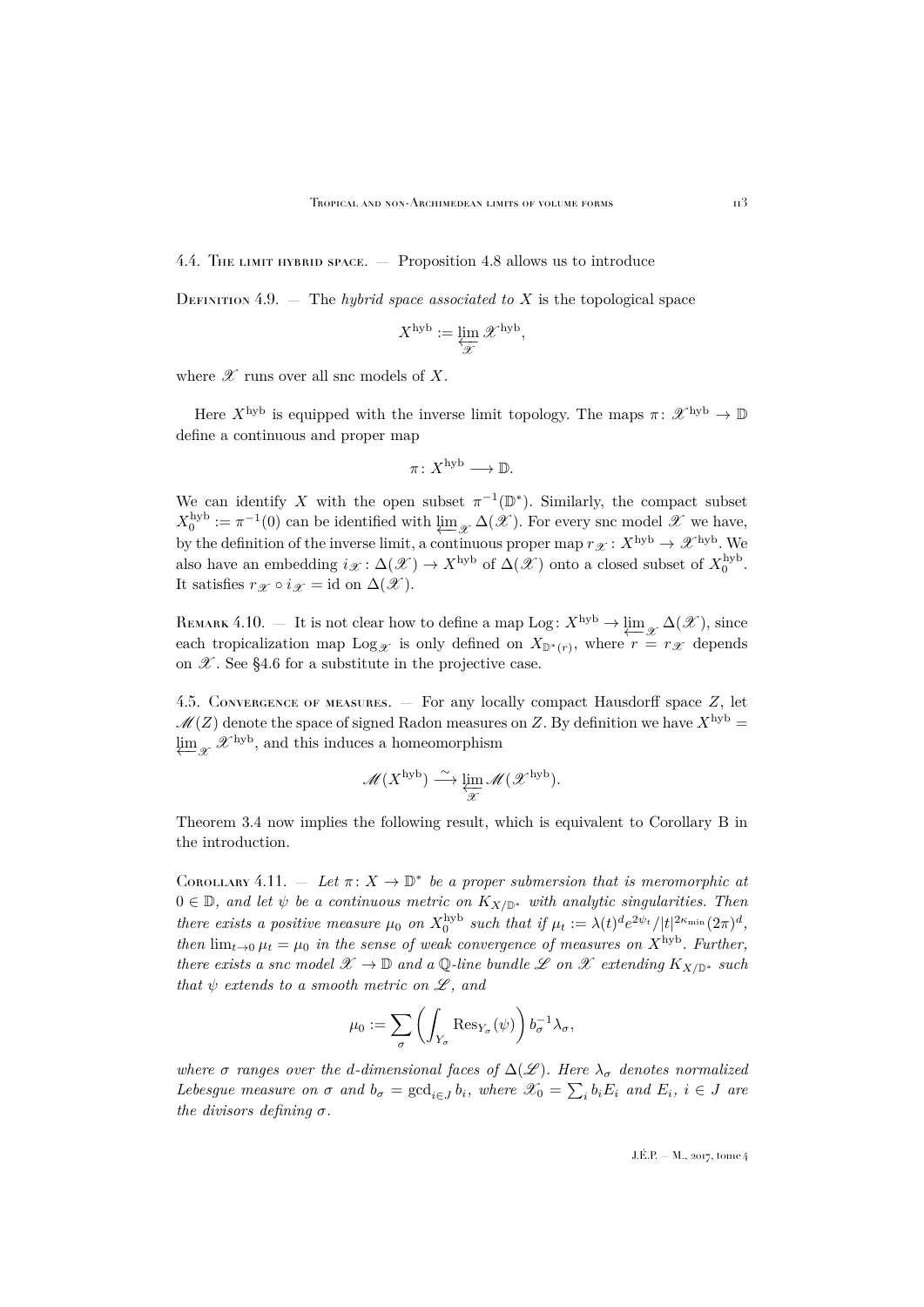<span id="page-28-0"></span>4.6. The projective case.  $-$  Now consider the case when  $X \to \mathbb{D}^*$  is projective.<sup>(5)</sup> As we now explain, we can then view  $X^{\rm hyb}$  and its central fiber as analytic spaces.

The projectivity assumption means that  $X$  can be viewed as a smooth subspace  $\mathbb{P}^N\times\mathbb{D}^*,$  defined by homogeneous polynomials with coefficients that are holomorphic functions on  $\mathbb{D}^*$  and meromorphic at  $0 \in \mathbb{D}$ .

We can view these coefficients as complex formal Laurent series, that is, elements of the field  $K := \mathbb{C}(\ell t)$ . Given  $r \in (0, 1)$ , this field admits a natural non-Archimedean absolute value that is trivial on  $\mathbb{C}^*$  and normalized by  $|t| = r$ . In other words, we have  $|\sum_j a_j t^j| = r^{\min\{j|a_j \neq 0\}}.$ 

Further, the equations defining  $X$  now define a smooth projective variety  $X_K$  over the field K. To this variety we can associate a non-Archimedean space  $X_K^{\text{an}}$ , namely the Berkovich analytification of  $X_K$  with respect to non-Archimedean norm on K. This is a connected and locally connected compact (Hausdorff) space.

We claim that  $X_0^{\text{hyb}}$  is homeomorphic on  $X_K^{\text{an}}$ . To see this, we note that, for the same reasons as above, every projective snc model  $\mathscr{X} \to \mathbb{D}$  of X defines a projective snc model  $\mathscr{X}_R$  of  $X_K$  over the valuation ring  $R = \mathbb{C}[[t]]$  of K. Further, the dual complex  $\Delta(\mathscr{X})$  of  $\mathscr{X}$  can be identified with the dual complex  $\Delta(\mathscr{X}_R)$  of  $\mathscr{X}_R$ . Now, there exists a canonical retraction map  $r_{\mathcal{X}} : X_K \to \Delta(\mathcal{X}_K)$ , and we have

<span id="page-28-3"></span>(4.3) 
$$
X_K^{\text{an}} \xrightarrow{\sim} \lim_{\mathscr{X} \text{ projective snc}} \Delta(\mathscr{X}).
$$

This was announced in [\[KS06,](#page-52-2) Th. 10, p. 383]; see e.g. [\[BFJ16,](#page-51-4) Cor. 3.2] for details. On the other hand, Lemma [4.1](#page-22-1) implies that in  $X_0^{\text{hyb}} = \varprojlim_{\mathscr{X}} \Delta(\mathscr{X})$ , we may take the limit over projective snc models. This implies that  $X_0^{\text{hyb}} \simeq X_K^{\text{an}}$ .

Next we analyze the space  $X^{\text{hyb}}$  itself, using the appendix. Fix  $0 < r < 1$  and consider the Banach ring

$$
A_r := \left\{ f = \sum_{\alpha \in \mathbb{Z}} c_{\alpha} t^{\alpha} \in \mathbb{C}(\!(t)\!) \; \middle| \; \|f\|_{\text{hyb}} := \sum_{\alpha \in \mathbb{Z}} \|c_{\alpha}\|_{\text{hyb}} r^{\alpha} < +\infty \right\},
$$

where  $\|\cdot\|_{\text{hyb}}$  is the maximum of the usual norm and the trivial norm on  $\mathbb{C}$ . The Berkovich spectrum  $\mathscr{M}(A_r)$  of  $A_r$  is homeomorphic to  $\overline{\mathbb{D}}_r$ .

Every function that is holomorphic on  $\mathbb{D}^*$  and meromorphic at  $0 \in \mathbb{D}$  defines an element of  $A_r$ . Hence we can define the base change  $X_{A_r} \subset \mathbb{P}_{A_r}^N$  using the same homogeneous equations as above. Then  $X_{A_r}$  is a scheme of finite type over  $A_r$ , so its analytification  $X_{A_r}^{\text{An}}$  is a compact Hausdorff space with a continuous map  $\pi_r$ onto  $(\operatorname{Spec} A_r)^{\operatorname{An}} = \mathscr{M}(A_r) \simeq \overline{\mathbb{D}}_r$ . (In Appendix [A.6,](#page-50-0) this analytification is denoted by  $X^{\text{hyb}}$ , but here we use  $X_{A_r}^{\text{An}}$  for clarity.) We have a homeomorphism

<span id="page-28-1"></span>(4.4) 
$$
\tau^* \colon \pi_r^{-1}(\overline{\mathbb{D}}_r^*) \xrightarrow{\sim} X_{\overline{\mathbb{D}}_r^*} \xrightarrow{\sim} X_{\overline{\mathbb{D}}_r^*}^{hyb}
$$

<span id="page-28-2"></span>and another homeomorphism

(4.5) 
$$
\tau_0 \colon \pi^{-1}(0) \xrightarrow{\sim} X_0^{\text{hyb}} \xrightarrow{\sim} X_K^{\text{an}}
$$

We glue these together to a map  $\tau \colon X_{A_r}^{\text{An}} \to X_{\overline{\mathbb{D}}_r}^{\text{hyb}}$ .

 $(5)$ In the projective case, the existence of the spaces  $\mathcal{X}$ <sup>hyb</sup> and  $X$ <sup>hyb</sup> was observed by Kontsevich</sub> and Soibelman, see [\[KS06,](#page-52-2) p. 383].

J.É.P. — M., 2017, tome 4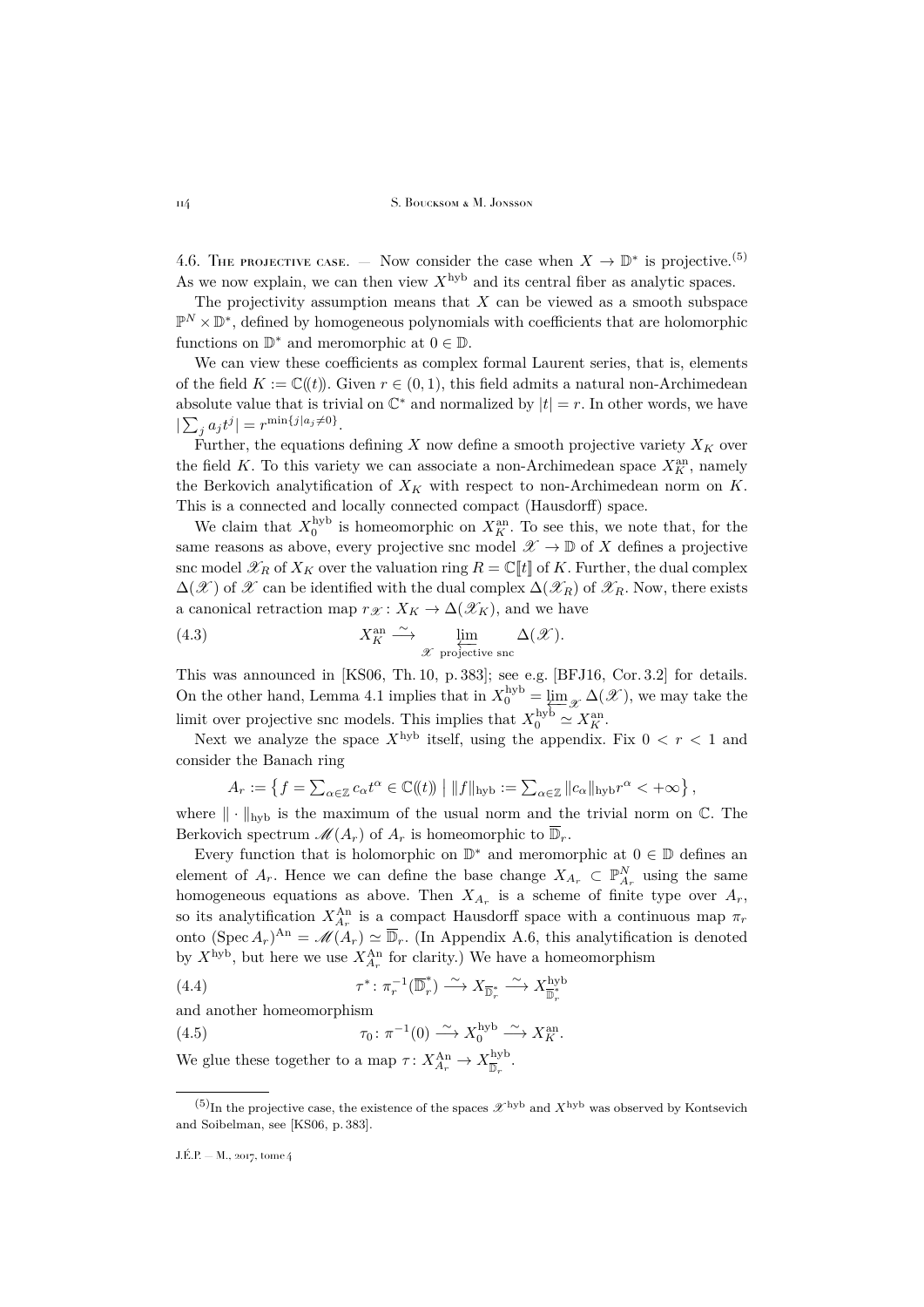Proposition 4.12.  $-$  *The map*  $\tau \colon X_{A_r}^{\text{An}} \to X_{\overline{\mathbb{D}}_r}^{\text{hyb}}$  *is homeomorphism.* 

*Proof.* – It follows from [\(4.4\)](#page-28-1) and [\(4.5\)](#page-28-2) that  $\tau$  is a bijection. Since  $X_{A_r}^{\text{An}}$  is compact and  $X_{\overline{\mathbb{D}}_r}^{\text{hyb}}$  is Hausdorff, it only remains to prove that  $\tau$  is continuous. It suffices to show that the corresponding map  $\tau_{\mathscr{X}}: X_{A_r}^{\text{An}} \to \mathscr{X}_{\overline{\mathbb{D}}_r}^{\text{hyb}}$  is continuous for a given snc model X. For this, in turn, it suffices to show that  $\text{Log}_{\mathscr{X}} \circ \tau_{\mathscr{X}}$  is continuous near the central fiber.

Consider a coordinate chart  $(\mathscr{U}, z)$  adapted to  $\mathscr{X}_0$  in the sense of [§2.2.](#page-13-5) Let  $E_0, \ldots, E_p$  be the irreducible components of  $\mathscr{X}_0$  intersecting  $\mathscr{U}$ . Let  $\widehat{\mathscr{U}} \subset X^{An}_{A_r}$  be the set of seminorms satisfying  $|z_i| < 1$  for  $0 \leq i \leq p$ . Then we have

$$
\begin{aligned} \text{Log}_{\mathscr{X}} \circ \tau_{\mathscr{X}} &= \left(\frac{\log|z_i|_{\infty}}{\log|t|_{\infty}}\right)_{0 \leqslant i \leqslant p} + O((\log|t|_{\infty})^{-1}) \\ &= (\log|z_i|^{-1})_{0 \leqslant i \leqslant p} + O((\log|t|_{\infty})^{-1}) \end{aligned}
$$

on  $\widehat{\mathscr{U}} \setminus \pi^{-1}(0)$ . Now the function  $(\log |z_i|^{-1})_i$  is continuous on  $\widehat{\mathscr{U}}$  with values in the simplex  $\sigma = \mathbb{R}^{p+1}_+ \cap {\sum_{i=0}^{p} b_i w_i = 1} \subset \Delta(\mathscr{X})$ . This completes the proof, since we can cover a neighborhood of the central fiber in  $X_{A_r}^{\text{An}}$  with sets of the type  $\widehat{\mathscr{U}}$ .

## 5. Berkovich spaces and skeleta

<span id="page-29-0"></span>Our goal in this section and the next is to study the limit measure  $\mu_0$  appearing in Corollary [B](#page-4-0) in more detail. This measure lives on a Berkovich space and its support has an integral piecewise affine structure.

In this section we undertake a fairly general study of metrics on the canonical bundle of a projective variety defined over a discretely valued field of residue characteristic zero. To such a metric is associated a skeleton, a subset of the underlying Berkovich space. In the setting of Corollary [B,](#page-4-0) the skeleton will be the support of the measure  $\mu_0$ .

The material here has overlap with [\[MN15,](#page-52-3) [NX16b\]](#page-52-4) and also draws on [\[Tem16\]](#page-53-11), but we present some details for the convenience of the reader.

Until further notice,  $X$  denotes a smooth, proper, geometrically connected variety over the field  $K := k(t)$  of formal Laurent series with coefficients in an algebraically closed field k of characteristic 0. We set  $n := \dim X$  and denote by  $X^{\text{an}}$  the Berkovich analytification of X with respect the non-Archimedean absolute value  $|\cdot| = r^{\text{ord}_0}$ on K, for some fixed  $r \in (0, 1)$ .

While  $X<sup>an</sup>$  comes equipped with a structure sheaf, we shall merely consider it as a topological space. Since X is proper,  $X^{\text{an}}$  is compact. There is a natural continuous surjective map  $X^{\text{an}} \to X$  such that the preimage of a (scheme) point  $\xi \in X$  is identified with the set of real-valued valuations<sup>(6)</sup> v on the residue field of  $\xi$  satisfying  $v|_{k^*} \equiv 0$  and  $v(t) = 1$ . In particular, the preimage  $X^{\text{val}}$  of the generic point of X consists of real-valued valuations of the function field  $F(X)$ .

<sup>&</sup>lt;sup>(6)</sup>Here we use additive terminology; the multiplicative norm associated to v is  $r^v$ .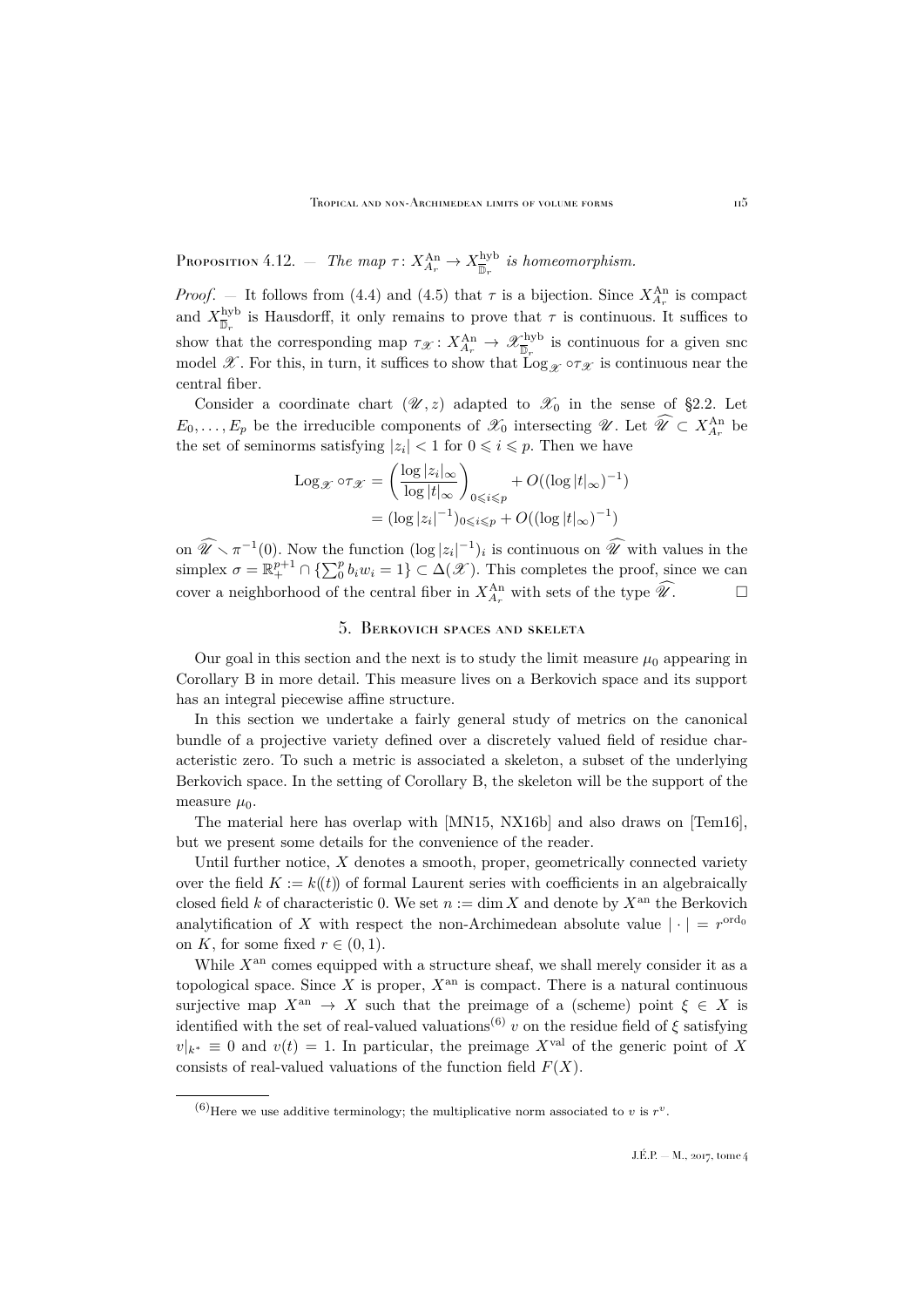5.1. Modelling.  $\leq$  Set  $S :=$  Spec k[t]. Following the convention of [\[MN15\]](#page-52-3), we define a *model* of X to be a normal separated scheme  $\mathscr X$ , flat and of finite type (but possibly non-proper) over S, together with an identification of the generic fiber of the structure morphism  $\pi \colon \mathscr{X} \to S$  with X.

For any two models  $\mathscr{X}, \mathscr{X}'$ , the identifications of the generic fibers with X induces a unique birational map  $\mathscr{X}' \dashrightarrow \mathscr{X}$ . We say that  $\mathscr{X}'$  dominates  $\mathscr{X}$  if this map is a proper morphism. Any two models can be dominated by a third.

For any model  $\mathscr X$  and every irreducible component E of  $\mathscr X_0$ , we set  $b_E := \text{ord}_E(t)$ , and view the divisorial valuation

$$
v_E := b_E^{-1} \operatorname{ord}_E
$$

as an element of  $X^{\text{val}} \subset X^{\text{an}}$ . The set of such points is a dense subset  $X^{\div} \subset X^{\text{an}}$ .

We usually denote by  $\mathscr{X}_0 = \sum_{i \in I} b_i E_i$  the irreducible decomposition of the central fiber, and write  $E_J := \bigcap_{i \in J} E_i$  for  $J \subset I$ . We say that  $\mathscr X$  is *snc* if  $(\mathscr X$  is regular and)  $\mathscr{X}_{0, \text{red}}$  has simple normal crossing support. Since k has characteristic 0, this means that each non-empty  $E_J$  is smooth over k, of codimension |J| in  $\mathscr{X}$ .

More generally, a model  $\mathscr X$  is *toroidal* if  $\mathscr X \setminus \mathscr X_0 \subset \mathscr X$  is a strict toroidal embedding in the sense of [\[KKMSD73\]](#page-52-12), i.e., is formally isomorphic, at each closed point of  $\mathscr{X}_0$ , to the inclusion of  $\mathbb{G}_{m,k}^{n+1}$  in a toric k-variety, and such that each  $E_i$  is normal (which then implies that each non-empty  $E_J$  is normal).

Every model X contains a largest snc Zariski open subset  $\mathscr{X}_{\text{src}} \subset \mathscr{X}$ . By Hironaka's theorem,  $\mathscr X$  is dominated by an snc model  $\mathscr X'$  such that the induced birational morphism  $\mu: \mathcal{X}' \to \mathcal{X}$  is projective, and an isomorphism over  $\mathcal{X}_{\text{src}}$ .

If X is a model of X, the set  $\mathscr{X}^{\rm an} \subset X^{\rm an}$  of semivaluations that admit a center (or reduction) on  $\mathscr{X}_0$  is a closed subset; it can be viewed as the generic fiber of a suitable formal scheme [\[MN15,](#page-52-3) 2.2.2]. By the valuative criterion of properness, we have  $\mathscr{X}^{an} = \mathscr{X}^{\prime an}$  for each proper morphism of models  $\mathscr{X}' \to \mathscr{X}$ , and  $\mathscr{X}^{an} = X^{an}$ if X is proper (over S, that is). The reduction map  $c_{\mathcal{X}}: \mathcal{X}^{an} \to \mathcal{X}_0$ , taking a semivaluation to its center, is anticontinuous. $(7)$ 

The set  $\mathscr{X}^{\div} := \mathscr{X}^{\text{an}} \cap X^{\div}$  consists of all divisorial valuations v on  $F(\mathscr{X}) = F(X)$ that are centered on  $\mathscr{X}_0$ , trivial on k and such that  $v(t) = 1$ .

5.2. Model metrics.  $-$  If L is a line bundle on X, a model  $\mathscr L$  of L is a Q-line bundle  $\mathscr L$  on a *proper* model  $\mathscr X$ , together with an identification  $\mathscr L|_X = L$ . It defines a *model metric*  $\phi_{\mathscr{L}}$  on the Berkovich analytification  $L^{\text{an}}$  of L. If  $\mathscr{L}'$  is another model of L, determined on a proper model  $\mathscr{X}'$  of X, then  $\phi_{\mathscr{L}} = \phi_{\mathscr{L}}$  if and only if the pull-backs of  $\mathscr L$  and  $\mathscr L'$  to some higher model  $\mathscr X''$  coincide.

A model of  $\mathscr{O}_X$  is given by a Q-Cartier divisor D supported on the central fiber of a proper model  $\mathscr{X}$ ; the corresponding model metric will then be identified with the *model function*  $\phi_D : X^{\text{an}} \to \mathbb{R}$  defined by  $\phi_D(v) = v(D)$ . It satisfies

<span id="page-30-0"></span>(5.1) 
$$
\inf_{X^{\text{an}}} \phi_D = \min_E \phi_D(v_E),
$$

where E runs over the irreducible components of  $\mathscr{X}_0$ .

<sup>(7)</sup>Anticontinuity means that the inverse image of an open set is closed.

J.É.P. — M., 2017, tome 4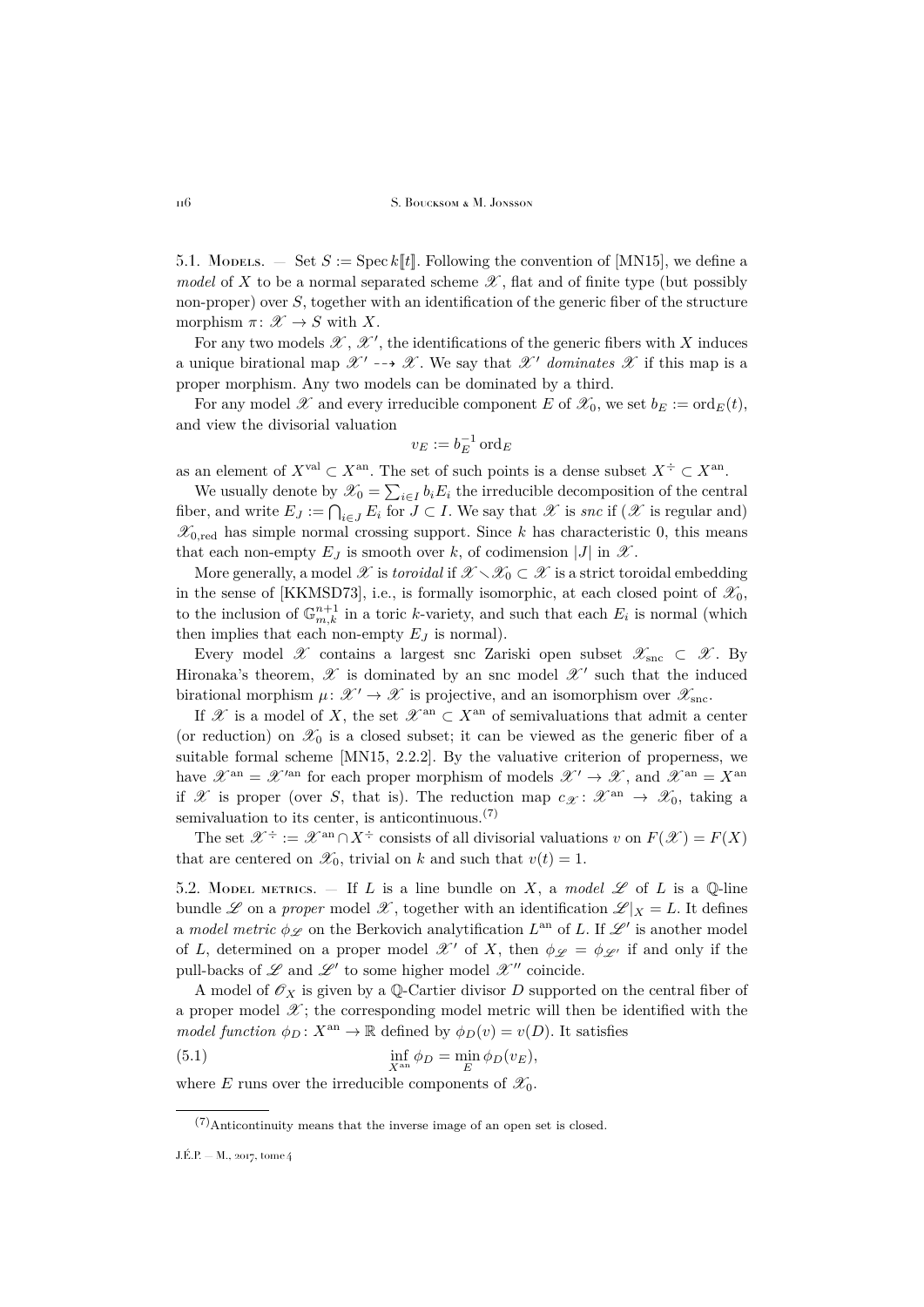5.3. Log canonical divisors. — If  $\mathscr X$  is a regular model,  $\pi: \mathscr X \to S$  is a locally complete intersection morphism, so the dualizing sheaf  $\omega_{\mathcal{X}/S}$  is a well-defined line bundle (see [\[MN15,](#page-52-3) §4.1] for a more detailed discussion). For an arbitrary (normal) model, we may thus introduce the *relative canonical divisor (class)*  $K_{\mathcal{X}/S}$  as the Weil divisor class on  $\mathscr X$  such that  $\mathscr O_{\mathscr X_{\text{reg}}}(K_{\mathscr X/S})=\omega_{\mathscr X_{\text{reg}}/S}$ . We then define:

- (i) the *canonical divisor*  $K_{\mathcal{X}} := K_{\mathcal{X}/S} + \pi^* K_S;$
- (ii) the *log canonical divisor*  $K_{\mathscr{X}}^{\log} := K_{\mathscr{X}} + \mathscr{X}_{0, \text{red}};$
- (iii) the *relative log canonical divisor*

$$
K_{\mathscr{X}/S}^{\log} := K_{\mathscr{X}}^{\log} - \pi^* K_S^{\log} = K_{\mathscr{X}/S} + \mathscr{X}_{0, \text{red}} - \mathscr{X}_0.
$$

Note that  $K_{\mathscr{X}}^{\log}$  is  $\mathbb{Q}$ -Cartier if and only if  $K_{\mathscr{X}/S}^{\log}$  is  $\mathbb{Q}$ -Cartier.

<span id="page-31-1"></span>EXAMPLE 5.1. – Assume that  $\mathscr X$  is snc, and write as above  $\mathscr X_0 = \sum_{i \in I} b_i E_i$ . Pick a closed point  $\xi \in \mathscr{X}_0$ , and denote by  $J = \{0, \ldots, p\} \subset I$  the set of components of  $\mathscr{X}_0$ passing through  $\xi$ . We may choose a regular system of parameters  $z_0, \ldots, z_n \in \mathscr{O}_{\mathscr{X},\xi}$ such that  $z_i$  is a local equation of  $E_i$  for  $0 \leqslant i \leqslant p$ , i.e.,  $t = u z_0^{b_0} \dots z_p^{b_p}$  for some unit  $u\in \mathscr{O}_{\mathscr{X},\xi}^{*}.$  The logarithmic form

$$
\Omega := \frac{dz_0}{z_0} \wedge \dots \wedge \frac{dz_p}{z_p} \wedge dz_{p+1} \wedge \dots \wedge dz_n
$$

is then a local generator of  $K_{\mathscr{X}}^{\log}$ , and induces a local generator

$$
\Omega^{\text{rel}} := \Omega \otimes (dt/t)^{-1}
$$

of  $K_{\mathscr{X}/S}^{\log}$ .

REMARK 5.2. – When  $\mathscr X$  is snc,  $\mathscr O_{\mathscr X}(K_{\mathscr X/S}^{\log})$  coincides with the relative logarithmic dualizing sheaf  $\omega_{\mathcal{X}^+/S^+}$  of [\[NX16b,](#page-52-4) (3.2.2)]. When  $\mathcal X$  is regular,  $\mathcal O_{\mathcal X}(K_{\mathcal X})$  is described in [\[dFEM11,](#page-52-15) App. A] as the determinant of the locally free sheaf  $\Omega'_{\mathscr{X}/k} \subset$  $\Omega^1_{\mathscr{X}/k}$  of *special differentials*, corresponding to derivations D of  $\mathscr{O}_{\mathscr{X}}$  such that  $D(f)$  $f'(t)dt$  for  $f \in k[[t]]$ .

5.4. Log discrepancies. — We refer to [\[dFKX12\]](#page-52-16), [\[NX16b,](#page-52-4) §2.2] and [\[KNX15\]](#page-52-7) for more details and references on what follows.

Let X be a model with  $K_{\mathscr{X}}^{\log}$  Q-Cartier, and recall that  $\mathscr{X}^{\div}$  denotes the set of divisorial valuations v on X such that  $v(t) = 1$ . We define the *log discrepancy*  $A_{\mathcal{X}}(v)$ as the log discrepancy of v with respect to the pair  $(\mathscr{X}, \mathscr{X}_{0, \text{red}})$ , in the usual sense of the Minimal Model Program.

The log discrepancy function  $A_{\mathscr{X}}: \mathscr{X}^{\div} \to \mathbb{Q}$  is characterized by the following property: if  $\mathscr{X}'$  is a model over  $\mathscr{X}$  with proper birational morphism  $\rho \colon \mathscr{X}' \to \mathscr{X}$ , then

<span id="page-31-0"></span>(5.2) 
$$
K_{\mathscr{X}'}^{\log} = \rho^* K_{\mathscr{X}}^{\log} + \sum_{E} b_E A_{\mathscr{X}}(v_E) E,
$$

with E running over the irreducible components of  $\mathcal{X}'_0$ .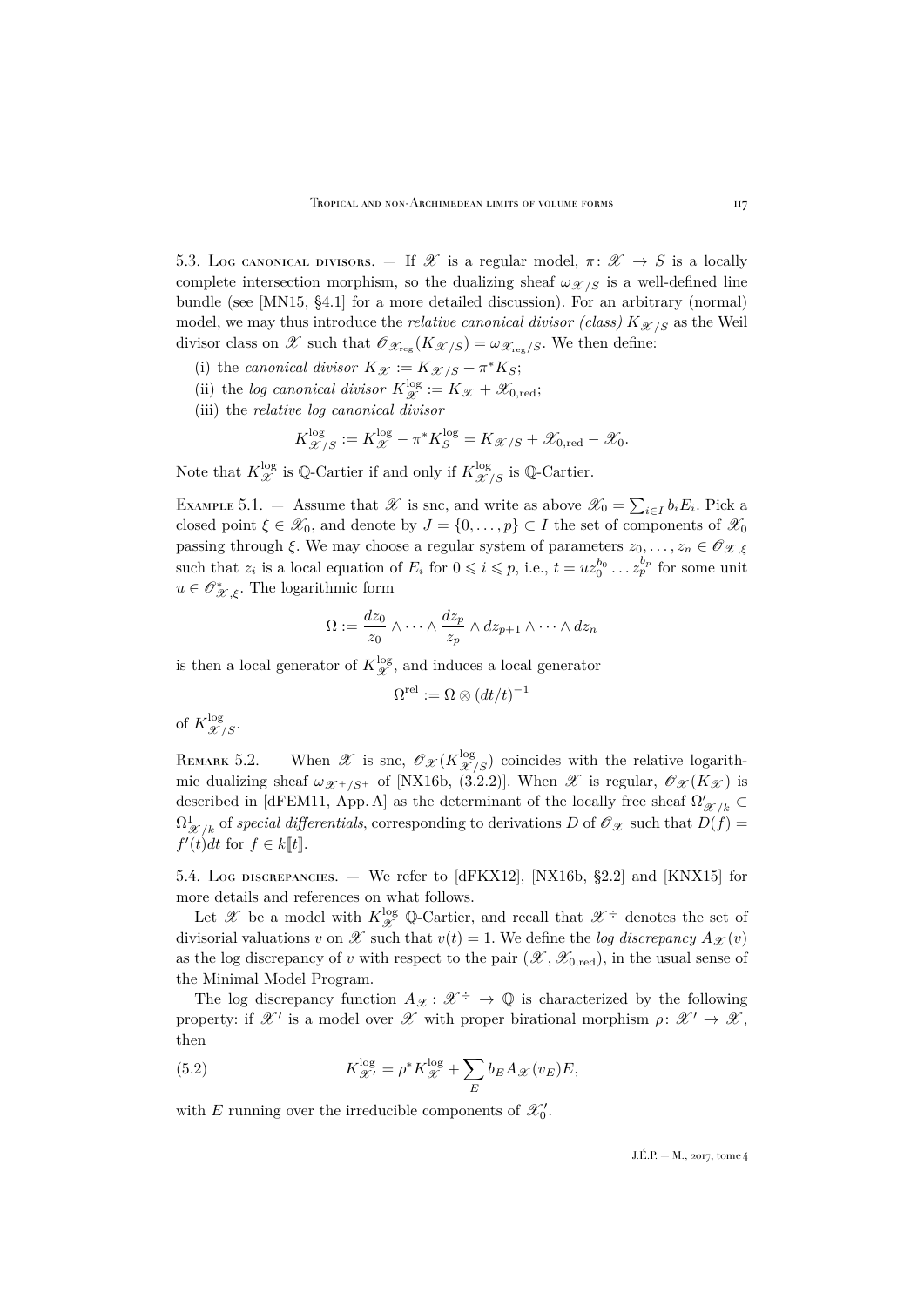We say that a model  $\mathscr X$  is *log canonical* (*lc* for short) and *divisorially log terminal* (*dlt*) if the pair  $(\mathscr{X}, \mathscr{X}_{0 \text{ red}})$  has the corresponding property, in the sense of the Minimal Model Program.

Since the generic fiber X is smooth, a model  $\mathscr X$  is thus lc if and only if  $K_{\mathscr X}^{\log}$  is Q-Cartier, with log discrepancy function  $A_{\mathscr{X}}: \mathscr{X}^{\div} \to \mathbb{Q}$  taking non-negative values. If X is lc, then the center  $c_{\mathcal{X}}(v) \in \mathcal{X}_0$  of a valuation  $v \in \mathcal{X}^{\div}$  with  $A_{\mathcal{X}}(v) = 0$  is called an *lc center* of  $\mathscr X$ , and an *lc* model  $\mathscr X$  is dlt if and only if  $\mathscr X_{\text{src}}$  contains all lc centers. The irreducible components of each non-empty  $E_J$  are then normal, with generic point contained in  $\mathscr{X}_{\text{snc}}$  [\[Kol13,](#page-52-17) 4.16].

EXAMPLE 5.3.  $-$  Assume that dim  $X = 1$ , and let  $\mathscr X$  be a dlt model. Each irreducible component  $E_i$  is then a smooth curve. At a point  $\xi \in E_i \cap E_j$ ,  $i \neq j$ ,  $\mathscr X$  is snc. At a closed point  $\xi \in \mathring{E}_i$ ,  $\mathscr{X}$  is either regular, or has a cyclic quotient singularity.

EXAMPLE 5.4. — If X is toroidal, then X is lc, and X is dlt if and only if it is snc. Following  $\left[\text{dFKX12, KNX15}\right]$ , we could say that an lc model  $\mathscr X$  is *qdlt* (for *quotient of dlt*) if its lc centers are contained in a toroidal open subset  $\mathscr{U} \subset \mathscr{X}$ .

EXAMPLE 5.5.  $-$  If  $\mathscr X$  is any model such that  $\mathscr X_0$  has klt singularities (and hence is reduced), then  $\mathscr X$  is dlt, by inversion of adjunction.

5.5. The skeleton of a plt model. — The *dual complex*  $\Delta(\mathscr{X})$  of an snc model  $\mathscr{X}$ is defined as the dual complex of the snc divisor  $\mathscr{X}_0 = \sum_{i \in I} b_i E_i$ , as in [§2.1.](#page-12-1) It is equipped with a natural integral affine structure, in which the face  $\sigma$  corresponding to a component Y of a non-empty  $E_J$  is identified with the simplex

$$
\sigma = \left\{ w \in \mathbb{R}_+^J \mid \sum_{i \in J} b_i w_i = 1 \right\},\
$$

in such a way that  $M_{\sigma} = \mathbb{Z}^{J}$ .

As explained in [\[BFJ16,](#page-51-4) §3] and [\[MN15,](#page-52-3) §3], there is a natural embedding

$$
emb_{\mathscr{X}} \colon \Delta(\mathscr{X}) \longrightarrow \mathscr{X}^{an}
$$

that takes a point  $w \in \sigma$  to the corresponding monomial valuation. In particular, the vertex corresponding to  $E_i$  is sent to the divisorial valuation  $v_{E_i} = b_i^{-1} \text{ord}_{E_i}$ . The value group of a valuation  $v = \text{emb}_{\mathscr{X}}(w)$ ,  $w \in \sigma$ , is given by

$$
v(F(X)^*) = M_{\sigma}(w) := \{f(w) \mid f \in M_{\sigma}\}.
$$

Further, if  $w \in \mathring{\sigma}$ , then  $Y_{\sigma}$  is the closure of the center of emb $\mathscr{X}(w)$ .

The resulting subspace  $\text{Sk}(\mathscr{X}) := \text{emb}_{\mathscr{X}}(\Delta_X) \subset \mathscr{X}^{\text{an}} \subset X^{\text{an}}$  is called the *skeleton* of  $\mathscr X$ . It is naturally a Z-PA space, the Z-PA functions on Sk( $\mathscr X$ ) being precisely the restrictions of model functions  $\phi_D$  determined by a Cartier divisor D on some proper modification  $\mathscr{X}' \to \mathscr{X}$ .

We further have a natural retraction  $r_{\mathscr{X}}: \mathscr{X}^{\rm an} \to \text{Sk}(\mathscr{X})$ , mapping a valuation v centered on  $\mathscr{X}_0$  to the monomial valuation  $r_{\mathscr{X}}(v)$  taking the same values on the  $E_i$ 's.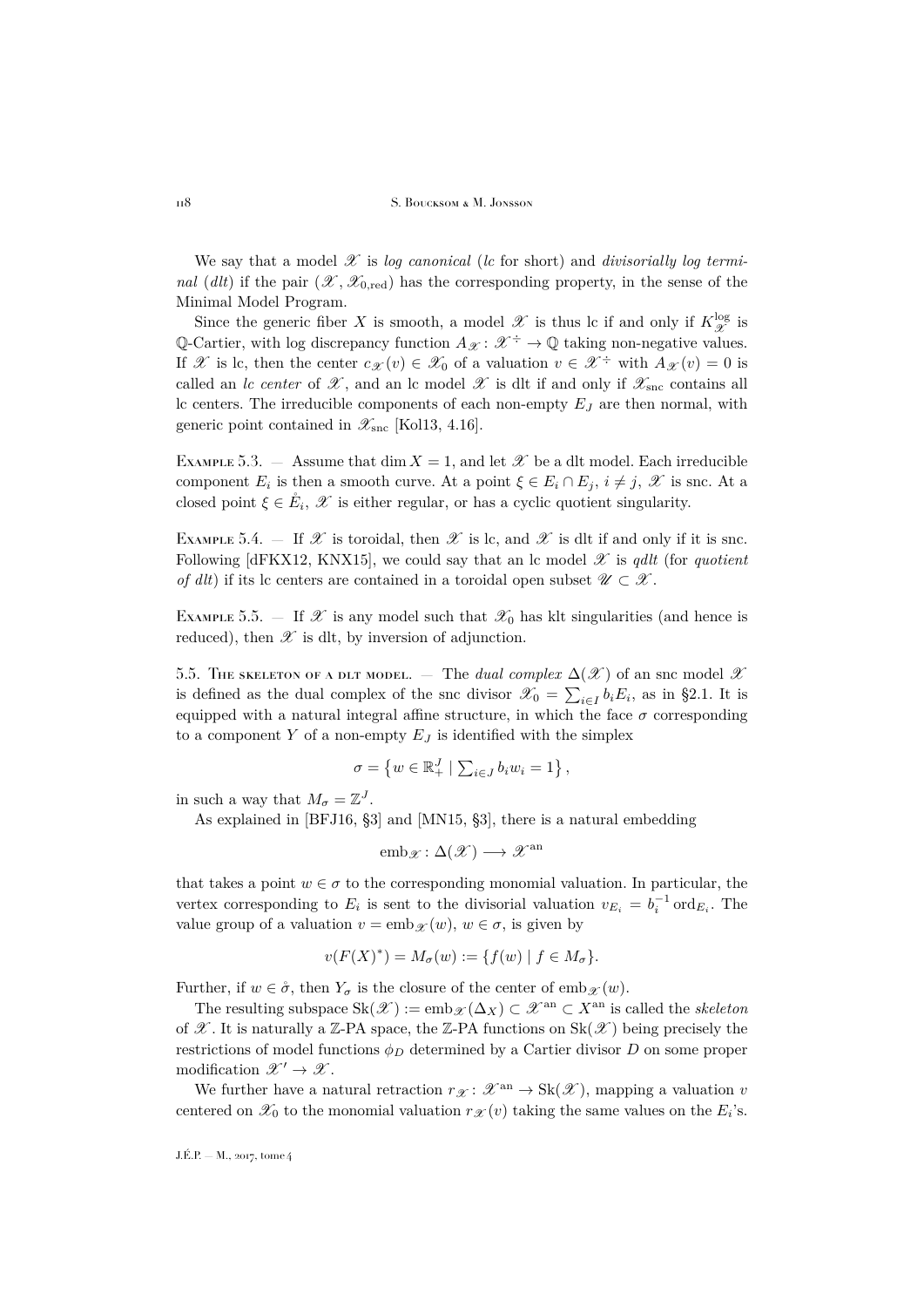These retractions induce a homeomorphism

$$
X^{\mathrm{an}} \xrightarrow{\sim} \varprojlim_{\mathscr{X}} \mathrm{Sk}(\mathscr{X}),
$$

where  $\mathscr X$  runs over all proper (or projective) snc models, compare [\(4.3\)](#page-28-3).

If  $\mathscr{X}' \to \mathscr{X}$  is a proper morphism of snc models, then, by [\[MN15,](#page-52-3) 3.1.7].

$$
Sk(\mathscr{X}) \subset Sk(\mathscr{X}') \subset \mathscr{X}'^{an} = \mathscr{X}^{an},
$$

the first inclusion being Z-PA. Further,

$$
\bigcup_{\mathscr{X} \text{ sinc}} \text{Sk}(\mathscr{X}) \subset X^{\text{an}}
$$

coincides with the set of (quasi)monomial, or Abhyankar, valuations.

For a dlt model  $\mathscr{X}$ , the dual complex  $\Delta(\mathscr{X})$  and skeleton Sk( $\mathscr{X}) \subset X^{\text{an}}$  are simply defined as those of  $\mathscr{X}_{\text{snc}}$ , cf. [\[NX16b\]](#page-52-4). The retraction  $r_{\mathscr{X}}: \mathscr{X}^{\text{an}} \to \text{Sk}(\mathscr{X})$  can be defined as above when  $\mathscr X$  is Q-factorial, but its existence is otherwise unclear (at least to us!).

By [\[KKMSD73\]](#page-52-12), any toroidal model  $\mathcal X$  has a dual complex  $\Delta(\mathcal X)$  endowed with a natural integral affine structure. This dual complex is canonically realized as a subspace  $\text{Sk}(\mathscr{X}) \subset X^{\text{an}}$ , for instance by setting  $\text{Sk}(\mathscr{X}) := \text{Sk}(\mathscr{X}')$  for any toroidal modification  $\mathscr{X}' \to \mathscr{X}$  with  $\mathscr{X}'$  snc. Thus  $Sk(\mathscr{X})$  is equipped with a Z-PA structure.

5.6. From log discrepancies to Temkin's metric. — As noted in [\[FJ04,](#page-52-18) [BFJ08,](#page-51-13) [JM12\]](#page-52-19) in increasing order of generality, log discrepancy functions extend in a natural way to Berkovich spaces. More precisely, let  $\mathscr X$  be any model of X such that  $K_{\mathscr X}^{\log}$  $\mathscr X$ is Q-Cartier, with log discrepancy function  $A_{\mathscr{X}}: \mathscr{X}^{\div} \to \mathbb{Q}$ . For each snc model  $\mathscr{X}'$ properly dominating  $\mathscr{X}$ , a simple computation going back (at least) to [\[Kol97,](#page-52-20) Lem. 3.11] shows the following:

(i) the restriction of  $A_{\mathscr{X}}$  to  $\text{Sk}(\mathscr{X}')$  is Z-affine on each face of  $\Delta(\mathscr{X}')$ ;

<span id="page-33-0"></span>(ii) we have  $A_{\mathscr{X}} \geq A_{\mathscr{X}} \circ r_{\mathscr{X}'}$ , the inequality being strict outside  $\text{Sk}(\mathscr{X}')$ .

We may thus extend  $A_{\mathscr{X}}$  to an lsc function  $A_{\mathscr{X}}: \mathscr{X}^{\rm an} \to [0, +\infty]$  by setting

(5.3) 
$$
A_{\mathscr{X}}(v) := \sup_{\mathscr{X}'} A_{\mathscr{X}}(r_{\mathscr{X}'}(v))
$$

for any  $v \in \mathscr{X}^{\text{an}}$ . When  $\mathscr{X}$  is dlt, the log discrepancy function  $A_{\mathscr{X}}$  determines the skeleton as follows.

<span id="page-33-1"></span>PROPOSITION 5.6. — *If*  $\mathscr X$  *is dlt, then*  $Sk(\mathscr X) = \{v \in \mathscr X^{\rm an} \mid A_{\mathscr X}(v) = 0\}.$ 

<span id="page-33-2"></span>LEMMA 5.7. — *Assume that*  $\mathscr X$  *is lc. and pick*  $v \in \mathscr X^{\text{an}}$  with  $A_{\mathscr X}(v) = 0$ . Then  $c_{\mathscr X}(v)$ *is an lc center of*  $\mathscr X$ .

*Proof.* — We claim that, for every sufficiently high snc model  $\mathscr{X}'$  proper over  $\mathscr{X}$ ,  $v' := r_{\mathscr{X}'}(v)$  and v have the same center on  $\mathscr{X}$ . Indeed, the center of v on  $\mathscr{X}'$  is a specialization of that of  $r_{\mathscr{X}}(v)$ , and hence  $c_{\mathscr{X}}(v) \in c_{\mathscr{X}}(r_{\mathscr{X}}(v))$ . On the other hand, we have  $\lim_{\mathscr{X}'} r_{\mathscr{X}'}(v) = v$ . Since  $c_{\mathscr{X}}: \mathscr{X}^{\text{an}} \to \mathscr{X}_0$  is anticontinuous,  $c_{\mathscr{X}}^{-1}(\overline{\{c_{\mathscr{X}}(v)\}})$  is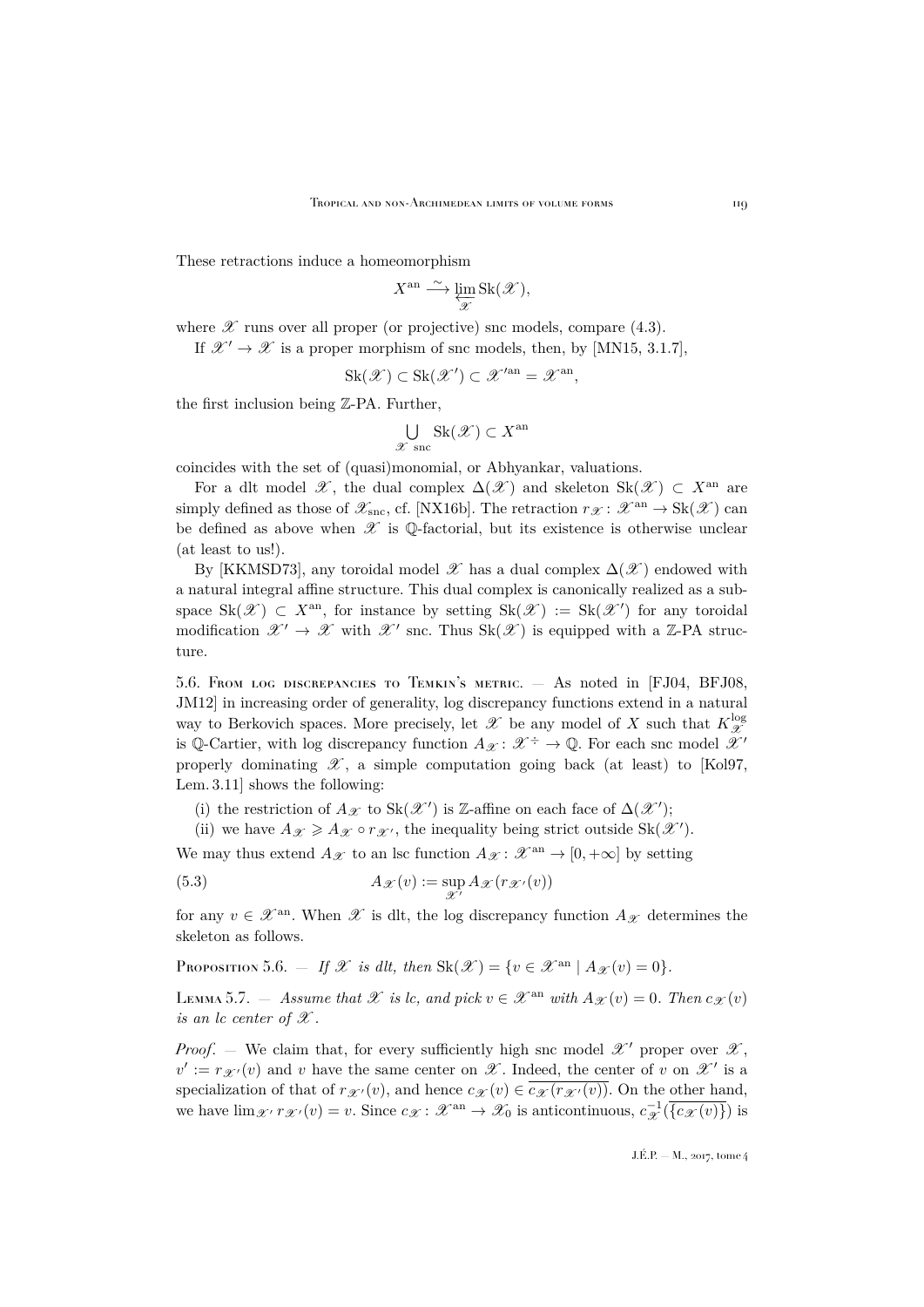open, and hence contains  $v' := r_{\mathscr{X}'}(v)$  for some snc model  $\mathscr{X}'$  proper over  $\mathscr{X}$ . As a result,  $c_{\mathscr{X}}(v')$  is a specialization of  $c_{\mathscr{X}}(v)$ , and the claim follows.

By [\(5.3\)](#page-33-0), we have  $A_{\mathscr{X}}(v') = 0$ , and it is thus enough to prove the result for  $v' \in Sk(\mathscr{X}')$ . If  $\sigma$  is the unique face of  $\Delta(\mathscr{X}')$  containing v' in its interior, then  $A_{\mathscr{X}} \equiv 0$  on  $\sigma$ , since  $A_{\mathscr{X}}$  is non-negative and affine on  $\sigma$ . For any divisorial point w in the relative interior of  $\sigma$ , we thus have  $A_{\mathscr{X}}(w) = 0$  and  $c_{\mathscr{X}'}(v') = c_{\mathscr{X}'}(w)$ , which shows that  $c_{\mathcal{X}}(v') = c_{\mathcal{X}}(w)$  is an lc center.

*Proof of Proposition* [5.6.](#page-33-1) — When  $\mathscr X$  is snc, the result is a direct consequence of (i) and (ii) above. When  $\mathscr X$  is dlt, we have by definition

$$
\operatorname{Sk}(\mathscr{X})=\operatorname{Sk}(\mathscr{X}_{\text{snc}})\subset \mathscr{X}_{\text{snc}}^{\text{an}}\subset \mathscr{X}^{\text{an}},
$$

and  $A_{\mathscr{X}} = A_{\mathscr{X}_{\text{smc}}}$  on  $\mathscr{X}_{\text{smc}}^{\text{an}}$ . It is thus enough to show that any  $v \in \mathscr{X}^{\text{an}}$  with  $A_{\mathscr{X}}(v) = 0$ belongs to  $\mathscr{X}_{\text{snc}}^{\text{an}}$ , i.e., satisfies  $c_{\mathscr{X}}(v) \in \mathscr{X}_{\text{snc}}$ . But  $c_{\mathscr{X}}(v)$  is an lc center by Lemma [5.7,](#page-33-2) and hence  $c_{\mathcal{X}}(v) \in \mathcal{X}_{\text{snc}}$  by definition of dlt singularities.

Let  $\mathscr X$  be a proper model with  $K_{\mathscr X/S}^{\log}$  Q-Cartier. Viewed as a Q-line bundle, the latter is then a model of  $K_X$ , and hence defines a model metric  $\phi_{K_{\mathscr{X}/S}^{\log}}$  on  $K_X^{\text{an}}$ . Further, [\(5.2\)](#page-31-0) shows that the lsc metric

$$
(5.4) \t\t\t A_X := \phi_{K_{\mathscr{X}/S}^{\log}} + A_{\mathscr{X}}
$$

on  $K_X^{\text{an}}$  is independent of  $\mathscr X$ . This is a special case of Temkin's canonical metrization of the canonical bundle [\[Tem16\]](#page-53-11).(8) The *weight function* of [\[MN15\]](#page-52-3) associated to a pluricanonical form  $\omega \in H^0(X, mK_X)$  is the function  $A_X - \frac{1}{m} \log |\omega|$  on  $X^{\text{an}}$ .

5.7. The skeleton of a metric on  $K_X$ . — The purpose of this section is to introduce and study a slight generalization of the *Kontsevich–Soibelman skeleton* introduced in [\[KS06\]](#page-52-2) and further analyzed in [\[MN15,](#page-52-3) [NX16b\]](#page-52-4).

DEFINITION 5.8. – If  $\psi$  is a continuous (or usc) metric on  $K_X^{\text{an}}$ , set  $\kappa := A_X - \psi$  and  $\kappa_{\min} := \inf_{X^{\text{an}}} \kappa$ . The *skeleton* of  $\psi$  is the compact set

$$
Sk(\psi) = \{ x \in X^{\text{an}} \mid \kappa(x) = \kappa_{\min} \}.
$$

Note that  $\kappa$  is an lsc function  $X^{\text{an}} \to (-\infty, +\infty]$ , and hence achieves its infimum.

DEFINITION 5.9. – Let  $\mathscr L$  be a model of  $K_X$  determined on a proper dlt model  $\mathscr X$ . We denote by  $\Delta(\mathscr{L})$  the subcomplex of  $\Delta(\mathscr{X})$  such that a face  $\sigma$  of  $\Delta(\mathscr{X})$  is in  $\Delta(\mathscr{L})$ if and only if each vertex of  $\sigma$  achieves  $\min_i \kappa(v_i)$  with  $\kappa = A_X - \phi_{\mathscr{L}}$ .

Concretely, the values  $\kappa(v_i)$  are computed as follows: we have

$$
K_{\mathcal{X}/S}^{\log} = \mathcal{L} + \sum_{i \in I} a_i E_i
$$

 $(8)$ That we obtain Temkin's metric follows from [\[Tem16,](#page-53-11) Th. 8.1.2]. Note that Temkin uses multiplicative terminology.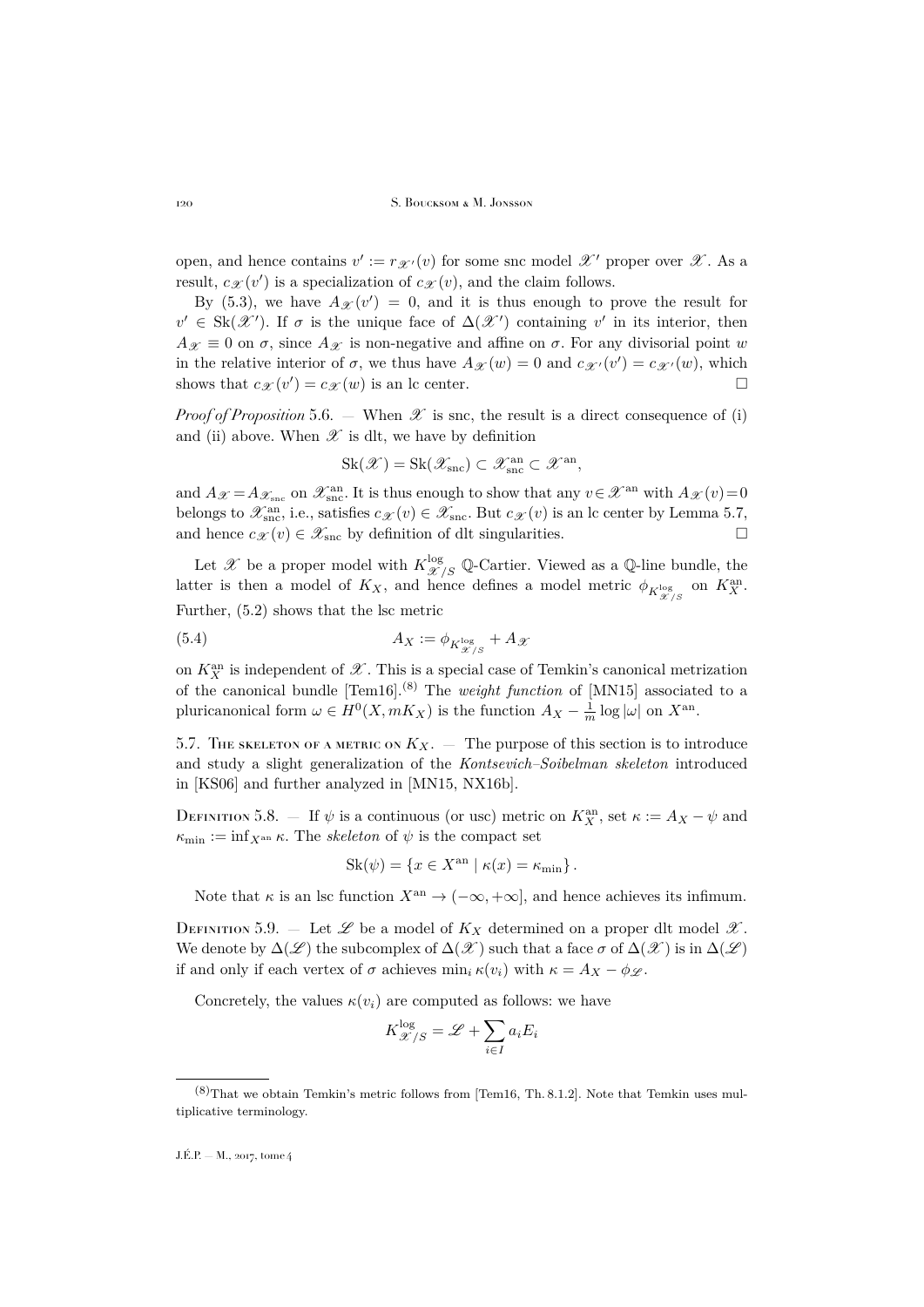with  $a_i \in \mathbb{Q}$ , and  $\kappa(v_{E_i}) = a_i/b_i$ . Note that each face of  $\Delta(\mathscr{X})$  contains at most one maximal face of  $\Delta(\mathscr{L})$ .

<span id="page-35-1"></span>PROPOSITION 5.10.  $-$  *Assume that*  $\psi$  *is a model metric on*  $K_X^{\text{an}}$ *, determined by a model* L *of*  $K_X$  *on a proper dlt model* L *of* X. Then  $Sk(\psi) \subset Sk(\mathcal{X})$ *, and*  $\kappa = A_X - \psi$  *is affine on each face of*  $\Delta(\mathscr{X})$ *. In particular,* 

(5.5) 
$$
\kappa_{\min} = \min_{i} \kappa(v_i),
$$

*where*  $v_i$  *runs over the vertices in*  $\Delta(\mathcal{X})$ *, and*  $Sk(\psi)$  *is the subset of*  $Sk(\mathcal{X}) \subset X^{an}$ *corresponding to the subcomplex*  $\Delta(\mathscr{L})$  *of*  $\Delta(\mathscr{X})$ *.* 

*Proof.* – Since the relative log canonical divisor  $K_{\mathscr{X}/S}^{\log}$  and  $\mathscr{L}$  are both models of  $K_X$ ,  $D := K_{\mathscr{X}/S}^{\log} - \mathscr{L}$  is a Q-Cartier divisor supported on  $\mathscr{X}_0$ . The corresponding model function  $\phi_D$  satisfies  $\kappa = A_{\mathcal{X}} + \phi_D$ , which shows that  $\kappa|_{\text{Sk}(\mathcal{X})} = \phi_D|_{\text{Sk}(\mathcal{X})}$  is affine on each face of  $\Delta(\mathscr{X})$ . Now pick  $v \in Sk(\psi)$ . By [\(5.1\)](#page-30-0), we get

$$
\kappa(v) = A_{\mathcal{X}}(v) + \phi_D(v) \ge \inf \phi_D = \min_i \phi_D(v_i) = \min_i (A_{\mathcal{X}} + \phi_D)(v_i) \ge \inf_{X^{\mathrm{an}}} \kappa.
$$

It follows that  $A_{\mathscr{X}}(v) = 0$ , and hence  $v \in Sk(\mathscr{X})$ , by Proposition [5.6.](#page-33-1)

5.8. RESIDUAL BOUNDARIES. — The following construction plays a crucial role for the understanding of the limit measure appearing in Corollary [B.](#page-4-0)

Consider a model metric  $\mathscr L$  of  $K_X$  defined on a proper dlt model  $\mathscr X$ . Follow-ing [§3.1](#page-15-2) we explain how to associate a subklt pair  $(Y, B_Y^{\mathscr{L}})$  to each stratum Y of  $\mathscr{X}_0$ corresponding to a maximal simplex in  $\Delta(\mathscr{L})$ .

Let us first recall a few facts about adjunction. When  $\mathscr X$  is an snc model, each stratum Y comes with a boundary  $B_Y := \sum_{i \notin J_Y} E_i \cap Y$ . Here  $(Y, B_Y)$  is log smooth, and

(5.6) 
$$
K_{\mathscr{X}/S}^{\log}|_{Y} = K_{(Y,B_{Y})} := K_{Y} + B_{Y},
$$

the identification being provided by Poincaré residues. When  $\mathscr X$  is merely dlt, each stratum Y is normal, and comes with a canonically defined effective  $\mathbb{Q}$ -divisor  $B_Y$ such that  $(Y, B_Y)$  is dlt and still satisfies [\(5.6\)](#page-35-0) (cf. [\[Kol13,](#page-52-17) 4.19]). We have

<span id="page-35-0"></span>
$$
B_Y = \sum_{i \notin J_Y} E_i \cap Y + B'_Y,
$$

where  $B_Y'$  is an effective Q-divisor supported in the complement of  $\mathscr{X}_{\textrm{snc}}$ .

EXAMPLE 5.11. — For each i,  $E_i \cap (\mathscr{X} \setminus \mathscr{X}_{\text{snc}})$  contains finitely many prime divisors  $F_{ik}$ of  $E_i$ . At the generic point of  $F_{ik}$ ,  $\mathscr X$  has cyclic quotient singularities, and

$$
B_{E_i} = \sum_{j \neq i} E_j \cap E_i + \sum_k \left(1 - \frac{1}{m_{ik}}\right) F_{ik}
$$

with  $m_{ik}$  the order of the corresponding cyclic groups, cf. [\[Kol13,](#page-52-17) 3.36.3].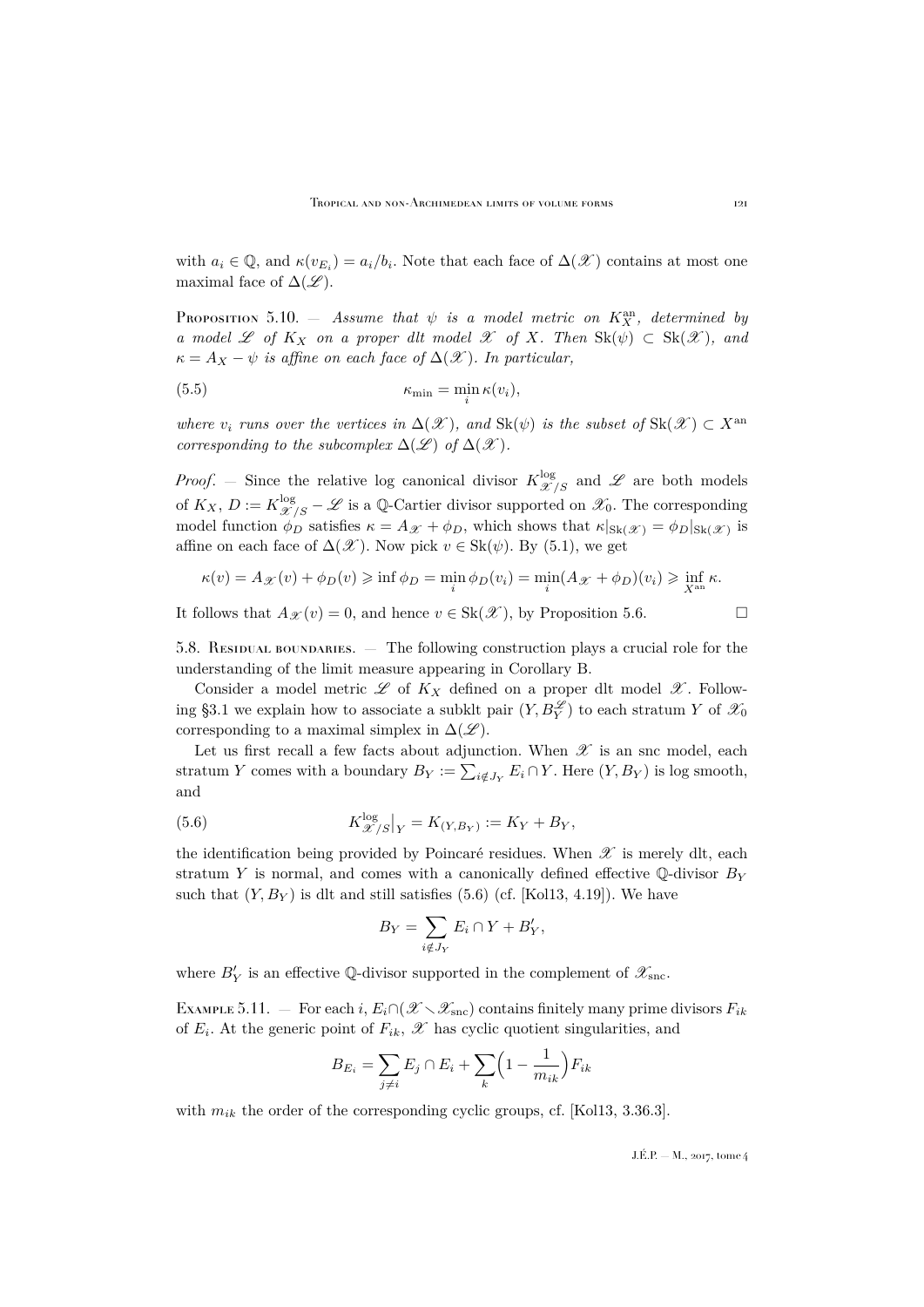Now let  $\psi$  be a model metric on  $K_X^{\text{an}}$ , determined by a model  $\mathscr L$  of  $K_X$  on a proper dlt model  $\mathscr X$  of X. Introduce as before the function  $\kappa := A_X - \psi$  on  $X^{\text{an}}$ , and note that the Q-Cartier divisor

$$
D := K_{\mathcal{X}/S}^{\log} - \mathcal{L} - \kappa_{\min} \mathcal{X}_0 = \sum_i (\kappa(v_{E_i}) - \kappa_{\min}) b_i E_i
$$

is effective.

<span id="page-36-1"></span>LEMMA 5.12. — *If* Y *is a stratum of*  $\mathscr{X}_0$  *corresponding to a face*  $\sigma$  *of*  $\Delta(\mathscr{L})$ *, then*  $Y \not\subset \text{supp } D$ . It follows that the  $\mathbb{Q}$ -Cartier divisor

$$
B_Y^{\mathscr{L}} := B_Y - D|_Y
$$

*is well-defined, and we have a canonical identification*  $\mathscr{L}|_Y = K_{(Y,B_Y^{\mathscr{L}})}$  *as* Q-line *bundles. Further, if*  $\sigma$  *is a maximal face of*  $\Delta(\mathscr{L})$ *, then the pair*  $(Y, B_Y^{\mathscr{L}})$  *is subklt.* 

We emphasize that  $B_Y^{\mathscr{L}}$  is not effective in general.

*Proof.* — The first two points are clear. When  $\sigma$  is a maximal face, each  $E_i$  meeting Y satisfies  $\kappa(v_{E_i}) > \kappa_{\min}$ . As a result,  $D|_Y$  contains each lc center  $E_i \cap Y$  of  $(Y, B_Y)$ , which yields the last assertion.  $\Box$ 

5.9. Skeleta and base change. — Now we study how skeleta of snc models and of metrics behave under base change.

For  $m \in \mathbb{Z}_{>0}$  consider the Galois extension  $K' := k(\ell^{1/m})$  of  $K = k(\ell)$ , with Galois group  $G = \mathbb{Z}/m\mathbb{Z}$ , and set  $X' = X_{K'}$ . Then G acts on  $X'^{an}$  and the canonical map  $p: X'^{an} \to X^{an}$  induces a homeomorphism

<span id="page-36-0"></span>
$$
X^{\prime\mathrm{an}}/G \xrightarrow{\sim} X^{\mathrm{an}}.
$$

If  $\mathscr X$  is a model of X, then its normalized base change yields a model  $\mathscr X'$  of  $X'$ with a finite morphism  $\rho: \mathcal{X}' \to \mathcal{X}$ . If D is a Q-divisor on X defining a model function  $\phi_D$  on  $X^{\text{an}}$ , then

$$
\phi_{\rho^*D} = mp^* \phi_D.
$$

When  $\mathscr X$  is an snc model,  $\mathscr X'$  is toroidal, by [\[KKMSD73,](#page-52-12) pp. 98–102]. The following rather detailed description will be useful later on.

<span id="page-36-2"></span>LEMMA 5.13. — We have  $p^{-1}(\text{Sk}(\mathcal{X})) = \text{Sk}(\mathcal{X}')$ . Further, for each face  $\sigma$  of  $\Delta(\mathcal{X})$ , *there exist positive integers*  $e_{\sigma}$ ,  $f_{\sigma}$  *and*  $g_{\sigma}$  *satisfying* 

$$
e_{\sigma} = \frac{m}{\gcd(m, b_{\sigma})}
$$
 and  $f_{\sigma}g_{\sigma} = \gcd(m, b_{\sigma})$ 

and such that the following properties hold:  $p^{-1}(\sigma)$  is a union of  $g_{\sigma}$  faces  $\sigma'_{\alpha}$  of  $\Delta(\mathscr{X}')$ , *and these are permuted by* G*. For each* α*:*

- (a) *p induces*  $a \mathbb{Q}$ -*affine isomorphism*  $\sigma'_\alpha \xrightarrow{\sim} \sigma$ ;
- (b) *p* induces a generically finite map  $Y_{\sigma'_\alpha} \to Y_{\sigma}$ , of degree  $f_{\sigma}$ ;
- (c)  $mp^*M_{\sigma} \subset M_{\sigma'_{\alpha}}$ , and  $[M_{\sigma'_{\alpha}} : mp^*M_{\sigma}] = e_{\sigma}$ .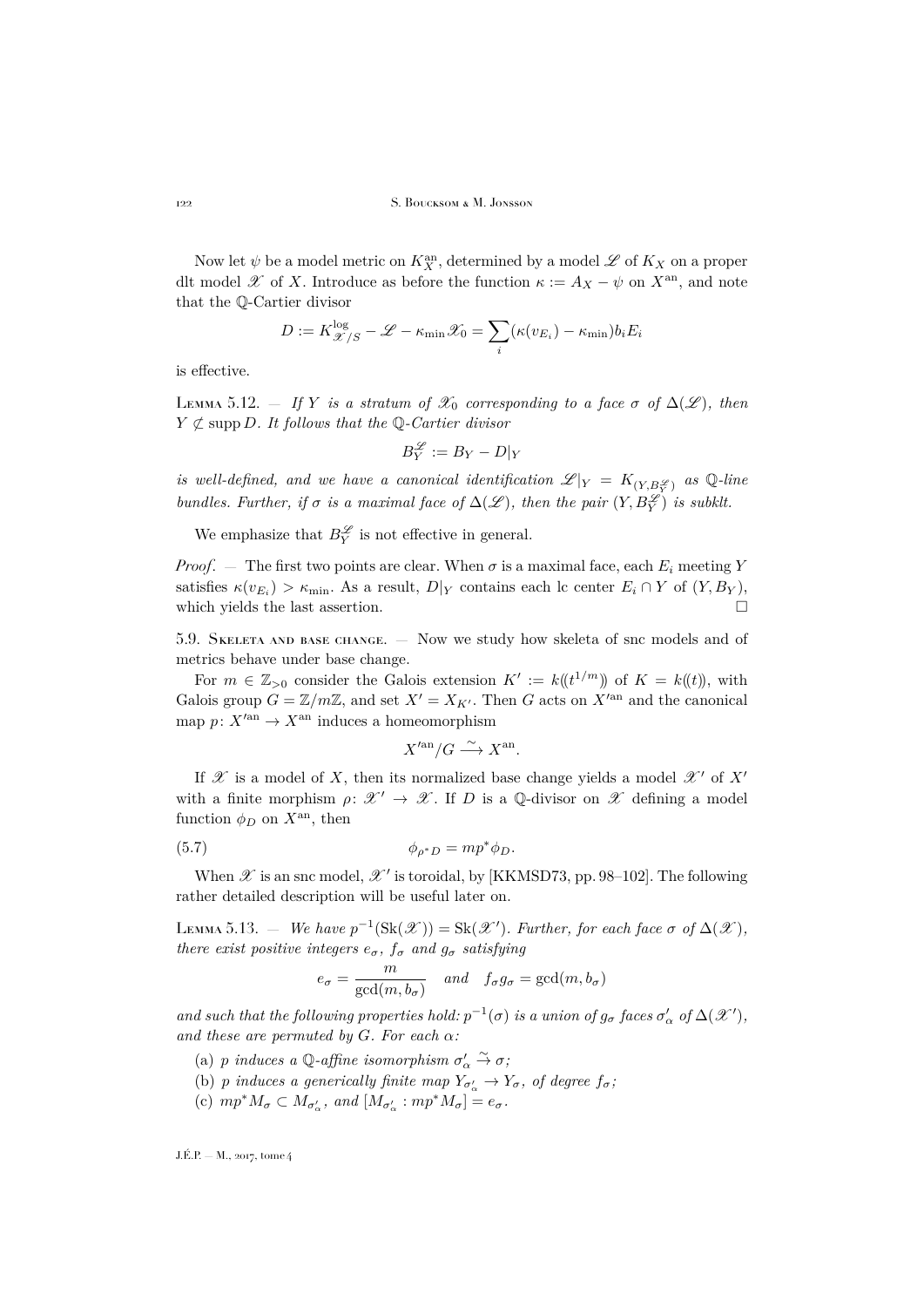*Furthermore, we have:*

- (i)  $M_{\sigma'_\alpha} = p^* (mM_\sigma + \mathbb{Z}1_\sigma);$
- (ii)  $\text{Vol}(\sigma'_{\alpha}) = m^{\dim \sigma} \text{Vol}(\sigma);$
- (iii)  $b_{\sigma'_\alpha} = b_\sigma / \gcd(m, b_\sigma)$ *.*

*Proof*. — The proof uses the toroidal theory of [\[KKMSD73\]](#page-52-12) together with elementary ramification theory of valuations [\[ZS75\]](#page-53-12).

Let  $\sigma$  be the face of  $\Delta(\mathscr{X})$  corresponding to an irreducible component Y of  $E_0 \cap \cdots \cap E_p$ . Set  $b_i = \text{ord}_{E_i}(t)$ . With the identification

$$
\sigma = \{ w \in \mathbb{R}_+^{p+1} \mid \sum_i b_i w_i = 1 \},\
$$

the integral affine structure  $M_{\sigma}$  is given by the lattice  $\mathbb{Z}^{p+1}$ . Note that  $b_{\sigma} = \gcd_i b_i$ .

Given a closed point  $\xi \in \overset{\circ}{Y}$ , we can find local coordinates  $z_0, \ldots, z_n$  in the formal completion  $\widehat{\mathscr{O}}_{\mathscr{X},\xi} \simeq k[\![z_0,\ldots,z_n]\!]$  such that  $t = \prod_{i=0}^p z_i^{b_i}$ . A toric computa-tion (cf. [\[KKMSD73,](#page-52-12) pp. 98–102]) shows that  $\xi$  has  $gcd(m, b_{\sigma})$  preimages  $\xi'_{\alpha}$  in  $\mathscr{X}'_{0}$ , with  $\mathscr{X}'$  formally isomorphic, at each  $\xi'_{\alpha}$ , to the product of  $\mathbb{A}_k^{n-p}$  with the affine toric *k*-variety corresponding to the cone  $\mathbb{R}^{p+1}_+ \subset \mathbb{R}^{p+1}$  with lattice

$$
M' := \mathbb{Z}^{p+1} + \mathbb{Z} (b_0/m, \ldots, b_p/m).
$$

It follows that  $p^{-1}(\sigma)$  is the union of the corresponding faces  $\sigma'_\alpha$  of  $\Delta(\mathscr{X}')$ , each isomorphic to

$$
\sigma' = \{ w' \in \mathbb{R}^{p+1}_+ \mid \sum_i b_i w'_i = m \},\
$$

with integral affine structure induced by  $M'$ . Now  $p$  restricts to a homeomorphism  $\sigma'_\alpha \stackrel{\sim}{\to} \sigma$  given by  $w = w'/m$ . Thus  $M_{\sigma'_\alpha} = mp^* M_\sigma + \mathbb{Z}1_{\sigma'_\alpha}$ . This implies (i), and  $(ii)$ – $(iii)$  easily follow.

Now note that

$$
[M'_{\sigma'_{\alpha}} : mp^*M_{\sigma}] = [mp^*M_{\sigma} + \mathbb{Z}1_{\sigma'_{\alpha}} : mp^*M_{\sigma}]
$$
  

$$
= [\mathbb{Z}^{p+1} + \mathbb{Z}(b_0/m, \dots, b_p/m) : \mathbb{Z}^{p+1}] = \frac{m}{\gcd(m, b_{\sigma})} =: e_{\sigma}.
$$

It remains to analyze the degree  $f_{\sigma}$  of the restriction  $Y_{\sigma'_{\alpha}} \to Y_{\sigma}$ . For this we use ramification theory.

The function field  $F(X') = F(X)(t^{1/m})$  is a Galois extension of  $F(X)$  of degree m, with Galois group G. For any valuation  $v' \in X'^{val}$ , we have  $v'|_{F(X)} = mp(v')$ .

Let  $v \in X^{\text{an}}$  be a valuation corresponding to a point  $w \in \sigma$ . Assume w is "general" in the sense that  $\dim_{\mathbb{Q}} \sum_{i=0}^{p} \mathbb{Q} w_i = p$ . The point w has  $g_{\sigma}$  preimages  $w'_{\alpha}$  under p, one in each  $\sigma'_\alpha$ , and the valuations  $v'_\alpha := m^{-1}w'_\alpha$  are all the extensions of v to  $F(X')$ . Let us compute the residue degree and ramification index of these extensions.

The residue fields of v and  $v'_\alpha$  are exactly the function fields of Y and  $Y'_\alpha$ , respectively, so the residue degree of the extension  $v'_{\alpha}$  of v is equal to  $f_{\sigma}$ .

The value group  $\Gamma_v = v(F(X))$  of v is given by  $\Gamma_v = \sum_{i=0}^p \mathbb{Z}w_i$ . Similarly, the value group of  $v'_\alpha$  is given by  $\Gamma_{v'_\alpha} = \frac{1}{m}\mathbb{Z} + \frac{1}{m}\sum_{i=0}^p \mathbb{Z}w'_i = \frac{1}{m}\mathbb{Z} + \sum_{i=0}^p \mathbb{Z}w_i$ . It follows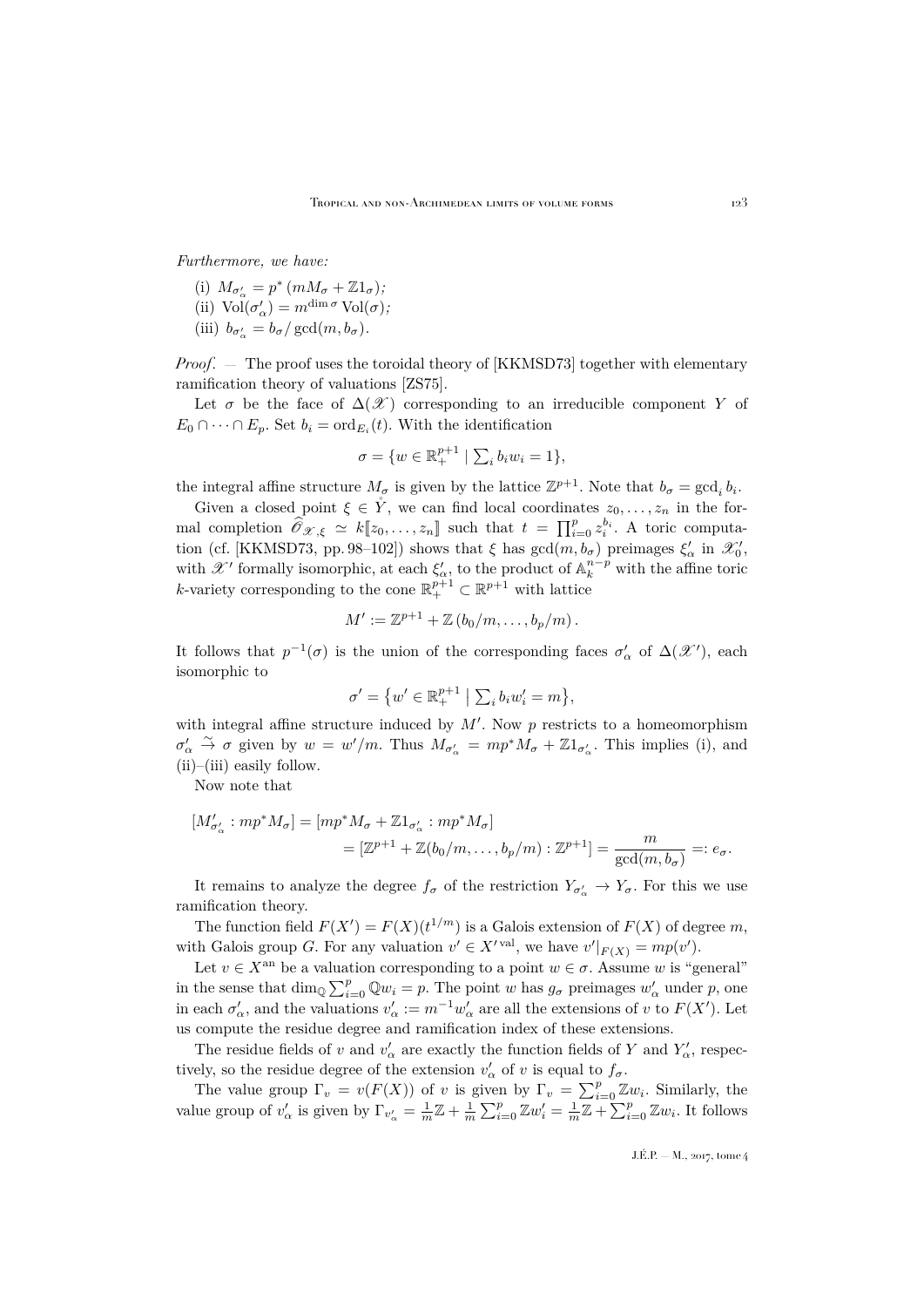that the ramification index of the extension  $v'_\alpha$  of v is given by

$$
[\Gamma_{v'_\alpha} : \Gamma_v] = [\frac{1}{m}\mathbb{Z} + \sum_{i=0}^p \mathbb{Z}w_i : \sum_{i=0}^p \mathbb{Z}w_i] = \gcd(\mathbb{Z} \cap m \sum_{i=0}^p \mathbb{Z}w_i) = \frac{m}{\gcd(m, b_\sigma)} = e_\sigma.
$$
  
By [ZS75, p. 77] we now have  $e_\sigma f_\sigma g_\sigma = m$ , which completes the proof.

Next we study skeleta of metrics. Generalizing [\[NX16b,](#page-52-4) Lem. 4.1.9], we prove:

<span id="page-38-1"></span>LEMMA 5.14.  $-$  Let  $\psi$  be a continuous metric on  $K_X^{\text{an}}, \psi'$  the metric on  $K_{X'}^{\text{an}} \simeq p^*K_X^{\text{an}}$ *corresponding to*  $p^*\psi$ *, and set*  $\kappa' := A_{X'} - \psi'$ *. Then*  $\kappa' = mp^*\kappa$ *. As a consequence,*  $\operatorname{Sk}(\psi') = p^{-1} \operatorname{Sk}(\psi)$  *and*  $\kappa'_{\min} = m\kappa_{\min}$ .

*Proof*. — By [\[Gub98,](#page-52-21) Th. 7.12] (see also [\[BFJ16,](#page-51-4) Cor. 2.3]), model metrics are dense in the set of continuous metrics on  $K_X^{\text{an}}$ . Hence we may assume  $\psi$  is a model metric. Using [\(5.3\)](#page-33-0), it is enough to show that  $\kappa'(v') = m\kappa(p(v'))$  for a divisorial valuation  $v' \in X'^{\div}$ . Let  $\mathscr X$  be an snc model with  $p(v') \in Sk(\mathscr X)$ , and such that  $\psi = \phi_{\mathscr L}$  for a model L of  $K_X$  on  $\mathscr X$ . Since the normalized base change  $\mathscr X'$  of  $\mathscr X$  is toroidal, we can choose a toroidal modification  $\mathscr{X}'' \to \mathscr{X}'$  with  $\mathscr{X}''$  snc. The induced morphism  $\rho: \mathscr{X}'' \to \mathscr{X}$  is toroidal; hence it satisfies the log ramification formula

$$
mK^{\log}_{\mathscr{X}''/S'} = \rho^*K^{\log}_{\mathscr{X}/S}.
$$

By [\(5.7\)](#page-36-0), we infer  $\phi_{K_{\mathscr{X''/S'}}^{\log}} - \psi' = p^*(\phi_{K_{\mathscr{X/S}}^{\log}} - \psi)$ , which gives the desired result since  $v' \in Sk(\mathscr{X}'')$ ,  $p(v') \in Sk(\mathscr{X})$  imply  $A_{\mathscr{X}''}(v') = A_{\mathscr{X}}(p(v')) = 0$ .

## 6. Skeletal measures

<span id="page-38-0"></span>From now on, we assume that  $k = \mathbb{C}$ , and that X is a smooth, projective, geometrically connected variety over the non-Archimedean field  $K = \mathbb{C}(\ell t)$ . Our goal is to construct measures of the types appearing in Theorem [A](#page-2-1) and Corollary [B.](#page-4-0)

6.1. RESIDUALLY METRIZED MODELS.  $-$  As explained above, to any model  $\mathscr L$  of a line bundle L on X, defined on a proper dlt model  $\mathscr X$  of X, we can associate a skeleton  $\text{Sk}(\mathscr{L}) \subset \text{Sk}(\mathscr{X}) \subset X^{\text{an}}$ . To produce a measure on  $\text{Sk}(\mathscr{L})$  we need additional data.

DEFINITION  $6.1.$  — Let L be a line bundle on X. A *residually metrized model* of L is a pair  $\mathscr{L}^{\#} = (\mathscr{L}, \psi_0)$  where  $\mathscr{L}$  is a model of L, determined on a proper dlt model  $\mathscr X$  of X, and  $\psi_0$  is a continuous Hermitian metric on  $\mathscr L_0 := \mathscr L |_{\mathscr X_0}$ , viewed as a holomorphic line bundle over the complex space  $\mathscr{X}_0$ . A *residually metrized model metric*  $\psi^{\#}$  on L is an equivalence class of such pairs, modulo pull-back to a higher model.

EXAMPLE 6.2. – If L is trivial, then any choice of trivialization  $s \in H^0(X, L)$  defines a residually metrized model metric  $\psi^{\#}$  on L, determined on any model  $\mathscr X$  by  $\mathscr L=\mathscr O_{\mathscr X}$ and  $\psi_0$  the trivial metric on  $\mathscr{O}_{\mathscr{X}_0}$ .

J.  
É.P. 
$$
-
$$
 M., 2017, tome 4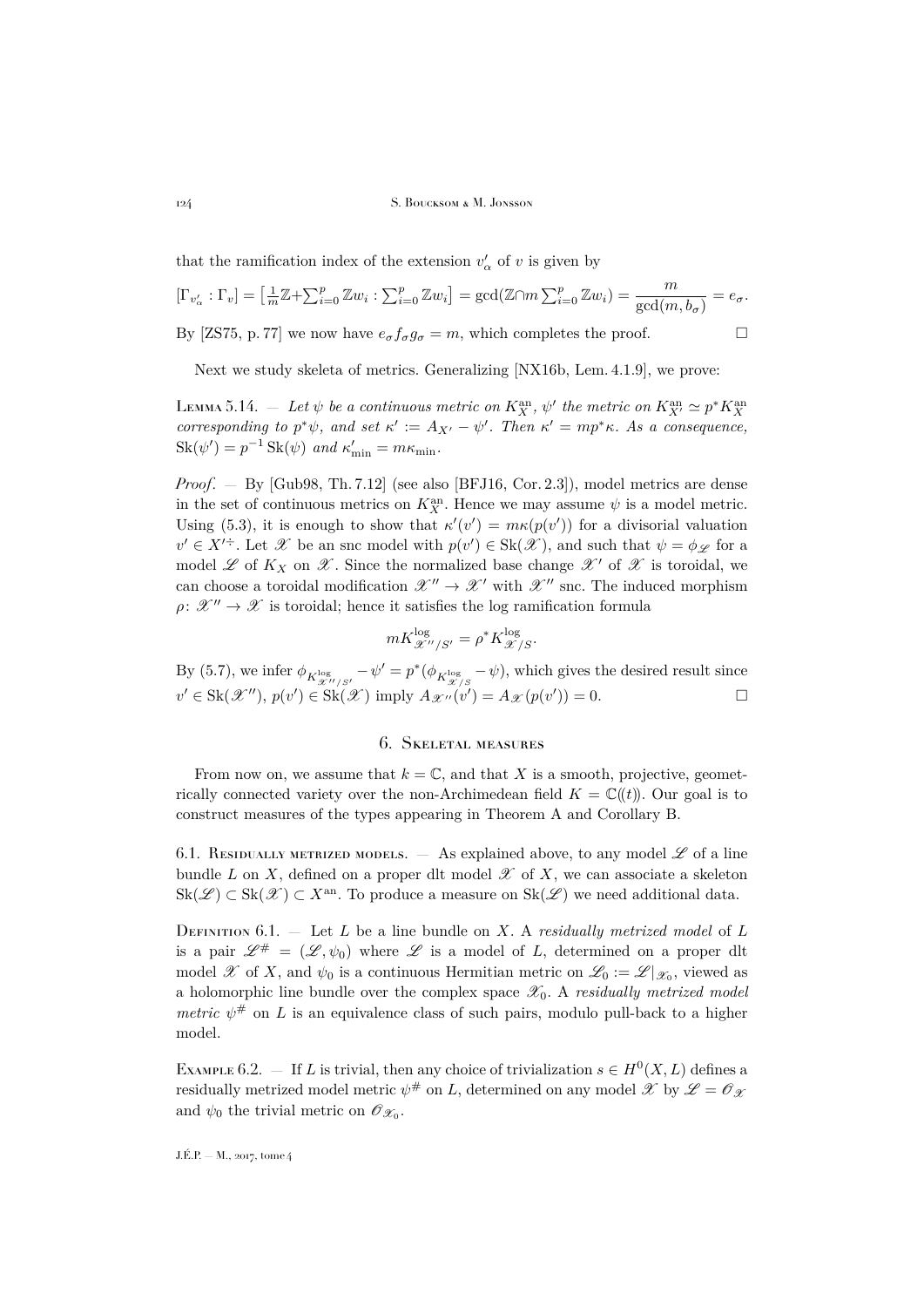<span id="page-39-0"></span>6.2. RESIDUAL MEASURES.  $-$  Let  $\mathscr{L}^{\#} = (\mathscr{L}, \psi_0)$  be a residually metrized model of  $K_X$ , determined on a proper dlt model  $\mathscr X$ . If Y is a stratum corresponding to a top-dimensional face of  $\Delta(\mathscr{L})$ , Lemma [5.12](#page-36-1) shows that the restriction of  $\psi_0$  to  $\mathscr{L}|_Y$ induces a Hermitian metric  $\psi_Y$  on  $K_{(Y,B_Y^{\mathscr{L}})} := K_Y + B_Y^{\mathscr{L}}$ , with  $(Y, B_Y^{\mathscr{L}})$  subklt. By Lemma [1.1,](#page-8-0) we may thus introduce:

DEFINITION  $6.3.$  — Let Y be a stratum corresponding to a top-dimensional face of  $\Delta(\mathscr{L})$ . The *residual measure* of  $\mathscr{L}^{\#}$  on Y is the (finite) positive measure

$$
\text{Res}_Y(\mathscr{L}^{\#}) := \exp\bigl(2(\psi_Y - \phi_{B_Y^{\mathscr{L}}})\bigr).
$$

This definition is of course compatible with one in [§3.1,](#page-15-2) and can be more explicitly described as follows. Let  $\xi$  be a (closed) point of  $Y \cap \mathscr{X}_{\text{snc}}$ , index the irreducible components  $E_0, \ldots, E_p$  passing through  $\xi$  so that Y is a component of  $\bigcap_{0 \leq i \leq d} E_i$ with  $d = \dim \Delta(\mathscr{L}) \leq p$ . In the notation of Example [5.1,](#page-31-1) the Poincaré residue

$$
Res_Y(\Omega) = \left(\frac{dz_{d+1}}{z_{d+1}} \wedge \cdots \wedge \frac{dz_p}{z_p} \wedge dz_{p+1} \wedge \cdots \wedge dz_n\right)\Big|_Y
$$

is a generator of  $K_{(Y,B_Y)} = K^{\log}_\mathscr{X}$  $\left.\frac{\log}{\mathscr{X}/S}\right|_{Y}$ . Setting  $a_i := \kappa(v_{E_i})b_i \in \mathbb{Q}$ , we have

$$
K_{\mathscr{X}/S}^{\log} = \mathscr{L} + \sum_{i} a_i E_i,
$$

and we may thus view

$$
\tau := t^{\kappa_{\min}} \prod_{i=0}^{p} z_i^{a_i - \kappa_{\min} b_i} \Omega^{\text{rel}} = t^{\kappa_{\min}} \prod_{i=d+1}^{p} z_i^{a_i - \kappa_{\min} b_i} \Omega^{\text{rel}}
$$

as a local Q-generator of L. Further,  $B_Y^{\mathcal{L}} = \sum_{i=d+1}^p (1 - (a_i - \kappa_{\min} b_i)) E_i|_Y$ , and  $\tau|_Y$ corresponds to

$$
\prod_{i=d+1}^{p} z_i^{a_i - \kappa_{\min} b_i} \operatorname{Res}_{Y}(\Omega)
$$

under the identification  $\mathscr{L}|_Y = K_{(Y,B_Y^{\mathscr{L}})}$ . We arrive at

(6.1) 
$$
\operatorname{Res}_{Y}(\mathscr{L}^{\#}) = \frac{\prod_{i=d+1}^{p} |z_{i}|^{2(a_{i}-\kappa_{\min}b_{i})}}{\left| t^{\kappa_{\min}} \prod_{i=d+1}^{p} z_{i}^{a_{i}-\kappa_{\min}b_{i}} \Omega^{\text{rel}} \right|_{\psi_{0}}^{2}} \left| \operatorname{Res}_{Y}(\Omega) \right|^{2}
$$

$$
= \frac{\prod_{i=d+1}^{p} |z_{i}|^{2(a_{i}-\kappa_{\min}b_{i}-1)}}{\left| t^{\kappa_{\min}} \prod_{i=d+1}^{p} z_{i}^{a_{i}-\kappa_{\min}b_{i}} \Omega^{\text{rel}} \right|_{\psi_{0}}^{2}} \left| dz_{d+1} \wedge \cdots \wedge dz_{n} \right|^{2}.
$$

6.3. Measures on dual complexes. — We now define measures associated to residually metrized model metrics.

DEFINITION 6.4. – Let  $\mathscr{L}^{\#}$  be a residually metrized model of  $K_X$ , determined on a proper dlt model  $\mathscr X$  of X. To  $\mathscr L^{\#}$  we associate a positive measure  $\mu_{\mathscr L^{\#}}$  on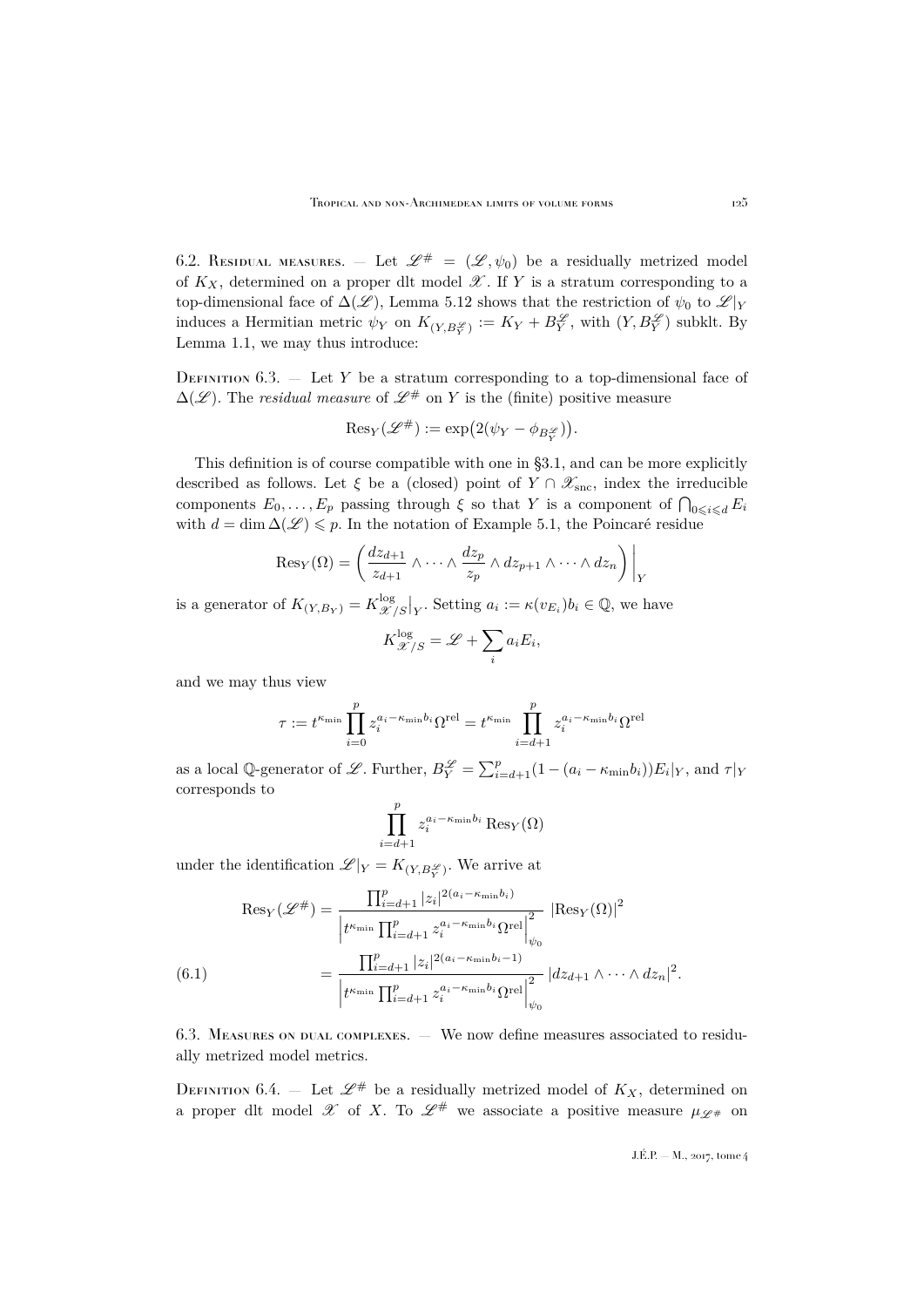$\Delta(\mathscr{L}) \subset \Delta(\mathscr{X})$  defined by

$$
\mu_{\mathscr{L}^{\#}} = \sum_{\sigma} \left( \int_{Y_{\sigma}} \text{Res}_{Y_{\sigma}} (\mathscr{L}^{\#}) \right) b_{\sigma}^{-1} \lambda_{\sigma},
$$

where  $\sigma$  runs over the top-dimensional faces of  $\Delta(\mathscr{L})$ .

By Lemma [1.2,](#page-9-1) we have

$$
\mu_{\mathscr{L}^{\#}}(\sigma) = \frac{\int_{Y_{\sigma}} \text{Res}_{Y_{\sigma}}(\mathscr{L}^{\#})}{d! \prod_{i \in J} b_i}
$$

for each face  $\sigma$  corresponding to a component of some  $E_J$ .

6.4. Skeletal measures on Berkovich spaces. — Now consider a residually metrized model metric  $\psi^{\#}$  on  $K_X$ . Pick any representative  $\mathscr{L}^{\#} = (\mathscr{L}, \psi_0)$  for  $\psi^{\#}$ , where  $\mathscr{L}$ is a model of  $K_X$  determined on a proper dlt model  $\mathscr X$  of X, and where  $\psi_0$  is a continuous metric on  $\mathcal{L}_0 := \mathcal{L}|_{\mathcal{X}_0}$ .

DEFINITION 6.5. — The *skeletal measure*  $\mu_{\psi^*}$  is the image of the measure  $\mu_{\mathscr{L}^*}$  under the embedding  $\Delta(\mathscr{L}) \hookrightarrow X^{\text{an}}$ . We view it as a positive measure on  $X^{\text{an}}$ , supported on the skeleton  $\text{Sk}(\psi^{\#}) := \text{Sk}(\phi_{\mathscr{L}}).$ 

This definition makes sense, in view of the following result.

Lemma 6.6.  $\bar{ }$  *The skeletal measure*  $\mu \varphi_{\#}$  *is independent of the choice of representative*  $\mathscr{L}^{\#}$  *for*  $\psi^{\#}$ *.* 

*Proof.* – Let  $\mathscr{X}, \mathscr{X}'$  be proper dlt models of X, with  $\mathscr{X}'$  dominating  $\mathscr{X}$  via a proper birational morphism  $\rho: \mathcal{X}' \to \mathcal{X}$ . Let  $\mathcal{L}^{\#} = (\mathcal{L}, \psi_0)$  be a residually metrized model of  $K_X$  consisting of a model  $\mathscr L$  of  $K_X$  determined on  $\mathscr X$  and a continuous metric  $\psi_0$  on  $\mathscr{L}_0$ . Set  $\mathscr{L}' = \rho^* \mathscr{L}$ ,  $\psi'_0 = \rho^* \psi_0$  and  $\mathscr{L}'^{\#} = (\mathscr{L}', \psi'_0)$ . We must prove that  $\mu \varphi_{\ell \#} = \mu \varphi_{\#}$ .

Let  $\sigma'$  be a top-dimensional face of  $\Delta(\mathscr{L}'), Y'$  the associated stratum of  $\mathscr{X}'_0, Y$  the minimal stratum of  $\mathcal{X}_0$  containing  $\rho(Y')$  and  $\sigma = \sigma_Y$  the associated simplex of  $\Delta(\mathcal{X})$ . Then  $\sigma$  and  $\sigma'$  have the same dimension, and if we (somewhat abusively) identify  $\sigma$ and  $\sigma'$  with their images in  $\text{Sk}(\phi_{\mathscr{L}}) \subset X^{\text{an}}$ , then  $\sigma'$  is a rational subsimplex of  $\sigma$ . It suffices to prove that  $\mu_{\mathscr{L}^{\prime\#}}(\sigma') = \mu_{\mathscr{L}^{\#}}(\sigma')$ .

Now  $\rho$  restricts to a birational morphism of  $Y' \to Y$ , so since  $\lambda_{\sigma}|_{\sigma'} = \lambda_{\sigma'}$  and  $b_{\sigma} = b_{\sigma'}$ , it suffices to prove that  $\text{Res}_{Y'}(\mathscr{L}'^{\#}) = \rho^* \text{Res}_{Y}(\mathscr{L}^{\#})$ . But this is formal. Indeed, we have  $(\rho|_Y)_*(B_{Y'}^{\mathscr{L}'}) = B_Y^{\mathscr{L}}$  and we can identify  $(\rho|_Y)^* K_{(Y,B_{Y}^{\mathscr{L}})}$  with  $K_{(Y',B_{Y'}^{\mathscr{L}'})}$  in such a way that the restriction of  $\psi'_0$  to  $\mathscr{L}'|_{Y'} = K_{(Y', B_{Y'}^{\mathscr{L}'})}$  coincides with the pullback under  $\rho|_{Y'}$  of the restriction of  $\psi_0$  to  $\mathscr{L}|_Y = K_{(Y,B_Y^{\mathscr{L}})}$ .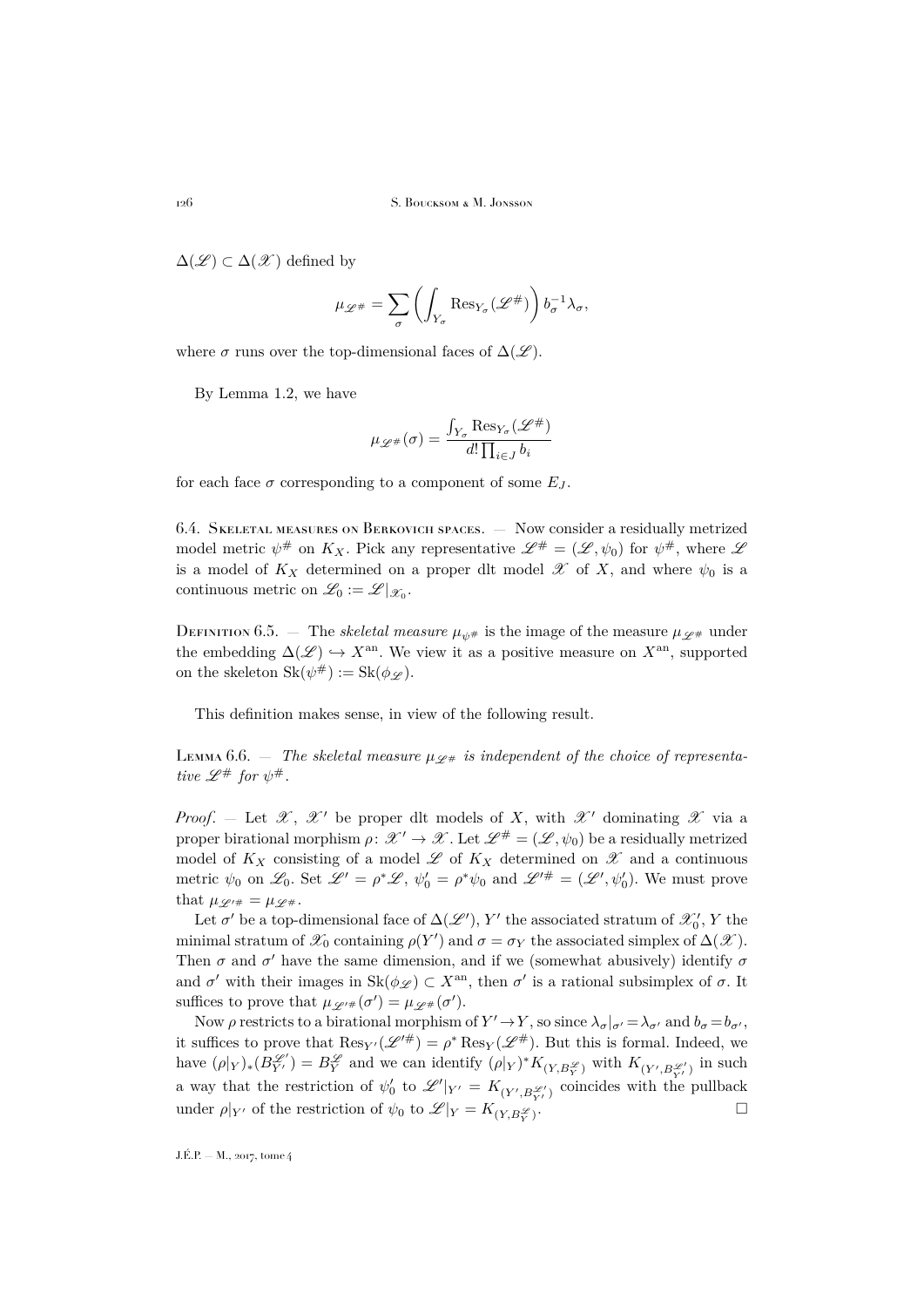6.5. BEHAVIOR UNDER BASE CHANGE.  $-$  Fix  $m \in \mathbb{Z}_{>0}$ . As before, denote by X' the base change of X to  $K' = \mathbb{C}((t^{1/m}))$ , with induced map  $p: X'^{an} \to X^{an}$ .

<span id="page-41-4"></span>THEOREM 6.7.  $-$  Let  $\psi^{\#}$  be a residually metrized model metric on  $K_{X},$  and let  $\psi^{\prime\#}$ *be its pull-back to X'. Then* 

$$
p_*\mu_{\psi'^\#}=m^d\mu_{\psi^\#}
$$

 $with d = \dim Sk(\psi^{\#})$ .

*Proof.* – Pick a representative  $\mathscr{L}^{\#} = (\mathscr{L}, \psi_0)$  of  $\psi^{\#}$  such that  $\mathscr{L}$  is defined on a proper snc model  $\mathscr X$ . Let  $\mathscr X'$  be the normalized base change by  $t = t^{\prime m}$ .

Let  $\sigma$  be a d-dimensional face of  $\Delta(\mathscr{L})$ . By Lemma [5.13,](#page-36-2)  $p^{-1}(\sigma)$  is the union of  $g_{\sigma}$ distinct isomorphic faces  $\sigma'_\alpha$  of  $\Delta(\mathscr{X})$  such that

<span id="page-41-0"></span>(6.2) 
$$
b_{\sigma'_\alpha} = b_\sigma / \gcd(m, b_\sigma)
$$

<span id="page-41-2"></span>(6.3) 
$$
Vol(\sigma'_{\alpha}) = m^d Vol(\sigma).
$$

Further, the induced map  $Y'_{\sigma'_\alpha} \to Y$  is generically finite, of degree  $f_\sigma$  independent of  $\alpha$ , and we have  $f_{\sigma}g_{\sigma} = \gcd(m, b_{\sigma})$ . Pick a toroidal modification  $\mathcal{X}'' \to \mathcal{X}'$  with  $\mathcal{X}''$ snc, denote by  $\rho: \mathscr{X}'' \to \mathscr{X}$  the composition, and set  $\mathscr{L}'' := \rho^* \mathscr{L}$ .

Each face  $\sigma'_\alpha$  above is subdivided into simplices  $\sigma''_{\alpha\beta}$  of  $\Delta(\mathscr{L}'')$  of dimension d, each corresponding to a stratum  $Y''_{\alpha\beta}$  of  $\mathcal{X}''_0$ , and  $\rho|_{Y''_{\alpha\beta}} : Y''_{\alpha\beta} \to Y$  is generically finite, of degree  $f_{\sigma}$ . Further, [\(6.2\)](#page-41-0) implies that

(6.4) 
$$
b_{\sigma''_{\alpha\beta}} = b_{\sigma'_{\alpha}} = b_{\sigma}/\gcd(m, b_{\sigma}) \text{ for all } \alpha, \beta.
$$

We shall need the following result:

<span id="page-41-1"></span>LEMMA 6.8.  $-$  *With notation as above, we have, for all*  $\alpha$ ,  $\beta$ *:* 

<span id="page-41-3"></span>
$$
\text{Res}_{Y''_{\alpha\beta}}(\mathscr{L}''^{\#}) = \gcd(m, b_{\sigma})^{-2} \rho^* \text{Res}_{Y}(\mathscr{L}^{\#}).
$$

Grant this result for the moment. Lemma [6.8](#page-41-1) implies

$$
\int_{Y''_{\alpha\beta}} \text{Res}_{Y''_{\alpha\beta}}(\mathscr{L}''^{\#}) = f_{\sigma} \gcd(m, b_{\sigma})^{-2} \int_{Y} \text{Res}_{Y}(\mathscr{L}^{\#}),
$$

and hence

$$
(p_*\mu')(\sigma) = \sum_{\alpha,\beta} \mu'(\sigma''_{\alpha\beta}) = \sum_{\alpha,\beta} \left( \int_{Y''_{\alpha\beta}} \text{Res}_{Y''_{\alpha\beta}}(\mathscr{L}''^{\#}) \right) b_{\sigma''_{\alpha\beta}}^{-1} \text{ Vol}(\sigma''_{\alpha\beta})
$$
  
=  $f_{\sigma} \gcd(m, b_{\sigma})^{-2} \left( \int_Y \text{Res}_{Y}(\mathscr{L}^{\#}) \right) b_{\sigma}^{-1} \gcd(m, b_{\sigma}) \sum_{\alpha} \text{Vol}(\sigma'_{\alpha})$   
=  $m^d \left( \int_Y \text{Res}_{Y}(\mathscr{L}^{\#}) \right) b_{\sigma}^{-1} \text{ Vol}(\sigma) = m^d \mu(\sigma),$ 

thanks to [\(6.3\)](#page-41-2) and [\(6.4\)](#page-41-3).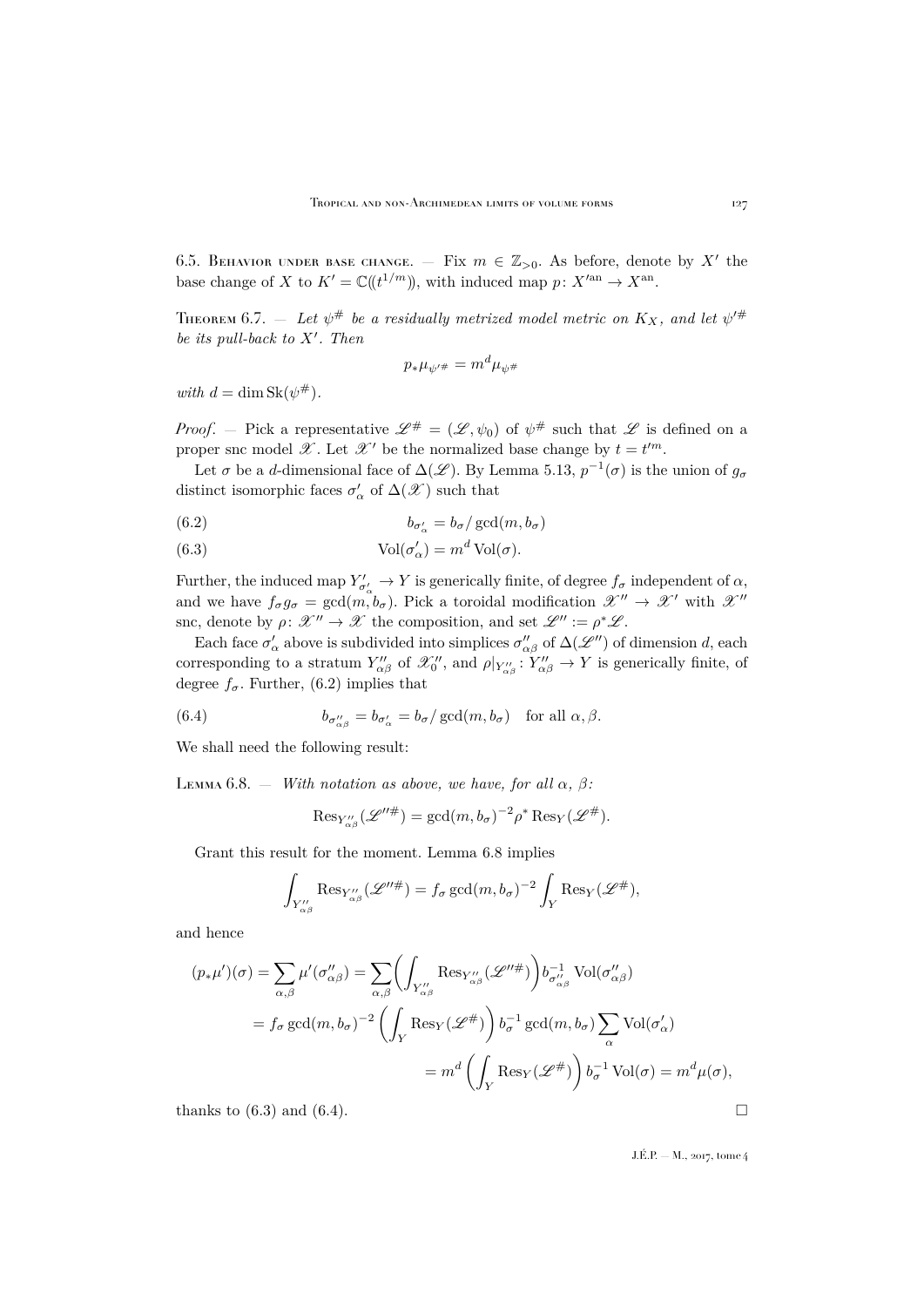*Proof of Lemma* [6.8.](#page-41-1) – Pick a closed point  $\xi'' \in Y^{\gamma''}$  and set  $\xi = \rho(\xi'') \in \overset{\circ}{Y}$ . We use the notation at the end of [§6.2](#page-39-0) with  $p = d$ . Namely, pick local coordinates  $(z_i)_{0 \le i \le n}$ at  $\xi$  and  $(z_j'')_{0 \leq j \leq n}$  at  $\xi''$  such that  $E_i = \{z_i = 0\}$  for  $0 \leq i \leq d$  and  $E_j'' = \{z_j'' = 0\}$ for  $0 \leqslant j \leqslant d$ . We have  $\rho^* z_i = u_i \prod_{j=0}^d (z_j'')^{c_{ij}}$  for  $0 \leqslant i \leqslant d$ , where  $c_{ij} \in \mathbb{Z}_{\geqslant 0}$  and  $u_i \in \mathscr{O}_{\mathscr{X}'',\xi''}$  is a unit. Further, by Lemma [5.13,](#page-36-2) the matrix  $(c_{ij})$  has determinant  $\pm e_{\sigma}$ , where  $e_{\sigma} = m/\gcd(m, b_{\sigma})$ .

Set

$$
\Omega_1 := \frac{dz_0}{z_0} \wedge \cdots \wedge \frac{dz_d}{z_d} \quad \text{and} \quad \Omega_2 := dz_{d+1} \wedge \cdots \wedge dz_n,
$$

and define  $\Omega''_1$ ,  $\Omega''_2$  similarly. Then  $\Omega := \Omega_1 \wedge \Omega_2$  and  $\Omega'' := \Omega''_1 \wedge \Omega''_2$  are local Q-generators of  $K_{\mathscr{X}}^{\log}$  and  $K_{\mathscr{X}''}^{\log}$  at  $\xi$  and  $\xi''$ , respectively. Further,

$$
Res_Y(\Omega) = \Omega_2|_Y
$$
 and  $Res_{Y''}(\Omega'') = \Omega_2''|_{Y''}$ .

Now

$$
\rho^*\Omega_1 = \pm e_\sigma \Omega_1'' + \frac{1}{z_0'' \dots z_d''} \widetilde{\Omega}_1'',
$$

where  $\tilde{\Omega}'_1$  is a regular  $(d+1)$ -form vanishing at  $\xi''$ , and

$$
\rho^*\Omega_2 = q\Omega_2'' + \widetilde{\Omega}_2'',
$$

where  $q \in \mathcal{O}_{\mathcal{X},\xi''}$  and  $\tilde{\Omega}_2''$  is a regular  $(n-d)$ -form at  $\xi''$  satisfying  $\Omega_1'' \wedge \tilde{\Omega}_2'' = 0$ . On the one hand, this leads to

$$
(\rho|_{Y''})^* \operatorname{Res}_{Y}(\Omega) = (\rho|_{Y''})^* (\Omega_2|_{Y}) = q\Omega_2''|_{Y''} = q \operatorname{Res}_{Y''}(\Omega'').
$$

On the other hand, we also get

$$
\rho^* \Omega = \pm q e_\sigma (1 + h) \Omega'',
$$

with q as above and  $h \in \mathcal{O}_{\mathcal{X}'',\xi''}$  vanishing along Y''.

Define 
$$
\Omega^{\text{rel}}
$$
 and  $\Omega^{\prime\prime\text{rel}}$  by  $\frac{dt}{t} \otimes \Omega^{\text{rel}} = \Omega$  and  $\frac{dt'}{t'} \otimes \Omega^{\prime\text{rel}} = \Omega''$ , respectively. Then  
\n
$$
m\frac{dt'}{t'} \otimes \rho^* \Omega^{\text{rel}} = \rho^* \left(\frac{dt}{t}\right) \otimes \rho^* \Omega^{\text{rel}} = \rho^* \Omega = \pm q e_\sigma (1+h) \Omega'' = \pm q e_\sigma (1+h) \frac{dt'}{t'} \otimes \Omega^{\prime\prime\text{rel}},
$$

so that

$$
\rho^* \Omega^{\text{rel}} = \pm \frac{e_{\sigma}}{m} q (1 + h) \Omega^{\prime \prime \text{rel}}.
$$

As a consequence,

$$
\rho^*|t^{\kappa_{\min}}\Omega^{\mathrm{rel}}|_{\psi_0}=\frac{e_\sigma}{m}\,|q|\,|(1+h)|\,|(t')^{\kappa_{\min}'}\Omega^{''\mathrm{rel}}|_{\psi_0'}.
$$

Since  $h$  vanishes along  $Y''$ , this finally leads to

$$
(\rho|_{Y''})^* Res_Y(\mathcal{L}^{\#}) = \frac{(\rho|_{Y''})^* Res_Y(\Omega)|^2}{(\rho|_{Y''})^* |t^{\kappa_{\min}} \Omega^{\text{rel}}|_{\psi_0}^2} = \frac{|(\rho|_{Y''})^* (\Omega_2|_{Y})|^2}{(e_{\sigma}^2/m^2)|q|^2 |(t')^{\kappa'_{\min}} \Omega^{\prime\text{rel}}|_{\psi_0'}^2}
$$

$$
= \left(\frac{m}{e_{\sigma}}\right)^2 \frac{|Res_{Y''}(\Omega'')|^2}{|(t')^{\kappa'_{\min}} \Omega^{\prime\text{rel}}|_{\psi_0'}^2} = \left(\frac{m}{e_{\sigma}}\right)^2 Res_{Y''}(\mathcal{L}^{''\#}),
$$

which completes the proof since  $e_{\sigma} = m/\text{gcd}(b_{\sigma}, m)$ .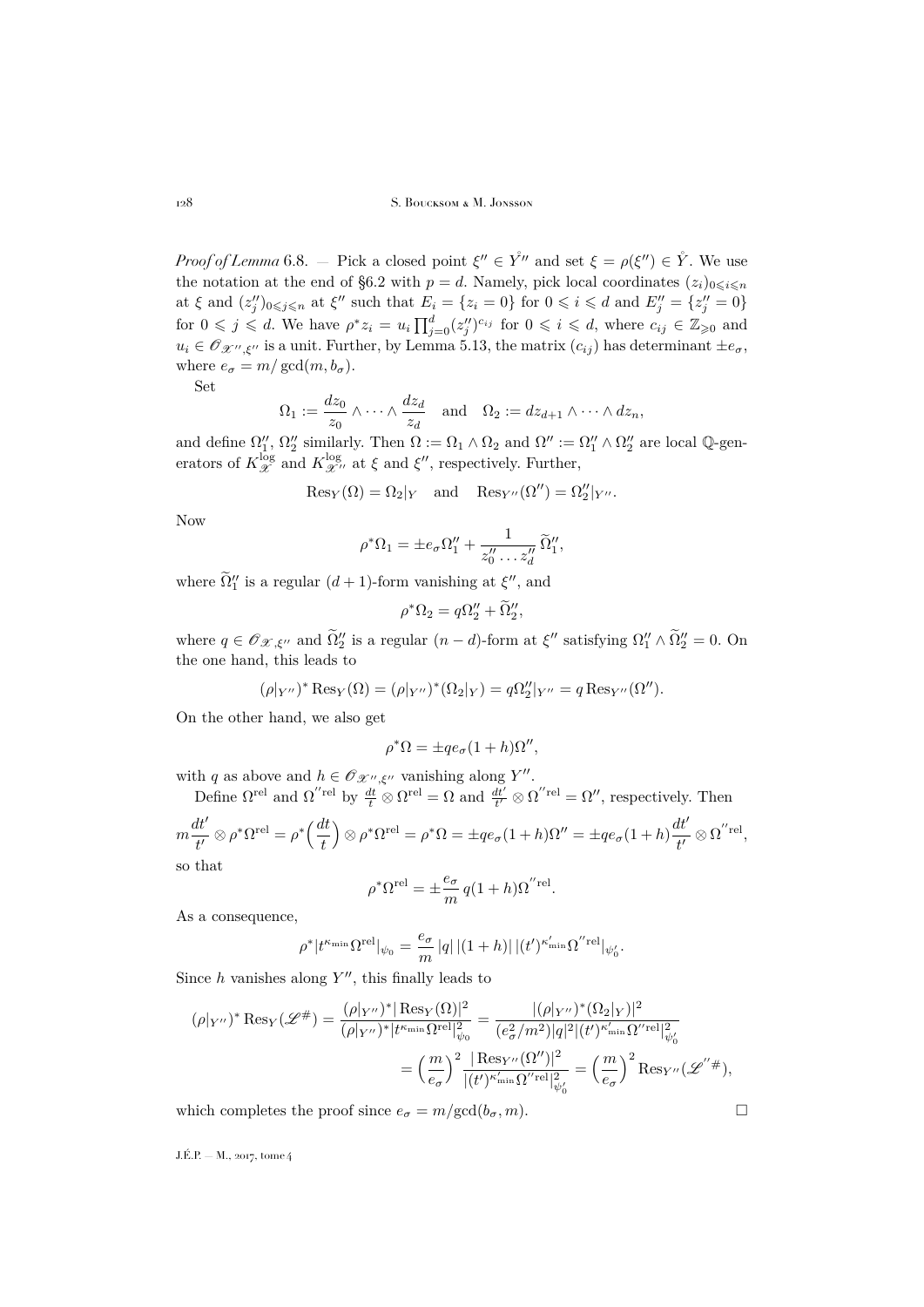### 7. The Calabi–Yau case

<span id="page-43-0"></span>As in  $\S6$ , we assume that X is a smooth, projective, geometrically connected variety over  $\mathbb{C}(\!(t)\!)$ . Now we further assume that  $K_X$  is trivial. Pick a trivializing section  $\eta \in H^0(X, K_X)$ , and denote by log  $|\eta|$  the associated model metric on  $K_X^{\mathrm{an}}$ , determined on any model  $\mathscr X$  by  $\mathscr L = \mathscr O_{\mathscr X}$ , with  $\eta$  providing the identification  $\mathscr L|_X \simeq K_X$ . Denote also by  $\log |\eta|^\#$  the residually metrized model metric induced by the trivial Hermitian metric  $\psi_0 = 0$  on  $\mathscr{O}_{\mathscr{X}_0}$ .

The function  $\kappa := A_X - \log |\eta| = -\log |\eta|_{A_X}$  coincides with the weight function of  $[MN15,NX16b]$  $[MN15,NX16b]$ . By definition, the *Kontsevich–Soibelman skeleton* of X is  $Sk(X)$  :=  $\text{Sk}(\log |\eta|^{#})$ . It is indeed independent of the choice of  $\eta$ , since any other trivializing section of  $K_X$  is of the form  $\eta' = f\eta$  with  $f \in \mathbb{C}(\!(t)\!)^*$ , and hence  $\kappa' = \kappa + \text{ord}_0(f)$ .

7.1. Topology of the skeleton.  $-$  By [\[NX16b,](#page-52-4) Th. 4.2.4], the Z-PA-space Sk(X) is connected, of pure dimension d, and is a deformation retract of  $X^{\text{an}}$ . Further,  $\text{Sk}(X)$  is a *pseudomanifold with boundary*, i.e., for some (or, equivalently, any) triangulation ∆ of  $Sk(X)$ , we have:

(a) Non-branching property: every  $(d-1)$ -simplex of  $\Delta$  is contained in at most two d-simplices

(b) Strong connectedness: every pair of *n*-simplices  $\sigma$ ,  $\sigma'$  is joined by a chain of *n*-simplices  $\sigma = \sigma_1, \ldots, \sigma_N = \sigma'$  with  $\sigma_i$  and  $\sigma_{i+1}$  sharing a common  $(n-1)$ -face.

In the maximally degenerate case  $d = n$ , if X has semistable reduction, then  $Sk(X)$ is even a *pseudomanifold*, i.e., (a) is replaced by

(a') every  $(n-1)$ -simplex of  $\Delta$  is contained in exactly two *n*-simplices.

See also [\[KX16\]](#page-52-22) for even more precise results on the structure of  $Sk(X)$ . For example,  $Sk(X)$  is homeomorphic to a sphere if  $n \leqslant 3$  (still in the maximally degenerate case and X having semistable reduction).

7.2. The skeletal measure. — Consider the skeletal measure  $\mu_{\log |\eta|^\#}$  on  $Sk(X)$ . Choose an snc model  $\mathscr{X}$ , and write as usual  $\mathscr{X}_0 = \sum_{i \in I} b_i E_i$ . The form  $\eta$  defines an identification  $K_{\mathscr{X}/S}^{\log} = \sum_{i \in I} a_i E_i$ , and Proposition [5.10](#page-35-1) yields

(7.1) 
$$
\kappa_{\min} = \min_{i} \frac{a_i}{b_i}.
$$

If  $\kappa_{\min} \in \mathbb{Z}$ , then

<span id="page-43-1"></span>
$$
\omega:=\frac{dt}{t^{\kappa_{\min}+1}}\wedge\eta
$$

is a logarithmic form on X. For each face  $\sigma$  of  $\Delta(\mathscr{L})$ , ordering the set  $J \subset I$  of components cutting out the stratum  $Y = Y_{\sigma}$  yields a well-defined Poincaré residue  $\operatorname{Res}_Y(\omega)$ . By Lemma [5.12,](#page-36-1)  $\operatorname{Res}_Y(\omega)$  is a rational section of  $K_Y$ , with divisor

$$
-B_Y^{\mathcal{L}} = \sum_{i \notin J} (a_i - \kappa_{\min} b_i - 1) E_i|_Y.
$$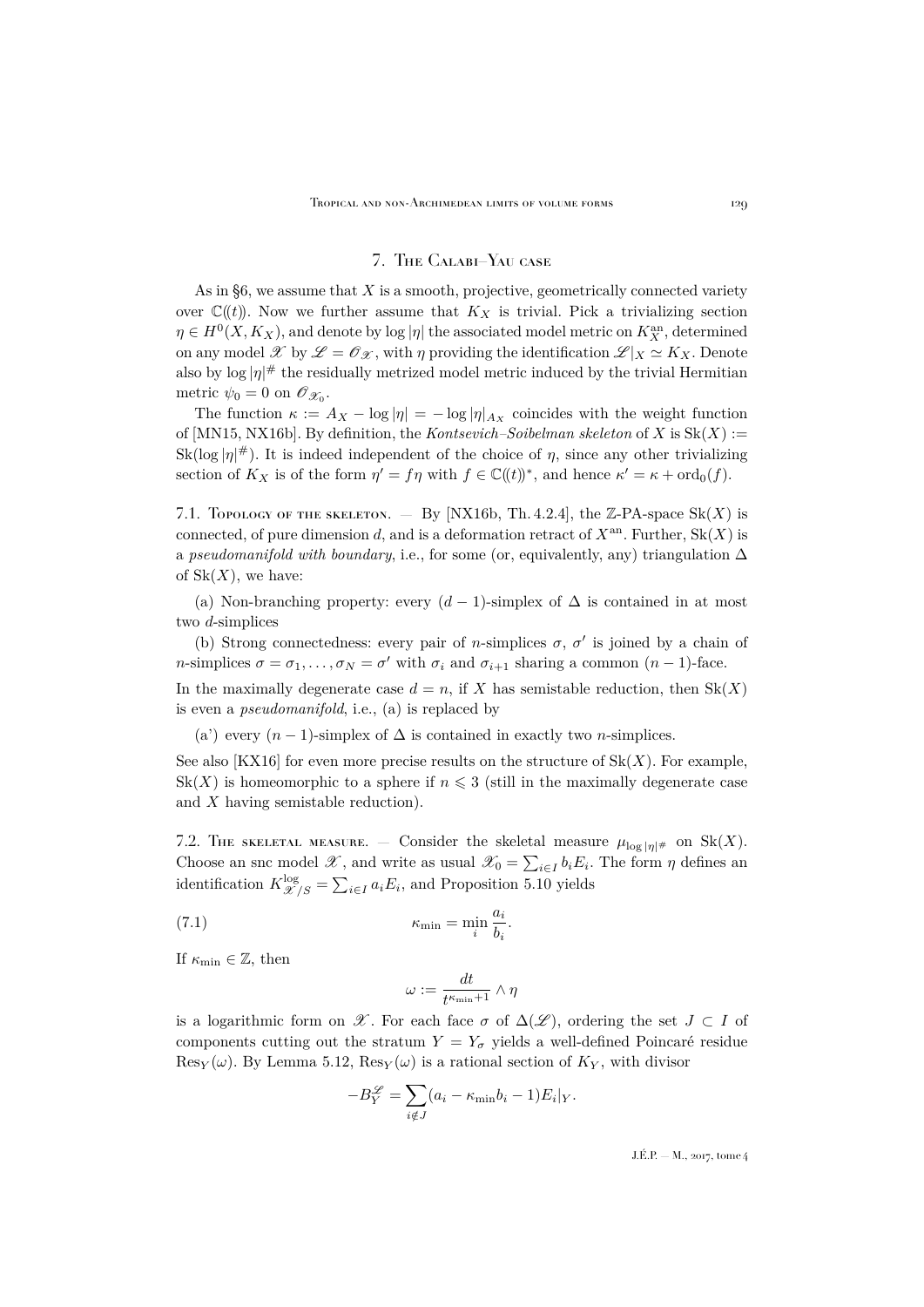When  $\sigma$  is a maximal face,  $\text{Res}_Y(\omega)$  is thus a holomorphic form on Y; using the formulas in  $\S6.2$ , it is easy to see that the residual measure on Y is given by

$$
\operatorname{Res}_Y(\log|\eta|^{\#}) = |\operatorname{Res}_Y(\omega)|^2.
$$

The following result corresponds to Theorem [C](#page-5-0) in the introduction.

<span id="page-44-0"></span>**THEOREM** 7.1.  $-$  *Assume that* X *is maximally degenerate, i.e.,* dim  $Sk(X) = n$ *, and that* X *has semistable reduction, Then the skeletal measure*  $\mu_{\log |\eta|^\#}$  *is a multiple of the integral Lebesgue measure of* Sk(X)*.*

*Proof.* – Let X be a semistable model, i.e., X is snc with  $\mathscr{X}_0$  reduced. By [\(7.1\)](#page-43-1), we have  $\kappa_{\min} \in \mathbb{Z}$ . Since some non-empty  $E_J$  might have several components, the dual complex  $\Delta(\mathscr{X})$  is possibly not a triangulation of Sk(X). However, the barycentric subdivision  $\Delta'$  of  $\Delta(\mathscr{X})$  is a triangulation; the corresponding toroidal modification  $\mathscr{X}'$ is snc, with  $\mathcal{X}'_0$  is possibly non-reduced, but  $b_{\sigma} = 1$  for each *n*-simplex  $\sigma$  of  $\Delta'$ . Applying the above discussion to  $\mathscr{X}^{\prime}$ , we infer

$$
\mu_{\log |\eta|^\#} = \sum_{\sigma} |\operatorname{Res}_{y_\sigma}(\omega)|^2 \lambda_\sigma,
$$

with  $\sigma$  ranging over the *n*-dimensional faces of  $\Delta'$ , with corresponding strata  $y_{\sigma} \in \mathcal{X}'_0$ reduced to single points. It will thus be enough to show that  $|\operatorname{Res}_{y_{\sigma}}(\omega)|$  is independent of  $\sigma$ .

By the strong connectedness property, any two n-simplices  $\sigma$ ,  $\sigma'$  of  $\Delta'$  can be joined by a chain of *n*-simplices  $\sigma = \sigma_1, \ldots, \sigma_N = \sigma'$  with  $\sigma_i$  and  $\sigma_{i+1}$  sharing a common  $(n-1)$ -face  $\tau_i$ . Denoting by  $y_i = y_{\sigma_i}$  and  $Y_i = Y_{\tau_i}$  the corresponding strata in  $\mathscr{X}'$ , we thus have  $y_i, y_{i+1} \in Y_i$ . Further, the Poincaré residue  $\text{Res}_{Y_i}(\omega)$  has poles precisely at  $y_i, y_{i+1}$ , since any other pole would correspond to an *n*-simplex of  $\Delta'$  containing  $\tau_i$ , contradicting the non-branching property. Since  $\text{Res}_{y_i} \text{Res}_{Y}(\omega)$  $\text{Res}_{y_i}(\omega)$ , the residue theorem applied to the Riemann surface  $Y_i$  yields  $\text{Res}_{y_i}(\omega)$  +  $\text{Res}_{y_{i+1}}(\omega) = 0$ , and hence  $|\text{Res}_{y_1}(\omega)| = \cdots = |\text{Res}_{y_N}(\omega)|$ .

REMARK 7.2.  $-$  Theorem [7.1](#page-44-0) fails in general when X does not have semistable reduction. Indeed, the semistable reduction theorem [\[KKMSD73\]](#page-52-12) shows that the base change  $p: X' \to X$  to  $\mathbb{C}(\ell^{1/m})$  has semistable reduction for some m divisi-ble enough. By Lemma [5.14,](#page-38-1) dim  $Sk(X') = n$ , and  $\mu_{\log |\eta'|^{\#}}$  is thus a multiple of the integral Lebesgue measure  $\lambda'$  of Sk(X'), by Theorem [7.1.](#page-44-0) By Theorem [6.7,](#page-41-4)  $\mu_{\log |\eta|^\#} = m^{-n} p_* \lambda'$ . However,  $p_* \lambda'$  is not proportional to the integral Lebesgue measure  $\lambda$  of Sk(X) in general. Indeed, for each *n*-simplex  $\sigma$  of  $\Delta(\mathscr{L})$ , Lemma [5.13](#page-36-2) shows that  $(p_*\lambda')_\sigma = m^n b_\sigma \lambda_\sigma$ , and  $b_\sigma$  is in general not independent of  $\sigma$ .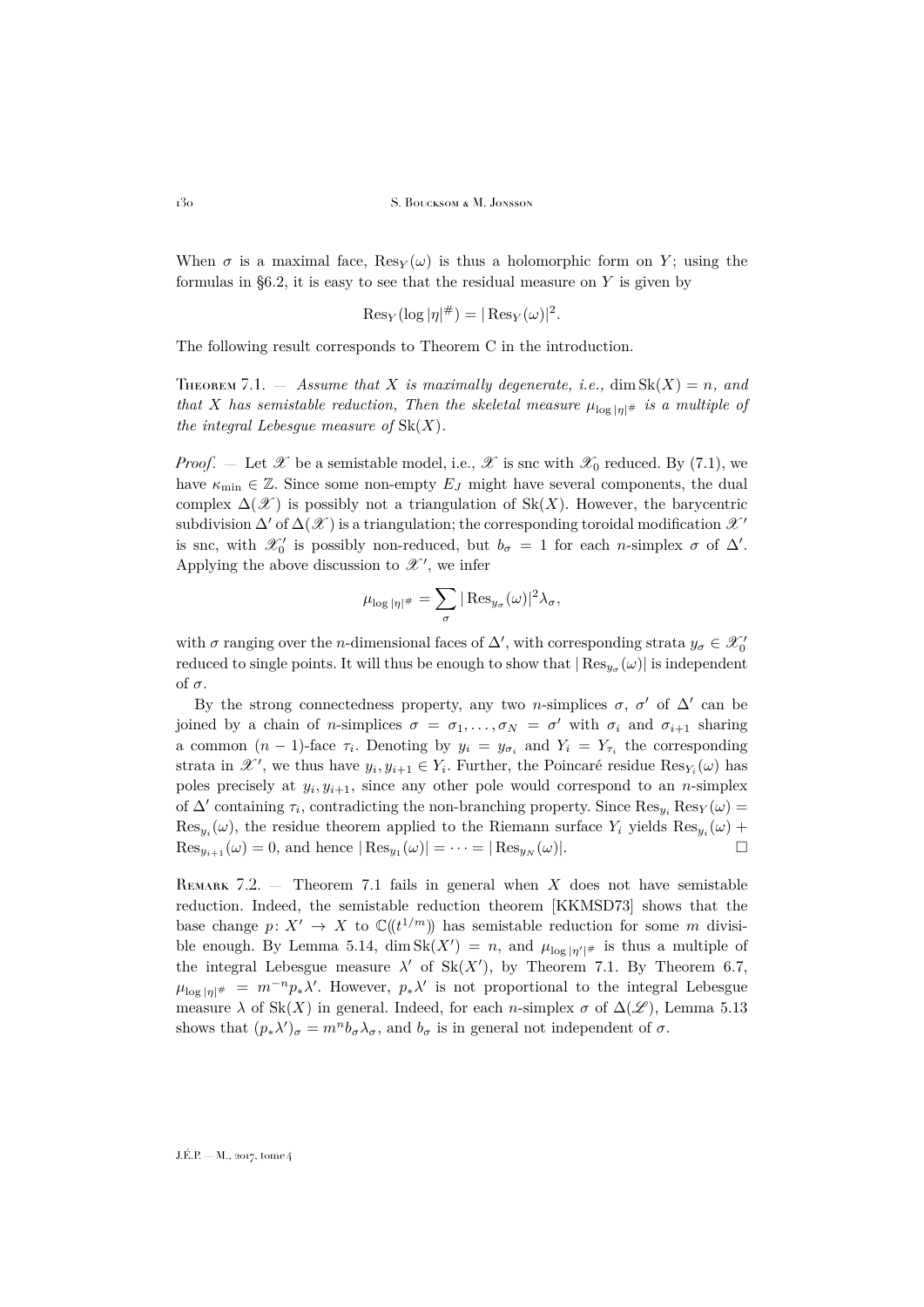#### 8. Extensions

<span id="page-45-0"></span>In this section we extend the main results in various directions.

8.1. A singular version of Theorem A. – Let  $\pi: \mathscr{X} \to \mathbb{D}$  be a projective, flat holomorphic map of a normal complex space onto the disc, with  $X := \pi^{-1}(\mathbb{D}^*)$  smooth over  $\mathbb{D}^*$ . Since  $\pi$  is projective, it defines a smooth projective variety  $X_{\mathbb{C}(\!(t)\!)}$  over  $\mathbb{C}(\!(t)\!)$ , as well as a model  $\mathscr{X}_{\mathbb{C}[t]}$ .

Let L be a Q-line bundle on L extending  $K_{X/\mathbb{D}^*}$ , and  $\psi$  a continuous Hermitian metric on  $\mathscr{L}$ . This data induces a continuous Hermitian metric  $\psi_t$  on  $K_{X_t}$  for  $t \in \mathbb{D}^*$ , as well as a residually metrized model  $\mathscr{L}^\#$  of  $K_{X_{\mathbb{C}(\!(t)\!)}},$  the model given by  $\mathscr{L}_{\mathbb{C}[\![t]\!]}$  and the metric by the restriction of  $\psi$  to  $\mathcal{L}_0 = \mathcal{L}|_{\mathcal{X}_0}$ . Thus we obtain a skeletal measure  $\mu_{\mathscr{L}^{\#}}$  on  $X_{\mathbb{C}(\!(t)\!)}^{\text{an}}$ .

Denote by  $\mathscr{L}'$  (resp.  $\psi'$ ) the pull-back of  $\mathscr{L}$  (resp.  $\psi$ ) to a log resolution  $\mathscr{X}' \to \mathscr{X}$ . By invariance of skeletal measures under pull-back, we have  $\mu_{\mathscr{L}^{\prime\#}} = \mu_{\mathscr{L}^{\#}}$ , and Theorem [3.4](#page-17-0) therefore implies:

Theorem 8.1. — *The rescaled measures*

$$
\mu_t := \frac{e^{2\psi_t}}{|t|^{2\kappa_{\min}} (2\pi \log |t|^{-1})^d},
$$

*viewed as measures on*  $\mathscr{X}'^{hyp}$ *, converge weakly to*  $\mu_{\mathscr{L}^{\#}}$ *.* 

COROLLARY 8.2.  $\equiv$  *If X (i.e., the pair*  $(\mathscr{X}, \mathscr{X}_{0, \text{red}})$ ) is dlt, then

$$
\lim_{t \to 0} \frac{\int_{\mathcal{X}_t} e^{2\psi_t}}{|t|^{2\kappa_{\min}} (2\pi \log |t|^{-1})^d} = \sum_{\sigma} \left( \int_{Y_{\sigma}} \text{Res}_{Y_{\sigma}}(\mathcal{L}^{\#}) \right) b_{\sigma}^{-1} \text{Vol}(\sigma),
$$

*where*  $\sigma$  *runs over the d-dimensional faces of*  $\Delta(\mathscr{L})$ *.* 

When  $d = 0$ , this implies the following slight generalization of [\[Li15,](#page-52-23) Lem. 1].

COROLLARY 8.3.  $-$  *Assume that*  $\mathscr{X}_0$  *has klt singularities (and hence*  $\mathscr{X}$  *is dlt by inversion of adjunction). Let*  $\psi$  *be a continuous metric on*  $K_{\mathscr{X}/\mathbb{D}}$ *. Then*  $t \mapsto \int_{\mathscr{X}_t} e^{2\psi_t}$ *is continuous at*  $t = 0$ *.* 

8.2. COROLLARY [B](#page-4-0) FOR PAIRS.  $-$  Suppose  $(X, B)$  is a projective subklt pair over  $\mathbb{D}^*$ that is meromorphic at  $0 \in \mathbb{D}$ .

By Bertini's theorem (see [\[Kol97,](#page-52-20) 4.8] and also below), the pair  $(X_t, B_t)$  is subklt for all  $t \in \mathbb{D}^*$  outside a discrete subset Z. Let  $\psi$  be a continuous metric on  $K_{(X,B)/\mathbb{D}^*}$ . As explained in [§1.2,](#page-7-0)  $\psi$  induces a finite positive measure  $e^{2(\psi_t - \phi_{B_t})}$  on  $X_t$  for  $t \in \mathbb{D}^* \setminus Z$ .

Assume that  $\psi$  has analytic singularities in the sense that there exists a flat projective map  $\mathscr{X} \to \mathbb{D}$  extending  $X \to \mathbb{D}^*$ , with  $\mathscr{X}$  normal, and a Q-line bundle  $\mathscr{L}$ on X extending  $K_{(X,B)/\mathbb{D}^*}$  such that  $\psi$  extends continuously to  $\mathscr{L}$ .

Our assumptions imply that  $X$  is defined over the Banach ring  $A_r$  described in the appendix for  $0 < r \ll 1$ . Let  $X^{\text{hyb}}$  be the analytification of the base change  $X_{A_r}$ . Recall that  $X^{\text{hyb}}$  naturally fibers over  $\overline{\mathbb{D}}_r$ , with  $X^{\text{hyb}}_{\overline{\mathbb{D}}_r^*} \simeq X_{\overline{\mathbb{D}}_r^*}$  and  $X^{\text{hyb}}_0 \simeq X^{\text{an}}_{\mathbb{C}(\!(t)\!)}$ .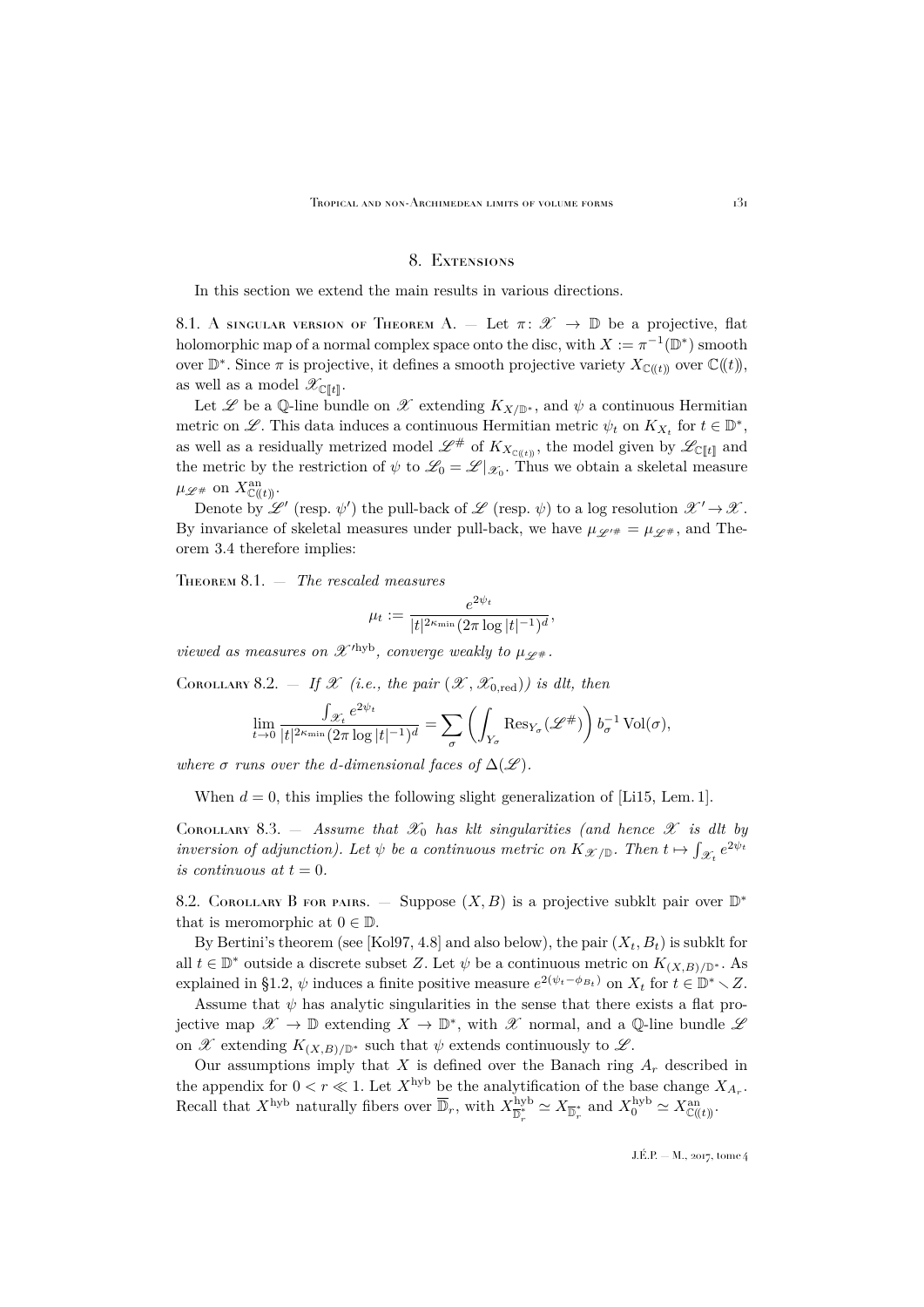<span id="page-46-0"></span>THEOREM 8.4. – *The pair*  $(X_t, B_t)$  *is subklt for*  $0 < |t| \ll 1$ *. Further, there exist*  $\kappa_{\min} \in \mathbb{Q}$  and  $d \in \mathbb{N}^*$  such that the rescaled measures

$$
\mu_t := \frac{e^{2\psi_t}}{|t|^{2\kappa_{\min}}(2\pi \log|t|^{-1})^d},
$$

*viewed as measures on*  $X^{\text{hyb}}$ *, converge weakly, as*  $t \to 0$ *, to a finite positive measure*  $\mu_0$  $\text{on } X_0^{\text{hyb}} = X_{\mathbb{C}(\!(t)\!)}^{\text{an}}.$ 

A special case of Theorem [8.4](#page-46-0) is the log Calabi–Yau setting, when the Q-line bundle  $K_{(X,B)/\mathbb{D}^*}$  is trivial. In general, we are not able to give a very precise description of the limit measure  $\mu_0$ , but the proof will show that  $\mu_0$  is a skeletal measure when the pair  $(X, B)$  is log smooth.

*Proof of Theorem* [8.4.](#page-46-0)  $-$  Let us first treat the case when  $(X, B)$  is log smooth. In this case we need not assume that  $X \to \mathbb{D}^*$  is projective. It follows from the normal crossings condition that  $(X_t, B_t)$  is subklt for  $0 < |t| \ll 1$ . After reparametrizing we may assume this is true for all  $t \in \mathbb{D}^*$ , that is,  $Z = \emptyset$ . Set

$$
\nu_t = e^{2(\psi_t - \phi_{B_t})}.
$$

This is a positive measure on  $X_t$ , smooth outside the support of  $B_t$ . Pick an snc model  $(\mathscr{X}, \mathscr{B})$  of  $(X, B)$ , where  $\mathscr{B}$  is the closure of B in  $\mathscr{X}$ , such that  $\psi$  extends to a continuous metric on a Q-line bundle L on X extending  $K_{(X,B)/\mathbb{D}^*}$ .

We can then prove a version of Theorem [A](#page-2-1) inside the hybrid space  $\mathscr{X}^{\rm hyb}$ . By letting  $\mathscr X$  vary, we obtain Theorem [8.4](#page-46-0) as a consequence, just as Corollary [B](#page-4-0) follows from Theorem [A.](#page-2-1)

The proof is very similar to the proof of Theorem [A,](#page-2-1) so we will only indicate the modifications needed. Let us write

$$
K^{\log}_{(\mathcal{X},\mathcal{B})/\mathbb{D}} = \mathcal{L} + \sum_{i \in I} a_i E_i
$$

with  $a_i \in \mathbb{Q}$ . Set  $\kappa_i := a_i/b_i$  and  $\kappa_{\min} := \min_i \kappa_i$ . Here  $\mathscr{X}_0 = \sum_i b_i E_i$  as before.

Define  $\Delta(\mathscr{L})$  as the subcomplex of  $\Delta(\mathscr{X})$  spanned by the vertices such that  $\kappa_i =$  $\kappa_{\min}$ . This will be the support of the measure  $\mu_0$ . For every stratum Y corresponding to a maximal face of  $\Delta(\mathscr{L})$ , define a subklt pair  $(Y, B_Y^{\mathscr{L}})$  using

$$
B_Y^{\mathscr{L}} := \mathscr{B}|_Y + \sum_{i \notin J} (1 - (a_i - \kappa_{\min} b_i)) E_i|_Y.
$$

The residual measure  $\text{Res}_Y(\psi)$  is given by

$$
\text{Res}_Y(\psi) := \exp\bigl(2(\psi|_Y - \phi_{B_Y^{\mathscr{L}}})\bigr).
$$

Finally set

$$
\mu_0 := \sum_{\sigma} \left( \int_{Y_{\sigma}} \text{Res}_{Y_{\sigma}}(\psi) \right) b_{\sigma}^{-1} \lambda_{\sigma},
$$

where  $\sigma$  ranges over the d-dimensional faces of  $\Delta(\mathscr{L})$ , with  $d = \dim \Delta(\mathscr{L})$ .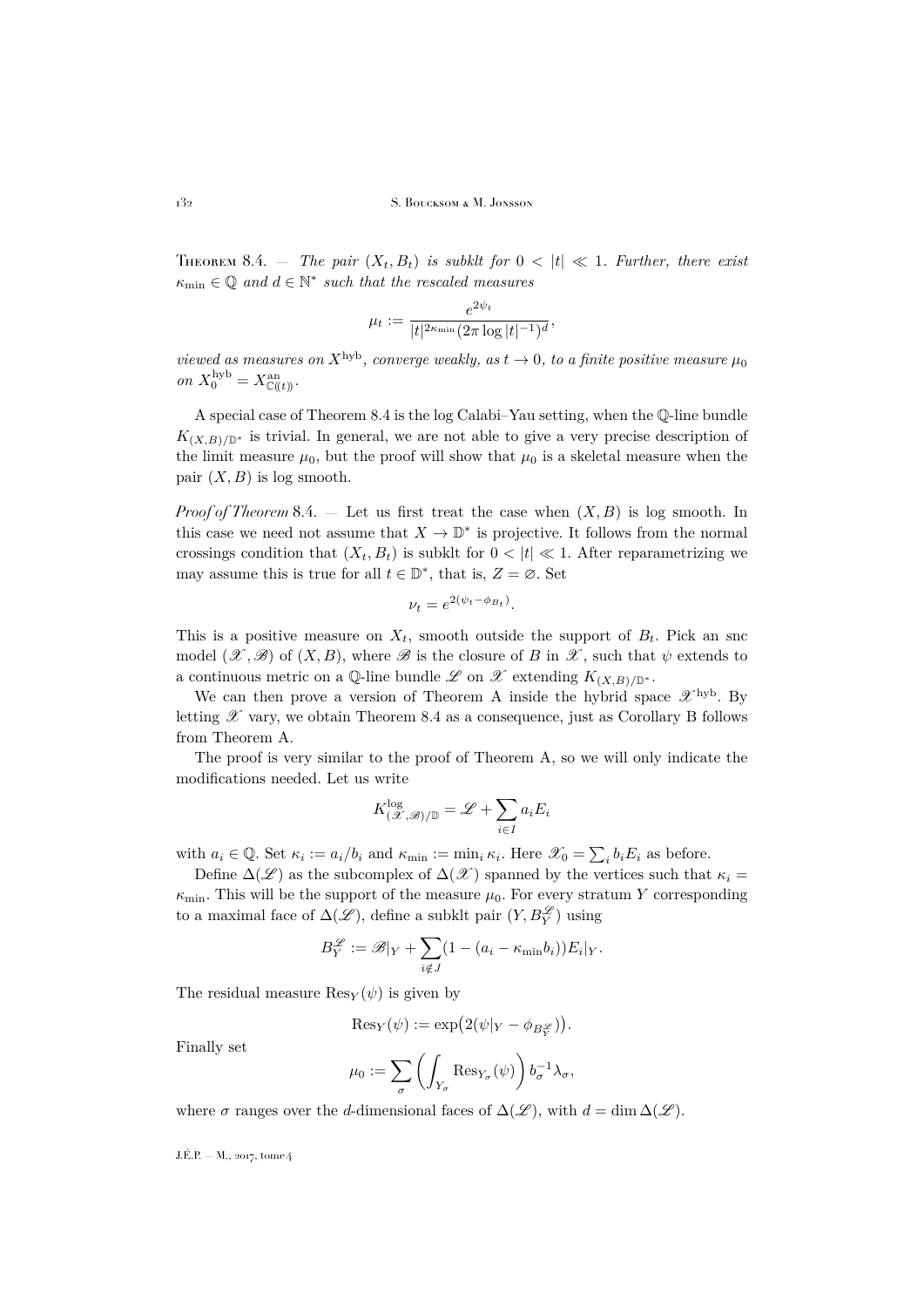We then prove a version of Theorem [3.4.](#page-17-0) Namely, if

$$
\mu_t := \frac{\lambda(t)^d}{(2\pi)^d |t|^{2\kappa_{\min}}} e^{2(\psi_t - \phi_{B_t})}.
$$

then we show that  $\mu_t$  converges to  $\mu_0$  in  $\mathscr{X}^{\rm hyb}$  as  $t \to 0$ . This is done via a local convergence result as in Lemma [3.5.](#page-18-1) Namely, given a point  $\xi \in \mathscr{X}_0$ , we choose local coordinates  $(z_0, \ldots, z_n)$  at  $\xi$  as in [§3.2,](#page-17-1) but further require that these coordinates also cut out the irreducible components of  $\mathscr{B}$  containing  $\xi$ . More precisely, there exist m with  $p \leq m \leq n$  such that these irreducible components are given by  $B_i = \{z_i = 0\}$ for  $p < i \leq m$ . Also set  $c_i := \text{ord}_{B_i}(\mathscr{B}) < 1$ .

A local Q-generator for  $\mathscr L$  at  $\xi$  is then given by

$$
\tau = \prod_{i=0}^{p} z_i^{a_i} \prod_{i=p+1}^{m} z_i^{-c_i} \Omega^{\text{rel}},
$$

with  $\Omega^{\text{rel}}$  as before. For a stratum Y corresponding to a d-dimensional simplex in  $\Delta(\mathscr{L})$ , the residual measure is given by

(8.1) 
$$
\operatorname{Res}_{Y}(\psi) = |\tau|_{\psi}^{-2} \prod_{i=d+1}^{p} |z_{i}|^{2(a_{i}-\kappa_{\min}b_{i}-1)} \prod_{i=p+1}^{m} |z_{i}|^{-2c_{i}} \left| \bigwedge_{i=d+1}^{n} dz_{i} \right|^{2}.
$$

The measure  $\mu_t$  can be written near  $\xi$  as

$$
\mu_t = \frac{\lambda(t)^d}{(2\pi)^d} \frac{\prod_{i=p+1}^m |z_i|^{-2c_i} |\Omega_t|^2}{\left| \prod_{i=p+1}^m z_i^{-c_i} \Omega_t \right|_{\psi_t}^2}.
$$

The proof now proceeds exactly as in [§3.3](#page-19-0) except that we need to insert a factor  $\prod_{i=p+1}^{m} |z_i|^{-2c_i}$  in the last two lines of [\(3.3\)](#page-20-1) and [\(3.6\)](#page-21-2), the second line and the second factor of the last line of  $(3.7)$ , and the right-hand sides of  $(3.8)$  and  $(3.9)$ . This completes the proof in the log smooth case.

Now we consider the general case, assuming  $X \to \mathbb{D}^*$  is projective. Pick a log resolution  $q: (X', B') \to (X, B)$ . Since  $(X'_t, B'_t)$  is subklt for  $0 < |t| \ll 1$ , the same is true for  $(X_t, B_t)$ . We have an induced continuous map  $q^{\text{hyb}}$ :  $(X')^{\text{hyb}} \to X^{\text{hyb}}$ . By what precedes, there exist  $\kappa \in \mathbb{Q}$  and  $d \in \mathbb{N}$  such that the measure

$$
\mu_t' := \frac{e^{2(\psi_t' - \phi_{B_t'})}}{|t|^{2\kappa_{\min}}(2\pi \log|t|^{-1})^d}
$$

on  $X'_t = X^{\text{hyb}}$  converges to a nonzero positive measure  $\mu'_0$  on  $(X')^{\text{hyb}}$ . By continuity, it follows that  $\mu_t = q_*^{\text{hyb}} \mu'_t$  converges to the nonzero positive measure  $\mu_0 = q_*^{\text{hyb}} \mu'_0$ on  $X^{\mathrm{hyb}}$ . This completes the proof.

8.3. DEGENERATIONS OF RICCI-FLAT KÄHLER MANIFOLDS.  $-$  Let M be a Ricci-flat Kähler manifold, i.e., a compact Kähler manifold with trivial first Chern class  $c_1(M) \in H^2(M,\mathbb{C})$ . Then M carries a canonical probability measure  $\mu$ , given by  $\mu = e^{2\psi} / \int_M e^{2\psi}$  where  $\psi$  is a Hermitian metric on  $K_M$  with curvature 0 (and hence unique up to a constant).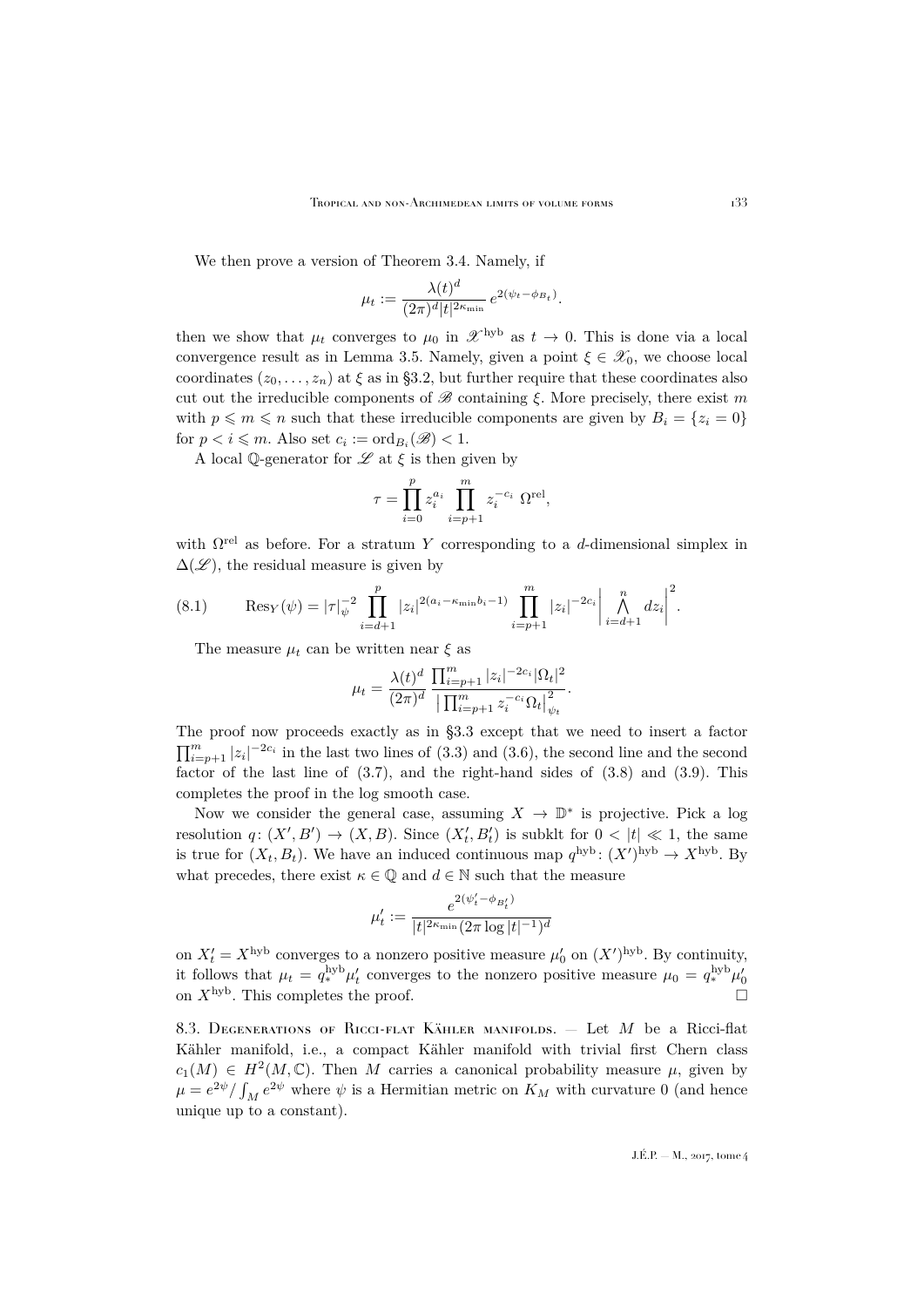By the Calabi-Yau theorem, each Kähler  $(1, 1)$ -class on M further contains a unique Ricci-flat Kähler metric  $\omega$ , characterized by

$$
\frac{\omega^n}{\int_M \omega^n} = \mu.
$$

Recall also that  $K_M$  is torsion, i.e.,  $rK_M \simeq \mathcal{O}_M$  for some positive integer r. Indeed, this is a consequence of the Beauville-Bogomolov theorem [\[Bea83,](#page-51-14) [Bog74\]](#page-51-15), which implies that M admits a finite étale cover  $p : M' \to M$  with  $K_{M'} = p^*K_M$  trivial. A trivializing section  $\eta$  of  $rK_M$  defines a metric  $\psi = (1/r) \log |\eta|$  on  $K_M$  as above, and hence  $\mu = |\eta|^{2/r} / \int |\eta|^{2/r}$ .

As a consequence of Theorem A, we shall prove:

THEOREM 8.5.  $-$  Let  $\pi: X \to \mathbb{D}^*$  be a holomorphic family of Calabi-Yau Kähler man*ifolds*  $X_t$ , meromorphic at  $t = 0$ , and let  $\mu_t$  be the corresponding family of canonical probability measures. For any snc model  $\mathscr{X}$ ,  $\mu_t$  converges in  $\mathscr{X}^{\text{hyb}}$  to a skeletal mea*sure*  $\mu_0$  *supported in*  $\Delta(\mathcal{X})$ *.* 

*Proof.*  $-$  As recalled above,  $K_{X_t}$  is torsion for each fixed t. Equivalently,

 $h^0(X_t, rK_{X_t}) = 1$  for some positive integer r.

Since  $t \mapsto h^0(X_t, rK_{X_t})$  is upper semicontinuous in the Zariski topology, it follows that  $rK_{X_t}$  is trivial for a fixed r independent of t. Given any snc model  $\pi: \mathscr{X} \to \mathbb{D}$ ,  $\pi_*\mathscr{O}(rK_{\mathscr{X}/\mathbb{D}})$  is torsion free of rank one, and hence a line bundle. The choice of a trivializing section yields a holomorphic section  $\eta$  of  $K_{\mathscr{X}/\mathbb{D}}$ , inducing a holomorphic family  $\eta_t$  of trivializing sections of  $rK_{X_t}$  for  $t \neq 0$ . As a consequence, the family of volume forms  $\nu_t := |\eta_t|^{2/r}$  has analytic singularities at  $t = 0$ , and the result is thus a consequence of Theorem A, since  $\mu_t = \nu_t / \nu_t(X_t)$ .

#### <span id="page-48-0"></span>Appendix. Berkovich spaces over Banach rings

In this appendix we review the construction of the analytification of a scheme of finite type defined over a Banach ring. The main reference for this is [\[Ber09\]](#page-51-5); see also [\[Poi10,](#page-53-13) [Poi13,](#page-53-14) [Jon16\]](#page-52-24). For suitable choices of Banach rings, this leads to spaces that contain both Archimedean and non-Archimedean data.

A.1. BERKOVICH SPECTRA.  $-$  Let A be a Banach ring, that is, a commutative ring that is complete with respect to a submultiplicative norm  $\|\cdot\|$ . The Berkovich spectrum  $\mathscr{M}(A)$  is the set of all bounded multiplicative seminorms on A. In other words, a point  $x \in \mathscr{M}(A)$  corresponds to a function  $|\cdot|_x \colon A \to \mathbb{R}_{\geqslant 0}$  such that  $|\cdot|_x \leqslant ||\cdot||, |1|_x = 1$ ,  $|f + g|_x \leq |f|_x + |g|_x$  and  $|fg|_x = |f|_x |g|_x$  for  $f, g \in A$ . The spectrum is a nonempty, compact Hausdorff space with respect to the topology of pointwise convergence.

For  $x \in \mathcal{M}(A)$ , denote by  $\mathfrak{p}_x$  the kernel of  $|\cdot|_x$ . This is a prime ideal of A, and  $|\cdot|_x$ defines a multiplicative norm on  $A/\mathfrak{p}_x$ . The completion of the fraction field of  $A/\mathfrak{p}_x$ with respect to this norm is a valued field  $\mathscr{H}(x)$ . We write  $f(x)$  for the image of  $f \in A$ in  $\mathscr{H}(x)$ ; then  $|f(x)| = |f|_x$ . The assignment  $x \mapsto \mathfrak{p}_x$  yields a map  $\mathscr{M}(A) \to \mathrm{Spec}(A)$ that is continuous for the Zariski topology  $Spec(A)$ .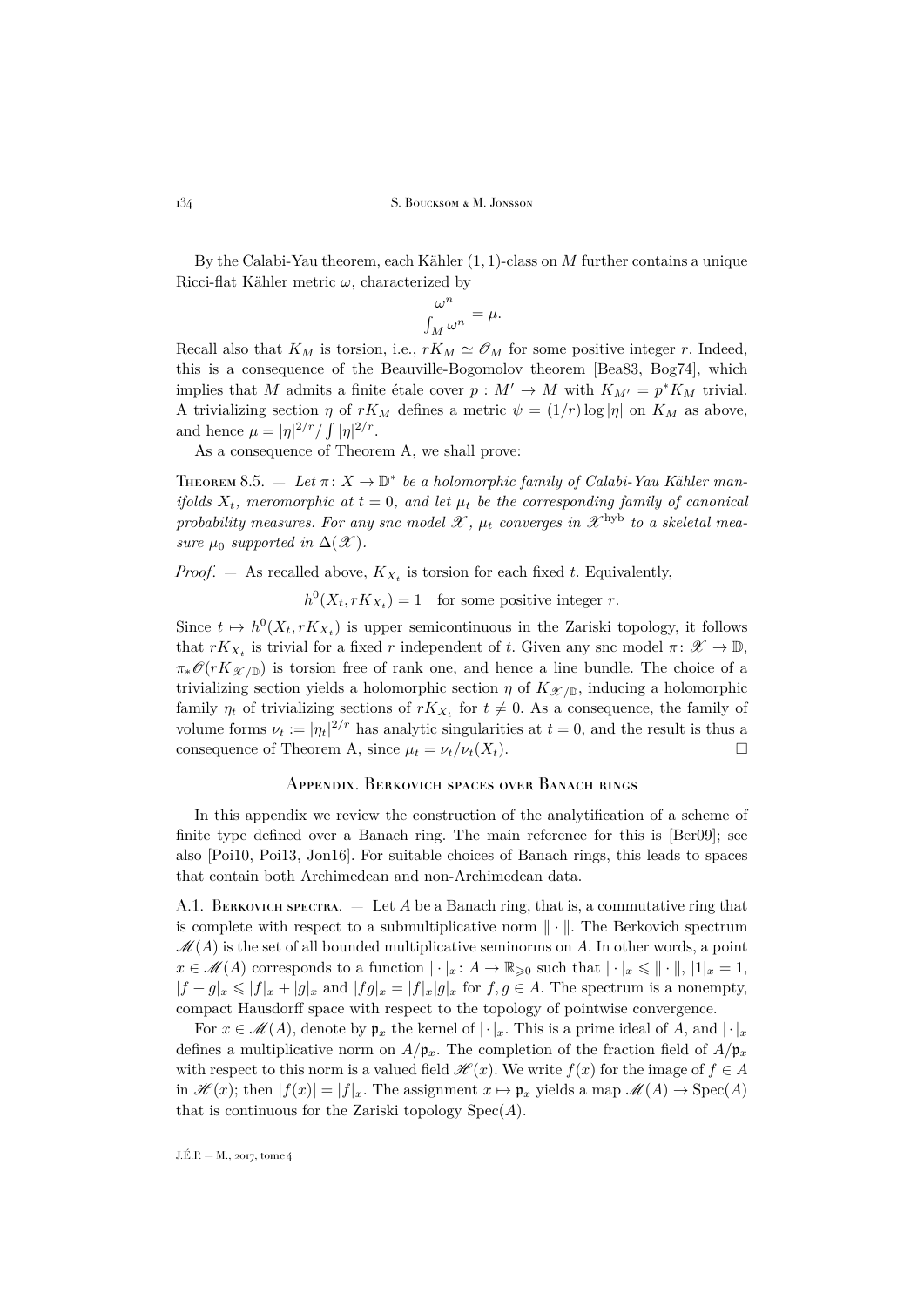EXAMPLE A.1.  $-$  If k is a valued field (i.e., a field with a multiplicative norm), then  $\mathscr{M}(k)$  is a singleton.

EXAMPLE  $A.2.$  — When A is a complex Banach algebra, the Gelfand-Mazur Theorem implies that the Berkovich spectrum agrees with the maximal ideal spectrum.

A.2. ANALYTIFICATION OF A SCHEME.  $-$  To any scheme X of finite type over a Banach ring A, Berkovich associates an *analytification*<sup>(9)</sup>  $X^{An}$ , a locally compact topological space with a continuous morphism  $X^{An} \to \mathcal{M}(A)$ , defined as follows.

When  $X = \text{Spec } B$  is affine, with B a finitely generated A-algebra,  $X^{An}$  is defined as the set of multiplicative seminorms  $|\cdot|_x$  on B whose restriction to A is bounded by the given norm on A, i.e., belongs to  $\mathcal{M}(A)$ . The topology on  $X^{An}$  is the weakest one for which  $x \mapsto |f|_x = |f(x)|$  is continuous for every  $f \in B$ .

In the general case, the analytification  $X^{An}$  is defined by gluing together the analytifications of an affine open cover, and yields a covariant functor  $X \mapsto X^{An}$ . If  $X \hookrightarrow Y$  is an open (resp. closed) embedding, then so is  $X^{An} \hookrightarrow Y^{An}$ . If  $X \to Y$  is surjective, then so is  $X^{An} \to Y^{An}$ .

The topological space  $X^{An}$  is Hausdorff (resp. compact) if X is separated (resp. projective). The assignment  $x \mapsto \mathfrak{p}_x$  above globalizes to a continuous map

$$
\pi\colon X^{\mathrm{An}}\longrightarrow X,
$$

where  $X$  is equipped with the Zariski topology.

When A is a valued field, it is more common to write  $X^{\text{an}}$  instead of  $X^{\text{An}}$  [\[Ber90\]](#page-51-16).

EXAMPLE A.3. – For  $A = \mathbb{C}$ , the Gelfand-Mazur theorem shows that  $X^{An}$  coincides with the usual analytification of X, i.e., the set  $X(\mathbb{C})$  of complex points of X endowed with the euclidean topology.

A.3. The hybrid norm on  $\mathbb{C}$ . — Denote by  $\mathbb{C}_{\rm hyb}$  the Banach field  $(\mathbb{C}, \|\cdot\|_{\rm hyb})$ , where the *hybrid norm* is defined as

$$
\|\cdot\|_{\text{hyb}} := \max\{|\cdot|_0, |\cdot|_\infty\},\
$$

with  $|\cdot|_0$  the trivial absolute value and  $|\cdot|_{\infty}$  the usual absolute value.

The elements of the Berkovich spectrum  $\mathscr{M}(\mathbb{C}_{\mathrm{hyb}})$  are of the form  $|\cdot|_{\infty}^{\rho}$  for  $\rho \in [0,1],$ interpreted as the trivial absolute value  $|\cdot|_0$  for  $\rho = 0$ . This yields a homeomorphism  $\mathscr{M}(\mathbb{C}_{\rm hvh}) \simeq [0, 1].$ 

A.4. HYBRID GEOMETRY OVER  $\mathbb{C}$ . — If X is a scheme of finite type over  $\mathbb{C}$ , we denote by  $X^{\text{hol}} = X(\mathbb{C})$  its analytification with respect to the usual absolute value  $|\cdot|_{\infty}$ , by  $X_0^{\text{an}}$  its analytification with respect to the trivial absolute value, and by  $X^{\text{hyb}}$  its analytification with respect to the hybrid norm  $\|\cdot\|_{\text{hvb}}$ .

From the structure morphism  $X \to \text{Spec } \mathbb{C}$  we obtain a continuous map  $\lambda: X^{\text{hyb}} \to$  $\mathscr{M}(\mathbb{C}_{\mathrm{hyb}}) \simeq [0,1].$  The fiber  $\lambda^{-1}(\rho)$  is equal to the analytification of X with respect

 $(9)$ We use the term analytification even though we shall only consider  $X^{An}$  as a topological space. In particular,  $X^{An}$  only depends on the reduced scheme structure of X.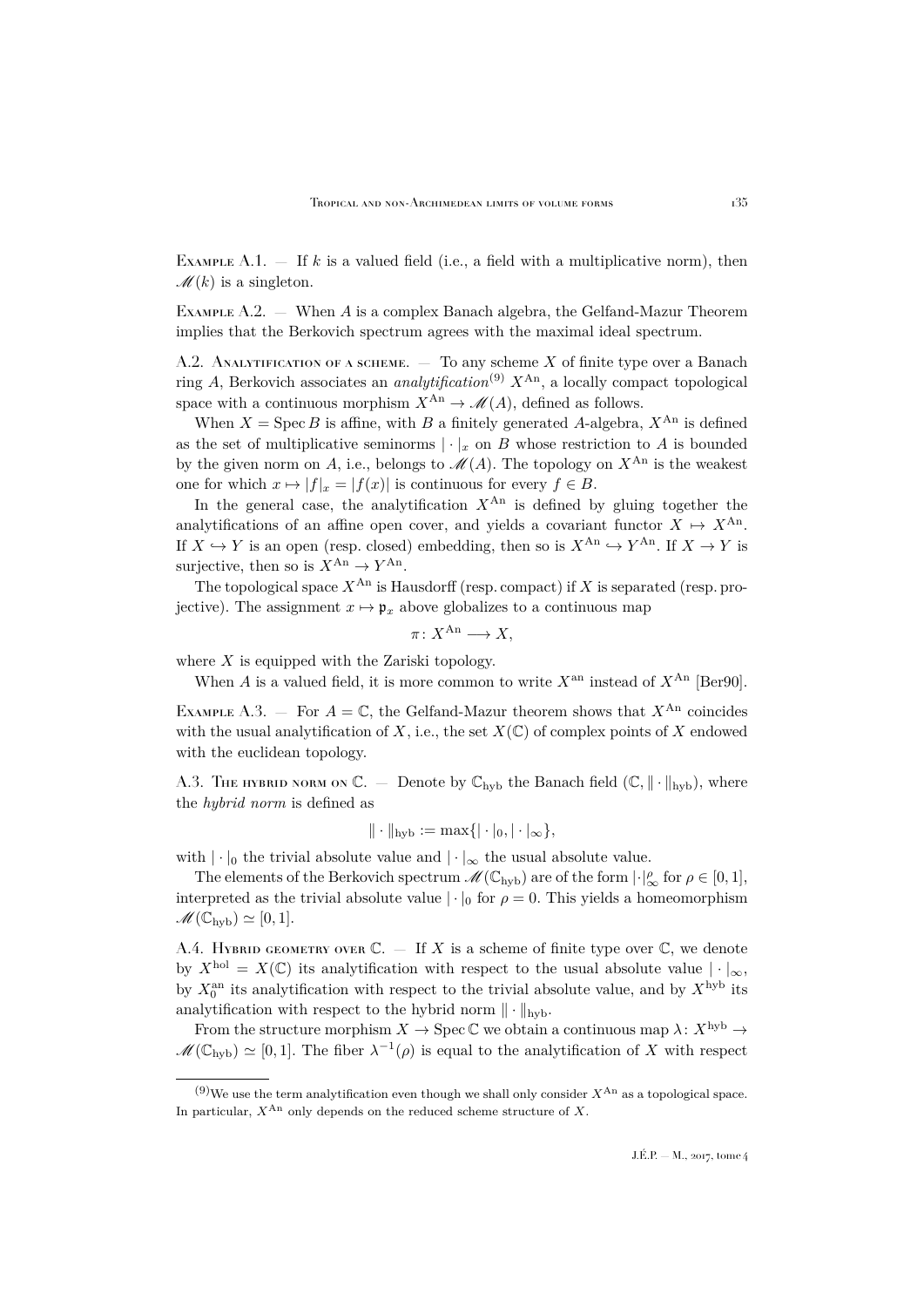to the multiplicative norm  $|\cdot|_{\infty}^{\rho}$  on  $\mathbb{C}$ . In particular, we have canonical identifications  $\lambda^{-1}(1) \simeq X^{\text{hol}}$  and  $\lambda^{-1}(0) \simeq X_0^{\text{An}}$ . For  $0 < \rho \leq 1$ , the fiber  $\lambda^{-1}(\rho)$  is also homeomorphic to  $X^{\text{hol}}$ . In fact, we have a a homeomorphism

$$
\lambda^{-1}((0,1]) \simeq (0,1] \times X^{\text{hol}},
$$

see [\[Ber09,](#page-51-5) Lem. 2.1].

A.5. The hybrid circle of radius  $r \in (0,1)$ , that is,  $C_{\rm hyb}(r) := \{|t| = r\} \subset \mathbb{A}^{1,\rm hyb} = (\text{Spec } \mathbb{C}[t])^{\rm hyb}$ . By [\[Poi10,](#page-53-13) Prop. 2.1.1], this is compact and realized as the Berkovich spectrum of the Banach ring

$$
A_r := \big\{ f = \sum_{\alpha \in \mathbb{Z}} c_{\alpha} t^{\alpha} \in \mathbb{C}(\!(t)\!) \mid \|f\|_{\text{hyb}} := \sum_{\alpha \in \mathbb{Z}} \|c_{\alpha}\|_{\text{hyb}} r^{\alpha} < +\infty \big\}.
$$

Since  $||c_{\alpha}||_{\text{hyb}} \geqslant |c_{\alpha}|_{\infty}$ , every  $f \in A_r$  defines a continuous function  $f^{\text{hol}}$  on the punctured closed disc  $\overline{\mathbb{D}}_r^*$ \*, that is holomorphic on  $\mathbb{D}^*$  and meromorphic at 0.

<span id="page-50-2"></span>PROPOSITION A.4. — *There is a homeomorphism*  $\overline{\mathbb{D}}_r \overset{\sim}{\to} \mathscr{M}(A_r) \simeq C_{\text{hyb}}(r)$ *, that maps*  $z \in \overline{\mathbb{D}}_r \subset \mathbb{C}$  *to the seminorm on*  $A_r$  *defined by* 

<span id="page-50-1"></span>(A.1) 
$$
|f| = \begin{cases} r^{\text{ord}_0(f)} & \text{if } z = 0, \\ r^{\log |f^{\text{hol}}(z)|_{\infty}/\log |z|_{\infty}} & \text{otherwise,} \end{cases}
$$

*and via which the map*  $\lambda$ :  $C_{\text{hyb}}(r) \rightarrow [0, 1]$  *is given by*  $\lambda(z) = \log r / \log |z|_{\infty}$ *.* 

*Proof.* — The map  $\tau: \overline{\mathbb{D}}_r \to \mathcal{M}(A_r)$  given by [\(A.1\)](#page-50-1) is clearly well defined. It is also continuous on  $\overline{\mathbb{D}}_r^*$ r. To prove continuity at 0, we note that for each  $f \in A_r$ , we can write  $f^{\text{hol}} = z^{\text{ord}_0(f)}u$ , where u is a continuous function on  $\overline{\mathbb{D}}_r$  that is holomorphic on  $\mathbb{D}_r$ with  $u(0) \neq 0$ . As a consequence, we get  $\lim_{z \to 0} \log |f^{\text{hol}}(z)|_{\infty} / \log |z|_{\infty} = \text{ord}_0(f)$ .

Now, for each  $\rho \in (0,1], \lambda^{-1}(\rho) \subset C_{\text{hyb}}(r)$  can be identified with the circle of radius r with respect to the absolute value  $|\cdot|_{\infty}^{\rho}$ , while  $\lambda^{-1}(0)$  is the non-Archimedean absolute value  $r^{-\text{ord}_0}$  on  $\mathbb{C}(\!(t)\!)$ . This proves that the map  $\tau$  above is bijective, and hence a homeomorphism by compactness.

REMARK A.5. – When  $r < s$ , the identity gives a bounded map from  $A_s$  to  $A_r$ , and  $\lim_{x\to 0} A_r$  is the fraction field of  $\mathscr{O}_{\mathbb{C},0}$ , i.e., the ring of meromorphic germs at the  $\overrightarrow{\text{origin}}$  of  $\mathbb{C}$ .

<span id="page-50-0"></span>A.6. GEOMETRY OVER THE HYBRID CIRCLE.  $-$  Let now X be a scheme of finite type over  $A_r$ . We will associate to X three kinds of analytic spaces.

First, since X is obtained by gluing together finitely many affine schemes cut out by polynomials with coefficients holomorphic on  $\mathbb{D}_{r}^{*} \subset \mathbb{C}$  and meromorphic at 0, we can associate to X in a functorial way a complex analytic space  $X^{\text{hol}}$  over  $\mathbb{D}_{r}^{*}$ , which we call its *holomorphic analytification*.

Second, since  $A_r$  is contained in  $\mathbb{C}(\!(t)\!)$ , we may also consider the base change  $X_{\mathbb{C}(\!(t)\!)}$ and its *non-Archimedean analytification*  $X_{\mathbb{C}(\langle t \rangle)}^{\text{an}}$  with respect to the non-Archimedean absolute value  $r^{\text{ord}_0}$  on  $\mathbb{C}(\!(t)\!)$ .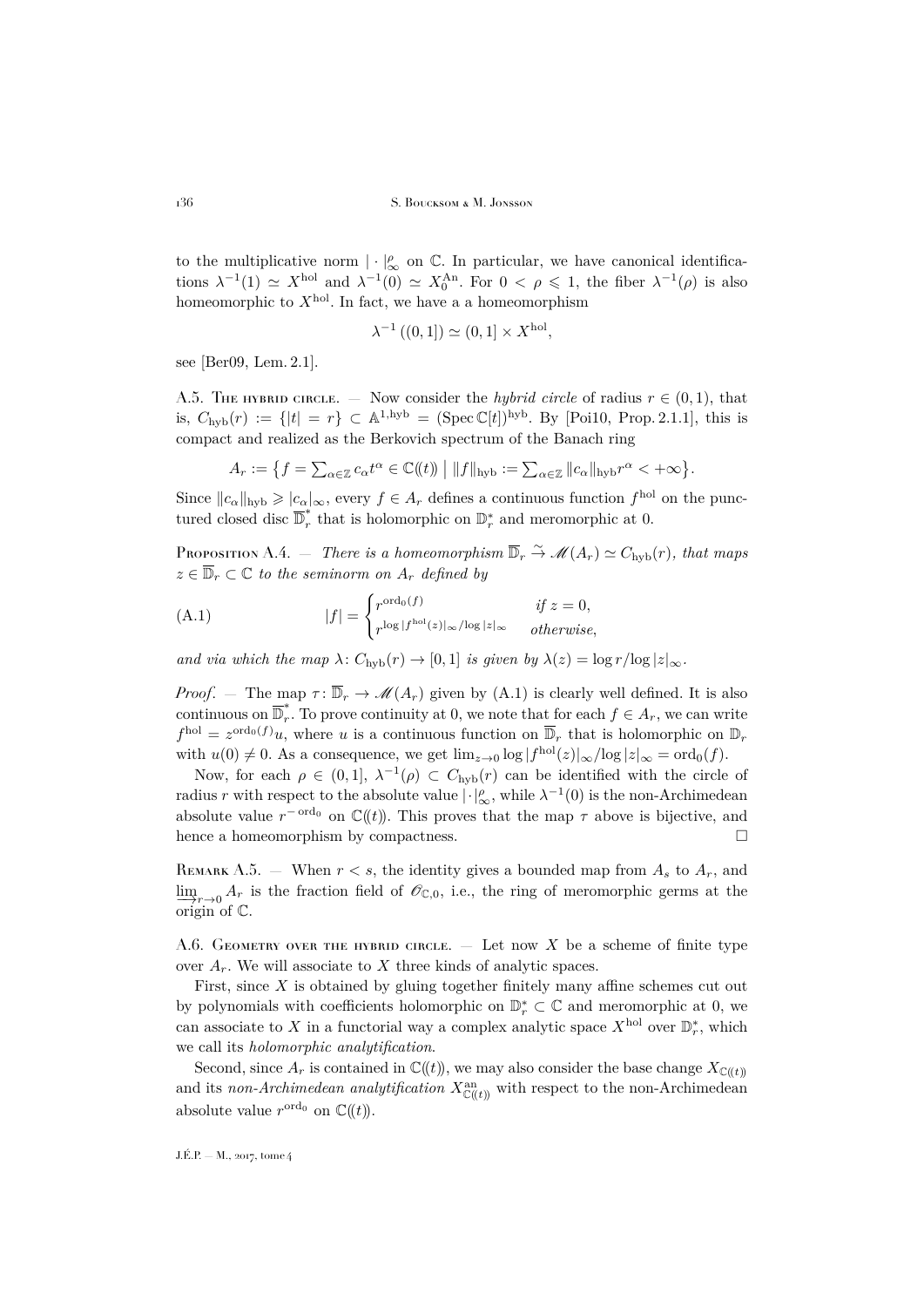Third, we denote by  $X^{\mathrm{hyb}}$  the analytification of X as a scheme of finite type over the Banach ring Ar, and call it the *hybrid analytification* of X. In view of Proposition [A.4,](#page-50-2) it comes with a continuous structure map

$$
\pi\colon X^{\mathrm{hyb}}\longrightarrow \overline{\mathbb{D}}_r\simeq \mathscr{M}(A_r),
$$

Recall further that  $X^{\text{hyb}}$  is locally compact, Hausdorff if X is separated, and compact if  $X$  is proper over  $A_r$ . The discussion above implies:

Lemma A.6. — *We have canonical homeomorphisms*

(A.2) 
$$
\pi^{-1}(0) \simeq X_{\mathbb{C}((t))}^{\text{an}} \quad \text{and} \quad \pi^{-1}(\mathbb{D}_{r}^{*}) \simeq X^{\text{hol}}
$$

*compatible with the projection to*  $\mathbb{D}_r$ *.* 

In [§4](#page-22-0) we give a topological description of  $X^{\rm hyb}$ .

### <span id="page-51-0"></span>**REFERENCES**

<span id="page-51-16"></span><span id="page-51-15"></span><span id="page-51-14"></span><span id="page-51-13"></span><span id="page-51-12"></span><span id="page-51-11"></span><span id="page-51-10"></span><span id="page-51-9"></span><span id="page-51-8"></span><span id="page-51-7"></span><span id="page-51-6"></span><span id="page-51-5"></span><span id="page-51-4"></span><span id="page-51-3"></span><span id="page-51-2"></span><span id="page-51-1"></span>

| [AGZV12]                    | V. I. Arnold, S. M. Gusein-Zade & A. N. Varchenko – Singularities of differentiable maps.<br>Vol. 1, Modern Birkhäuser Classics, Birkhäuser/Springer, New York, 2012.                           |
|-----------------------------|-------------------------------------------------------------------------------------------------------------------------------------------------------------------------------------------------|
| [Bea83]                     | A. BEAUVILLE – "Variétés kähleriennes dont la première classe de Chern est nulle", J. Dif-                                                                                                      |
|                             | ferential Geom. 18 (1983), no. 4, p. 755–782.                                                                                                                                                   |
| $\left[\text{Ber71}\right]$ | G. M. BERGMAN - "The logarithmic limit-set of an algebraic variety", Trans. Amer. Math.<br>Soc. 157 (1971), p. 459-469.                                                                         |
| [Ber90]                     | V. G. BERKOVICH – Spectral theory and analytic geometry over non-Archimedean fields,<br>Mathematical Surveys and Monographs, vol. 33, American Mathematical Society, Prov-<br>idence, RI, 1990. |
| $\left[\text{Ber}04\right]$ | $\ldots$ , "Smooth p-adic analytic spaces are locally contractible. II", in <i>Geometric as</i> -<br>pects of Dwork theory, Walter de Gruyter GmbH & Co., Berlin, 2004, p. 293–370.             |
| [Ber09]                     | , "A non-Archimedean interpretation of the weight zero subspaces of limit mixed                                                                                                                 |
|                             | Hodge structures", in Algebra, arithmetic, and geometry: in honor of Yu. I. Manin.<br>Vol. I, Progress in Math., vol. 269, Birkhäuser Boston, Boston, MA, 2009, p. 49–67.                       |
| $[BBE+16]$                  | R. J. BERMAN, S. BOUCKSOM, PH. EYSSIDIEUX, V. GUEDJ & A. ZERIAHI – "Kähler-Einstein<br>metrics and the Kähler-Ricci flow on log Fano varieties", J. reine angew. Math. (2016),                  |
|                             | online, arXiv:1111.7158.                                                                                                                                                                        |
| [Bog74]                     | F. A. Bogomolov – "On the decomposition of Kähler manifolds with trivial canonical<br>class", <i>Math. USSR-Sb.</i> 22 (1974), p. 580–583.                                                      |
| [BFJ08]                     | S. BOUCKSOM, CH. FAVRE & M. JONSSON – "Valuations and plurisubharmonic singularities",<br>Publ. RIMS, Kyoto Univ. 44 (2008), no. 2, p. 449–494.                                                 |
| [BFJ15]                     | Soc. 28 (2015), no. 3, p. 617-667.                                                                                                                                                              |
| [BFJ16]                     | , "Singular semipositive metrics in non-Archimedean geometry", J. Algebraic<br>Geom. 25 (2016), no. 1, p. 77-139.                                                                               |
| [BHJ16]                     | S. BOUCKSOM, T. HISAMOTO & M. JONSSON – "Uniform K-stability and asymptotics of energy<br>functionals in Kähler geometry", to appear in J. Eur. Math. Soc. (JEMS), arXiv:<br>1603.01026, 2016.  |
| [CLT10]                     | A. CHAMBERT-LOIR & YU. TsCHINKEL – "Igusa integrals and volume asymptotics in analytic<br>and adelic geometry", Confluentes Math. 2 (2010), no. 3, p. 351–429.                                  |
| [Cle77]                     | C. H. CLEMENS – "Degeneration of Kähler manifolds", Duke Math. J. 44 (1977), no. 2,<br>p. $215 - 290$ .                                                                                         |
| [DS14]                      | S. DONALDSON & S. SUN – "Gromov-Hausdorff limits of Kähler manifolds and algebraic<br>geometry", Acta Math. 213 (2014), no. 1, p. 63-106.                                                       |
| [EGZ09]                     | Pн. Eyssipieux, V. Guedi & A. Zeriahl – "Singular Kähler-Einstein metrics", J. Amer.<br>Math. Soc. 22 (2009), no. 3, p. 607-639.                                                                |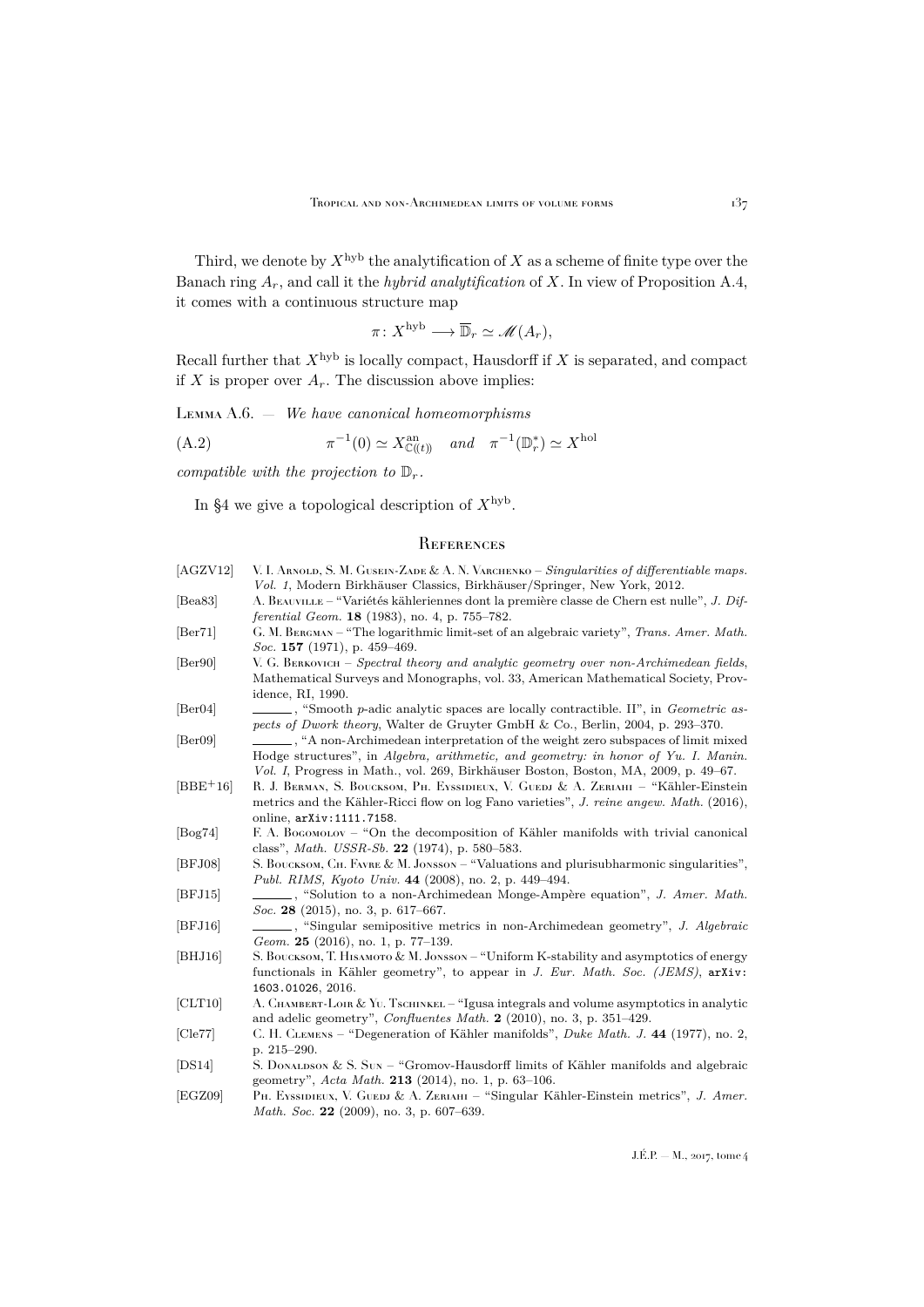<span id="page-52-24"></span><span id="page-52-21"></span><span id="page-52-20"></span><span id="page-52-19"></span><span id="page-52-18"></span><span id="page-52-16"></span><span id="page-52-15"></span><span id="page-52-14"></span><span id="page-52-13"></span><span id="page-52-12"></span><span id="page-52-11"></span><span id="page-52-10"></span><span id="page-52-8"></span><span id="page-52-6"></span>

| [FJ04]                  | Сн. Favre & M. Jonsson – The valuative tree, Lect. Notes in Math., vol. 1853, Springer-<br>Verlag, Berlin, 2004.                                                                                                                               |
|-------------------------|------------------------------------------------------------------------------------------------------------------------------------------------------------------------------------------------------------------------------------------------|
| [dFEM11]                | T. DE FERNEX, L. EIN & M. MUSTATĂ – "Log canonical thresholds on varieties with bounded<br>singularities", in <i>Classification of algebraic varieties</i> , EMS Ser. Congr. Rep., European<br>Mathematical Society, Zürich, 2011, p. 221–257. |
| dFKX12                  | T. DE FERNEX, J. KOLLÁR & C. $X_U$ – "The dual complex of singularities", to appear in Adv.<br>Stud. Pure Math., arXiv:1212.1675, 2012.                                                                                                        |
| [GTZ13]                 | M. Gross, V. Tosarrı & Y. Zhang – "Collapsing of abelian fibered Calabi-Yau manifolds",<br><i>Duke Math. J.</i> <b>162</b> (2013), no. 3, p. 517–551.                                                                                          |
| GTZ16                   | _, "Gromov-Hausdorff collapsing of Calabi-Yau manifolds", <i>Comm. Anal. Geom.</i><br>$24$ (2016), no. 1, p. 93–113.                                                                                                                           |
| GW00                    | M. GROSS & P. M. H. WILSON – "Large complex structure limits of $K3$ surfaces", J. Dif-<br>ferential Geom. 55 (2000), no. 3, p. 475-546.                                                                                                       |
| [Gub98]                 | W. GUBLER – "Local heights of subvarieties over non-Archimedean fields", J. reine<br>angew. Math. 498 (1998), p. 61–113.                                                                                                                       |
| [HT15]                  | H.J. HEIN & V. TOSATTI – "Remarks on the collapsing of torus fibered Calabi-Yau man-<br>ifolds", <i>Bull. London Math. Soc.</i> 47 (2015), no. 6, p. 1021-1027.                                                                                |
| $[_{\rm Hir75}]$        | H. HIRONAKA – "Flattening theorem in complex-analytic geometry", Amer. J. Math. 97<br>$(1975)$ , p. $503-547$ .                                                                                                                                |
| [John16]                | M. Jonsson – "Degenerations of amoebae and Berkovich spaces", Math. Ann. 364 (2016),<br>no. 1-2, p. 293-311.                                                                                                                                   |
| JM12                    | M. JONSSON & M. MUSTAT $\check{\Lambda}$ – "Valuations and asymptotic invariants for sequences of<br>ideals", Ann. Inst. Fourier (Grenoble) $62$ (2012), no. 6, p. 2145–2209.                                                                  |
|                         | [KKMSD73] G. KEMPF, F. KNUDSEN, D. MUMFORD & B. SAINT-DONAT – Toroidal embeddings. I, Lect.<br>Notes in Math., vol. 339, Springer-Verlag, Berlin-New York, 1973.                                                                               |
| [Kol97]                 | J. Kollardong – "Singularities of pairs", in Algebraic geometry (Santa Cruz, 1995), Proc.<br>Sympos. Pure Math., vol. 62, American Mathematical Society, Providence, RI, 1997,<br>p. 221–287.                                                  |
| Kol07                   | 166, Princeton University Press, Princeton, NJ, 2007.                                                                                                                                                                                          |
| [Kol13]                 | $\ldots$ , Singularities of the minimal model program, Cambridge Tracts in Mathemat-<br>ics, vol. 200, Cambridge University Press, Cambridge, 2013.                                                                                            |
| KNX15                   | J. KOLLÁR, J. NICAISE & C. XU – "Semi-stable extensions over 1-dimensional bases", $arXiv$ :<br>1510.02446, 2015.                                                                                                                              |
| KX16                    | J. KOLLÁR & C. Xu – "The dual complex of Calabi–Yau pairs", <i>Invent. Math.</i> 205 (2016),<br>no. 3, p. 527–557.                                                                                                                             |
| KS01                    | M. KONTSEVICH & Y. SOIBELMAN – "Homological mirror symmetry and torus fibrations",<br>in Symplectic geometry and mirror symmetry (Seoul, 2000), World Sci. Publ., River<br>Edge, NJ, 2001, p. 203–263.                                         |
| [KS06]                  | <i>mathematics</i> , Progress in Math., vol. 244, Birkhäuser Boston, Boston, MA, 2006,<br>p. $321 - 385$ .                                                                                                                                     |
| [L115]                  | C. L <sub>I</sub> – "Yau-Tian-Donaldson correspondence for K-semistable Fano manifolds",<br><i>J. reine angew. Math.</i> (2015), online, $arXiv:1302.6681$ .                                                                                   |
| $[\operatorname{MSS4}]$ | J. W. MORGAN & P. B. SHALEN - "Valuations, trees, and degenerations of hyperbolic struc-<br>tures. I", Ann. of Math. (2) 120 (1984), no. 3, p. 401–476.                                                                                        |
| MN15                    | M. MUSTAȚĂ & J. NICAISE – "Weight functions on non-Archimedean analytic spaces and<br>the Kontsevich-Soibelman skeleton", Algebraic Geom. $2$ (2015), no. 3, p. 365–404.                                                                       |
| [NX16a]                 | J. NICAISE & C. XU - "Poles of maximal order of motivic zeta functions", Duke Math. J.<br>165 (2016), no. 2, p. 217-243.                                                                                                                       |
| NX16b                   | $\_\_$ , "The essential skeleton of a degeneration of algebraic varieties", Amer. J. Math.<br>138 (2016), no. 6, p. 1645-1667.                                                                                                                 |
| [Oda14]                 | Y. ODAKA - "Tropically compactify via Gromov-Hausdorff collapse", arXiv:1406.7772,<br>2014.                                                                                                                                                    |

<span id="page-52-23"></span><span id="page-52-22"></span><span id="page-52-17"></span><span id="page-52-9"></span><span id="page-52-7"></span><span id="page-52-5"></span><span id="page-52-4"></span><span id="page-52-3"></span><span id="page-52-2"></span><span id="page-52-1"></span><span id="page-52-0"></span>J.É.P. — M., 2017, tome  $\bar{4}$